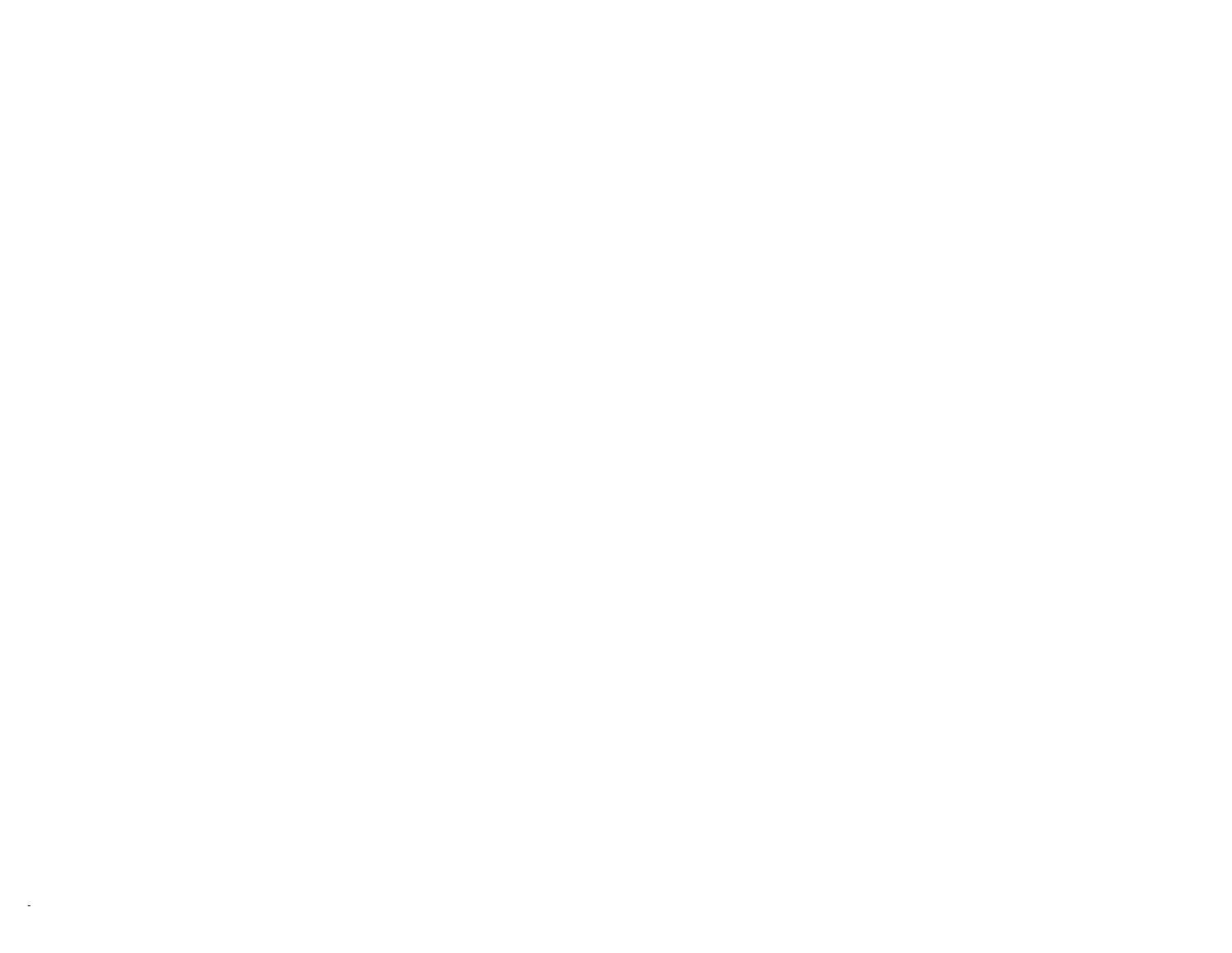|                    | <b>Licence Business Name</b>                         | <b>Address</b>                                    | <b>Licence Type/Sub</b>                    |                           | <b>Phone</b>       |        | Fax                      |     |
|--------------------|------------------------------------------------------|---------------------------------------------------|--------------------------------------------|---------------------------|--------------------|--------|--------------------------|-----|
| 20 890171          | J M A Health and Safety<br>Consulting Ltd            | 3200 River Rd Richmond BC V7C 5N2                 | <b>Inter-Municipal Business</b><br>Licence | <b>General Contractor</b> | (604) 616-3807     | Work   |                          | Hom |
| 20 890085          | <b>SCL Contracting</b>                               | 11672 232B ST MAPLE RIDGE BC V2K 2K6              | Service Use                                | <b>General Contractor</b> | $(604)$ 329-3011   | Work   |                          | Hom |
| 19 880828          | Canada Honest Holdings<br>Company Limited            | 7200 Lucas Rd Richmond BC V6Y 1E9                 | Service Use                                | Home Occupation           | $(604) 600 - 1900$ |        | Work (604) 559-5738 Fax  |     |
| 19 880588          | Vic Landing                                          | 4933 Fisher Dr Unit 7 Richmond BC V6X 3Z2         | Service Use                                | Home Occupation           | (604) 690-3370     | Work   |                          | Hom |
| 19 880521          | RMS Heating and Cooling Ltd                          | 1480 FOSTER AVE UNIT 29 WHITE ROCK BC V4B 3X7     | Service Use                                | <b>Gas Contractor</b>     | (604) 908-7288     | Work   |                          |     |
| 19 880441          | Yi Xin Yuan Yi                                       | 4571 Dallyn Rd Richmond BC V6X 2Y3                | <b>Inter-Municipal Business</b><br>Licence | <b>General Contractor</b> | (604) 561-6184     | Work   |                          | Hom |
| 19 880440          | Yi Xin Yuan Yi                                       | 4571 Dallyn Rd Richmond BC V6X 2Y3                | Service Use                                | <b>General Contractor</b> | $(604)$ 561-6184   | Work   |                          | Hom |
| 19 879581          | Pros Sports Performance<br><b>Training Group Ltd</b> | 7200 Gilbert Rd Unit 208 Richmond BC V7C 3W2      | Service Use                                | Home Occupation           | (778) 869-8424     | Work   |                          |     |
| 19 879563          | Flame Co Heating Services Ltd                        | 22358 DEWDNEY TRUNK RD MAPLE RIDGE BC V2X<br>3J4  | Service Use                                | <b>Gas Contractor</b>     | $(604)$ 833-1333   | Work   |                          |     |
| 20 890170          | J M A Health and Safety<br>Consulting Ltd            | 3200 River Rd Richmond BC V7C 5N2                 | Service Use                                | <b>General Contractor</b> | $(604)$ 616-3807   | Work   |                          | Hom |
| <b>Issue Date:</b> |                                                      | <b>January 13, 2020</b>                           |                                            |                           |                    |        |                          |     |
| 20 890126          | En Lab Ltd                                           | 8477 Bridgeport Rd Unit 880 Richmond BC V6X 0S8   | Service Use                                |                           | (778) 929-6625     | Work   |                          | Hom |
| 20 890039          | Trio Sources International Ltd                       | 22171 Fraserwood Way Richmond BC V6W 1J5          | Service Use                                |                           | (780) 328-6566     | Work   |                          | Hom |
| 20 890164          | Tesla Motors Canada Inc                              | 6551 No 3 Rd Richmond BC V6Y 2B6                  | Service Use                                |                           |                    | Work   |                          | Hom |
| 19877633           | Canada Huiangu Technology Inc                        | 12471 Horseshoe Way Unit 1025 Richmond BC V7A 4X6 | Service Use                                |                           | (604) 756-1392     | Work   |                          |     |
| 20 890057          | QBC Tree Consulting and<br><b>Services</b>           | 7471 Blundell Rd Unit 207 Richmond BC V6Y 1J6     | <b>Inter-Municipal Business</b><br>Licence | <b>General Contractor</b> | (778) 833-0348     | Work   |                          | Hom |
| 19881186           | <b>NZT Logistics Corp</b>                            | 4540 No 3 Rd Unit 1345 Richmond BC V6X 4E4        | Service Use                                |                           | (778) 706-1199     | Work   |                          | Hom |
| 20 890054          | QBC Tree Consulting and<br>Services                  | 7471 Blundell Rd Unit 207 Richmond BC V6Y 1J6     | Service Use                                |                           | (778) 833-0348     | Work   |                          | Hom |
| <b>Issue Date:</b> |                                                      | <b>January 14, 2020</b>                           |                                            |                           |                    |        |                          |     |
| 19 879476          | Broadway Sound & Stage<br>Lighting                   | 12520 Horseshoe Way Unit 118 Richmond BC V7A 5K3  | Service Use                                |                           | (604) 773-3824     | Work   |                          | Hom |
| 20 890044          | <b>Dhinsa Ventures Corp</b>                          | 12520 Horseshoe Way Unit 143 Richmond BC V7A 5K3  | Service Use                                |                           | (604) 440-1844     | Work   |                          | Hom |
| 20 890045          | <b>Dhinsa Ventures Corp</b>                          | 12520 Horseshoe Way Unit 143 Richmond BC V7A 5K3  | <b>Inter-Municipal Business</b><br>Licence | <b>General Contractor</b> | (604) 440-1844     | Work   |                          | Hom |
| 20 890110          | MindRight Counselling &<br>Consulting                | 8279 Saba Rd Unit 160 Richmond BC V6Y 4B6         | Service Use                                |                           | $(604)$ 369-3890   |        | Work (604) 648-8730 Fax  |     |
| <b>Issue Date:</b> |                                                      | <b>January 15, 2020</b>                           |                                            |                           |                    |        |                          |     |
|                    | 19 881048 Vancouver Fencing Center                   | 11171 Horseshoe Way Unit 12 Richmond BC V7A 4S5   | Assembly Use Group 3                       | <b>Health Studio</b>      | (604) 773-9298     | Work   |                          |     |
| 20 890341          | <b>DCNOY</b>                                         | 4000 No 3 Rd Unit 2130 Richmond BC V6X 0J8        | Mercantile Use                             | <b>Retail Trading</b>     | $(604)$ 620-1698   | Work   |                          | Hom |
| 20 890268          | CM Link                                              | 6551 No 3 Rd Unit 1400 Richmond BC V6Y 2B6        | Mercantile Use                             | <b>Retail Trading</b>     | $(604)$ 437-0633   | Work   |                          | Hom |
| 20 890202          | Merchii Brands Inc                                   | 2639 Viking Way Unit 150 Richmond BC V6V 3B7      | Industrial/Manufacturing<br>Use            |                           | $(604)$ 506-5668   | Work   |                          | Hom |
| 20 890101          | Fantabox Restaurant Supply                           | 12815 Clarke PI Unit 140 Richmond BC V6V 2H9      | Mercantile Use                             | <b>Wholesale Trading</b>  | (778) 316-6699     | Cellul |                          | Hom |
| 19 880020          | <b>AMT Machine and Fabricating</b><br>Shop Ltd       | 11940 Mitchell Rd Richmond BC V6V 1T4             | Industrial/Manufacturing<br>Use            |                           | $(604)$ 251-3301   | Work   |                          | Hom |
| 19 879247          | Penguin Appliances Sales &<br>Service Inc            | 11568 Eburne Way Unit 113 Richmond BC V6V 2G7     | Service Use                                | Other                     | (604) 451-4411     |        | Work (604) 377-6343 Cell |     |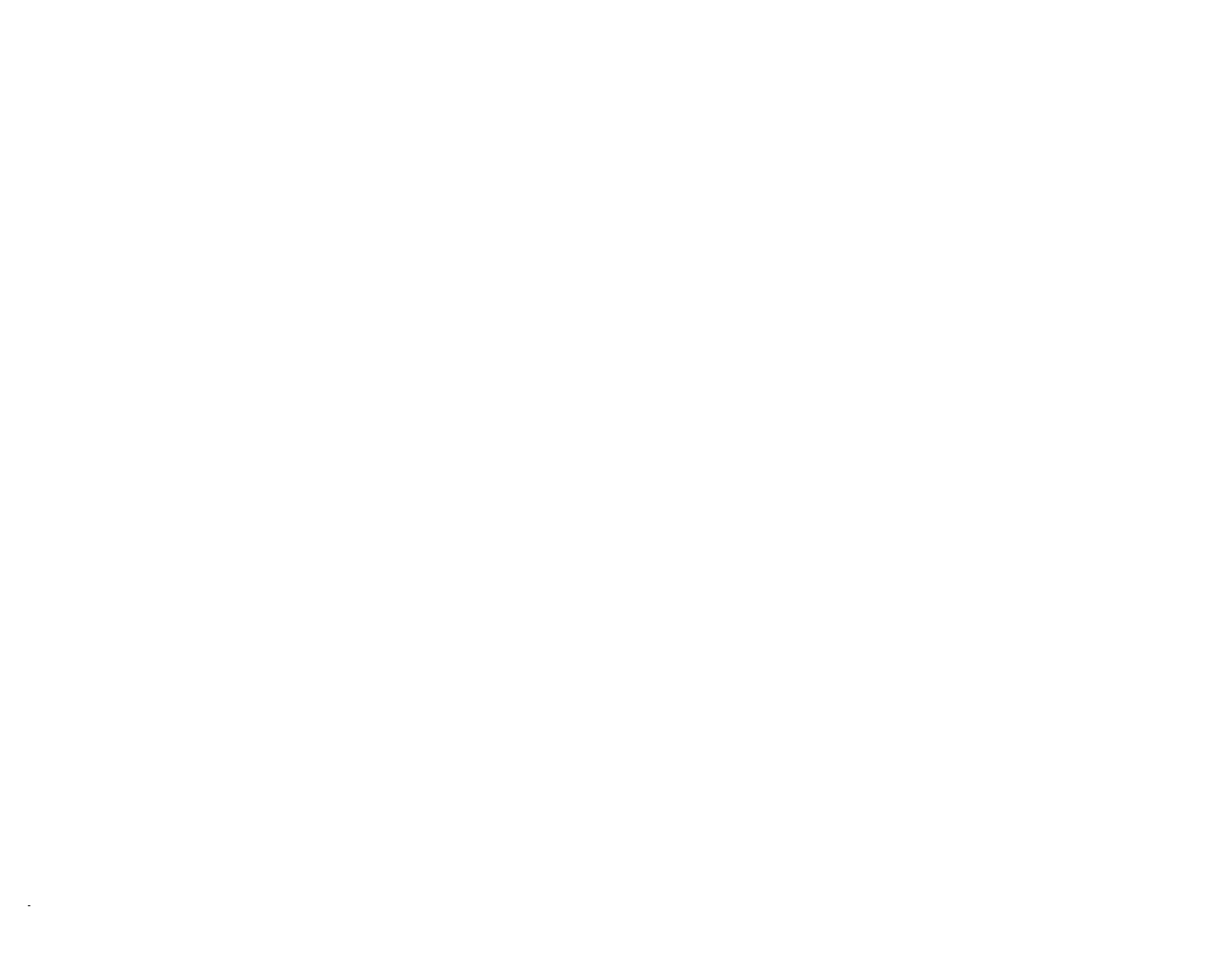|                    | <b>Licence Business Name</b>                     | <b>Address</b>                                                                       | <b>Licence Type/Sub</b>                    |                              | Phone          |      | Fax                      |     |
|--------------------|--------------------------------------------------|--------------------------------------------------------------------------------------|--------------------------------------------|------------------------------|----------------|------|--------------------------|-----|
| 20 890196          | Jialai International Consultation<br>Service Inc | 5900 No 3 Rd Unit 710 Richmond BC V6X 3P7                                            | Service Use                                |                              | (604) 719-5517 |      | Work (778) 869-5178 Cell |     |
| <b>Issue Date:</b> |                                                  | <b>January 17, 2020</b>                                                              |                                            |                              |                |      |                          |     |
| 19 876145          | Sakura no ki                                     | 4151 Hazelbridge Way Unit 2080 Richmond BC V6X 4J7                                   | Mercantile Use                             | <b>Retail Trading</b>        | (778) 895-9689 | Work |                          |     |
| 20 890261          | 1150217 BC Ltd                                   | 4000 No 3 Rd Unit 5150 Richmond BC V6X 0J8                                           | Service Use                                |                              | (778) 691-9999 | Work |                          |     |
| <b>Issue Date:</b> |                                                  | <b>January 20, 2020</b>                                                              |                                            |                              |                |      |                          |     |
| 20 890627          | Blue Planet Home Ltd                             | 19809 71 AVE LANGLEY BC V2Y 0C5                                                      | Service Use                                | <b>General Contractor</b>    | (778) 889-8471 | Work |                          | Hom |
| 20 890465          | Tripfella Co Ltd                                 | 8711 Wagner Dr Richmond BC V7A 4N2                                                   | Service Use                                | Home Occupation              | (778) 320-7385 | Work |                          | Hom |
| 20 890710          | John Ivica Rogic                                 | 10931 Hogarth Dr Richmond BC V7E 3Z9                                                 | Service Use                                | <b>General Contractor</b>    | (604) 970-7598 | Work |                          | Hom |
| 20 890638          | <b>HY Renovation</b>                             | 8051 Ash St Unit 29 Richmond BC V6Y 3X6                                              | Service Use                                | <b>General Contractor</b>    | (647) 970-3343 | Work |                          | Hom |
| 20 890951          | <b>Zelco Painting Ltd</b>                        | PO BOX 3539 LANGLEY BC V3A 4R9                                                       | Service Use                                | <b>General Contractor</b>    | (778) 277-0565 |      | Work (778) 277-0564 Fax  |     |
| 20 890604          | PriceWise Plumbing and<br>Mechanical             | 26879 33A AVE ALDERGROVE BC V4W 3G7                                                  | Service Use                                | <b>Plumbing Contractor</b>   | (604) 839-7581 | Work |                          |     |
| 20 890501          | Apex Moto Garage Ltd                             | 22800 Windsor Crt Unit 13 Richmond BC V6V 2X6                                        | Service Use                                | Home Occupation              | (778) 858-9948 | Work |                          | Hom |
| 20 890462          | H P Support Services                             | 10120 Granville Ave Richmond BC V6Y 1R4                                              | Service Use                                | Home Occupation              | (250) 572-7895 | Work |                          | Hom |
| 20 890600          | Gaia Holdings Ltd.                               | 9491 Kirkmond Cr Richmond BC V7E 1M7                                                 | Service Use                                | <b>General Contractor</b>    | (604) 726-1000 | Work |                          | Hom |
| 20 890609          | <b>Colorful Meteor Music Ltd</b>                 | 7500 Belair Dr Richmond BC V7A 1B6                                                   | Service Use                                | Home Occupation              | (778) 228-0193 | Work |                          | Hom |
| <b>Issue Date:</b> |                                                  | <b>January 21, 2020</b>                                                              |                                            |                              |                |      |                          |     |
| 20 890830          | Aquatech Vancouver                               | 7297 Moffatt Rd Unit 104 Richmond BC V6Y 3E6                                         | <b>Inter-Municipal Business</b><br>Licence | <b>General Contractor</b>    | (778) 957-7567 | Work |                          | Hom |
| 20 890832          | <b>Welford Construction Ltd</b>                  | 9771 Glenthorne Dr Richmond BC V7A 1Y3                                               | Service Use                                | <b>General Contractor</b>    | (778) 846-8610 | Work |                          | Hom |
| 20 890828          | Aquatech Vancouver                               | 7297 Moffatt Rd Unit 104 Richmond BC V6Y 3E6                                         | Service Use                                | <b>Gas Contractor</b>        | (778) 957-7567 | Work |                          | Hom |
| 20 890827          | Aquatech Vancouver                               | 7297 Moffatt Rd Unit 104 Richmond BC V6Y 3E6                                         | Service Use                                | <b>Plumbing Contractor</b>   | (778) 957-7567 | Work |                          | Hom |
| 19 876642          | Vantrip Travel Management Ltd                    | 7360 Ash St Richmond BC V6Y 2S1                                                      | Service Use                                | Home Occupation              | (236) 862-7777 | Work |                          | Hom |
| 20 890836          | Maac Landscaping &<br><b>Renovations Ltd</b>     | 8131 Sunnywood Dr Richmond BC V6Y 3G4                                                | Service Use                                | <b>General Contractor</b>    | (778) 952-1179 | Work |                          | Hom |
| <b>Issue Date:</b> |                                                  | <b>January 22, 2020</b>                                                              |                                            |                              |                |      |                          |     |
| 20 890406          | Canadian Academy of Nutritional<br>Sciences Inc  | 4140 No 3 Rd Unit 250 Richmond BC V6X 2C2                                            | Service Use                                |                              | (778) 708-8737 |      | Work (604) 678-3687 Fax  |     |
| 20 890900          | Solyn Enterprises Ltd                            | 9811 Ferndale Rd Unit 20 Richmond BC V6Y 1X4                                         | Service Use                                | Home Occupation              | (604) 722-7816 | Work |                          | Hom |
| <b>Issue Date:</b> |                                                  | <b>January 23, 2020</b>                                                              |                                            |                              |                |      |                          |     |
|                    |                                                  | 19 879868 WM Uniform Group Incorporated 11111 Twigg PI Unit 1029 Richmond BC V6V 0B7 | Industrial/Manufacturing<br>Use            |                              | (604) 681-6328 |      | Work (604) 780-3777 Cell |     |
| 20 890884          | <b>Geocord Law Corporation</b>                   | 9451 Granville Ave Unit 24 Richmond BC V6Y 1P9                                       | Service Use                                | Home Occupation              | (604) 330-6788 | Work |                          |     |
| 20 890960          | <b>Meetek Construction Ltd</b>                   | 3581 INVERNESS ST PORT COQUITLAM BC V3B 3B3                                          | Service Use                                | <b>General Contractor</b>    | (604) 831-5182 | Work |                          |     |
| 20 890954          | Elemensu                                         | 4831 Foxglove Cr Richmond BC V7C 2K4                                                 | Service Use                                | Home Occupation              | (604) 447-3736 | Work |                          |     |
| 20 890941          | <b>Black Box Battery Ltd</b>                     | 9331 No 5 Rd Unit 16 Richmond BC V7A 4E1                                             | Service Use                                | Home Occupation              | (778) 319-4232 | Work |                          |     |
| 20 890280          | Future Invention Learning<br>Laboratory          | 3779 Sexsmith Rd Unit 1295 Richmond BC V6X 3Z9                                       | Assembly Use Group 3                       | <b>Education Institution</b> | (778) 772-9748 | Work |                          | Hom |
| 19 878449          | Chinese Radio Vancouver                          | 11590 Cambie Rd Unit 260 Richmond BC V6X 1L5                                         | Service Use                                |                              | (604) 242-2666 | Work |                          |     |
| 20 004948          | Flash Pay                                        | 4320 Viking Way Unit 210 Richmond BC V6V 2L4                                         | Service Use                                |                              | (855) 937-7888 | Work |                          | Hom |
|                    |                                                  |                                                                                      |                                            |                              |                |      |                          |     |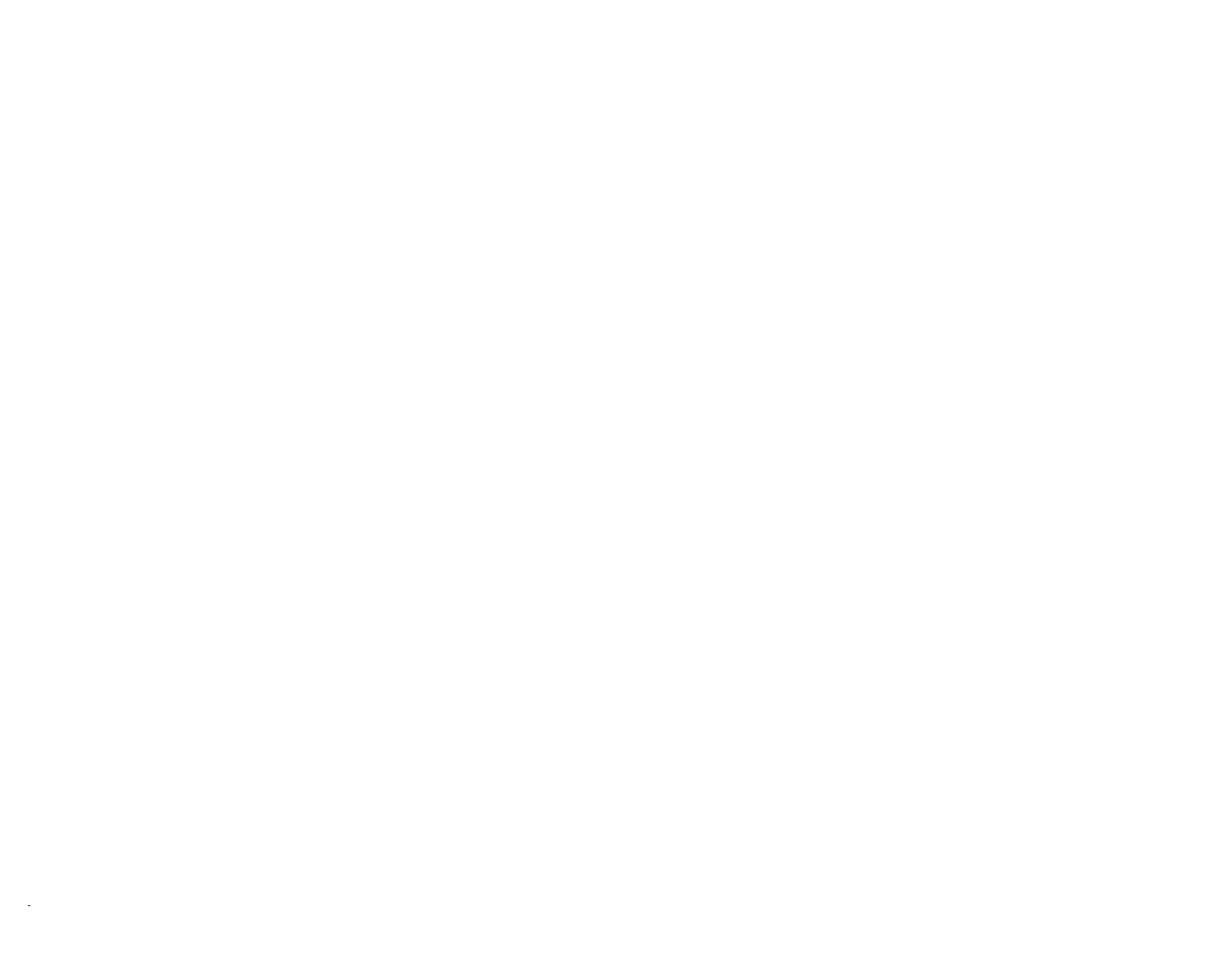| 20 890176<br><b>Cheese Education Ltd</b><br>7911 Alderbridge Way Unit 210 Richmond BC V6X 2A4<br>Assembly Use Group 3<br><b>Education Institution</b><br>(778) 861-8002<br>Work<br>2951 PANORAMA DR UNIT 36 COQUITLAM BC V3E<br>Must 'Art Interior & Construction<br>Service Use<br><b>General Contractor</b><br>(778) 883-2580<br>Work<br>20 890841<br>2W <sub>3</sub><br><b>Issue Date:</b><br><b>January 24, 2020</b><br>PO BOX 49314 595 BURRARD ST SUITE 2600<br>19 875880 Lyft<br>Vehicle For Hire<br>(415) 475-8459<br>Vehicle for Hire<br>Work<br>VANCOUVER BC V7X 1L3<br>Office<br>NBD Mechanical Inc<br>7128 CIRCLE DR CHILLIWACK BC V2R 2S4<br>Service Use<br><b>Plumbing Contractor</b><br>(778) 389-1902<br>Work<br>20 891046<br>MWC (Canada) Federal<br>8000 Claybrook Rd Richmond BC V7C 2L3<br>Service Use<br>Home Occupation<br>(604) 475-0866<br>Work<br>20 891061<br><b>Enterprise Ltd</b><br><b>Issue Date:</b><br><b>January 27, 2020</b><br>8400 West Rd Unit 1205 Richmond BC V6X 0S7<br>Service Use<br>(604) 284-5366<br>Work<br>20 890606<br>Club Versante Management Ltd<br>20 891463<br>Colorworks<br>1885 COLUMBIA VALLEY RD UNIT 9 LINDEU BEACH<br>Service Use<br>(604) 671-2022<br>Work<br><b>BC V2R 1J8</b><br>121 BLOOR ST E UNIT 1600 TORONTO BC M4W 3M5<br>Vehicle For Hire<br>Uber Canada Inc<br>Vehicle for Hire<br>(416) 577-2459<br>Work<br>20 891462<br>Office<br>Vetta Enterprises Ltd<br>2918 138 ST SURREY BC V4P 1T6<br>Service Use<br><b>General Contractor</b><br>(604) 299-7708<br>Work<br>20 891223<br><b>GL Power Moving Services</b><br>5988 Blanshard Dr Unit 12 Richmond BC V7C 5W6<br>Service Use<br>Home Occupation<br>(604) 762-1216<br>Work<br>20 891048<br>20 890997<br><b>Golchin Consulting Services</b><br>4280 Moncton St Unit 113 Richmond BC V7E 6T4<br>Service Use<br>Home Occupation<br>(604) 825-2875<br>Work<br>2891 Simpson Rd Richmond BC V6X 2R2<br>Mercantile Use<br>20 890647<br>Kelme<br><b>Wholesale Trading</b><br>(604) 313-1810<br>Work<br>20 890648<br>Amy Shi CPA Inc<br>4140 No 3 Rd Unit 250 Richmond BC V6X 2C2<br>Service Use<br>(778) 708-8737<br>Work<br><b>Issue Date:</b><br><b>January 28, 2020</b><br>Industrial/Manufacturing<br>Pacific Countertop Ltd<br>11031 Bridgeport Rd Unit 110 Richmond BC V6X 1T3<br>(778) 822-2672<br>20 890724<br>Work<br>Use<br><b>ToolNHand Contracting Services</b><br>21321 92B AVE LANGLEY BC V1M 1P4<br>Service Use<br><b>General Contractor</b><br>(604) 834-5012<br>Work (604) 513-8676 Fax<br>20 891570<br>Ltd<br>Curiosity Engine Education Group 6199 Birch St Unit 10 Richmond BC V6Y 0E4<br>Service Use<br>Home Occupation<br>(604) 379-1611<br>20 891464<br>Work<br>Minhas Films Ltd<br>Service Use<br>Home Occupation<br>20 891454<br>4811 Pendlebury Rd Richmond BC V7E 1E9<br>(604) 277-3338<br>Work<br>221 BLUE MOUNTAIN ST UNIT 101 COQUITLAM BC<br>20 891457<br>SAH Plumbing<br>Service Use<br><b>Plumbing Contractor</b><br>(236) 777-9966<br>Work<br><b>V3K 4H3</b><br><b>Issue Date:</b><br><b>January 29, 2020</b><br>Mercantile Use<br>19 880923<br><b>Bailey Nelson</b><br>6551 No 3 Rd Unit 1530 Richmond BC V6Y 2B6<br><b>Retail Trading</b><br>(778) 318-7727<br>Cellul<br>20 890700<br>Eurotek Industries Inc<br>4611 Viking Way Unit 150 Richmond BC V6V 2K9<br>Service Use<br>(778) 858-0636<br>Work (778) 316-5880 Cell |           | <b>Licence Business Name</b> | <b>Address</b>                             | <b>Licence Type/Sub</b> | <b>Phone</b>   | Fax                       |     |
|-------------------------------------------------------------------------------------------------------------------------------------------------------------------------------------------------------------------------------------------------------------------------------------------------------------------------------------------------------------------------------------------------------------------------------------------------------------------------------------------------------------------------------------------------------------------------------------------------------------------------------------------------------------------------------------------------------------------------------------------------------------------------------------------------------------------------------------------------------------------------------------------------------------------------------------------------------------------------------------------------------------------------------------------------------------------------------------------------------------------------------------------------------------------------------------------------------------------------------------------------------------------------------------------------------------------------------------------------------------------------------------------------------------------------------------------------------------------------------------------------------------------------------------------------------------------------------------------------------------------------------------------------------------------------------------------------------------------------------------------------------------------------------------------------------------------------------------------------------------------------------------------------------------------------------------------------------------------------------------------------------------------------------------------------------------------------------------------------------------------------------------------------------------------------------------------------------------------------------------------------------------------------------------------------------------------------------------------------------------------------------------------------------------------------------------------------------------------------------------------------------------------------------------------------------------------------------------------------------------------------------------------------------------------------------------------------------------------------------------------------------------------------------------------------------------------------------------------------------------------------------------------------------------------------------------------------------------------------------------------------------------------------------------------------------------------------------------------------------------------------------------------------------------------------------------------------------------------------------------------------------------------------------------------------------------------------------------------------------------------------------|-----------|------------------------------|--------------------------------------------|-------------------------|----------------|---------------------------|-----|
|                                                                                                                                                                                                                                                                                                                                                                                                                                                                                                                                                                                                                                                                                                                                                                                                                                                                                                                                                                                                                                                                                                                                                                                                                                                                                                                                                                                                                                                                                                                                                                                                                                                                                                                                                                                                                                                                                                                                                                                                                                                                                                                                                                                                                                                                                                                                                                                                                                                                                                                                                                                                                                                                                                                                                                                                                                                                                                                                                                                                                                                                                                                                                                                                                                                                                                                                                                               |           |                              |                                            |                         |                |                           | Hom |
|                                                                                                                                                                                                                                                                                                                                                                                                                                                                                                                                                                                                                                                                                                                                                                                                                                                                                                                                                                                                                                                                                                                                                                                                                                                                                                                                                                                                                                                                                                                                                                                                                                                                                                                                                                                                                                                                                                                                                                                                                                                                                                                                                                                                                                                                                                                                                                                                                                                                                                                                                                                                                                                                                                                                                                                                                                                                                                                                                                                                                                                                                                                                                                                                                                                                                                                                                                               |           |                              |                                            |                         |                |                           |     |
|                                                                                                                                                                                                                                                                                                                                                                                                                                                                                                                                                                                                                                                                                                                                                                                                                                                                                                                                                                                                                                                                                                                                                                                                                                                                                                                                                                                                                                                                                                                                                                                                                                                                                                                                                                                                                                                                                                                                                                                                                                                                                                                                                                                                                                                                                                                                                                                                                                                                                                                                                                                                                                                                                                                                                                                                                                                                                                                                                                                                                                                                                                                                                                                                                                                                                                                                                                               |           |                              |                                            |                         |                |                           |     |
|                                                                                                                                                                                                                                                                                                                                                                                                                                                                                                                                                                                                                                                                                                                                                                                                                                                                                                                                                                                                                                                                                                                                                                                                                                                                                                                                                                                                                                                                                                                                                                                                                                                                                                                                                                                                                                                                                                                                                                                                                                                                                                                                                                                                                                                                                                                                                                                                                                                                                                                                                                                                                                                                                                                                                                                                                                                                                                                                                                                                                                                                                                                                                                                                                                                                                                                                                                               |           |                              |                                            |                         |                |                           | Hom |
|                                                                                                                                                                                                                                                                                                                                                                                                                                                                                                                                                                                                                                                                                                                                                                                                                                                                                                                                                                                                                                                                                                                                                                                                                                                                                                                                                                                                                                                                                                                                                                                                                                                                                                                                                                                                                                                                                                                                                                                                                                                                                                                                                                                                                                                                                                                                                                                                                                                                                                                                                                                                                                                                                                                                                                                                                                                                                                                                                                                                                                                                                                                                                                                                                                                                                                                                                                               |           |                              |                                            |                         |                |                           | Hom |
|                                                                                                                                                                                                                                                                                                                                                                                                                                                                                                                                                                                                                                                                                                                                                                                                                                                                                                                                                                                                                                                                                                                                                                                                                                                                                                                                                                                                                                                                                                                                                                                                                                                                                                                                                                                                                                                                                                                                                                                                                                                                                                                                                                                                                                                                                                                                                                                                                                                                                                                                                                                                                                                                                                                                                                                                                                                                                                                                                                                                                                                                                                                                                                                                                                                                                                                                                                               |           |                              |                                            |                         |                |                           |     |
|                                                                                                                                                                                                                                                                                                                                                                                                                                                                                                                                                                                                                                                                                                                                                                                                                                                                                                                                                                                                                                                                                                                                                                                                                                                                                                                                                                                                                                                                                                                                                                                                                                                                                                                                                                                                                                                                                                                                                                                                                                                                                                                                                                                                                                                                                                                                                                                                                                                                                                                                                                                                                                                                                                                                                                                                                                                                                                                                                                                                                                                                                                                                                                                                                                                                                                                                                                               |           |                              |                                            |                         |                |                           |     |
|                                                                                                                                                                                                                                                                                                                                                                                                                                                                                                                                                                                                                                                                                                                                                                                                                                                                                                                                                                                                                                                                                                                                                                                                                                                                                                                                                                                                                                                                                                                                                                                                                                                                                                                                                                                                                                                                                                                                                                                                                                                                                                                                                                                                                                                                                                                                                                                                                                                                                                                                                                                                                                                                                                                                                                                                                                                                                                                                                                                                                                                                                                                                                                                                                                                                                                                                                                               |           |                              |                                            |                         |                |                           | Hom |
|                                                                                                                                                                                                                                                                                                                                                                                                                                                                                                                                                                                                                                                                                                                                                                                                                                                                                                                                                                                                                                                                                                                                                                                                                                                                                                                                                                                                                                                                                                                                                                                                                                                                                                                                                                                                                                                                                                                                                                                                                                                                                                                                                                                                                                                                                                                                                                                                                                                                                                                                                                                                                                                                                                                                                                                                                                                                                                                                                                                                                                                                                                                                                                                                                                                                                                                                                                               |           |                              |                                            |                         |                |                           |     |
|                                                                                                                                                                                                                                                                                                                                                                                                                                                                                                                                                                                                                                                                                                                                                                                                                                                                                                                                                                                                                                                                                                                                                                                                                                                                                                                                                                                                                                                                                                                                                                                                                                                                                                                                                                                                                                                                                                                                                                                                                                                                                                                                                                                                                                                                                                                                                                                                                                                                                                                                                                                                                                                                                                                                                                                                                                                                                                                                                                                                                                                                                                                                                                                                                                                                                                                                                                               |           |                              |                                            |                         |                |                           | Hom |
|                                                                                                                                                                                                                                                                                                                                                                                                                                                                                                                                                                                                                                                                                                                                                                                                                                                                                                                                                                                                                                                                                                                                                                                                                                                                                                                                                                                                                                                                                                                                                                                                                                                                                                                                                                                                                                                                                                                                                                                                                                                                                                                                                                                                                                                                                                                                                                                                                                                                                                                                                                                                                                                                                                                                                                                                                                                                                                                                                                                                                                                                                                                                                                                                                                                                                                                                                                               |           |                              |                                            |                         |                |                           |     |
|                                                                                                                                                                                                                                                                                                                                                                                                                                                                                                                                                                                                                                                                                                                                                                                                                                                                                                                                                                                                                                                                                                                                                                                                                                                                                                                                                                                                                                                                                                                                                                                                                                                                                                                                                                                                                                                                                                                                                                                                                                                                                                                                                                                                                                                                                                                                                                                                                                                                                                                                                                                                                                                                                                                                                                                                                                                                                                                                                                                                                                                                                                                                                                                                                                                                                                                                                                               |           |                              |                                            |                         |                |                           |     |
|                                                                                                                                                                                                                                                                                                                                                                                                                                                                                                                                                                                                                                                                                                                                                                                                                                                                                                                                                                                                                                                                                                                                                                                                                                                                                                                                                                                                                                                                                                                                                                                                                                                                                                                                                                                                                                                                                                                                                                                                                                                                                                                                                                                                                                                                                                                                                                                                                                                                                                                                                                                                                                                                                                                                                                                                                                                                                                                                                                                                                                                                                                                                                                                                                                                                                                                                                                               |           |                              |                                            |                         |                |                           | Hom |
|                                                                                                                                                                                                                                                                                                                                                                                                                                                                                                                                                                                                                                                                                                                                                                                                                                                                                                                                                                                                                                                                                                                                                                                                                                                                                                                                                                                                                                                                                                                                                                                                                                                                                                                                                                                                                                                                                                                                                                                                                                                                                                                                                                                                                                                                                                                                                                                                                                                                                                                                                                                                                                                                                                                                                                                                                                                                                                                                                                                                                                                                                                                                                                                                                                                                                                                                                                               |           |                              |                                            |                         |                |                           | Hom |
|                                                                                                                                                                                                                                                                                                                                                                                                                                                                                                                                                                                                                                                                                                                                                                                                                                                                                                                                                                                                                                                                                                                                                                                                                                                                                                                                                                                                                                                                                                                                                                                                                                                                                                                                                                                                                                                                                                                                                                                                                                                                                                                                                                                                                                                                                                                                                                                                                                                                                                                                                                                                                                                                                                                                                                                                                                                                                                                                                                                                                                                                                                                                                                                                                                                                                                                                                                               |           |                              |                                            |                         |                |                           | Hom |
|                                                                                                                                                                                                                                                                                                                                                                                                                                                                                                                                                                                                                                                                                                                                                                                                                                                                                                                                                                                                                                                                                                                                                                                                                                                                                                                                                                                                                                                                                                                                                                                                                                                                                                                                                                                                                                                                                                                                                                                                                                                                                                                                                                                                                                                                                                                                                                                                                                                                                                                                                                                                                                                                                                                                                                                                                                                                                                                                                                                                                                                                                                                                                                                                                                                                                                                                                                               |           |                              |                                            |                         |                |                           |     |
|                                                                                                                                                                                                                                                                                                                                                                                                                                                                                                                                                                                                                                                                                                                                                                                                                                                                                                                                                                                                                                                                                                                                                                                                                                                                                                                                                                                                                                                                                                                                                                                                                                                                                                                                                                                                                                                                                                                                                                                                                                                                                                                                                                                                                                                                                                                                                                                                                                                                                                                                                                                                                                                                                                                                                                                                                                                                                                                                                                                                                                                                                                                                                                                                                                                                                                                                                                               |           |                              |                                            |                         |                |                           | Hom |
|                                                                                                                                                                                                                                                                                                                                                                                                                                                                                                                                                                                                                                                                                                                                                                                                                                                                                                                                                                                                                                                                                                                                                                                                                                                                                                                                                                                                                                                                                                                                                                                                                                                                                                                                                                                                                                                                                                                                                                                                                                                                                                                                                                                                                                                                                                                                                                                                                                                                                                                                                                                                                                                                                                                                                                                                                                                                                                                                                                                                                                                                                                                                                                                                                                                                                                                                                                               |           |                              |                                            |                         |                |                           |     |
|                                                                                                                                                                                                                                                                                                                                                                                                                                                                                                                                                                                                                                                                                                                                                                                                                                                                                                                                                                                                                                                                                                                                                                                                                                                                                                                                                                                                                                                                                                                                                                                                                                                                                                                                                                                                                                                                                                                                                                                                                                                                                                                                                                                                                                                                                                                                                                                                                                                                                                                                                                                                                                                                                                                                                                                                                                                                                                                                                                                                                                                                                                                                                                                                                                                                                                                                                                               |           |                              |                                            |                         |                |                           | Hom |
|                                                                                                                                                                                                                                                                                                                                                                                                                                                                                                                                                                                                                                                                                                                                                                                                                                                                                                                                                                                                                                                                                                                                                                                                                                                                                                                                                                                                                                                                                                                                                                                                                                                                                                                                                                                                                                                                                                                                                                                                                                                                                                                                                                                                                                                                                                                                                                                                                                                                                                                                                                                                                                                                                                                                                                                                                                                                                                                                                                                                                                                                                                                                                                                                                                                                                                                                                                               |           |                              |                                            |                         |                |                           |     |
|                                                                                                                                                                                                                                                                                                                                                                                                                                                                                                                                                                                                                                                                                                                                                                                                                                                                                                                                                                                                                                                                                                                                                                                                                                                                                                                                                                                                                                                                                                                                                                                                                                                                                                                                                                                                                                                                                                                                                                                                                                                                                                                                                                                                                                                                                                                                                                                                                                                                                                                                                                                                                                                                                                                                                                                                                                                                                                                                                                                                                                                                                                                                                                                                                                                                                                                                                                               |           |                              |                                            |                         |                |                           |     |
|                                                                                                                                                                                                                                                                                                                                                                                                                                                                                                                                                                                                                                                                                                                                                                                                                                                                                                                                                                                                                                                                                                                                                                                                                                                                                                                                                                                                                                                                                                                                                                                                                                                                                                                                                                                                                                                                                                                                                                                                                                                                                                                                                                                                                                                                                                                                                                                                                                                                                                                                                                                                                                                                                                                                                                                                                                                                                                                                                                                                                                                                                                                                                                                                                                                                                                                                                                               |           |                              |                                            |                         |                |                           |     |
|                                                                                                                                                                                                                                                                                                                                                                                                                                                                                                                                                                                                                                                                                                                                                                                                                                                                                                                                                                                                                                                                                                                                                                                                                                                                                                                                                                                                                                                                                                                                                                                                                                                                                                                                                                                                                                                                                                                                                                                                                                                                                                                                                                                                                                                                                                                                                                                                                                                                                                                                                                                                                                                                                                                                                                                                                                                                                                                                                                                                                                                                                                                                                                                                                                                                                                                                                                               |           |                              |                                            |                         |                |                           | Hom |
|                                                                                                                                                                                                                                                                                                                                                                                                                                                                                                                                                                                                                                                                                                                                                                                                                                                                                                                                                                                                                                                                                                                                                                                                                                                                                                                                                                                                                                                                                                                                                                                                                                                                                                                                                                                                                                                                                                                                                                                                                                                                                                                                                                                                                                                                                                                                                                                                                                                                                                                                                                                                                                                                                                                                                                                                                                                                                                                                                                                                                                                                                                                                                                                                                                                                                                                                                                               |           |                              |                                            |                         |                |                           |     |
| Corporation                                                                                                                                                                                                                                                                                                                                                                                                                                                                                                                                                                                                                                                                                                                                                                                                                                                                                                                                                                                                                                                                                                                                                                                                                                                                                                                                                                                                                                                                                                                                                                                                                                                                                                                                                                                                                                                                                                                                                                                                                                                                                                                                                                                                                                                                                                                                                                                                                                                                                                                                                                                                                                                                                                                                                                                                                                                                                                                                                                                                                                                                                                                                                                                                                                                                                                                                                                   | 20 891459 | Dr. Aneil Sandhu, Optometric | 6551 No 3 Rd Unit 1530 Richmond BC V6Y 2B6 | Service Use             | (778) 917-0159 | Cellul (778) 296-2119 Wor |     |
| <b>Issue Date:</b><br><b>January 30, 2020</b>                                                                                                                                                                                                                                                                                                                                                                                                                                                                                                                                                                                                                                                                                                                                                                                                                                                                                                                                                                                                                                                                                                                                                                                                                                                                                                                                                                                                                                                                                                                                                                                                                                                                                                                                                                                                                                                                                                                                                                                                                                                                                                                                                                                                                                                                                                                                                                                                                                                                                                                                                                                                                                                                                                                                                                                                                                                                                                                                                                                                                                                                                                                                                                                                                                                                                                                                 |           |                              |                                            |                         |                |                           |     |
| 20 891575 KS1 Construction Ltd<br>14488 61A AVE SURREY BC V3S 4R4<br>Service Use<br><b>General Contractor</b><br>(778) 814-5426<br>Work                                                                                                                                                                                                                                                                                                                                                                                                                                                                                                                                                                                                                                                                                                                                                                                                                                                                                                                                                                                                                                                                                                                                                                                                                                                                                                                                                                                                                                                                                                                                                                                                                                                                                                                                                                                                                                                                                                                                                                                                                                                                                                                                                                                                                                                                                                                                                                                                                                                                                                                                                                                                                                                                                                                                                                                                                                                                                                                                                                                                                                                                                                                                                                                                                                       |           |                              |                                            |                         |                |                           | Hom |
| 1225341 BC Ltd<br><b>General Contractor</b><br>20 892650<br>12124 CHERRYWOOD DR MAPLE RIDGE BC V2X 9K3<br>Service Use<br>(778) 240-0369<br>Work                                                                                                                                                                                                                                                                                                                                                                                                                                                                                                                                                                                                                                                                                                                                                                                                                                                                                                                                                                                                                                                                                                                                                                                                                                                                                                                                                                                                                                                                                                                                                                                                                                                                                                                                                                                                                                                                                                                                                                                                                                                                                                                                                                                                                                                                                                                                                                                                                                                                                                                                                                                                                                                                                                                                                                                                                                                                                                                                                                                                                                                                                                                                                                                                                               |           |                              |                                            |                         |                |                           |     |
| 20 892632<br>G & H Demolition & Excavation<br>8771 No 5 Rd Richmond BC V6Y 2V5<br><b>Inter-Municipal Business</b><br><b>General Contractor</b><br>(778) 878-3301<br>Work<br>Ltd<br>Licence                                                                                                                                                                                                                                                                                                                                                                                                                                                                                                                                                                                                                                                                                                                                                                                                                                                                                                                                                                                                                                                                                                                                                                                                                                                                                                                                                                                                                                                                                                                                                                                                                                                                                                                                                                                                                                                                                                                                                                                                                                                                                                                                                                                                                                                                                                                                                                                                                                                                                                                                                                                                                                                                                                                                                                                                                                                                                                                                                                                                                                                                                                                                                                                    |           |                              |                                            |                         |                |                           |     |
| 20 892631<br>G & H Demolition & Excavation<br>8771 No 5 Rd Richmond BC V6Y 2V5<br>Service Use<br><b>General Contractor</b><br>(778) 878-3301<br>Work<br>Ltd                                                                                                                                                                                                                                                                                                                                                                                                                                                                                                                                                                                                                                                                                                                                                                                                                                                                                                                                                                                                                                                                                                                                                                                                                                                                                                                                                                                                                                                                                                                                                                                                                                                                                                                                                                                                                                                                                                                                                                                                                                                                                                                                                                                                                                                                                                                                                                                                                                                                                                                                                                                                                                                                                                                                                                                                                                                                                                                                                                                                                                                                                                                                                                                                                   |           |                              |                                            |                         |                |                           |     |
| VK Machine Services Inc<br>6380 Clematis Dr Richmond BC V7C 2J8<br>Service Use<br>Home Occupation<br>20 892582<br>(604) 834-8458<br>Work                                                                                                                                                                                                                                                                                                                                                                                                                                                                                                                                                                                                                                                                                                                                                                                                                                                                                                                                                                                                                                                                                                                                                                                                                                                                                                                                                                                                                                                                                                                                                                                                                                                                                                                                                                                                                                                                                                                                                                                                                                                                                                                                                                                                                                                                                                                                                                                                                                                                                                                                                                                                                                                                                                                                                                                                                                                                                                                                                                                                                                                                                                                                                                                                                                      |           |                              |                                            |                         |                |                           | Hom |
| 10760 Housman St Richmond BC V7E 4A3<br><b>General Contractor</b><br>Service Use<br>(778) 903-3787<br>20 891747<br>Artur Airapetian<br>Work                                                                                                                                                                                                                                                                                                                                                                                                                                                                                                                                                                                                                                                                                                                                                                                                                                                                                                                                                                                                                                                                                                                                                                                                                                                                                                                                                                                                                                                                                                                                                                                                                                                                                                                                                                                                                                                                                                                                                                                                                                                                                                                                                                                                                                                                                                                                                                                                                                                                                                                                                                                                                                                                                                                                                                                                                                                                                                                                                                                                                                                                                                                                                                                                                                   |           |                              |                                            |                         |                |                           | Hom |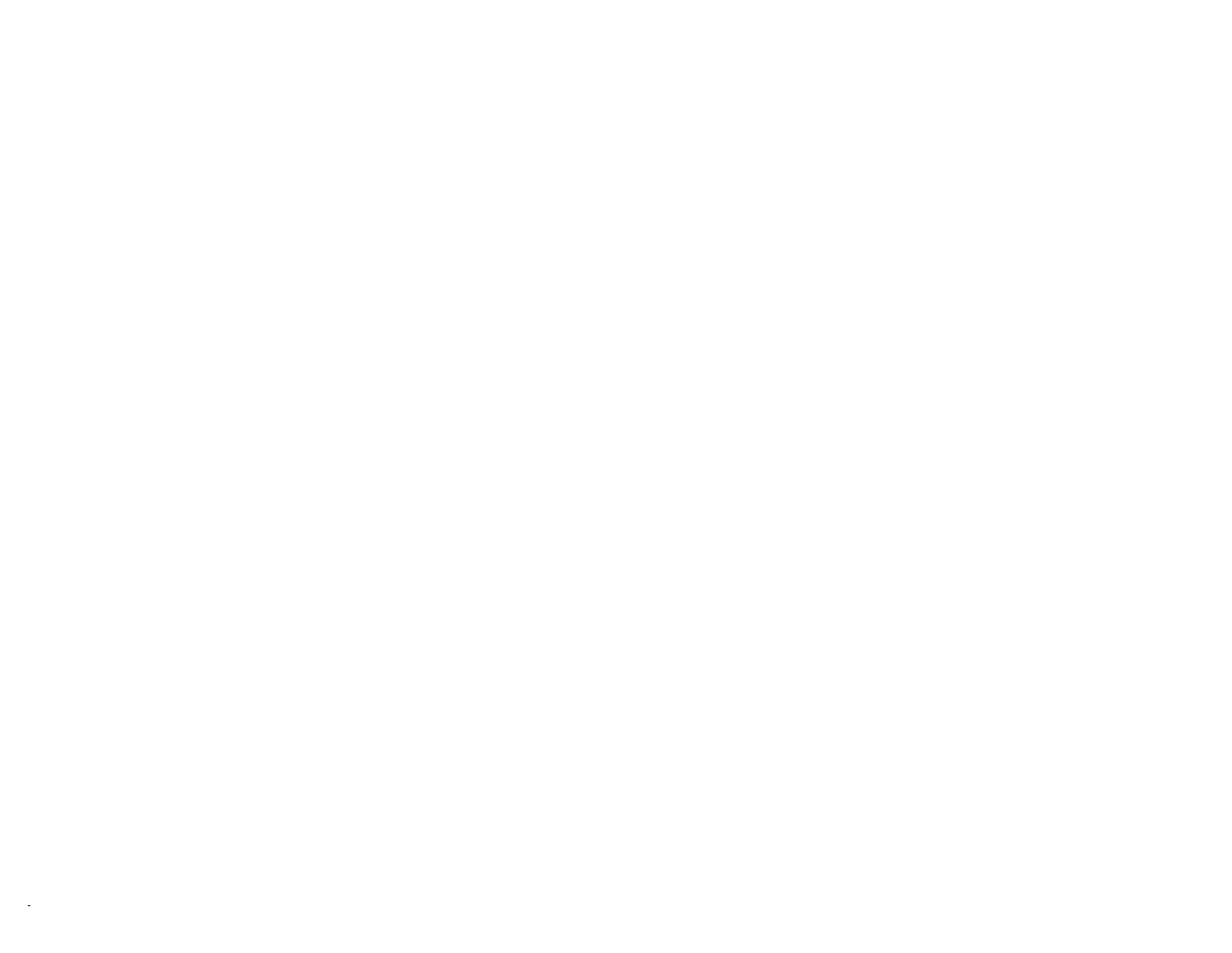|                    | Licence Business Name                            | <b>Address</b>                                                  | <b>Licence Type/Sub</b>         |                                      | <b>Phone</b>       |        | Fax                        |     |
|--------------------|--------------------------------------------------|-----------------------------------------------------------------|---------------------------------|--------------------------------------|--------------------|--------|----------------------------|-----|
| 20 891573          | <b>Wild Vancouver</b>                            | 7748 116A ST DELTA BC V4C 5Y4                                   | Service Use                     |                                      | (604) 710-4268     | Work   |                            | Hom |
| 20 891341          | <b>IFC Ltd</b>                                   | 4791 Foxglove Cr Richmond BC V7C 2K4                            | Service Use                     | Home Occupation                      | (778) 891-3232     | Work   |                            | Hom |
| 20 892575          | <b>Complex Gear</b>                              | 7831 Garden City Rd Unit 60 Richmond BC V6Y 4A3                 | Service Use                     | Home Occupation                      | (778) 855-0627     | Work   |                            |     |
| <b>Issue Date:</b> |                                                  | <b>January 31, 2020</b>                                         |                                 |                                      |                    |        |                            |     |
| 20 890637          | Ivy League Education                             | 3700 No 3 Rd Unit 2510 Richmond BC V6X 3X2                      | Assembly Use Group 3            |                                      | (604) 704-5933     |        | Work (604) 704-5953 Cell   |     |
| 20 890986          | Woodco Fibre Carriers Ltd.                       | 11980 Hammersmith Way Unit 1145 Richmond BC V7A<br>0A4          | Service Use                     |                                      | (778) 297-9411     |        | Work (604) 290-2879 Cell   |     |
| 19 876420          | YG Auto Group Ltd                                | 7911 Alderbridge Way Unit 210 Richmond BC V6X 2A4               | Mercantile Use                  | Automobile Dealer                    | (778) 223-7373     | Work   |                            | Hom |
| 19 869042          | Zoey Productions Corp                            | 12211 Horseshoe Way Richmond BC V7A 4V4                         | Service Use                     | Film Production<br>Office            | (778) 663-5049     |        | Work (604) 272-6551 Fax    |     |
| 20 891400          | Mirazzi Building Products Inc                    | 4611 No 6 Rd Unit 190 Richmond BC V6V 2L3                       | Service Use                     | <b>General Contractor</b>            | (604) 218-5736     |        | Work (604) 218-5736 Cell   |     |
| 20 004361          | The West Coast Countertop<br>Shop Ltd            | 13988 Cambie Rd Unit 333 Richmond BC V6V 2K4                    | Industrial/Manufacturing<br>Use |                                      | (604) 232-2492     | Work   |                            | Hom |
| <b>Issue Date:</b> |                                                  | <b>February 3, 2020</b>                                         |                                 |                                      |                    |        |                            |     |
| 20 892600          | Alpha Drywall LP                                 | 1225 KINGSWAY AVE UNIT 3111 PORT COQUITLAM<br><b>BC V3C 1S2</b> | Service Use                     | <b>General Contractor</b>            | (604) 778-1477     |        | Work (604) 770-1476 Fax    |     |
| 20 892676          | Ivato Softwash & Home<br>Improvement             | 9339 Alberta Rd Unit 66 Richmond BC V6Y 4E3                     | Service Use                     | Home Occupation                      | (778) 858-6123     | Work   |                            | Hom |
| 20 892827          | Lucas Crane Engineering Inc                      | 5680 Cantrell Rd Richmond BC V7C 3H1                            | Service Use                     |                                      | (778) 808-7688     | Work   |                            |     |
| 20 892860          | Regehr Contracting Ltd                           | 6547 MT LEHMAN RD ABBOTSFORD BC V4X 2G5                         | Service Use                     | <b>General Contractor</b>            | (604) 856-0489     |        | Work (604) 856-6134 Fax    |     |
| <b>Issue Date:</b> |                                                  | February 5, 2020                                                |                                 |                                      |                    |        |                            |     |
| 20 892966          | <b>Element Plumbing Ltd</b>                      | 589 EBERT AVE COQUITLAM BC V3J 2L1                              | Service Use                     | <b>Plumbing Contractor</b>           | $(604)$ 500-5368   | Work   |                            |     |
| 20 891563          | ALDO                                             | 7899 Templeton Station Rd Unit 1162 Richmond V7B 0B7            | Mercantile Use                  | <b>Retail Trading</b>                |                    | Work   |                            | Hom |
| 20 891599          | Park Avenue Properties Inc                       | 4211 No 3 Rd Richmond BC V6X 2C3                                | Service Use                     | <b>General Contractor</b>            | (250) 862-1964     | Work   |                            |     |
| 20 892547          | <b>Newland Business Management</b><br>Canada Ltd | 10451 Shellbridge Way Unit 150 Richmond BC V6X 2W8              | Service Use                     |                                      | (604) 278-5720     |        | Work (236) 866-0121 Cell   |     |
| 20 892583          | Aigle Store                                      | 4151 Hazelbridge Way Unit 1368 Richmond BC V6X 4J7              | Mercantile Use                  | <b>Retail Trading</b>                | (604) 288-1002     |        | Work (604) 295-8171 Fax    |     |
| 20 892586          | Caerus Immigration Consulting<br>Ltd             | 11980 Hammersmith Way Unit 1190 Richmond BC V7A<br>0A4          | Service Use                     |                                      | (778) 968-4628     | Work   |                            |     |
| 20 892626          | Sachin Capital Corp                              | 2639 Viking Way Unit 250 Richmond BC V6V 3B7                    | Service Use                     | Home Occupation                      | (604) 283-2394     | Work   |                            | Hom |
| 20 892824          | Bilfinger Berger (Canada) Inc                    | 3751 Shell Rd Unit 168 Richmond BC V6X 2W2                      | Service Use                     |                                      | (604) 235-2463     |        | Work (604) 235-2461 Fax    |     |
| 20 891245          | D-Home Express                                   | 2560 Shell Rd Unit 3003 Richmond BC V6X 0B8                     | Service Use                     | <b>Delivery Services</b>             | (778) 838-0904     | Work   |                            | Hom |
| 20 892971          | TL Trinity Renovations Ltd                       | 3418 SLOCAN ST VANCOUVER BC V5M 3E8                             | Service Use                     | <b>General Contractor</b>            | (778) 869-0513     | Work   |                            |     |
| 20 892976          | <b>SAH Disaster Restoration</b>                  | 221 BLUE MOUNTAIN ST UNIT 101 COQUITLAM BC<br>V3K 4H3           | Service Use                     | <b>General Contractor</b>            | (778) 355-1508     | Work   |                            |     |
| 20 892682          | Chatr Mobile                                     | 5300 No 3 Rd Richmond BC V6X 2X9                                | Mercantile Use                  | <b>Retail Trading</b>                | $(604)$ 718-6606   | Work   |                            | Hom |
| 19 880342          | About Cars Group Inc                             | 4311 Hazelbridge Way Unit 1735 Richmond BC V6X 3L7              | Mercantile Use                  | Automobile Dealer                    | $(604)$ 818-8889   | Work   |                            | Hom |
| 20 891541          | Hyps Education Ltd                               | 4400 Hazelbridge Way Unit 390 Richmond BC V6X 3R8               | Assembly Use Group 3            |                                      | $(604) 500 - 0008$ |        | Cellul (778) 628-6292 Cell |     |
| 19872101           | Cambie Physiotherapy and<br><b>Health Clinic</b> | 4111 No 5 Rd Richmond BC V6X 2T9                                | Service Use                     |                                      | (604) 621-5264     | Cellul |                            | Hom |
| 20 891361          | Westcoast Montessori Academy                     | 4400 Hazelbridge Way Unit 280 Richmond BC V6X 3R8               | Assembly Use Group 3            | <b>Education Institution</b>         | (778) 855-7869     | Work   |                            | Hom |
| 19 880401          | Jenjudan                                         | 5599 Cooney Rd Unit 125 Richmond BC V6X 0N8                     | Assembly Use Group 1            | <b>Food Service</b><br>Establishment | (604) 644-1737     | Work   |                            | Hom |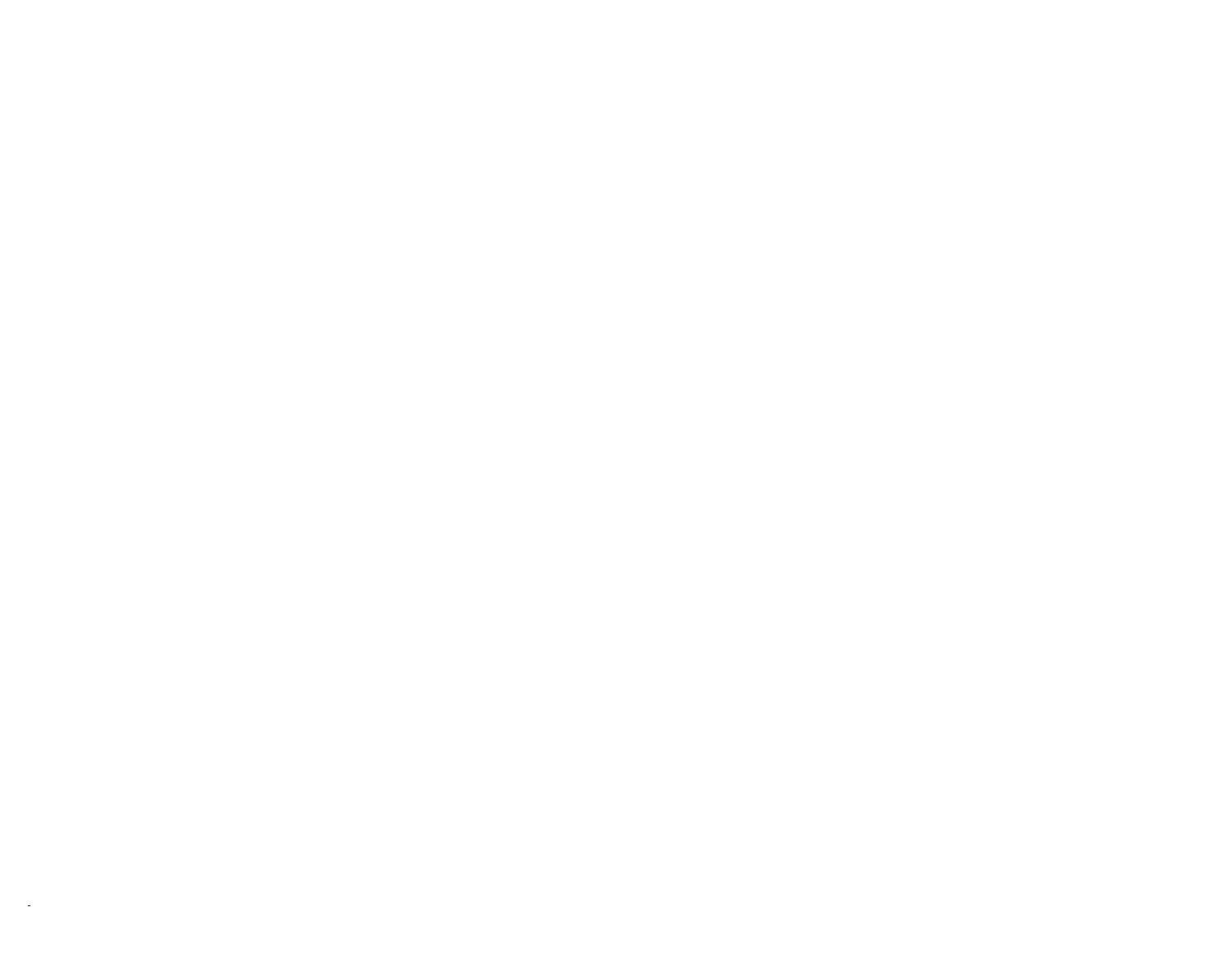|                    | Licence Business Name                     | <b>Address</b>                                                 | <b>Licence Type/Sub</b>                    |                              | Phone            |        | Fax                      |     |
|--------------------|-------------------------------------------|----------------------------------------------------------------|--------------------------------------------|------------------------------|------------------|--------|--------------------------|-----|
| 20 890523          | Tania's Falafel's Inc                     | 7771 Westminster Hwy Unit 170 Richmond BC V6X 1A4              | Industrial/Manufacturing<br>Use            |                              | (604) 729-9169   | Cellul |                          | Hom |
| 20 891042          | Ice Squads                                | 14140 Triangle Rd Richmond BC V6W 1B1                          | Service Use                                |                              | (778) 861-8501   | Work   |                          | Hom |
| 20 891143          | Kiya Global Products Ltd                  | 11660 Mitchell Rd Richmond BC V6V 1T7                          | Service Use                                |                              | (778) 881-8226   | Work   |                          | Hom |
| 20 891168          | <b>Cambie Counselling Services</b>        | 4111 No 5 Rd Richmond BC V6X 2T9                               | Service Use                                |                              | (604) 370-4746   |        | Work (604) 370-4847 Fax  |     |
| 20 891174          | Rainbow Sports Canada Inc                 | 3671 Westminster Hwy Unit 220 Richmond BC V7C 5V2              | Service Use                                |                              | (604) 616-1675   | Work   |                          | Hom |
| 20 891210          | Honour Link Enterprises Inc               | 5811 Cooney Rd Unit 305 Richmond BC V6X 3M1                    | Service Use                                |                              | (778) 788-2943   | Work   |                          | Hom |
| 20 891243          | Hanker Supply Trading Ltd                 | 11568 Eburne Way Unit 127 Richmond BC V6V 2G7                  | Mercantile Use                             | <b>Wholesale Trading</b>     | $(604)$ 301-0088 | Work   |                          | Hom |
| 19 864861          | QQWrap                                    | 13988 Maycrest Way Unit 120 Richmond BC V6V 3C3                | Industrial/Manufacturing<br>Use            |                              | (778) 926-4111   | Work   |                          | Hom |
| <b>Issue Date:</b> |                                           | February 6, 2020                                               |                                            |                              |                  |        |                          |     |
| 20 892804          | Derek K Tam Consulting Corp               | 8600 Cambie Rd Unit 255 Richmond BC V6X 4J9                    | Service Use                                |                              | (604) 278-2851   |        | Work (778) 885-3234 Hom  |     |
| 20 893066          | <b>3DK Design Services</b>                | 3965 BOND ST UNIT 4 BURNABY BC V5H 1E1                         | Service Use                                |                              | (778) 883-2304   | Work   |                          |     |
| 20 893090          | <b>Rodina Construction</b>                | 2729 158TH ST UNIT 28 SURREY BC V3Z 1P4                        | Service Use                                | <b>General Contractor</b>    | (778) 855-6975   | Work   |                          | Hom |
| <b>Issue Date:</b> |                                           | <b>February 7, 2020</b>                                        |                                            |                              |                  |        |                          |     |
| 20 893170          | <b>Grimlock Logistics Ltd</b>             | 12255 Barnes Dr Richmond BC V6V 1H7                            | Service Use                                | Home Occupation              | (604) 396-9087   | Work   |                          |     |
| 20 893175          | J & D Janitorial and Cleaning<br>Services | 7295 Moffatt Rd Unit 201 Richmond BC V6Y 3E5                   | Service Use                                | Home Occupation              | (604) 537-4991   | Work   |                          |     |
| <b>Issue Date:</b> |                                           | <b>February 10, 2020</b>                                       |                                            |                              |                  |        |                          |     |
| 20 893234          | <b>First Class Electric</b>               | 1634 OUGHTON DR PORT COQUITLAM BC V3C 1H7                      | Service Use                                | <b>General Contractor</b>    | (604) 537-6707   | Work   |                          |     |
| 20 893235          | <b>Breathe Easy Sleep Clinic</b>          | 6968 130 ST SURREY BC V3W 4J5                                  | Service Use                                |                              | (604) 799-0241   |        | Work (604) 537-9171 Cell |     |
| 20 893194          | Beexpress Plumbing & Heating              | 1460 SOUTHVIEW ST UNIT 128 COQUITLAM BC V3E<br>0G <sub>6</sub> | Service Use                                | <b>Plumbing Contractor</b>   | (778) 708-4016   | Work   |                          |     |
| 20 893059          | <b>Bowtie Mechanical Ltd</b>              | 22030 102 AVE LANGLEY BC V1M 3V3                               | Service Use                                | <b>Plumbing Contractor</b>   | $(604)$ 839-9538 | Work   |                          |     |
| <b>Issue Date:</b> |                                           | <b>February 11, 2020</b>                                       |                                            |                              |                  |        |                          |     |
| 20 893264          | Galloway's Wholesome Foods                | 9399 Odlin Rd Unit 136 Richmond BC V6X 0J6                     | Service Use                                | Home Occupation              | (778) 288-6344   | Work   |                          | Hom |
| 20 893333          | Atman Tiles & Stones                      | 12551 Cambie Rd Unit 64 Richmond BC V6V 2A4                    | Service Use                                | <b>General Contractor</b>    | (604) 644-1621   | Work   |                          |     |
| 20 893251          | <b>Mecca Sports</b>                       | 7322 Broadway Street Vancouver BC V5A1S2                       | Service Use                                |                              | (778) 980-4348   | Work   |                          | Hom |
| <b>Issue Date:</b> |                                           | <b>February 12, 2020</b>                                       |                                            |                              |                  |        |                          |     |
| 20 893340          | Cascade Communications &<br>Security Inc  | 26049 30A AVE ALDERGROVE BC V4W 2W6                            | Service Use                                | <b>Electrical Contractor</b> | $(604)$ 856-8681 |        | Work (604) 856-2378 Fax  |     |
| 20 893482          | New Creation Wall and Ceilings            | 576 HILLCREST ST COQUITLAM BC V3J 6N8                          | Service Use                                | <b>General Contractor</b>    | $(604)$ 618-1319 | Work   |                          |     |
| 20 893465          | Accent Tile & Stone                       | 39334 MOCKINGBIRD CR SQUAMISH BC V8B 0Y9                       | Service Use                                | <b>General Contractor</b>    | $(604)$ 906-3011 | Work   |                          |     |
| 20 893432          | <b>LCM Construction Company</b>           | 3720 Shuswap Ave Richmond BC V7E 3T3                           | Service Use                                | <b>General Contractor</b>    | $(604)$ 505-0809 | Work   |                          |     |
| 20 890629          | Crestwood Plumbing and Heating            | 4180 Lancelot Dr Richmond BC V7C 4S3                           | <b>Inter-Municipal Business</b><br>Licence | <b>General Contractor</b>    | (604) 278-9558   | Work   |                          | Hom |
| 20 890628          | Crestwood Plumbing and Heating            | 4180 Lancelot Dr Richmond BC V7C 4S3                           | Service Use                                | <b>Plumbing Contractor</b>   | (604) 278-9558   | Work   |                          | Hom |
| 20 890626          | Crestwood Plumbing and Heating            | 4180 Lancelot Dr Richmond BC V7C 4S3                           | Service Use                                | <b>Gas Contractor</b>        | (604) 278-9558   | Work   |                          | Hom |
| 20 893433          | <b>LCM Construction Company</b>           | 3720 Shuswap Ave Richmond BC V7E 3T3                           | <b>Inter-Municipal Business</b><br>Licence | <b>General Contractor</b>    | $(604)$ 505-0809 | Work   |                          |     |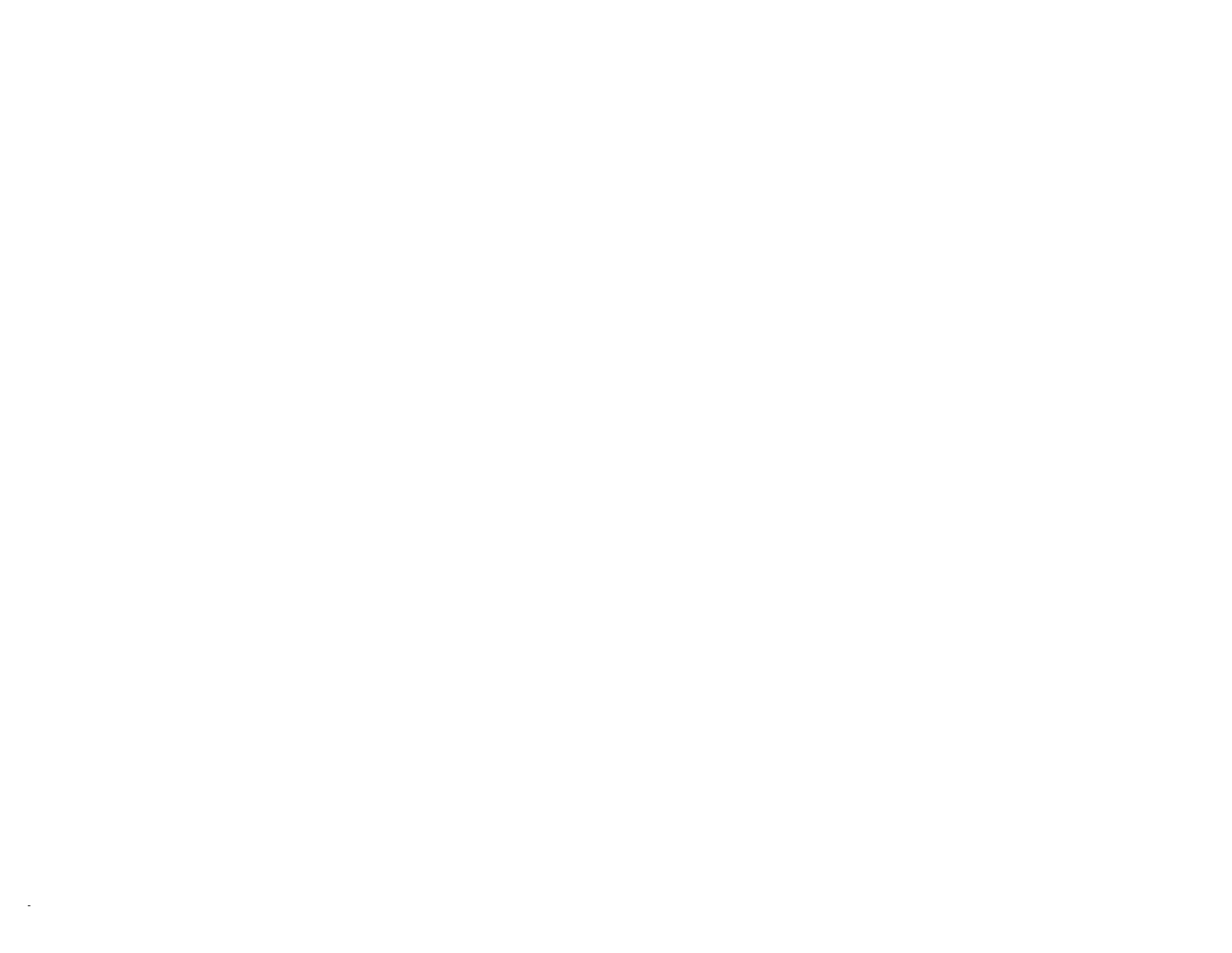|                    | Licence Business Name                          | <b>Address</b>                                         | <b>Licence Type/Sub</b>         |                                             | <b>Phone</b>       | Fax                      |     |
|--------------------|------------------------------------------------|--------------------------------------------------------|---------------------------------|---------------------------------------------|--------------------|--------------------------|-----|
| <b>Issue Date:</b> |                                                | <b>February 13, 2020</b>                               |                                 |                                             |                    |                          |     |
| 19 879142          | Lifeline Extended                              | 11520 Voyageur Way Unit 2 Richmond BC V6X 3E1          | Mercantile Use                  | <b>Wholesale Trading</b>                    | (604) 200-3030     | Work                     |     |
| 20 893440          | <b>Pro-Finish Painting</b>                     | 3028 LAZY A ST COQUITLUM BC V3C 3N7                    | Service Use                     | <b>General Contractor</b>                   | (604) 992-5386     | Work                     |     |
| 20 893598          | <b>Enterprise Sheet Metal Ltd</b>              | 20121 115A AVE UNIT 6 MAPLE RIDGE BC V2X 0Z3           | Service Use                     | <b>General Contractor</b>                   | (604) 457-4500     | Work                     |     |
| 20 893544          | Kabu                                           | 11331 Coppersmith Way Unit 220 Richmond BC V7A 5E8     | Vehicle for Hire                | Vehicle For Hire<br>Office                  | (604) 274-9669     | Work                     | Hom |
| 20 893534          | Walltopia                                      | 2052 MAHON AVE NORTH VANCOUVER BC V7M 2T5              | Service Use                     | <b>General Contractor</b>                   | (778) 317-6520     | Work                     | Hom |
| 20 893520          | Kai Kan                                        | 7150 GRANVILLE ST VANCOUVER BC V6P 4X8                 | Service Use                     |                                             | $(604)$ 263-5915   | Work                     |     |
| 20 892635          | Telus/Koodo                                    | 5300 No 3 Rd Unit 824 Richmond BC V6X 2X9              | Mercantile Use                  | <b>Retail Trading</b>                       | (778) 786-3399     | Work (778) 882-3456 Cell |     |
| 20 890731          | <b>Homeland Moving</b>                         | 14480 Knox Way Unit 130 Richmond BC V6V 2Z5            | Service Use                     |                                             | (604) 273-4794     | Work (604) 725-6303 Cell |     |
| 19 878945          | Solis Enterprises Ltd                          | 21320 Westminster Hwy Unit 2113 Richmond BC V6V 2X5    | Mercantile Use                  | Automobile Dealer                           | (604) 616-4210     | Work (604) 616-4210 Cell |     |
| 19 878446          | Long Long Vacation Ltd                         | 8700 McKim Way Unit 2193 Richmond BC V6X 4A5           | Service Use                     |                                             | $(604)$ 285-2296   | Work (604) 715-3856 Cell |     |
| 18 835371          | Ace E-sports Arena                             | 4280 No 3 Rd Unit 120 Richmond BC V6X 2C2              | Assembly Use Group 1            | Food Service<br>Establishment               | (778) 881-5549     | Work                     | Hom |
| 20 891049          | <b>New Step Consultation Services</b><br>Inc.  | 4471 No 6 Rd Unit 110 Richmond BC V6V 1P8              | Assembly Use Group 3            | <b>Education Institution</b>                | (604) 787-6221     | Work                     | Hom |
| <b>Issue Date:</b> |                                                | <b>February 18, 2020</b>                               |                                 |                                             |                    |                          |     |
| 20 893185          | Helinets Supply Canada Limited                 | 4840 Cowley Cr Richmond BC V7B 1C1                     | Industrial/Manufacturing<br>Use |                                             | (604) 763-5973     | Work                     | Hom |
| 20 893431          | Starbucks Coffee #58502                        | 7899 Templeton Station Rd Unit 1167 Richmond V7B 0B7   | Assembly Use Group 1            | <b>Food Service</b><br>Establishment        | (206) 318-4994     | Work (206) 318-0109 Fax  |     |
| 20 893712          | Wins Construction and<br>Renovation            | 6368 Azure Rd Richmond BC V7C 2N6                      | Service Use                     | <b>General Contractor</b>                   | (604) 761-3778     | Work                     |     |
| 20 893329          | <b>Ahmadullah Enterprises</b><br>Corporation   | 21320 Westminster Hwy Unit 2118 Richmond BC V6V 2X5    | Service Use                     |                                             | (778) 788-5947     | Work                     |     |
| 20 893262          | Foodie Trading & Service Inc.                  | 22091 Fraserwood Way Unit 2000 Richmond BC V6W 1J5     | Service Use                     |                                             | (604) 518-5392     | Work                     | Hom |
| 20 893249          | IvyGoal Institute                              | 4400 Hazelbridge Way Unit 760 Richmond BC V6X 3R8      | Assembly Use Group 3            | <b>Education Institution</b>                | (778) 279-2798     | Work                     | Hom |
| 20 893226          | <b>Microstone Construction Ltd</b>             | 4000 No 3 Rd Unit 6170 Richmond BC V6X 0J8             | Service Use                     | <b>General Contractor</b>                   | (604) 370-2068     | Work (778) 891-7372 Cell |     |
| 20 893200          | Alpine Holistic Health United<br>Clinics       | 7080 River Rd Unit 128 Richmond BC V6X 1X5             | Service Use                     |                                             | (604) 370-5030     | Work (778) 885-5188 Cell |     |
| 20 893190          | <b>Family Tree Counselling</b><br>Services Ltd | 6081 No 3 Rd Unit 823 Richmond BC V6Y 2B2              | Service Use                     |                                             | (604) 787-4273     | Work                     |     |
| 20 890117          | <b>Wushiland Boba</b>                          | 8338 Capstan Way Unit 1228 Richmond BC V6X 4B5         | Assembly Use Group 1            | Food Service<br>Establishment, Take-<br>Out | (778) 580-8088     | Work                     |     |
|                    | 20 893125 Canadelight Enterprise Ltd           | 13571 Commerce Pkwy Unit 200 Richmond BC V6V 2R2       | Service Use                     |                                             | 8613811540974 Work |                          | Hom |
| 20 891490          | Jo's Hair Salon                                | 5890 No 3 Rd Unit 170 Richmond BC V6X 3P6              | Service Use                     |                                             | (604) 270-9505     | Work                     | Hom |
| 20 892720          | Mitsui Home Components Co Ltd                  | 10551 Shellbridge Way Unit 168 Richmond BC V6X 2W9     | Service Use                     |                                             | (604) 301-0703     | Work                     | Hom |
| 20 892863          | Healthcare Pharmacy #2                         | 8780 Blundell Rd Unit 130 Richmond BC V6Y 3Y8          | Mercantile Use                  | <b>Retail Trading</b>                       | (778) 302-8324     | Work                     | Hom |
| 20 892944          | 86Telecom Inc                                  | 4000 No 3 Rd Unit 3005 Richmond BC V6X 0J8             | Mercantile Use                  | <b>Retail Trading</b>                       | (778) 686-5222     | Cellul                   | Hom |
| 20 892973          | Aukoo Technology Ltd                           | 12191 Hammersmith Way Unit 1105 Richmond BC V7A<br>5H2 | Mercantile Use                  | <b>Wholesale Trading</b>                    | (778) 882-7209     | Work                     | Hom |
| 20 892977          | CEC Technology Inc                             | 4540 No 3 Rd Unit 1325 Richmond BC V6X 4E4             | Mercantile Use                  | <b>Retail Trading</b>                       | (778) 899-8248     | Cellul                   | Hom |
| 20 893070          | Sephina Foods                                  | 7788 Ackroyd Rd Unit 103 Richmond BC V6X 0M8           | Service Use                     |                                             | (778) 245-2707     | Work (604) 761-5536 Cell |     |
| 20 893120          | Comeleon Software Inc                          | 2680 Shell Rd Unit 208 Richmond BC V6X 4C9             | Service Use                     |                                             | (604) 572-4843     | Work                     | Hom |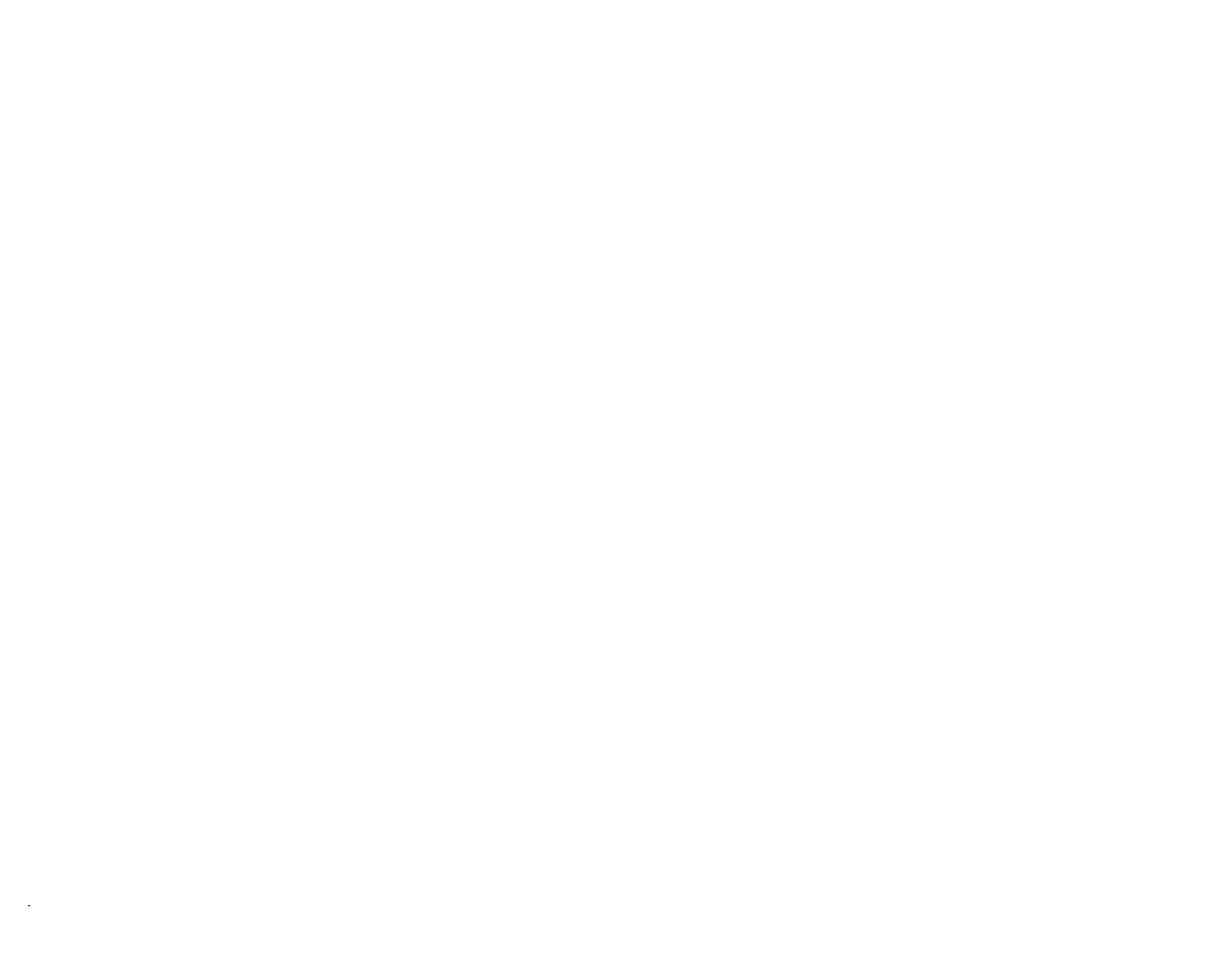|                    | Licence Business Name                       | <b>Address</b>                                                             | <b>Licence Type/Sub</b>                    |                               | <b>Phone</b>                            |      | Fax                      |     |
|--------------------|---------------------------------------------|----------------------------------------------------------------------------|--------------------------------------------|-------------------------------|-----------------------------------------|------|--------------------------|-----|
| <b>Issue Date:</b> |                                             | <b>February 19, 2020</b>                                                   |                                            |                               |                                         |      |                          |     |
| 20 893765          | Taifugao (Canada) Technology<br>Co Ltd      | 13680 Bridgeport Rd Unit 9 Richmond BC V6V 1V3                             | Service Use                                |                               | (778) 798-9883                          | Work |                          |     |
| 20 893709          | Ltd                                         | Antica Construction Management 15100 Knox Way Unit 160 Richmond BC V6V 3A6 | Service Use                                | <b>General Contractor</b>     | (778) 881-4881                          | Work |                          | Hom |
| 19 872408          | V3 Nails and Beauty                         | 4580 No 3 Rd Unit 2090 Richmond BC V6X 4E8                                 | Service Use                                |                               | (778) 233-0705                          | Work |                          | Hom |
| 20 893822          | <b>Elgrand Contracting Inc.</b>             | 8711 General Currie Rd Unit 6 Richmond BC V6Y 1M3                          | Service Use                                | <b>General Contractor</b>     | (604) 716-5467                          | Work |                          |     |
| 20 893741          | Petrocom Construction Ltd.                  | 17505 109A AVE EDMONTON AB T5S 2W4                                         | Service Use                                | <b>General Contractor</b>     | (780) 481-5180                          | Work |                          | Hom |
| 20 893740          | <b>EIPro Elevators</b>                      | 2835 23 STREE NE CALGARY AB T2E 7A4                                        | Service Use                                | <b>General Contractor</b>     | (587) 470-0302                          | Work |                          |     |
| 20 893729          | OT4Life                                     | 11451 Seabrook Cr Richmond BC V7A 3H2                                      | Service Use                                | Home Occupation               | (604) 307-2481                          |      | Work (604) 288-5247 Fax  |     |
| 20 893711          | E & S Development Ltd                       | 15100 Knox Way Unit 160 Richmond BC V6V 3A6                                | Service Use                                | <b>General Contractor</b>     | (778) 321-3949                          | Work |                          | Hom |
| 20 893860          | Quadrant Masonry Inc                        | 1552 PARKINSON RD WEST KELOWNA BC V1Z 2X2                                  | Service Use                                | <b>General Contractor</b>     | (604) 345-8475                          | Work |                          |     |
| 20 893506          | Mr Ho Enterprise Ltd                        | 1211 Valmont Way Unit 120 Richmond BC V6V 1Y3                              | Industrial/Manufacturing<br>Use            |                               | (604) 278-6386                          |      | Work (604) 307-2777 Cell |     |
| 20 893489          | Vanwriters Ltd                              | 4400 Hazelbridge Way Unit 140 Richmond BC V6X 3R8                          | Service Use                                |                               | (604) 370-5818                          | Work |                          | Hom |
| 20 893487          | James Zhou Consulting Ltd                   | 4400 Hazelbridge Way Unit 230 Richmond BC V6X 3R8                          | Service Use                                |                               | $(604)$ 370-5818                        | Work |                          | Hom |
| 20 893462          | Synergenetics Bioscience Inc                | 5811 Cooney Rd Unit 305 Richmond BC V6X 3M1                                | Service Use                                |                               | (604) 249-3371                          | Work |                          | Hom |
| 20 893461          | Canwis Consulting Inc                       | 5811 Cooney Rd Unit 305 Richmond BC V6X 3M1                                | Service Use                                |                               | (604) 249-3371                          | Work |                          | Hom |
| 20 893177          | Dappworks Technology Inc                    | 21320 Gordon Way Unit 125 Richmond BC V6W 1J8                              | Service Use                                |                               | (604) 285-8553                          | Work |                          | Hom |
| 20 892587          | Western Canada Chinese Kung<br>Fu Institute | 8240 Lansdowne Rd Unit 100 Richmond BC V6X 1B9                             | Assembly Use Group 3                       | <b>Health Studio</b>          | (604) 729-3186                          | Work |                          | Hom |
| 19875982           | JZV                                         | 4000 No 3 Rd Unit 3215 Richmond BC V6X 0J8                                 | Assembly Use Group 3                       | Commercial<br>Entertainment   | (778) 929-8998                          | Work |                          |     |
| 20 893825          | <b>Elgrand Contracting Inc</b>              | 8711 General Currie Rd Unit 6 Richmond BC V6Y 1M3                          | <b>Inter-Municipal Business</b><br>Licence | <b>General Contractor</b>     | (604) 716-5467                          | Work |                          |     |
| 20 893507          | Hainaxin Financial Services Ltd             | 4000 No 3 Rd Unit 2040 Richmond BC V6X 0J8                                 | Service Use                                |                               | (604) 716-8888                          | Work |                          | Hom |
| <b>Issue Date:</b> |                                             | <b>February 20, 2020</b>                                                   |                                            |                               |                                         |      |                          |     |
| 20 893429          | Can Road Consulting Ltd                     | 4311 Hazelbridge Way Unit 1755 Richmond BC V6X 3L7                         | Service Use                                |                               | (604) 370-2155                          | Work |                          |     |
| 20 894044          | Hakai Energy Solutions Inc                  | PO BOX 779 CUMBERLAND BC V0R 1S0                                           | Service Use                                | <b>General Contractor</b>     | (888) 604-3128                          |      | Work (250) 800-1311 Fax  |     |
| <b>Issue Date:</b> |                                             | <b>February 21, 2020</b>                                                   |                                            |                               |                                         |      |                          |     |
| 20 894041          | <b>Troy Fedow</b>                           | 10214 123A ST SURREY BC V3V 7T8                                            | Service Use                                | <b>General Contractor</b>     | $(604)$ 585-4211                        |      | Work (604) 585-4211 Fax  |     |
| 20 894141          | <b>Multiquest Online Ventures</b>           | 12211 Cambie Rd Unit 10 Richmond BC V6V 2H8                                | Service Use                                | Home Occupation               | (604) 440-6755                          | Work |                          | Hom |
| 20 894101          | T S M Mechanical Inc                        | 33771A GEORGE FERGUSON WAY UNIT 153<br>ABBOTSFORD BC V2S 2M5               | Service Use                                | <b>Gas Contractor</b>         | (604) 556-8363                          | Work |                          | Fax |
| 20 893929          | Artemis Whelping Company                    | 10840 Springmont Dr Unit 23 Richmond BC V7E 3S5                            | Service Use                                | Home Occupation               | (778) 919-3363                          | Work |                          |     |
| 20 893891          | Evergreen Demoliton Ltd                     | 2966 PHEASANT ST UNIT 8 COQUITLAM BC V3B 1A1                               | Service Use                                |                               | (604) 474-3400                          |      | Work (604) 474-3477 Fax  |     |
| 18 819546          | The Story Cafe                              | 2800 Sexsmith Rd Richmond BC V6X 1V5                                       | Assembly Use Group 1                       | Food Service<br>Establishment | (778) 883-3016                          | Work |                          | Hom |
| 20 894105          | <b>Prelude Landscaping</b>                  | 13518 67TH AVE SURREY BC V3W 2B8                                           | Service Use                                | <b>General Contractor</b>     | (604) 779-6008                          | Work |                          |     |
| 20 893963          | <b>Westminster Trading</b>                  | 11700 Dewsbury Dr Richmond BC V6X 2Y7                                      | Service Use                                | Home Occupation               | (604) 365-4726                          | Work |                          |     |
| <b>Issue Date:</b> |                                             | <b>February 24, 2020</b>                                                   |                                            |                               |                                         |      |                          |     |
|                    | 20 894166 JK Contracting Ltd                | BOX 172 OKOTOKS AB T1S 1A5                                                 | Service Use                                | <b>General Contractor</b>     | (403) 509-5066 Work (403) 512-5066 Cell |      |                          |     |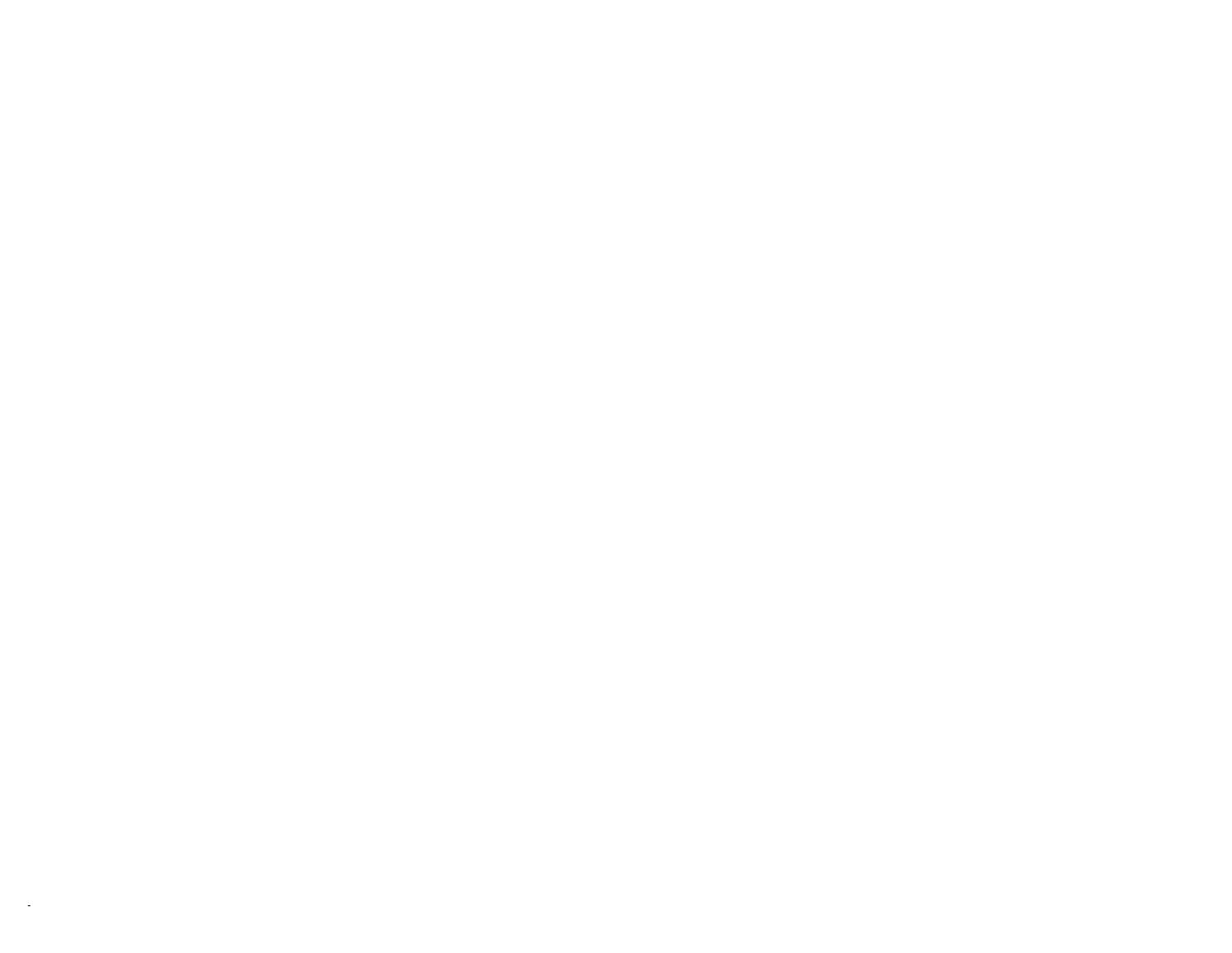|                    | Licence Business Name                                          | <b>Address</b>                                                     | <b>Licence Type/Sub</b>                    |                               | Phone               |        | Fax                     |      |
|--------------------|----------------------------------------------------------------|--------------------------------------------------------------------|--------------------------------------------|-------------------------------|---------------------|--------|-------------------------|------|
| 20 894201          | Kallio Restoration Ltd                                         | 19812 40A AVE LANGLEY BC V3A 2Y4                                   | Service Use                                | <b>General Contractor</b>     | (604) 329-5163      | Work   |                         | Hom  |
| 20 894060          | <b>Gkey Education Consulting Ltd</b>                           | 8180 Lundy Rd Richmond BC V6Y 2H3                                  | Service Use                                | Home Occupation               | (778) 680-1666      | Work   |                         | Hom  |
| 20 894039          | <b>Premier Property Services</b>                               | 19928 36 AVE LANGLEY BC V3A 2R4                                    | Service Use                                | <b>General Contractor</b>     | (604) 831-3180      |        | Work (604) 530-1792 Fax |      |
| 19 879640          | P & T Travel                                                   | 9271 Capstan Way Richmond BC V6X 3N6                               | Service Use                                | Home Occupation               | (778) 891-8755      | Work   |                         | Hom  |
| <b>Issue Date:</b> |                                                                | <b>February 25, 2020</b>                                           |                                            |                               |                     |        |                         |      |
| 20 894147          | Papelu Studio                                                  | 9399 Odlin Rd Unit 440 Richmond BC V6X 0J6                         | Service Use                                | Home Occupation               | (778) 879-1549      | Work   |                         |      |
| 20 894200          | <b>Green Concept Company</b>                                   | 12208 Trites Rd Richmond BC V7E 3R7                                | Service Use                                | <b>General Contractor</b>     | (604) 347-7843      | Work   |                         |      |
| 19 863630          | Journey West Logistics Inc                                     | 6211 Westminster Hwy Unit 130 Richmond BC V7C 4V4                  | Service Use                                |                               | (778) 803-2199      | Work   |                         | Hom  |
| 20 894193          | Kai Construction Ltd                                           | 433 ALOUETTE DR COQUITLAM BC V3C 4Y6                               | Service Use                                | <b>General Contractor</b>     | (604) 773-2299      | Work   |                         |      |
| 20 894192          | Alexander Lee DC                                               | 5671 Rowling PI Richmond BC V6V 2T4                                | Service Use                                | Home Occupation               | (604) 355-6601      | Work   |                         |      |
| 20 894181          | As-U-Like-It Commercial<br><b>Residential Construction Mgt</b> | 3250 W 4TH AVE UNIT 13 VANCOUVER BC V6K 1R9                        | Service Use                                | <b>General Contractor</b>     | (604) 351-6489      | Work   |                         |      |
| 20 894180          | Al's Painting                                                  | 20460 66TH AVE UNIT 2 LANGLEY BC V2Y 3B6                           | Service Use                                | <b>General Contractor</b>     | (604) 825-8763      | Work   |                         |      |
| 20 894148          | <b>Access Counselling Services</b>                             | 6780 Lynas Lane Unit 18 Richmond BC V7C 3K7                        | Service Use                                | Home Occupation               | (778) 885-5597      | Work   |                         |      |
| 20 894204          | Iron & Ash Design and Goods                                    | 950 POWEL ST UNIT 109 VANCOUVER BC V6A 1H9                         | Service Use                                | <b>General Contractor</b>     | (604) 802-1847      | Work   |                         |      |
| 20 894121          | <b>LK Electrical Ltd</b>                                       | 7871 Lucas Rd Richmond BC V6Y 1G1                                  | <b>Inter-Municipal Business</b><br>Licence | <b>Electrical Contractor</b>  | $(604)$ 618-6968    | Cellul |                         |      |
| 20 894120          | <b>LK Electrical Ltd</b>                                       | 7871 Lucas Rd Richmond BC V6Y 1G1                                  | Service Use                                | <b>Electrical Contractor</b>  | $(604)$ 618-6968    | Cellul |                         |      |
| 20 894114          | Life Skills Therapy                                            | PO BOX 36017 HILLCREST VILLAGE RPO SURREY BC<br><b>V3S7Y5</b>      | Service Use                                |                               | (604) 574-1255      |        | Work (778) 373-6353 Fax |      |
| 20 894102          | MI Petro                                                       | 20285 STEWART CR UNIT 201 MAPLE RIDGE BC V2X<br>8G1                | Service Use                                | <b>General Contractor</b>     | (604) 460-9169      | Work   |                         |      |
| 20 894083          | Seen Signs                                                     | 30 CAPILANO WAY UNIT 14 NEW WESTMINSTER BC<br><b>V3L 5M3</b>       | Service Use                                |                               | (604) 526-7311      | Work   |                         |      |
| 20 892741          | Gotti Cuts                                                     | 3900 Moncton St Unit 110 Richmond BC V7E 3A6                       | Service Use                                |                               | (604) 441-2440      | Work   |                         | Hom  |
| 19 880168          | Beaucoup Bakery & Café                                         | 12830 Clarke PI Unit 145 Richmond BC V6V 2H5                       | Industrial/Manufacturing<br>Use            |                               | (604) 821-3477      | Work   |                         | Cell |
| 20 894143          | Lisa Yoga                                                      | 12331 McNeely Dr Unit 2 Richmond BC V6V 2S3                        | Service Use                                | Home Occupation               | (604) 729-2253      | Work   |                         |      |
| 20 890988          | The World Tea House                                            | 8531 Alexandra Rd Unit 113 Richmond BC V6X 1C3                     | Assembly Use Group 1                       | Food Service<br>Establishment | (778) 919-5589      | Work   |                         |      |
| <b>Issue Date:</b> |                                                                | <b>February 26, 2020</b>                                           |                                            |                               |                     |        |                         |      |
| 19878860           | SA Super Akachan                                               | 11760 Voyageur Way Unit 150 Richmond BC V6X 3G9                    | Assembly Use Group 3                       | <b>Education Institution</b>  | (778) 928-8603      | Work   |                         | Cell |
| 20 895301          |                                                                | Fong Kam Seng Garden Services 1019 E 39TH AVE VANCOUVER BC V5W 1K9 | Service Use                                | <b>General Contractor</b>     | (604) 321-8800      | Work   |                         |      |
| 20 895283          | VirtualLogin Technology<br>Solutions                           | 11511 Steveston Hwy Unit 10 Richmond BC V7A 1N8                    | Service Use                                | Home Occupation               | (778) 951-0919      | Work   |                         |      |
| 20 894342 Steer    |                                                                | 999 W HASTINGS ST VANCOUVER BC V6C 2W2                             | Service Use                                |                               | (604) 629-2610 Work |        |                         |      |
| 20 894315          | JayBee-utiful U                                                | 11391 No 2 Rd Richmond BC V7E 2E6                                  | Service Use                                | Home Occupation               | (604) 644-9539      | Work   |                         |      |
| 20 894283          | Truspace                                                       | 9319 47 ST NW EDMONTON AB T6B 2R7                                  | Service Use                                | <b>General Contractor</b>     | (780) 801-1156      | Work   |                         | Hom  |
| 20 893261          | Cook With Annie M                                              | 9399 Odlin Rd Unit 136 Richmond BC V6X 0J6                         | Service Use                                | Home Occupation               | (778) 288-6344      | Work   |                         | Hom  |
| 19 879642          | ML Emporio Properties Ltd                                      | 21900 Westminster Hwy Unit 125 Richmond BC V6V 0A8                 | Service Use                                |                               | (604) 229-4755      |        | Work (604) 722-0896 Hom |      |
| 20 890205          | Kingdom Glass Limited                                          | 12851 Bathgate Way Unit 6 Richmond BC V6V 1Y5                      | Mercantile Use                             | <b>Wholesale Trading</b>      | (778) 789-7977      | Work   |                         | Hom  |
| <b>Issue Date:</b> |                                                                | <b>February 27, 2020</b>                                           |                                            |                               |                     |        |                         |      |
| 18 842725          | Ecopag Enterprises Corporation                                 | 12811 Rowan PI Unit 3122 Richmond BC V6V 2S6                       | Mercantile Use                             | <b>Wholesale Trading</b>      | $(604)$ 285-8030    | Work   |                         |      |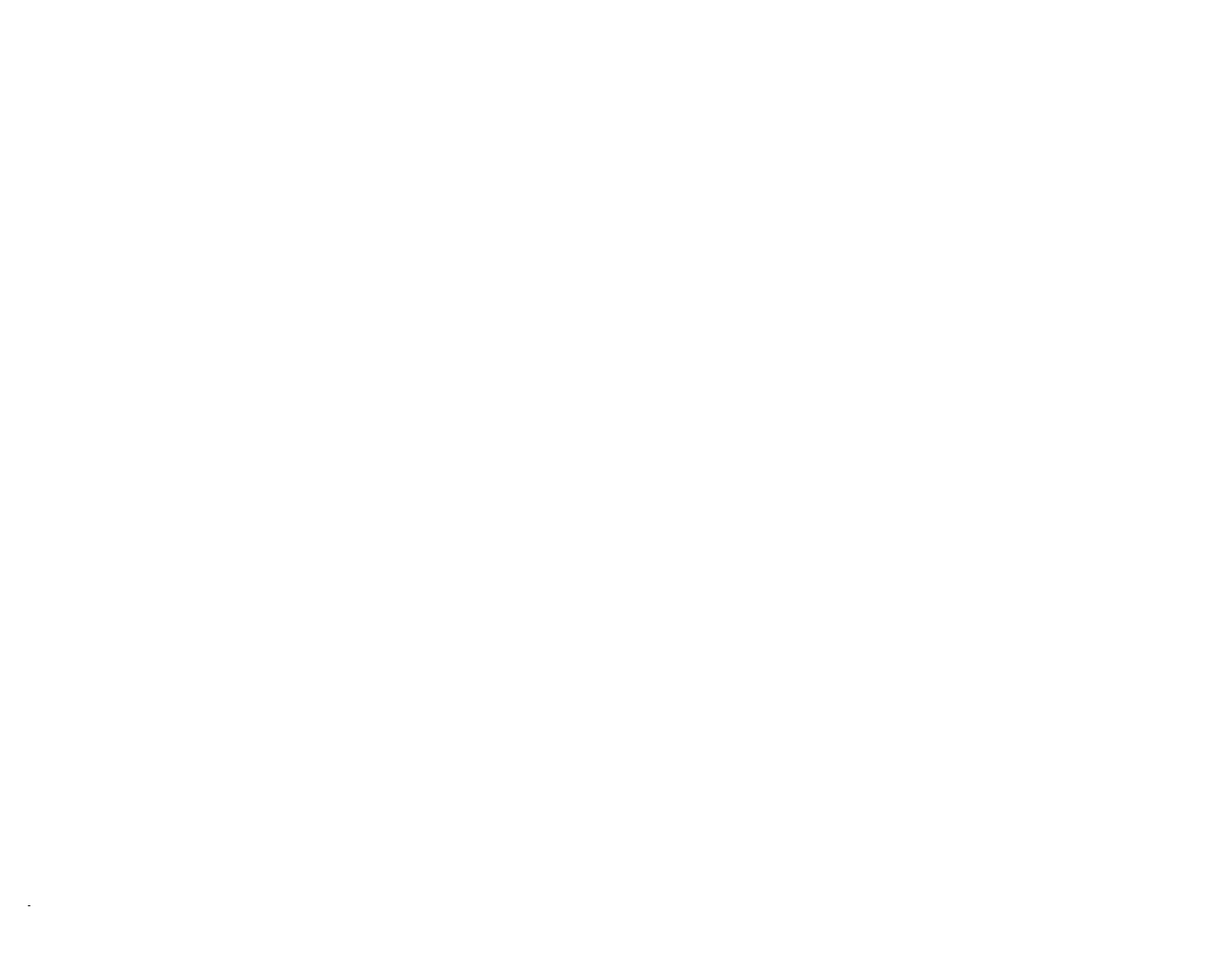|                    | <b>Licence Business Name</b>         | <b>Address</b>                                               | <b>Licence Type/Sub</b>                    |                                      | <b>Phone</b>                            |        | Fax                      |     |
|--------------------|--------------------------------------|--------------------------------------------------------------|--------------------------------------------|--------------------------------------|-----------------------------------------|--------|--------------------------|-----|
| 20 894256          | <b>EL Nails</b>                      | 4133 Stolberg St Unit 385 Richmond BC V6X 0J3                | Service Use                                | Home Occupation                      | (778) 952-1402                          | Work   |                          | Hom |
| 20 894149          | Square Meter Realty Ltd              | 10451 Shellbridge Way Unit 150 Richmond BC V6X 2W8           | Service Use                                | Property<br>Management               | (204) 509-8718                          | Cellul |                          | Hom |
| 20 893193          | eSolutions Group Limited             | 3760 KILROY AIRPORT WAY UNIT 130 LONG BEACH<br>CA 90806 USA  | Service Use                                |                                      | (519) 340-3766                          | Work   |                          |     |
| <b>Issue Date:</b> |                                      | <b>February 28, 2020</b>                                     |                                            |                                      |                                         |        |                          |     |
| 19 880816          | <b>GFL Environmental Inc</b>         | 15360 Knox Way Richmond BC V6V 3A6                           | Service Use                                |                                      | 4162530400222                           |        | Work (416) 253-1230 Fax  |     |
| 20 891561          | Paradise Natural Care                | 4000 No 3 Rd Unit 3065 Richmond BC V6X 0J8                   | Service Use                                |                                      | (604) 644-2185                          | Work   |                          | Hom |
| 20 892883          | High Altitude Foods Ltd              | 12871 Bathgate Way Unit 20 Richmond BC V6V 1Y5               | Industrial/Manufacturing<br>Use            |                                      | (604) 273-2433                          |        | Work (604) 551-2524 Cell |     |
| <b>Issue Date:</b> |                                      | <b>March 2, 2020</b>                                         |                                            |                                      |                                         |        |                          |     |
| 20 895382          | Bore Plumbing and Heating            | 5946 HIGHBURY ST VACOUVER BC V6N 1Z1                         | Service Use                                | <b>Plumbing Contractor</b>           | (604) 723-8998                          | Work   |                          |     |
| 20 895432          | The Cultivated Gardeners             | 1235 W 15TH AVE UNIT 302 VANCOUVER BC V6H 1S1                | Service Use                                | <b>General Contractor</b>            | (778) 863-5059                          | Work   |                          | Hom |
| 20 895430          | A & D Demolition Corp                | 163 BALMORAL RD W NORTH VANCOUVER BC V7N<br>2T6              | Service Use                                | <b>General Contractor</b>            | (778) 340-8795                          | Work   |                          | Hom |
| 20 895425          | <b>Illusion Glass Ltd</b>            | 23795 110B AVE MAPLE RIDGE BC V2W 1E6                        | Service Use                                | <b>General Contractor</b>            | $(604)$ 477-1066                        | Work   |                          |     |
| 20 895410          | Amazing Construction Inc             | 8188 Lundy Rd Richmond BC V6Y 2H3                            | Service Use                                | <b>General Contractor</b>            | (403) 828-5288                          | Cellul |                          | Hom |
| 20 894233          | Majha Demolition & Excavating<br>Ltd | 11751 King Rd Unit 50 Richmond BC V7A 3B5                    | <b>Inter-Municipal Business</b><br>Licence | <b>General Contractor</b>            | (604) 441-5302                          | Work   |                          | Hom |
| 20 894232          | Majha Demolition & Excavating<br>Ltd | 11751 King Rd Unit 50 Richmond BC V7A 3B5                    | Service Use                                | <b>General Contractor</b>            | (604) 441-5302                          | Work   |                          | Hom |
| 20 890543          | <b>Chloe Madison Beauty</b>          | 3900 Moncton St Unit 110 Richmond BC V7E 3A6                 | Service Use                                |                                      |                                         | Work   |                          | Hom |
| 20 895412          | Amazing Construction Inc             | 8188 Lundy Rd Richmond BC V6Y 2H3                            | <b>Inter-Municipal Business</b><br>Licence | <b>General Contractor</b>            | (403) 828-5288                          | Cellul |                          | Hom |
| <b>Issue Date:</b> |                                      | <b>March 3, 2020</b>                                         |                                            |                                      |                                         |        |                          |     |
| 20 895429          | Singel Aeromarine Inc                | 9500 Tomicki Ave Unit 106 Richmond BC V6X 0R9                | Service Use                                | Home Occupation                      | $(236)$ 454-1154                        | Work   |                          |     |
| 20 895643          | <b>YDD Home Solution Ltd</b>         | 8251 Williams Rd Richmond BC V7A 1G4                         | <b>Inter-Municipal Business</b><br>Licence | <b>General Contractor</b>            | (604) 616-8542                          | Work   |                          |     |
| 20 895712          | Time Curve Studio                    | 11060 Westminster Hwy Richmond BC V6X 1B3                    | Service Use                                | Home Occupation                      | $(604) 626 - 6816$                      | Work   |                          | Hom |
| 20 895641          | <b>YDD Home Solution Ltd</b>         | 8251 Williams Rd Richmond BC V7A 1G4                         | Service Use                                | <b>General Contractor</b>            | (604) 616-8542                          | Work   |                          |     |
| 20 894142          | Two By 4 Construction                | 4388 GLENCANYON DR NORTH VANCOUVER BC V7N<br>4B <sub>5</sub> | Service Use                                | <b>General Contractor</b>            | (778) 772-2254                          | Work   |                          |     |
| 20 895640          | <b>CABC Construction Ltd</b>         | 9333 Ferndale Rd Unit 27 Richmond BC V6Y 1X4                 | Service Use                                | <b>General Contractor</b>            | (778) 709-9158                          | Work   |                          |     |
| 20 895606          | <b>Fuller Tree Service Ltd</b>       | 18680 River Rd Richmond BC V6V 1M1                           | Service Use                                | <b>General Contractor</b>            | (778) 899-6562                          | Work   |                          |     |
| <b>Issue Date:</b> |                                      | <b>March 4, 2020</b>                                         |                                            |                                      |                                         |        |                          |     |
| 20 891170          | Rainbow Sports Canada Inc            | 3671 Westminster Hwy Unit 220 Richmond BC V7C 5V2            | Service Use                                |                                      | (604) 616-1675                          | Work   |                          | Hom |
| 20 895711          | Kirkstone Heating                    | 120 LONSDALW AVE SUITE 200 NORTH VANCOUVER<br>BC V7M 2E8     | Service Use                                | <b>Gas Contractor</b>                | (604) 764-9009                          | Work   |                          |     |
| <b>Issue Date:</b> |                                      | <b>March 5, 2020</b>                                         |                                            |                                      |                                         |        |                          |     |
|                    | 20 893944 Gram Cafe & Pancakes       | 4151 Hazelbridge Way Unit 1360 Richmond BC V6X 4J7           | Assembly Use Group 1                       | <b>Food Service</b><br>Establishment | (604) 370-1217 Work (604) 722-3313 Cell |        |                          |     |
| 20 895607          | <b>Fuller Tree Service Ltd</b>       | 18680 River Rd Richmond BC V6V 1M1                           | <b>Inter-Municipal Business</b><br>Licence | <b>General Contractor</b>            | (778) 899-6562                          | Work   |                          |     |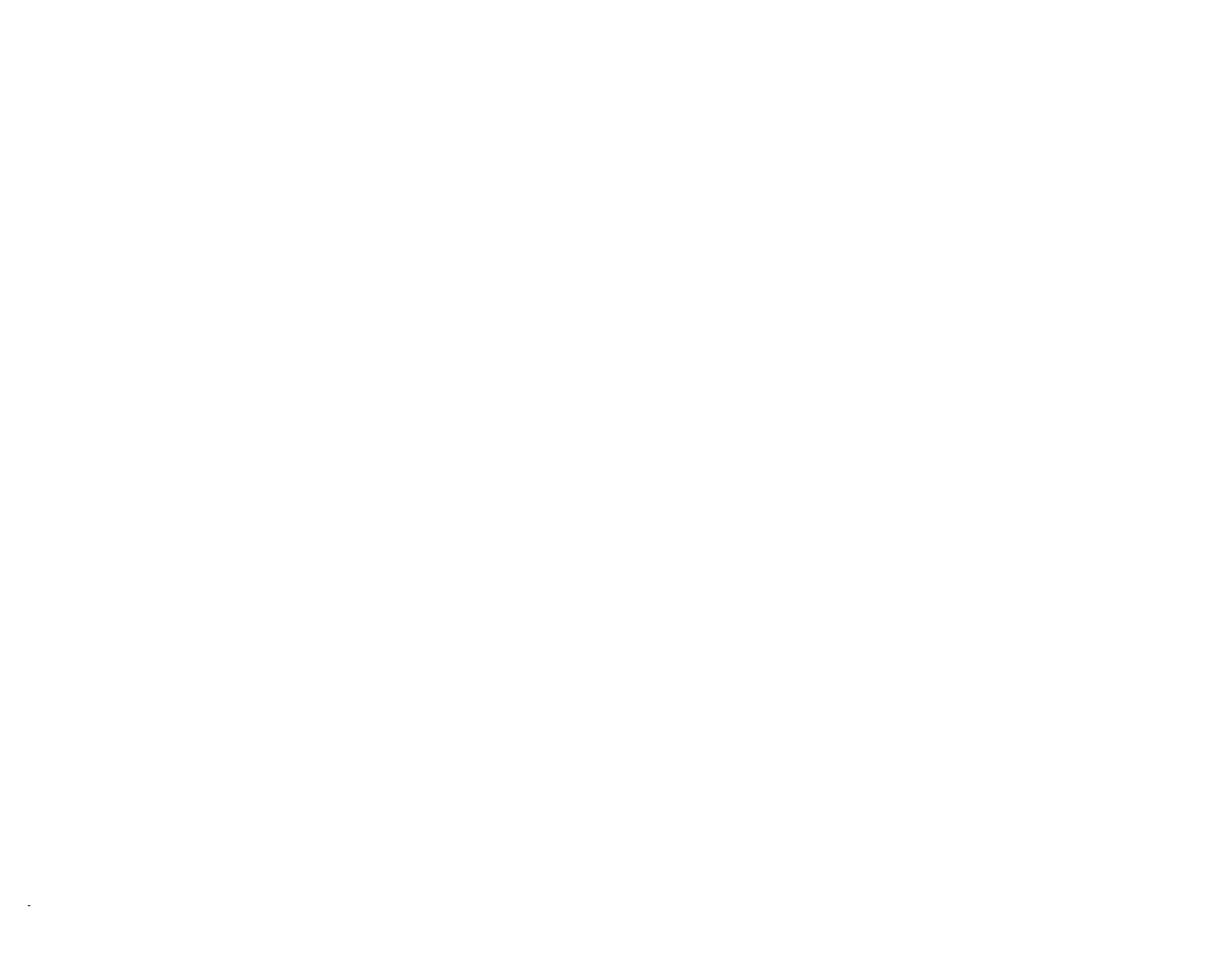|                    | <b>Licence Business Name</b>                             | <b>Address</b>                                       | <b>Licence Type/Sub</b>                    |                                                       | <b>Phone</b>     | Fax                      |      |
|--------------------|----------------------------------------------------------|------------------------------------------------------|--------------------------------------------|-------------------------------------------------------|------------------|--------------------------|------|
| 20 893594          | Diamond Parking / DPS #4603                              | 5520 Minoru Blvd Richmond BC V6X 2A9                 | Service Use                                | Parking Enforcement (604) 681-8797<br><b>Business</b> |                  | Work                     |      |
| 20 893593          | Diamond Parking / DPS #4601                              | 4328 No 3 Rd Richmond BC V6X 2C2                     | Service Use                                | <b>Parking Enforcement</b><br>Business                | (604) 681-8797   | Work                     |      |
| 20 893591          | Diamond Parking / DPS #4602                              | 4551 No 3 Rd Richmond BC V6X 2C3                     | Service Use                                | Parking Enforcement<br><b>Business</b>                | (604) 681-8797   | Work                     |      |
| 20 893464          | E & F Natural Products                                   | 6211 Buswell St Unit 120 Richmond BC V6Y 4C3         | Mercantile Use                             | <b>Retail Trading</b>                                 | (604) 207-8930   | Work (604) 207-8931 Fax  |      |
| 19 878644          | <b>Freshly Squeezed</b>                                  | 7899 Templeton Station Rd Unit 1208 Richmond V7B 0B7 | Assembly Use Group 1                       | <b>Food Service</b><br>Establishment, Take-<br>Out    | (416) 832-1760   | Work (905) 695-2614 Cell |      |
|                    | 19 875714 17 Karaoke                                     | 4351 No 3 Rd Unit 230 Richmond BC V6X 3A7            | Assembly Use Group 2                       |                                                       | (778) 297-2292   | Work (778) 317-5808 Cell |      |
|                    | 19 875710 17 Karaoke                                     | 4351 No 3 Rd Unit 230 Richmond BC V6X 3A7            | Assembly Use Group 1                       | <b>Food Service</b><br>Establishment                  | (778) 297-2292   | Work (778) 317-5808 Cell |      |
| 19 875707          | 17 Karaoke                                               | 4351 No 3 Rd Unit 230 Richmond BC V6X 3A7            | Service Use                                |                                                       | (778) 297-2292   | Work (778) 317-5808 Cell |      |
| 19 866859          | Nova Beauty                                              | 4400 Hazelbridge Way Unit 700 Richmond BC V6X 3R8    | Service Use                                | <b>Therapeutic Touch</b><br>Treatments                | (778) 999-3486   | Work                     | Hom  |
| 19 864925          | Vancouver Seasonal Tire<br>Storage Inc                   | 11111 Twigg PI Unit 1053 Richmond BC V6V 0B7         | Service Use                                |                                                       | $(604)$ 326-5950 | Work                     |      |
| 20 892889          | Air Canada Signature Lounge                              | 3211 Grant McConachie Way Richmond BC                | Service Use                                |                                                       | (604) 276-6688   | Work (778) 883-9827 Cell |      |
| <b>Issue Date:</b> |                                                          | <b>March 6, 2020</b>                                 |                                            |                                                       |                  |                          |      |
| 20 895862          | Jackpot Management Ltd                                   | 8600 Jones Rd Unit 302 Richmond BC V6Y 3Z3           | Service Use                                | <b>General Contractor</b>                             | (604) 499-2306   | Work                     |      |
| 20 895880          | Madtasker                                                | 12000 McNeely Dr Richmond BC V6V 2T3                 | Service Use                                | Home Occupation                                       | (403) 690-0380   | Work                     |      |
| 20 895724          | <b>Lovdahl Relocations</b>                               | 8351 Brownell Rd Richmond BC V6X 1G3                 | Service Use                                | Home Occupation                                       | (778) 235-5827   | Work                     | Hom  |
| 20 895863          | Jackpot Management Ltd                                   | 8600 Jones Rd Unit 302 Richmond BC V6Y 3Z3           | <b>Inter-Municipal Business</b><br>Licence | <b>General Contractor</b>                             | (604) 499-2306   | Work                     |      |
| 20 895817          | Plumbfast Plumbing and Heating<br>Ltd                    | 20930 80B AVE LANGLEY BC V2Y 0R2                     | Service Use                                | <b>Plumbing Contractor</b>                            | (604) 318-2347   | Work                     |      |
| 20 895813          | <b>Ironwolf Films</b>                                    | 10411 Gilmore Cr Richmond BC V6X 1X1                 | Service Use                                | Home Occupation                                       | (778) 231-5565   | Work                     |      |
| 20 895869          | Yiminjia Immigration Consultants                         | 7600 Blundell Rd Unit 23 Richmond BC V6Y 4E1         | Service Use                                | Home Occupation                                       |                  | Work                     | Hom  |
| <b>Issue Date:</b> |                                                          | <b>March 9, 2020</b>                                 |                                            |                                                       |                  |                          |      |
| 20 894202          | Superior Performance Packaging<br>Ltd                    | 2639 Viking Way Unit 240 Richmond BC V6V 3B7         | Service Use                                |                                                       | $(604)$ 259-8057 | Work (778) 734-0738 Fax  |      |
| 20 895467          | <b>Stay Fresh</b>                                        | 6551 No 3 Rd Unit 1438 Richmond BC V6Y 2B6           | Mercantile Use                             | <b>Retail Trading</b>                                 | (604) 721-5423   | Work                     | Cell |
| 20 895466          | <b>Stay Fresh</b>                                        | 11780 River Rd Unit 130 Richmond BC V6X 1Z7          | Service Use                                |                                                       | (604) 721-5423   | Work                     | Hom  |
| 20 895445          | Plantax Pacific Financial Inc                            | 3700 No 3 Rd Richmond BC V6X 3X2                     | Service Use                                |                                                       | (604) 273-0388   | Work (604) 273-0389      | Fax  |
| 20 895361          | <b>Firsthorse Trading Ltd</b>                            | 5300 No 3 Rd Unit 940 Richmond BC V6X 2X9            | Service Use                                |                                                       | (604) 370-0862   | Work                     | Hom  |
|                    | 20 895341 Boltz Technology Ltd                           | 11600 Bridgeport Rd Unit 201 Richmond BC V6X 1T2     | Service Use                                |                                                       | (778) 895-8661   | Work                     | Hom  |
|                    | 20 895323 Vancouver Premier College/VPC                  | 5300 No 3 Rd Unit 103 Richmond BC V6X 2X9            | Assembly Use Group 3                       | <b>Education Institution</b>                          | (604) 730-1628   | Work                     |      |
| 20 894187          | Richmond Muscle & Tendon<br>Clinic                       | 8279 Saba Rd Unit 195 Richmond BC V6Y 4B6            | Service Use                                |                                                       | (250) 884-6501   | Work                     | Hom  |
|                    | 20 894262 H P Mental Health Counselling                  | 8120 Cook Rd Unit 220 Richmond BC V6Y 1T9            | Service Use                                |                                                       | (250) 300-3758   | Work                     |      |
| 20 893732          | Orient Education Services Inc -<br><b>UCMAS Richmond</b> | 11020 No 5 Rd Unit 225 Richmond BC V7A 4E7           | Service Use                                |                                                       | (604) 248-7575   | Work                     | Hom  |
| 20 894087          | Una Studio                                               | 5300 No 3 Rd Richmond BC V6X 2X9                     | Mercantile Use                             | <b>Retail Trading</b>                                 | (778) 680-5731   | Work                     | Hom  |
| 20 893281          | Goez Vacations                                           | 4540 No 3 Rd Unit 1490 Richmond BC V6X 4E4           | Service Use                                | <b>Travel Agency</b>                                  | (778) 833-4639   | Work (778) 323-0238 Cell |      |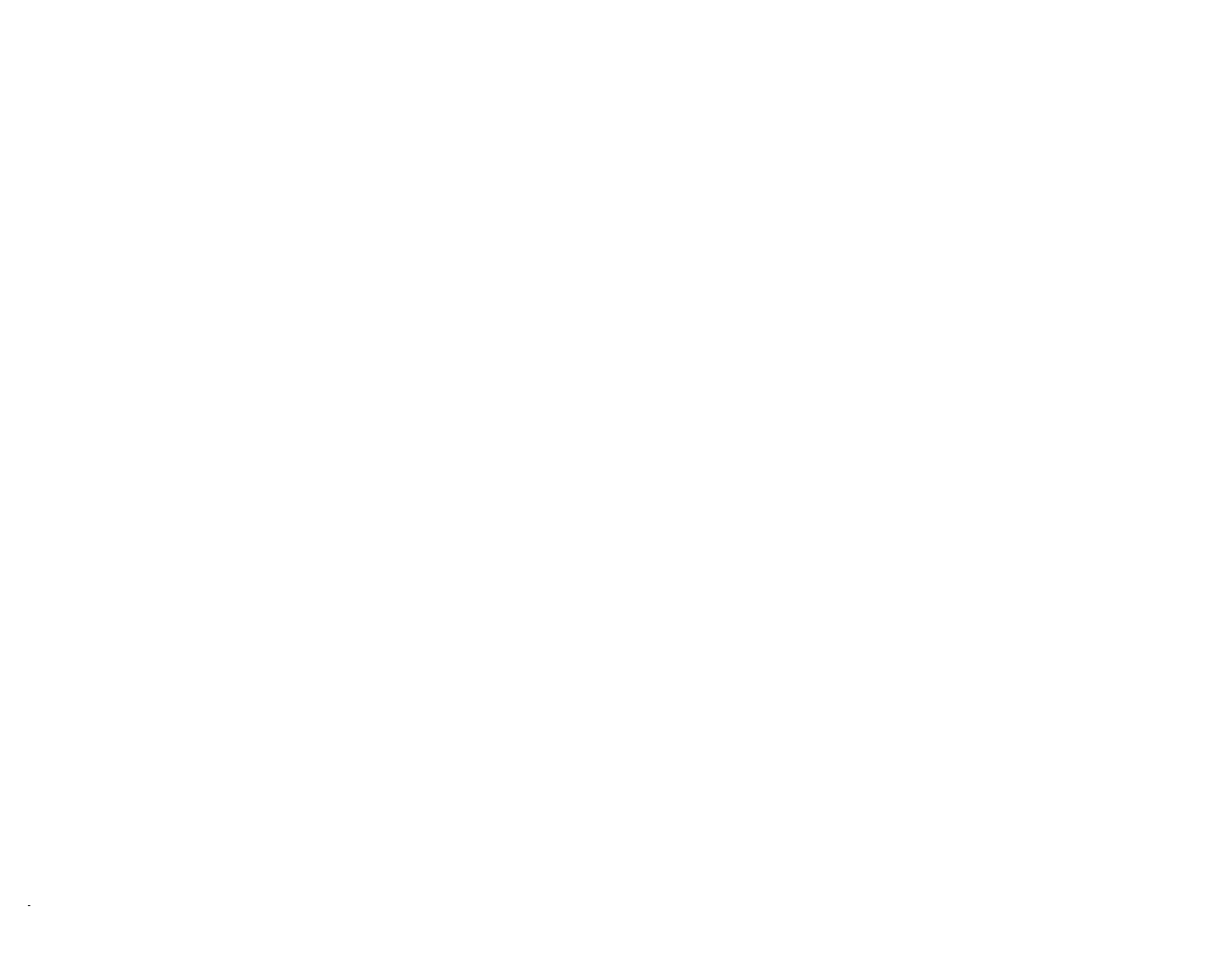| Licence            | <b>Business Name</b>                         | <b>Address</b>                                     | <b>Licence Type/Sub</b>                    |                                     | <b>Phone</b>     |        | Fax                      |     |
|--------------------|----------------------------------------------|----------------------------------------------------|--------------------------------------------|-------------------------------------|------------------|--------|--------------------------|-----|
|                    | 20 893764 YF Auto Ltd                        | 4311 Hazelbridge Way Unit 1735 Richmond BC V6X 3L7 | Vehicle for Hire                           | Vehicle For Hire<br>Office          | (778) 927-5888   | Work   |                          | Hom |
|                    | 20 893805 YF Auto Ltd                        | 4311 Hazelbridge Way Unit 1735 Richmond BC V6X 3L7 | Vehicle for Hire                           | Class J - Rental<br>Vehicle Group 2 | (778) 927-5888   | Work   |                          | Hom |
| 20 893880          | Vana Building Supplies Ltd                   | 12560 Bridgeport Rd Unit 130 Richmond BC V6V 2N5   | Mercantile Use                             | <b>Retail Trading</b>               | (778) 883-0916   | Work   |                          | Hom |
| 20 893902          | Fraserview                                   | 9580 Williams Rd Richmond BC V7A 1H2               | Service Use                                |                                     | (604) 274-3510   |        | Work (604) 838-2358 Cell |     |
| 20 893904          | <b>Cheukting Property Management</b><br>Inc  | 21331 Gordon Way Unit 2210 Richmond BC V6W 1J9     | Service Use                                |                                     | (604) 279-6090   |        | Work (778) 828-8159 Cell |     |
| 20 895321          | <b>GP Heavy Machinery</b>                    | 4360 Agar Dr Richmond BC V7B 1A3                   | Service Use                                | <b>General Contractor</b>           | (604) 231-5555   |        | Work (778) 316-3988 Cell |     |
| 19 869288          | Vancouver Premier College/VPC                | 5300 No 3 Rd Unit 103 Richmond BC V6X 2X9          | Assembly Use Group 3                       | <b>Education Institution</b>        | (604) 730-1628   | Work   |                          |     |
| <b>Issue Date:</b> |                                              | March 10, 2020                                     |                                            |                                     |                  |        |                          |     |
| 20 895434          | <b>SR Auto Group</b>                         | 2700 Simpson Rd Unit 105 Richmond BC V6X 2P9       | Service Use                                |                                     | (604) 279-5563   |        | Work (604) 726-3648 Cell |     |
| 20 895733          | <b>BECA Tax</b>                              | 4580 No 3 Rd Unit 2075 Richmond BC V6X 4E8         | Service Use                                |                                     | (778) 317-9617   | Work   |                          |     |
| 20 895944          | Lei's Gardening                              | 2321 E 34TH AVE VANCOUVER BC V5R 2S6               | Service Use                                | <b>General Contractor</b>           | (604) 765-8139   | Work   |                          |     |
| 20 895922          | <b>Seacrest Builders</b>                     | 15688 28TH AVE UNIT 72 SURREY BC V3Z 0N1           | Service Use                                | <b>General Contractor</b>           | (604) 220-2858   | Work   |                          | Hom |
| 20 895913          | Trove                                        | 13880 Wireless Way Unit 116 Richmond BC V6V 1X2    | Service Use                                |                                     | (604) 736-8500   |        | Work (604) 736-8550 Fax  |     |
| 20 895743          | Ben Lai CPA                                  | 4311 Hazelbridge Way Unit 1785 Richmond BC V6X 3L7 | Service Use                                |                                     | (604) 949-9933   | Work   |                          | Hom |
| 20 895735          | <b>Thinx Education</b>                       | 8766 McKim Way Unit 1050 Richmond BC V6X 4G4       | Assembly Use Group 3                       | <b>Education Institution</b>        | (604) 928-3366   | Work   |                          | Hom |
| 20 895524          | Vangreen Recycle & Production<br>Inc         | 5900 No 6 Rd Unit 110 Richmond BC V6V 1Z1          | Industrial/Manufacturing<br>Use            |                                     | (604) 370-2237   |        | Work (604) 285-5269 Fax  |     |
| 20 895322          | <b>GP Heavy Machinery</b>                    | 4360 Agar Dr Richmond BC V7B 1A3                   | <b>Inter-Municipal Business</b><br>Licence | <b>General Contractor</b>           | $(604)$ 231-5555 |        | Work (778) 316-3988 Cell |     |
| 20 892829          | <b>Permit Solutions Inc.</b>                 | 4371 Windjammer Dr Richmond BC V7E 4L5             | Service Use                                | Home Occupation                     | (778) 238-2865   | Work   |                          |     |
| 19 880409          | Fix It Now                                   | 11871 Horseshoe Way Unit 1129 Richmond BC V7A 5H5  | Service Use                                |                                     | (778) 539-6464   | Work   |                          | Hom |
| 19 854118          | Gracie Barra Richmond                        | 12200 Vulcan Way Unit 21 Richmond BC V6V 1J8       | Assembly Use Group 3                       | <b>Education Institution</b>        | (604) 781-4117   | Work   |                          |     |
| 20 895626          | Polar Pioneer Consulting &<br>Services Ltd   | 5900 No 3 Rd Unit 710 Richmond BC V6X 3P7          | Service Use                                |                                     | (778) 668-8597   | Work   |                          | Hom |
| <b>Issue Date:</b> |                                              | March 11, 2020                                     |                                            |                                     |                  |        |                          |     |
| 20 895927          | 4U Floral Studio                             | 7371 Nevis Dr Richmond BC V7A 1J5                  | Service Use                                | Home Occupation                     | (778) 895-0413   | Work   |                          |     |
| 20 896240          | Eurasia Building Technologies<br>Corporation | 8111 Saunders Rd Unit 6 Richmond BC V7A 4L9        | Service Use                                | Home Occupation                     | (604) 240-0220   | Work   |                          | Hom |
| 20 896331          | <b>Blacklabel Photography</b>                | 8740 Bairdmore Cr Richmond BC V7C 1M7              | Service Use                                | Home Occupation                     | (604) 750-0856   | Work   |                          |     |
| 20 896135          | Initial Art Studio                           | 8251 Claysmith Rd Richmond BC V7C 2K9              | Service Use                                | Home Occupation                     | (778) 956-8938   | Work   |                          |     |
| 20 896052          | <b>Exigent Endeavors</b>                     | 9371 Hemlock Dr Unit 513 Richmond BC V6Y 4K6       | Service Use                                | Home Occupation                     | (780) 655-5967   | Work   |                          |     |
| 20 896049          | X&H Hood & Duct Cleaning<br>Services Ltd     | 8071 No 4 Rd Richmond BC V6Y 2T7                   | Service Use                                | Home Occupation                     | (778) 980-3776   | Work   |                          | Hom |
| 20 896043          | Active Rehab with Manpreet<br>Dulay          | 11620 Seaton Rd Richmond BC V7A 3G6                | Service Use                                | Home Occupation                     | (778) 869-6393   | Work   |                          |     |
| 20 895929          | A & A Finishing                              | 22531 Cochrane Dr Richmond BC V6V 2R1              | Service Use                                | <b>General Contractor</b>           | (778) 389-1206   | Work   |                          |     |
| 20 894020          | Canada Wise Education Center                 | 4351 No 3 Rd Unit 220 Richmond BC V6X 3A7          | Assembly Use Group 3                       | <b>Education Institution</b>        | (778) 888-1815   | Cellul |                          | Hom |
| 20 891352          | Vancouver Lash Lift                          | 12000 1st Ave Unit 120 Richmond BC V7E 3L9         | Service Use                                |                                     | (604) 284-2020   | Work   |                          | Hom |
| 20 890507          | Amoda                                        | 11151 Horseshoe Way Unit 25 Richmond BC V7A 4S5    | Industrial/Manufacturing<br>Use            |                                     | (604) 368-6332   | Work   |                          | Hom |
| 19 880506          | Level V Bakery                               | 11151 Horseshoe Way Unit 25 Richmond BC V7A 4S5    | Industrial/Manufacturing<br>Use            |                                     | (604) 339-3998   | Work   |                          | Hom |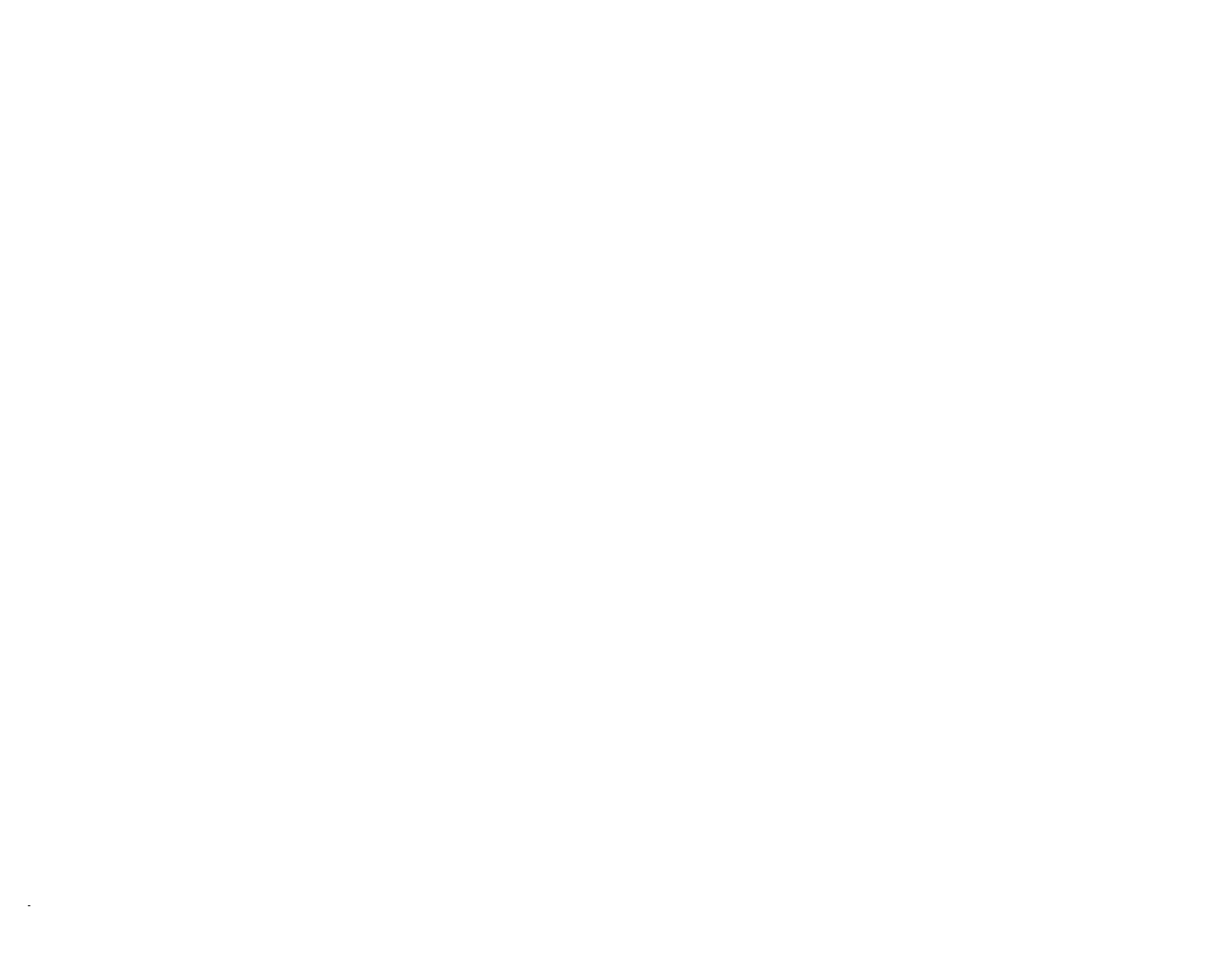|                    | Licence Business Name                                               | <b>Address</b>                                           | <b>Licence Type/Sub</b>         |                                                    | <b>Phone</b>     |        | Fax                      |     |
|--------------------|---------------------------------------------------------------------|----------------------------------------------------------|---------------------------------|----------------------------------------------------|------------------|--------|--------------------------|-----|
| 19 875622          | <b>Naked Snacks</b>                                                 | 11151 Horseshoe Way Unit 25 Richmond BC V7A 4S5          | Industrial/Manufacturing<br>Use |                                                    | (800) 497-4230   | Work   |                          |     |
| 20 894100          | GT Nursery and Supplies 2020<br>Ltd                                 | 8771 No 5 Rd Richmond BC V6Y 2V5                         | Mercantile Use                  | Roadside Stand                                     | (604) 231-8900   |        | Work (604) 284-5494 Fax  |     |
| 19875603           | <b>K's Oriental Dessert</b>                                         | 6211 Buswell St Unit 140 Richmond BC V6Y 4C3             | Assembly Use Group 1            | <b>Food Service</b><br>Establishment               | (778) 668-2977   | Cellul |                          |     |
| 19 859219          | The Breakroom                                                       | 11871 Horseshoe Way Unit 1129 Richmond BC V7A 5H5        | Assembly Use Group 1            | <b>Food Service</b><br>Establishment, Take-<br>Out | (604) 272-2771   | Work   |                          | Hom |
| 20 896338          | Lanesafe Traffic Control                                            | 38 FELL AVE UNIT 301 NORTH VANCOUVER BC V7P<br>3S2       | Service Use                     |                                                    | (604) 998-1133   |        | Work (604) 998-1132 Fax  |     |
| <b>Issue Date:</b> |                                                                     | March 12, 2020                                           |                                 |                                                    |                  |        |                          |     |
| 20 894261          | Jian Yang Farm                                                      | 7360 No 5 Rd Richmond BC V6Y 2V2                         | Mercantile Use                  | Roadside Stand                                     | (778) 384-1183   | Work   |                          |     |
| 20 896404          | Diamond Parking / DPS # 4606                                        | 605 FIRST AVE SUITE 600 SEATTLE WA 98104 USA             | Service Use                     | Parking Enforcement<br><b>Business</b>             | (604) 681-8797   |        | Work (604) 684-0329 Fax  |     |
| 20 896347          | Sash Prestige Homes &<br>Renovations Inc.                           | 2099 LOUGHEED HWY UNIT A113 PORT COQUITLAM<br>BC V3B 1A8 | Service Use                     | <b>General Contractor</b>                          | $(604)$ 338-8016 | Work   |                          |     |
| 20 896342          | <b>Bowtie Mechanical Ltd</b>                                        | 22030 102 AVE LANGLEY BC V1M 3V3                         | Service Use                     | <b>Gas Contractor</b>                              | (604) 839-9538   | Work   |                          |     |
| 20 896333          | Vancouver Backflow Testing                                          | 6642 LABURNUM ST VANCOUVER BC V6P 5M7                    | Service Use                     | <b>Plumbing Contractor</b>                         | (604) 836-8238   | Work   |                          |     |
| 20 895923          | Elite International Forest Ltd                                      | 11600 Bridgeport Rd Unit 7 Richmond BC V6X 1T2           | Service Use                     |                                                    | $(604)$ 285-5862 |        | Work (604) 355-0630 Cell |     |
| 20 896283          | Una Health Products Corp                                            | 22788 Norton Crt Unit 19 Richmond BC V6V 2W7             | Service Use                     | Home Occupation                                    | (778) 956-9208   | Work   |                          |     |
| <b>Issue Date:</b> |                                                                     | <b>March 13, 2020</b>                                    |                                 |                                                    |                  |        |                          |     |
| 20 896144          | Flashflash Ltd                                                      | 13071 Vanier PI Unit 210 Richmond BC V6V 2J1             | Service Use                     |                                                    | (604) 233-1825   |        | Work (604) 368-1191 Cell |     |
| 20 896181          | <b>Physiobay Therapy Services</b>                                   | 8120 Cook Rd Unit 200 Richmond BC V6Y 1T9                | Service Use                     |                                                    | $(604)$ 765-1668 | Cellul |                          |     |
| 20 896271          | Wendy's Chinese Healing Arts                                        | 8279 Saba Rd Unit 195 Richmond BC V6Y 4B6                | Service Use                     |                                                    | (236) 992-5346   | Cellul |                          | Hom |
| 20 896346          | <b>Richmond Reading Learning</b><br>Centre Ltd                      | 8600 Cambie Rd Unit 210 Richmond BC V6X 4J9              | Assembly Use Group 3            | <b>Education Institution</b>                       | (778) 513-5633   | Work   |                          | Hom |
| 20 896127          | <b>Kudos Education Ltd</b>                                          | 3851 Jacombs Rd Unit 170 Richmond BC V6V 2H7             | Service Use                     |                                                    | $(604)$ 285-9908 |        | Work (778) 223-9450 Cell |     |
| 20 896006          | Ausong Smart Inc                                                    | 4631 Shell Rd Unit 150 Richmond BC V6X 3M4               | Service Use                     |                                                    | (778) 323-6996   | Work   |                          | Hom |
| 20 895943          | Welink Career Service Inc                                           | 4000 No 3 Rd Unit 3100 Richmond BC V6X 0J8               | Service Use                     |                                                    | (604) 279-5686   |        | Work (778) 239-3920 Cell |     |
| 20 892962          | Kun's Omakase Bar                                                   | 3500 Moncton St Unit 150 Richmond BC V7E 3A2             | Assembly Use Group 1            | Food Service<br>Establishment                      | (778) 822-0635   | Cellul |                          | Hom |
| 20 896343          | Mustard Seed Children's Centre<br>Inc                               | 14511 Steveston Hwy Richmond BC V6W 1K3                  | Assembly Use Group 3            |                                                    | (604) 782-9232   | Cellul |                          | Hom |
| 20 896128          | <b>Receipts Automation Ltd</b>                                      | 3851 Jacombs Rd Unit 170 Richmond BC V6V 2H7             | Service Use                     |                                                    | (604) 285-9908   |        | Work (604) 719-5575 Cell |     |
| <b>Issue Date:</b> |                                                                     | March 16, 2020                                           |                                 |                                                    |                  |        |                          |     |
| 20 896543          | Linto International                                                 | 11160 King Rd Richmond BC V7A 3B4                        | Service Use                     | Home Occupation                                    | (778) 323-3393   | Work   |                          |     |
| 20 896610          | Albert Mui                                                          | 14282 90TH AVE SURREY BC V3V 7W2                         | Service Use                     |                                                    | (604) 500-4243   | Work   |                          |     |
| 20 896587          | Irada Solutions                                                     | 5488 Arcadia Rd Unit 310 Richmond BC V6X 2G9             | Service Use                     | Home Occupation                                    | (514) 449-9360   | Work   |                          |     |
| 20 896503          | <b>Bigdream Translation and</b><br>Interpreting                     | 9340 Saunders Rd Richmond BC V7A 2B3                     | Service Use                     | Home Occupation                                    | (604) 723-8156   | Work   |                          |     |
| 20 896414          | Ling Xi Education                                                   | 9366 Tomicki Ave Unit 302 Richmond BC V6X 0N9            | Service Use                     | Home Occupation                                    | $(604)$ 351-0909 | Cellul |                          | Hom |
| 20 896353          | Aymaone                                                             | 8700 McKim Way Unit 2131 Richmond BC V6X 4A5             | Mercantile Use                  | <b>Retail Trading</b>                              | (604) 762-0338   | Work   |                          |     |
| 20 895548          | <b>INT Life Science and Medical</b><br>Research Institute of Canada | 21000 Westminster Hwy Unit 2140 Richmond BC V6V 2S9      | Mercantile Use                  | <b>Wholesale Trading</b>                           | (604) 998-7838   |        | Work (604) 999-9805 Cell |     |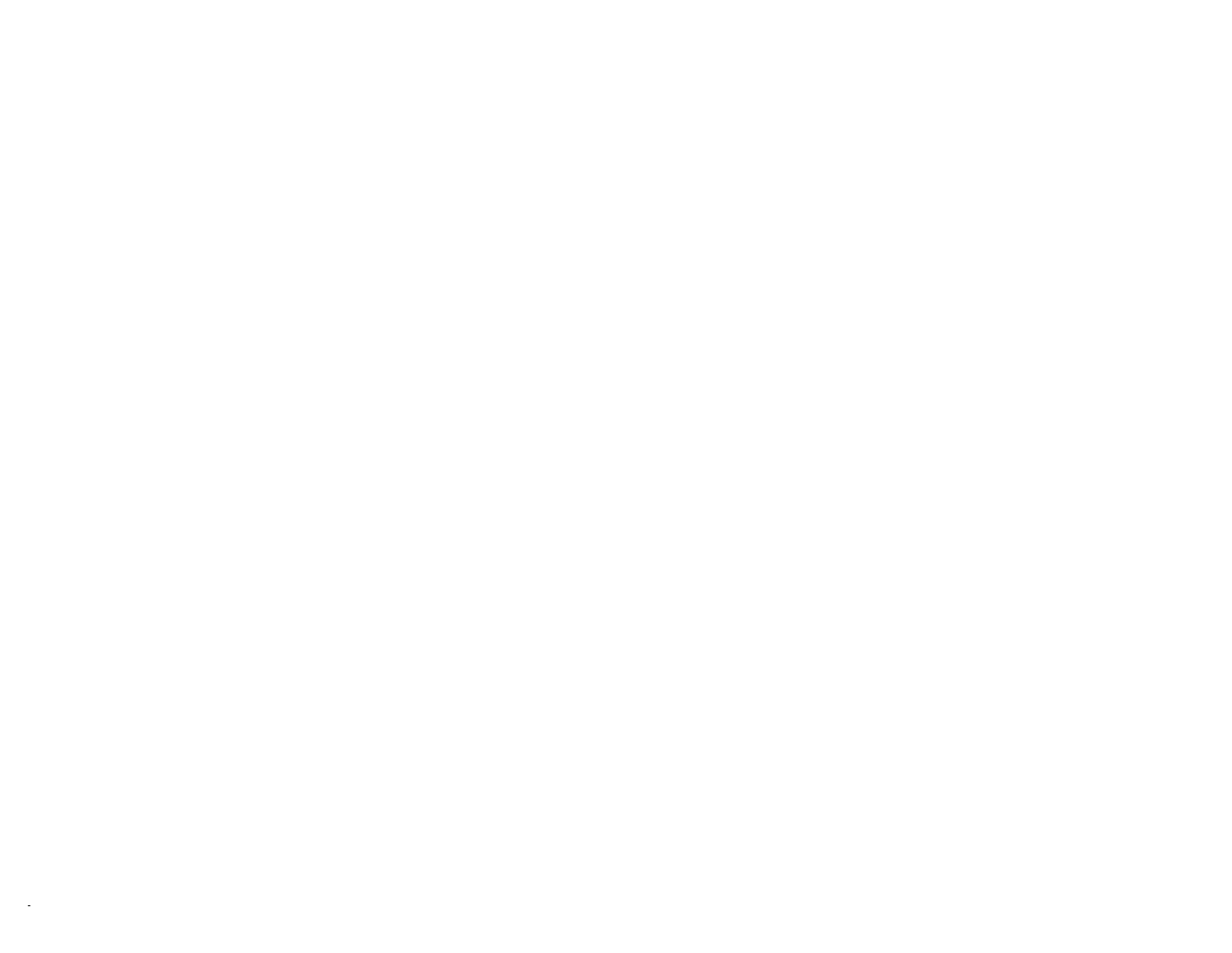|                    |                    | Licence Business Name                        | <b>Address</b>                                                                 | <b>Licence Type/Sub</b>                    |                                        | <b>Phone</b>     |        | Fax                      |     |
|--------------------|--------------------|----------------------------------------------|--------------------------------------------------------------------------------|--------------------------------------------|----------------------------------------|------------------|--------|--------------------------|-----|
|                    | 19 875765          | Hunan Cuisine                                | 4651 No 3 Rd Unit 150 Richmond BC V6X 2C4                                      | Assembly Use Group 1                       | Food Service<br>Establishment          | (778) 997-9069   |        | Work (778) 823-6699 Hom  |     |
|                    | 20 896460          | <b>Canadian Flower Winery</b>                | 6188 No 7 Rd Richmond BC V6V 1A8                                               | Service Use                                | <b>General Contractor</b>              | (778) 899-1999   | Work   |                          |     |
|                    | 20 896602          | Canada Royal Northville College<br>Corp      | 11820 4th Ave Richmond BC V7E 3H6                                              | Service Use                                | Home Occupation                        | (604) 618-2755   | Work   |                          | Hom |
|                    | <b>Issue Date:</b> |                                              | March 17, 2020                                                                 |                                            |                                        |                  |        |                          |     |
|                    | 20 896406          |                                              | Grandtag Financial Metrotown Inc 8171 Ackroyd Rd Unit 2000 Richmond BC V6X 3J9 | Service Use                                |                                        | (604) 278-0122   |        | Work (604) 278-0133 Fax  |     |
|                    | 20 896405          | <b>Great Board Game</b>                      | 4351 No 3 Rd Unit 220 Richmond BC V6X 3A7                                      | Assembly Use Group 3                       | Commercial<br>Entertainment            | (778) 957-0177   | Work   |                          | Hom |
| <b>Issue Date:</b> |                    |                                              | <b>March 18, 2020</b>                                                          |                                            |                                        |                  |        |                          |     |
|                    | 20 896732          | Handyman George                              | 6929 197A ST SURREY BC V2Y 3H5                                                 | Service Use                                | <b>General Contractor</b>              | (604) 328-2650   |        | Work (888) 405-0408 Fax  |     |
|                    | 20 896702          | Yi Shan Fang                                 | 6351 Buswell St Unit 1703 Richmond BC V6Y 0A4                                  | Service Use                                | Home Occupation                        | (778) 995-2626   | Work   |                          |     |
|                    | 20 896682          | Eric Luo Personal Real Estate<br>Corporation | 7371 Moffatt Rd Unit 7 Richmond BC V6Y 1X9                                     | Service Use                                | Property<br>Management                 | (778) 889-8861   | Work   |                          | Hom |
|                    | 20 896680          | Key West Consulting Services                 | 10631 Anglesea Dr Richmond BC V7A 3B7                                          | Service Use                                | Home Occupation                        | (778) 996-8929   | Work   |                          | Hom |
|                    | 20 896604          | <b>Global Arts Education Alliance</b><br>Inc | 4000 No 3 Rd Unit 3020 Richmond BC V6X 0J8                                     | Assembly Use Group 3                       | <b>Education Institution</b>           | (778) 708-6333   | Work   |                          | Hom |
|                    | 20 896567          | Green Oak Homecare Services<br><b>Inc</b>    | 10451 Shellbridge Way Unit 150 Richmond BC V6X 2W8                             | Service Use                                |                                        | (604) 880-1046   | Work   |                          | Hom |
|                    | 20 896741          | <b>Pridwen Construction Ltd</b>              | 2318 E 12TH AVE VANCOUVER BC V5N 2B3                                           | Service Use                                | <b>General Contractor</b>              | (604) 788-1812   | Work   |                          |     |
|                    | 20 896589          | <b>Ethan Fitness Club</b>                    | 8740 Beckwith Rd Unit 120 Richmond BC V6X 1V5                                  | Assembly Use Group 3                       | <b>Health Studio</b>                   | (604) 821-9711   |        | Work (778) 708-8687 Cell |     |
|                    | <b>Issue Date:</b> |                                              | March 19, 2020                                                                 |                                            |                                        |                  |        |                          |     |
|                    | 20 890367          | Wendy's Beauty                               | 8888 Odlin Cr Unit 1250 Richmond BC V6X 3Z8                                    | Service Use                                |                                        | (778) 889-5609   | Work   |                          | Hom |
|                    | 20 896160          | <b>Tech Bench Services</b>                   | 3011 Viking Way Unit 100 Richmond BC V6V 1W1                                   | Service Use                                |                                        | (604) 628-7073   |        | Work (604) 628-6143 Fax  |     |
|                    | <b>Issue Date:</b> |                                              | <b>March 23, 2020</b>                                                          |                                            |                                        |                  |        |                          |     |
|                    | 19 879646          | <b>TG Motor Ltd</b>                          | 5711 No 3 Rd Unit 160 Richmond BC V6X 2C9                                      | Mercantile Use                             | Automobile Dealer                      | (778) 892-6900   | Work   |                          | Hom |
|                    | 20 896367          | Matec Beauty & Massage                       | 8191 Westminster Hwy Unit 130 Richmond BC V6X 1A7                              | Service Use                                | <b>Therapeutic Touch</b><br>Treatments | (604) 370-2253   | Work   |                          | Hom |
|                    | <b>Issue Date:</b> |                                              | <b>March 24, 2020</b>                                                          |                                            |                                        |                  |        |                          |     |
|                    | 20 891375          | Ibii Construction Inc.                       | 21331 Gordon Way Unit 3155 Richmond BC V6W 1J9                                 | Service Use                                | <b>General Contractor</b>              | (778) 379-6555   |        | Work (604) 771-7108 Hom  |     |
|                    | 20 891380          | Ibii Construction Inc                        | 21331 Gordon Way Unit 3155 Richmond BC V6W 1J9                                 | <b>Inter-Municipal Business</b><br>Licence | <b>General Contractor</b>              | (778) 379-6555   |        | Work (604) 771-7108 Hom  |     |
|                    | 20 891371          | Ibii Cabinet Inc                             | 21331 Gordon Way Unit 3155 Richmond BC V6W 1J9                                 | Industrial/Manufacturing<br>Use            |                                        | (778) 379-6555   |        | Work (604) 771-7108 Cell |     |
|                    | 19 873127          | <b>Modern Beauty</b>                         | 3031 Beckman PI Unit 100 Richmond BC V6X 3R2                                   | Mercantile Use                             | <b>Retail Trading</b>                  | (403) 259-4442   |        | Work (403) 259-4485 Hom  |     |
|                    | 19 872124          | <b>Accord Laboratory Supplies Ltd</b>        | 11791 Machrina Way Unit 130 Richmond BC V7A 4V3                                | Mercantile Use                             | <b>Wholesale Trading</b>               | $(604)$ 360-9830 | Cellul |                          |     |
|                    | 19 870723          | Canada Snow Goose Media Inc                  | 13988 Cambie Rd Unit 368 Richmond BC V6V 2K4                                   | Service Use                                |                                        | (604) 247-9481   | Work   |                          | Hom |
|                    | 20 894133          | Rapid Truck & Trailer Repairs Ltd            | 2920 Simpson Rd Unit 100 Richmond BC V6X 2P9                                   | Service Use                                |                                        | (604) 526-1012   |        | Work (778) 846-6948 Cell |     |
|                    | <b>Issue Date:</b> |                                              | <b>March 25, 2020</b>                                                          |                                            |                                        |                  |        |                          |     |
|                    | 20 895730          | FPH Mechanical                               | 1350 RIDGEWAY DR UNIT 413 KELOWNA BC V1Y 9T8                                   | Service Use                                | <b>Plumbing Contractor</b>             | (604) 417-5982   | Work   |                          |     |
|                    | 20 895732          | FPH Mechanical                               | 1350 RIDGEWAY DR UNIT 413 KELOWNA BC V1Y 9T8                                   | Service Use                                | <b>Gas Contractor</b>                  | (604) 417-5982   | Work   |                          |     |
|                    |                    |                                              |                                                                                |                                            |                                        |                  |        |                          |     |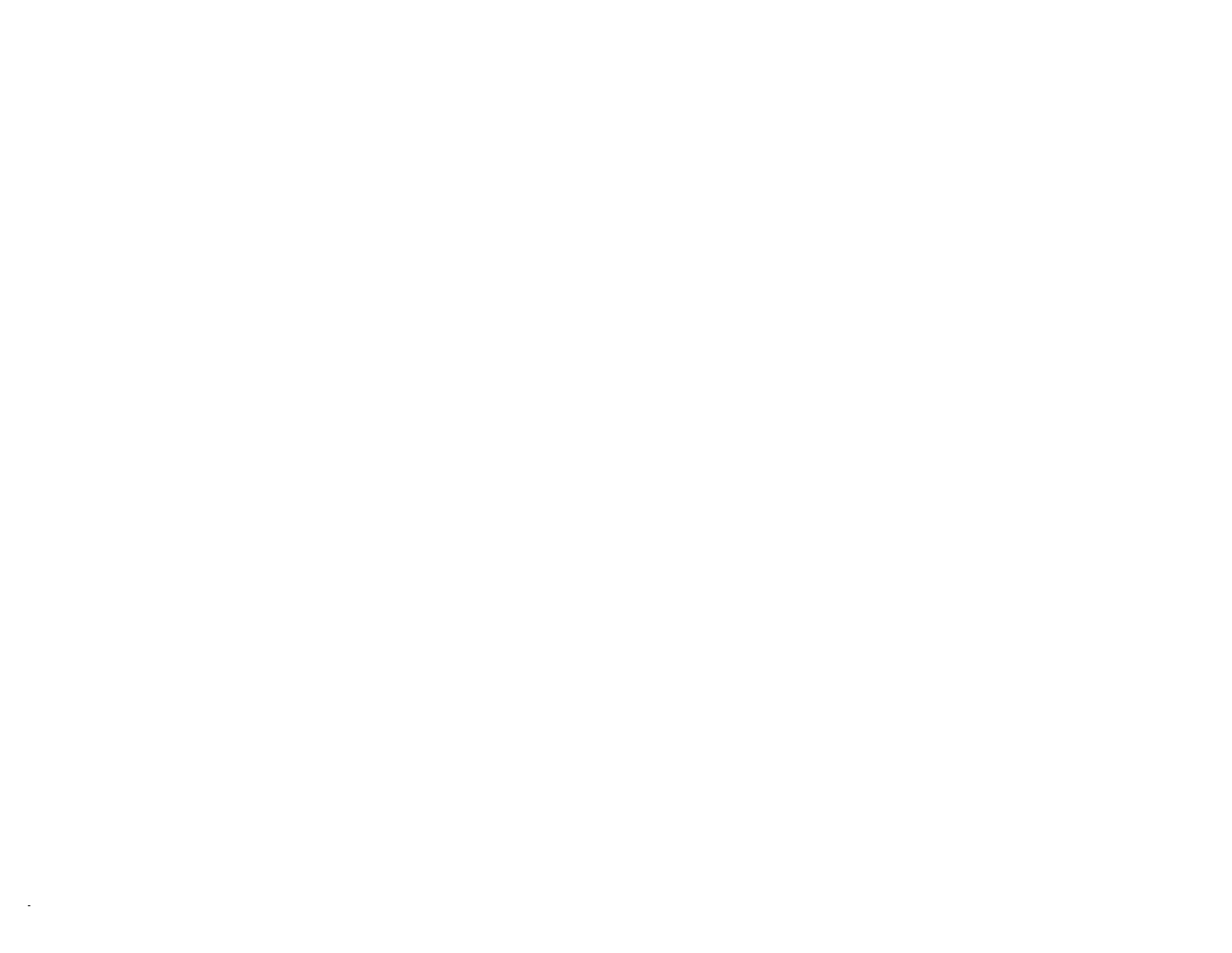| <b>Licence Business Name</b>                             | <b>Address</b>                                                 | <b>Licence Type/Sub</b>                    |                                      | <b>Phone</b>     |      | Fax                     |
|----------------------------------------------------------|----------------------------------------------------------------|--------------------------------------------|--------------------------------------|------------------|------|-------------------------|
| TKK Farm<br>20 895906                                    | 10160 No 6 Rd Richmond BC V6W 1E7                              | Mercantile Use                             | <b>Wholesale Trading</b>             | (604) 970-2036   | Work |                         |
| <b>YF Auto Ltd</b><br>20 896730                          | 4311 Hazelbridge Way Unit 1735 Richmond BC V6X 3L7             | Mercantile Use                             | <b>Retail Trading</b>                | (778) 927-5888   | Work | Hom                     |
| 20 896745<br><b>Superior Medical Supplies Ltd</b>        | 5511 Hollybridge Way Unit 3008 Richmond BC V7C 0A3             | Service Use                                | Home Occupation                      | (778) 551-5899   | Work |                         |
| 20 896841<br>K-Brow                                      | 5900 Alderbridge Way Unit 802 Richmond BC V6X 0B6              | Service Use                                |                                      | (778) 636-8411   | Work | Hom                     |
| DQ Gardening & Landscaping<br>20 896882                  | 11540 Seafield Cr Richmond BC V7A 3J2                          | Service Use                                | Home Occupation                      | (604) 727-3028   | Work | Hom                     |
| <b>Issue Date:</b>                                       | <b>March 26, 2020</b>                                          |                                            |                                      |                  |      |                         |
| 20 897043 DW Energy Advisors Inc                         | 20110 STEWART CR UNIT 16 MAPLE RIDGE BC V2X<br>0T4             | Service Use                                |                                      | (604) 465-1822   | Work | Hom                     |
| <b>Issue Date:</b>                                       | <b>March 27, 2020</b>                                          |                                            |                                      |                  |      |                         |
| 20 897026 Senex Security Inc                             | 6362 FRASER ST UNIT 370 VANCOUVER BC V5W 0A1                   | Service Use                                |                                      | (604) 364-2510   |      | Work (604) 283-1319 Fax |
| <b>Issue Date:</b>                                       | <b>March 31, 2020</b>                                          |                                            |                                      |                  |      |                         |
| NYT Commercial Trading Corp<br>20 895921                 | 11511 Bridgeport Rd Unit 104 Richmond BC V6X 1T4               | Mercantile Use                             | Wholesale Trading                    | (778) 706-1199   | Work | Hom                     |
| Airbeam Wireless Technologies<br>20 897041<br>Inc        | 21320 Gordon Way Unit 125 Richmond BC V6W 1J8                  | Service Use                                |                                      | (778) 338-8047   | Work | Hom                     |
| 20 898221<br>Rupam Homes Ltd                             | 4380 Danforth Dr Richmond BC V6X 2X3                           | Service Use                                | <b>General Contractor</b>            | (604) 728-9202   | Work | Hom                     |
| Rupam Homes Ltd<br>20 898223                             | 4380 Danforth Dr Richmond BC V6X 2X3                           | <b>Inter-Municipal Business</b><br>Licence | <b>General Contractor</b>            | (604) 728-9202   | Work | Hom                     |
| 20 898276 The Pool Riders                                | 3111 Corvette Way Unit 1309 Richmond BC V6X 4K3                | Service Use                                | Home Occupation                      | (604) 274-3104   | Work | Hom                     |
| <b>Issue Date:</b>                                       | <b>April 1, 2020</b>                                           |                                            |                                      |                  |      |                         |
| 20 898381<br>168 My Coffee Ltd                           | 10111 Aintree Cr Richmond BC V7A 3T9                           | Service Use                                | Home Occupation                      | (778) 998-5286   | Work | Hom                     |
| Eternal Legend Car Accessories<br>20 898441              | 4380 No 3 Rd Unit 1290 Richmond BC V6X 3V7                     | Mercantile Use                             | <b>Retail Trading</b>                | (778) 984-8211   | Work | Hom                     |
| <b>Issue Date:</b>                                       | <b>April 2, 2020</b>                                           |                                            |                                      |                  |      |                         |
| 20 898500<br>Westernwood Homes                           | 8540 Wagner Dr Richmond BC V7A 4N9                             | Service Use                                | <b>General Contractor</b>            | (778) 863-5889   | Work | Hom                     |
| 20 898501<br>Livingston & Sons Painting                  | 24185 106B AVE UNIT 99 MAPLE RIDGE BC V2W 0C6                  | Service Use                                | <b>General Contractor</b>            | (604) 476-1346   | Work | Hom                     |
| R Ki Coffee Lab<br>19 879551                             | 8280 Lansdowne Rd Unit 110 Richmond BC V6X 0B2                 | Assembly Use Group 1                       | <b>Food Service</b><br>Establishment | (778) 927-1728   | Work | Hom                     |
| 20 898502 DNR Contracting Ltd                            | 8076 147 ST SURREY BC V3S 9Y2                                  | Service Use                                | <b>General Contractor</b>            | (604) 649-0937   | Work | Hom                     |
| <b>Issue Date:</b>                                       | <b>April 3, 2020</b>                                           |                                            |                                      |                  |      |                         |
| 20 897286<br>Zoncent International                       | 4380 No 3 Rd Unit 1310 Richmond BC V6X 3V7                     | Service Use                                |                                      | (604) 767-7508   | Work | Hom                     |
| 20 898560<br>Andy Lai                                    | 4220 Hall PI Richmond BC V6X 3Y1                               | Service Use                                | Home Occupation                      | (604) 727-2189   | Work | Hom                     |
| 20 898561 A1 Tri Craft Services (2017)                   | 838 WHITCHURCH ST NORTH VANCOUVER BC V7L<br>2A4                | Service Use                                | <b>General Contractor</b>            | (604) 618-8585   | Work | Hom                     |
| 20 898606 TechlogiQA Consulting                          | 6871 Robson Dr Richmond BC V7C 5T3                             | Service Use                                |                                      | (604) 562-5482   | Work | Hom                     |
| <b>Issue Date:</b>                                       | April 6, 2020                                                  |                                            |                                      |                  |      |                         |
| Zoncent International<br>20 898681                       | 4380 No 3 Rd Unit 1310 Richmond BC V6X 3V7                     | Mercantile Use                             | <b>Retail Trading</b>                | $(604)$ 767-7508 | Work | Hom                     |
| 19 876184<br>The Dip Dr.                                 | 11860 Hammersmith Way Unit 103 Richmond BC V7A 5G1 Service Use |                                            |                                      | (778) 918-1995   | Work |                         |
| Impression Horticultural<br>20 898364<br>Contracting Ltd | 7520 Shackleton Dr Richmond BC V7C 5H1                         | Service Use                                | Home Occupation                      | (778) 288-3378   | Work | Hom                     |
| <b>Issue Date:</b>                                       | April 8, 2020                                                  |                                            |                                      |                  |      |                         |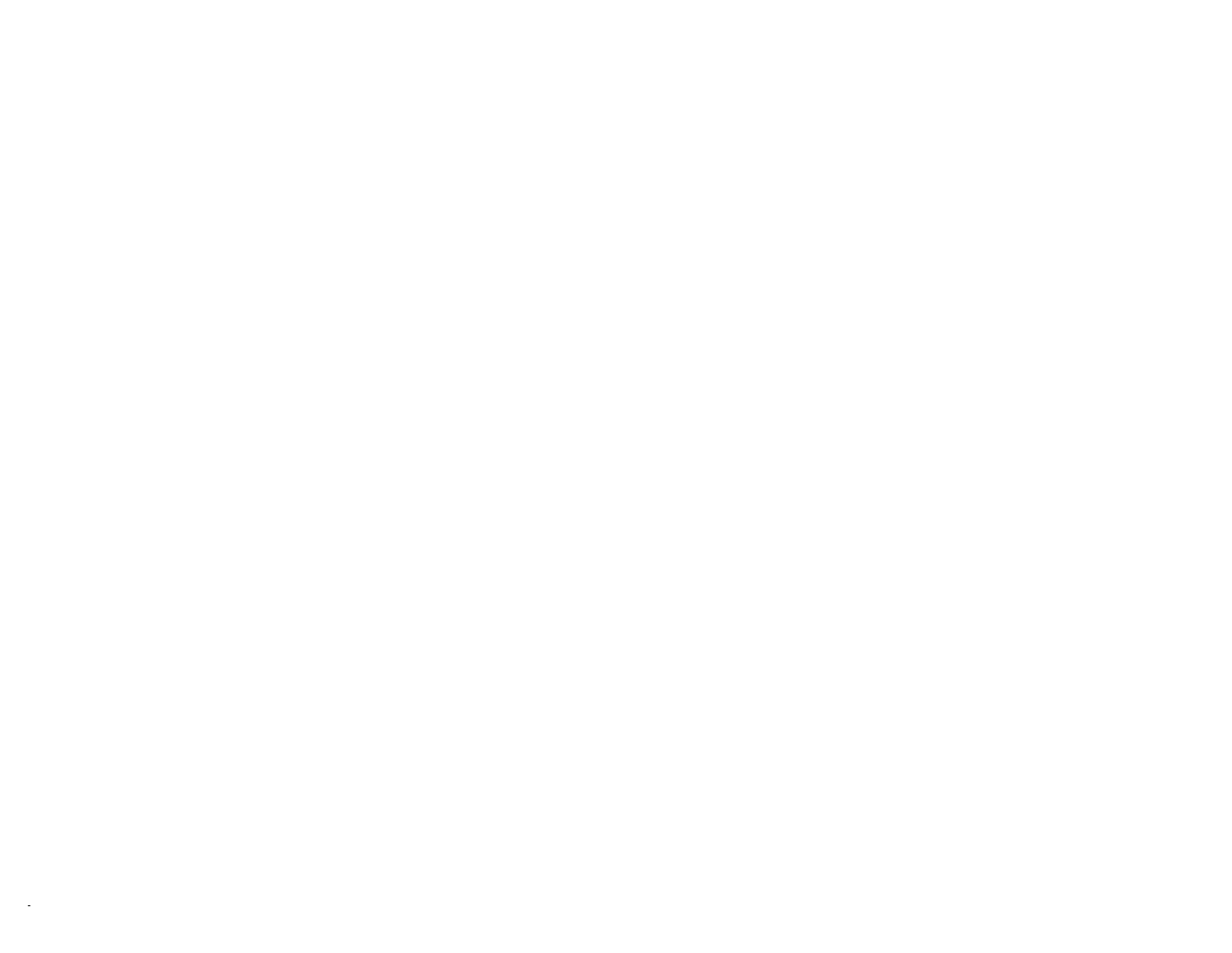|                    | <b>Licence Business Name</b>                 | <b>Address</b>                                              | <b>Licence Type/Sub</b>                    |                              | <b>Phone</b>                           |      | Fax                      |     |
|--------------------|----------------------------------------------|-------------------------------------------------------------|--------------------------------------------|------------------------------|----------------------------------------|------|--------------------------|-----|
| 20 898883          | The Bliss                                    | 11888 Mellis Dr Unit 19 Richmond BC V6X 1M1                 | Service Use                                | Home Occupation              | (778) 919-1221                         | Work |                          | Hom |
| 20 898623          | <b>Richvan Sprinklers</b>                    | 8031 Colonial Dr Unit 2 Richmond BC V7C 5B7                 | <b>Inter-Municipal Business</b><br>Licence | <b>Plumbing Contractor</b>   | (778) 223-3116                         | Work |                          | Hom |
|                    | 20 898622 Richvan Sprinklers                 | 8031 Colonial Dr Unit 2 Richmond BC V7C 5B7                 | Service Use                                | <b>Plumbing Contractor</b>   | (778) 223-3116                         | Work |                          | Hom |
| <b>Issue Date:</b> |                                              | April 16, 2020                                              |                                            |                              |                                        |      |                          |     |
|                    | 20 899022 Donic Gas and Mechanical Ltd       | 1692 BRUNETTE AVE COQUITLAM BC V3K 1G9                      | Service Use                                | Gas Contractor               | (604) 512-4048                         | Work |                          | Hom |
|                    | <b>Issue Date:</b>                           | <b>April 20, 2020</b>                                       |                                            |                              |                                        |      |                          |     |
| 20 898816          | Tek Climate Control Systems Ltd              | 12530 ANSELL ST MAPLE RIDGE BC V4R 2S6                      | Service Use                                | <b>Gas Contractor</b>        | (778) 245-4822                         | Work |                          | Hom |
| 20 899227          | Tri-Global Importing and<br>Distributing Ltd | 5177 Brighouse Way Unit 706 Richmond V7C 0A7                | Service Use                                |                              | (778) 855-3583                         | Work |                          | Hom |
| 20 899191          | G & B Portable Fabric Buildings<br>Inc       | 68132 PR 212 COOKS CREEK MB R5M 0E2                         | Service Use                                | <b>General Contractor</b>    | (855) 258-2578                         | Work |                          | Hom |
| 20 898864          | <b>Polstar Construction Ltd</b>              | 1225 KINGSWAY AVE UNIT 1101 PORT COQUITLAM<br>BC V3C 1S2    | Service Use                                | <b>General Contractor</b>    | (604) 464-2623                         | Work |                          | Hom |
| 20 898782          | <b>AFF Construction Ltd</b>                  | 28712 58 AVE ABBOTSFORD BC V4X 2P6                          | Service Use                                | <b>General Contractor</b>    | (604) 300-7265                         | Work |                          | Hom |
| 20 898700          | <b>You Time Assistant</b>                    | 8431 Leslie Rd Richmond BC V6X 1E6                          | Service Use                                | Home Occupation              | (604) 910-1423                         | Work |                          | Hom |
| 20 898662          | Nicole's Creative Works                      | 11131 No 1 Rd Unit 18 Richmond BC V7E 1S6                   | Service Use                                | Home Occupation              | (604) 818-5456                         | Work |                          |     |
| 20 898421          | <b>Sanicare Disinfection Service</b>         | 2238 AUSTIN AVE COQUITLAM BC V3K 3S1                        | Service Use                                |                              | (778) 867-0803                         | Work |                          | Hom |
| 20 898865          | Pacific Dairy Center Ltd                     | 8558 CHILLIWACK MOUNTAIN RD CHILLIWACK BC<br><b>V2R 3W8</b> | Service Use                                |                              | (604) 852-9020                         |      | Work (604) 819-0236 Cell |     |
|                    | <b>Issue Date:</b>                           | April 21, 2020                                              |                                            |                              |                                        |      |                          |     |
| 20 899204          | Ark International Trade Inc                  | 6971 Elmbridge Way Unit 1210 Richmond BC V7C 0A5            | Service Use                                | Home Occupation              | (778) 223-5018                         | Work |                          | Hom |
| 20 899160          | Aritzia                                      | 7899 Templeton Station Rd Unit 1123 Richmond V7B 0B7        | Mercantile Use                             | <b>Retail Trading</b>        | (604) 251-3132                         | Work |                          | Hom |
| 20 899321          | CM Link                                      | 4151 Hazelbridge Way Unit 1910 Richmond BC V6X 4J7          | Mercantile Use                             | <b>Retail Trading</b>        | (604) 437-0633                         | Work |                          | Hom |
| 20 899166          | <b>Angel Medical Supplies</b>                | 8700 McKim Way Unit 1063 Richmond BC V6X 4A5                | Mercantile Use                             | <b>Retail Trading</b>        | (778) 512-8524                         | Work |                          | Hom |
| 20 898869          | Rocktin Technology Canada Co.<br>Ltd         | 13700 Mayfield PI Unit 1150 Richmond BC V6V 2E4             | Mercantile Use                             | <b>Wholesale Trading</b>     | (604) 370-3801                         |      | Work (604) 310-3802 Fax  |     |
| 20 898785          | <b>MSExpress</b>                             | 4380 No 3 Rd Unit 1545 Richmond BC V6X 3V7                  | Service Use                                |                              | (604) 304-2888                         |      | Work (604) 232-0281 Fax  |     |
| 20 898783          | M's Travel Ltd                               | 5300 No 3 Rd Unit 820 Richmond BC V6X 2X9                   | Mercantile Use                             | <b>Retail Trading</b>        | (604) 207-2188                         |      | Work (604) 207-2189 Fax  |     |
| 20 898884          | <b>LNY Trading</b>                           | 7611 Gilbert Rd Richmond BC V7C 3W6                         | Service Use                                | Home Occupation              | (778) 996-3569                         | Work |                          | Hom |
|                    | <b>Issue Date:</b>                           | <b>April 22, 2020</b>                                       |                                            |                              |                                        |      |                          |     |
| 20 899307          | Longyuan International Trade Ltd             | 3830 Jacombs Rd Unit 103 Richmond BC V6V 1Y6                | Mercantile Use                             | <b>Wholesale Trading</b>     | (778) 682-2178                         | Work |                          | Hom |
| 20 899317          | Eastern Valley Electric Ltd                  | 4931 TESKEY RD CHILLIWACK BC V2R 5T7                        | Service Use                                | <b>Electrical Contractor</b> | (604) 302-5106                         | Work |                          | Hom |
|                    | 20 899040 La Fusion Foods Canada Ltd         | 11851 Hammersmith Way Richmond BC V7A 5E5                   | Service Use                                |                              | (778) 297-2106 Work (778) 297-2105 Fax |      |                          |     |
|                    | <b>Issue Date:</b>                           | April 23, 2020                                              |                                            |                              |                                        |      |                          |     |
| 20 899499          | Double A Bookkeeping Ltd                     | 8700 McKim Way Unit 3003 Richmond BC V6X 4A5                | Service Use                                |                              | (604) 207-2078                         | Work |                          | Hom |
| 20 899080          | <b>TSL/Total Solutions Logistics</b>         | 5811 Cooney Rd Unit 305 Richmond BC V6X 3M1                 | Service Use                                |                              | $(604)$ 551-0297                       | Work |                          | Hom |
| 20 899388          | Sure Fuel                                    | 930 16TH AVE SW UNIT 2108 CALGARY AB T2R 1H8                | Service Use                                |                              | (833) 799-7873                         | Work |                          | Hom |
| 20 899489          | Anser Power Systems                          | 31260 SOUTH FRASER WAY ABBOTSFORD BC V2T<br>6L5             | Service Use                                | <b>Electrical Contractor</b> | (604) 746-0606                         | Work |                          | Hom |
|                    |                                              |                                                             |                                            |                              |                                        |      |                          |     |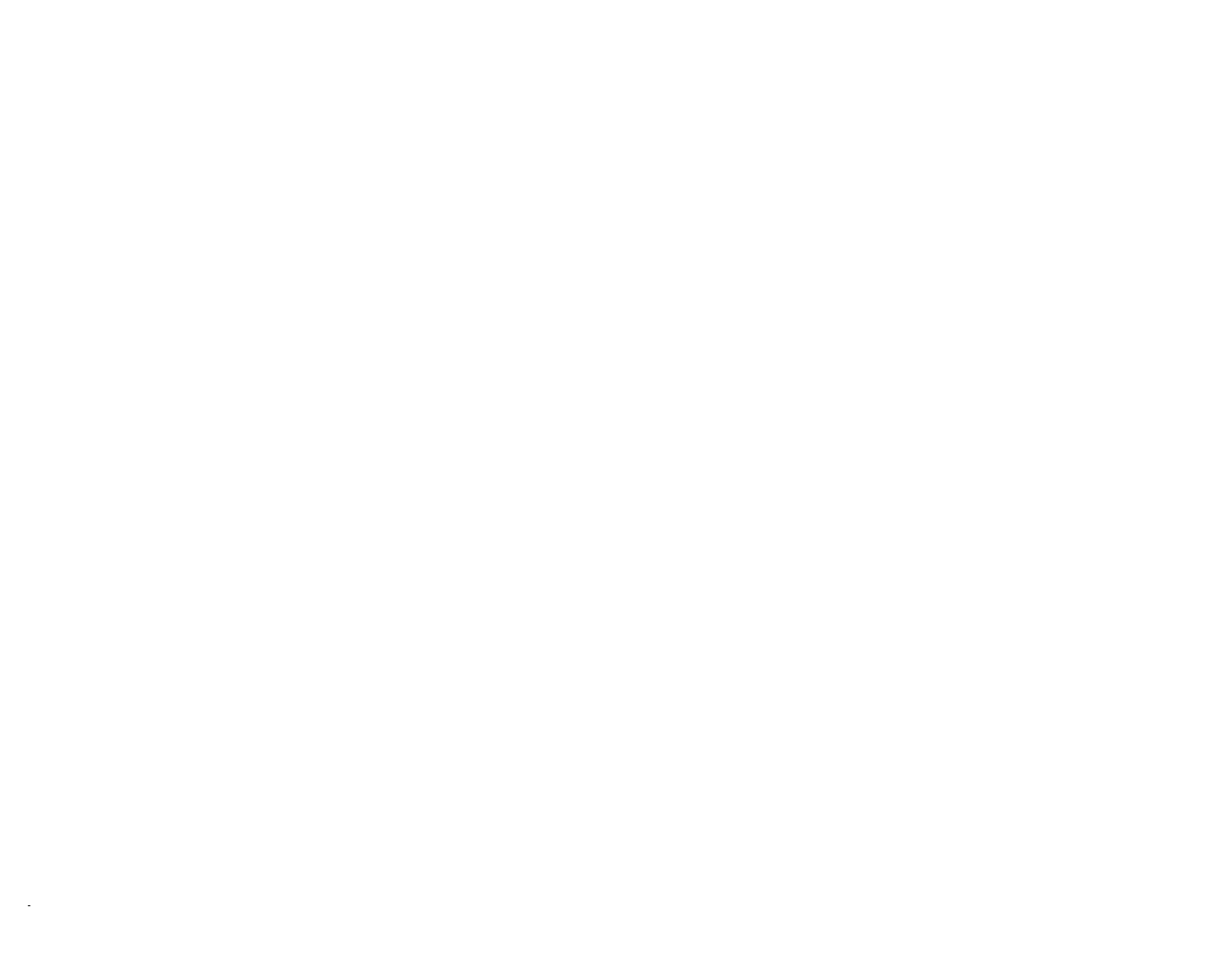| <b>Licence Business Name</b>                                                                                                                                                                          | <b>Address</b>                                                                                                                                                                                                      | <b>Licence Type/Sub</b>                                                                   |                                                                                           | <b>Phone</b>                                                                           | Fax                                              |                          |
|-------------------------------------------------------------------------------------------------------------------------------------------------------------------------------------------------------|---------------------------------------------------------------------------------------------------------------------------------------------------------------------------------------------------------------------|-------------------------------------------------------------------------------------------|-------------------------------------------------------------------------------------------|----------------------------------------------------------------------------------------|--------------------------------------------------|--------------------------|
| <b>Issue Date:</b>                                                                                                                                                                                    | April 24, 2020                                                                                                                                                                                                      |                                                                                           |                                                                                           |                                                                                        |                                                  |                          |
| 20 899706<br>Allite Global Trading Corp<br>20 899563<br>Bayside Lawn and Garden<br>20 896881<br>Shaolin Temple of Canada<br><b>Great Grace Construction Ltd</b><br>20 899561                          | 3820 Cessna Dr Unit 120 Richmond BC V7B 0A2<br>4956 WESTMINSTER AVE DELTA BC V4K 2H9<br>11300 No 5 Rd Unit 120 Richmond BC V7A 5J7<br>6380 Steele Crt Richmond BC V7E 4G7                                           | Service Use<br>Service Use<br>Assembly Use Group 3<br>Service Use                         | <b>General Contractor</b><br><b>Health Studio</b><br><b>General Contractor</b>            | (778) 387-2777<br>(604) 992-9502<br>(604) 370-3299<br>(778) 893-5798                   | Work<br>Work<br>Work (778) 551-6789 Cell<br>Work | Hom<br>Hom<br>Hom        |
| <b>Issue Date:</b>                                                                                                                                                                                    | April 28, 2020                                                                                                                                                                                                      |                                                                                           |                                                                                           |                                                                                        |                                                  |                          |
| YQWELL Trading<br>20 899760                                                                                                                                                                           | 8171 Rosewell Ave Richmond BC V7A 2J3                                                                                                                                                                               | Service Use                                                                               | Home Occupation                                                                           | (778) 929-6780                                                                         | Work                                             | Hom                      |
| <b>Issue Date:</b>                                                                                                                                                                                    | April 30, 2020                                                                                                                                                                                                      |                                                                                           |                                                                                           |                                                                                        |                                                  |                          |
| <b>Hamilton Village Care Centre</b><br>20 890500                                                                                                                                                      | 23111 Garripie Ave Richmond BC V6V 0C1                                                                                                                                                                              | <b>Residential Use</b>                                                                    | Other                                                                                     | $(604)$ 307-1104                                                                       | Work                                             | Hom                      |
| <b>Issue Date:</b>                                                                                                                                                                                    | May 1, 2020                                                                                                                                                                                                         |                                                                                           |                                                                                           |                                                                                        |                                                  |                          |
| 20 899864<br>Good Fit Renovation Ltd<br>20 900873<br><b>Forbest Academy</b><br>20 900871<br><b>Forbest Academy</b><br>20 900869<br><b>Forbest Academy</b><br>20 899880<br><b>Brightspace Learning</b> | 2131 Tait Crt Richmond BC V6X 3S9<br>5811 Cooney Rd Unit 401 Richmond BC V6X 3M1<br>5811 Cooney Rd Unit 401 Richmond BC V6X 3M1<br>5811 Cooney Rd Unit 401 Richmond BC V6X 3M1<br>6111 River Rd Richmond BC V7C 0A2 | Service Use<br>Service Use<br>Assembly Use Group 3<br>Service Use<br>Assembly Use Group 3 | <b>General Contractor</b><br><b>Education Institution</b><br><b>Education Institution</b> | (778) 893-7021<br>(604) 370-2569<br>(604) 370-2569<br>(604) 370-2569<br>(604) 649-7755 | Work<br>Work<br>Work<br>Work<br>Work             | Hom<br>Hom               |
| 20 899704<br>Freebairn & Sons Masonry Ltd<br>20 899585<br>JLF Foods Ltd                                                                                                                               | PO Box 66 Deroche BC V0M 1G0<br>11891 Hammersmith Way Richmond BC V7A 5E5                                                                                                                                           | Service Use<br>Service Use                                                                | <b>General Contractor</b>                                                                 | (604) 226-5973<br>$(604)$ 831-1183                                                     | Work<br>Work                                     | Hom<br>Hom               |
| 20 899581<br><b>Brightspace Learning</b>                                                                                                                                                              | 6111 River Rd Richmond BC V7C 0A2                                                                                                                                                                                   | Service Use                                                                               |                                                                                           | (604) 649-7755                                                                         | Work                                             | Hom                      |
| 20 899392<br><b>Qall Life Cabinet and Countertop</b><br>19 876166<br>GBN Health Technology Ltd                                                                                                        | 12571 Bridgeport Rd Unit 115 Richmond BC V6V 1J4<br>13566 Maycrest Way Richmond BC V6V 2J7                                                                                                                          | Mercantile Use<br>Industrial/Manufacturing<br>Use                                         | <b>Retail Trading</b>                                                                     | (604) 370-3548<br>(604) 338-8856                                                       | Work<br>Work                                     | Hom                      |
| 20 900968<br>Whieldon & Son Logging Ltd                                                                                                                                                               | 25861 98 AVE MAPLE RIDGE BC V2W 1K6                                                                                                                                                                                 | Service Use                                                                               | <b>General Contractor</b>                                                                 | (604) 462-0733                                                                         | Work                                             | Hom                      |
| <b>Qall Life Cabinet and Countertop</b><br>20 899840<br><b>Issue Date:</b>                                                                                                                            | 12571 Bridgeport Rd Unit 115 Richmond BC V6V 1J4<br>May 4, 2020                                                                                                                                                     | Service Use                                                                               |                                                                                           | (604) 370-3548                                                                         | Work                                             | Hom                      |
| 20 901161 Standout Financial Inc                                                                                                                                                                      | 4400 Hazelbridge Way Unit 570 Richmond BC V6X 3R8                                                                                                                                                                   | Service Use                                                                               |                                                                                           | (778) 297-1168 Work                                                                    |                                                  | Hom                      |
| <b>Issue Date:</b>                                                                                                                                                                                    | May 5, 2020                                                                                                                                                                                                         |                                                                                           |                                                                                           |                                                                                        |                                                  |                          |
| 20 901342 Starry Lake Development Ltd                                                                                                                                                                 | 9271 Desmond Rd Richmond BC V7E 1P7                                                                                                                                                                                 | <b>Inter-Municipal Business</b><br>Licence                                                | <b>General Contractor</b>                                                                 | (778) 861-8789                                                                         | Work                                             | Hom                      |
| Ilocandia Roofing Ltd<br>20 901343                                                                                                                                                                    | 12311 Cambie Rd Unit 16 Richmond BC V6V 1G5                                                                                                                                                                         | Service Use                                                                               | <b>General Contractor</b>                                                                 | (604) 218-8440                                                                         | Work                                             | Hom                      |
| 20 901341 Starry Lake Development Ltd                                                                                                                                                                 | 9271 Desmond Rd Richmond BC V7E 1P7                                                                                                                                                                                 | Service Use                                                                               | <b>General Contractor</b>                                                                 | (778) 861-8789                                                                         | Work                                             | Hom                      |
| Better Beard Care Inc<br>20 901111                                                                                                                                                                    | 8120 Claysmith Rd Richmond BC V7C 2L1                                                                                                                                                                               | Service Use                                                                               | Home Occupation                                                                           | $(604)$ 831-5491                                                                       | Work                                             | Hom                      |
| Ilocandia Roofing Ltd<br>20 901344                                                                                                                                                                    | 12311 Cambie Rd Unit 16 Richmond BC V6V 1G5                                                                                                                                                                         | <b>Inter-Municipal Business</b><br>Licence                                                | <b>General Contractor</b>                                                                 | (604) 218-8440                                                                         | Work                                             | Hom                      |
| <b>Issue Date:</b>                                                                                                                                                                                    | May 6, 2020                                                                                                                                                                                                         |                                                                                           |                                                                                           |                                                                                        |                                                  |                          |
| 20 900899<br>Across Town Plumbing & Heating<br>Sharp Ink Designs<br>20 900988<br>Fiona Hoi-Ying Wong<br>20 901381<br>20 901468<br>Alan Yoga                                                           | 21018 45TH AVE LANGLEY BC V3A 8Z4<br>9800 Glenacres Dr Unit 206 Richmond BC V7A 1Y7<br>3711 Robson Crt Unit 91 Richmond BC V7C 5T8<br>12331 McNeely Dr Unit 2 Richmond BC V6V 2S3                                   | Service Use<br>Service Use<br>Service Use<br>Service Use                                  | <b>Plumbing Contractor</b><br>Home Occupation<br>Home Occupation<br>Home Occupation       | (604) 720-0423<br>(604) 619-5078<br>$(604)$ 505-6583<br>(778) 991-1313                 | Work<br>Work<br>Work<br>Work                     | Hom<br>Hom<br>Hom<br>Hom |
|                                                                                                                                                                                                       |                                                                                                                                                                                                                     |                                                                                           |                                                                                           |                                                                                        |                                                  |                          |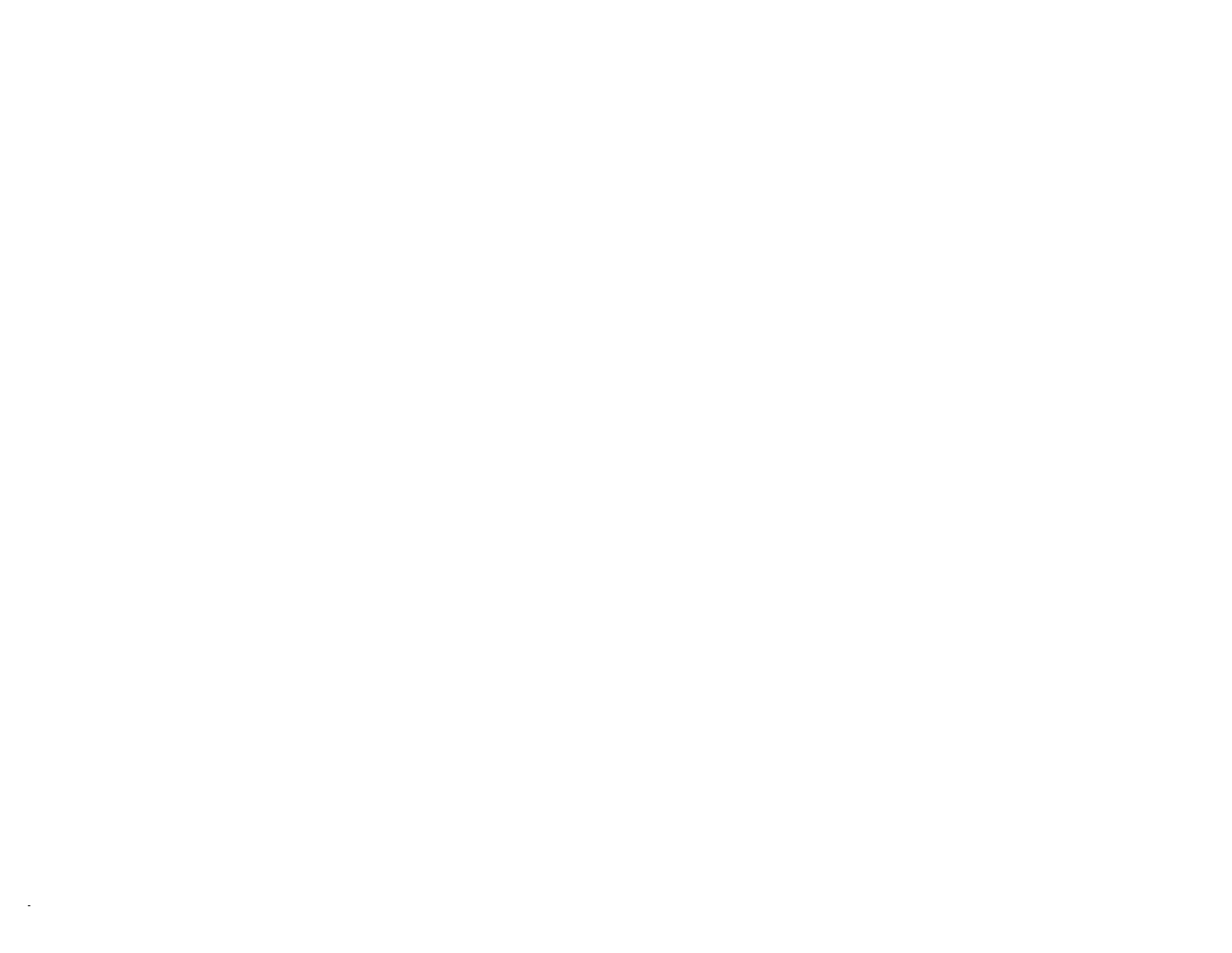|                    | <b>Licence Business Name</b>                            | <b>Address</b>                                                 | <b>Licence Type/Sub</b>                    |                                      | <b>Phone</b>     |      | Fax                      |     |
|--------------------|---------------------------------------------------------|----------------------------------------------------------------|--------------------------------------------|--------------------------------------|------------------|------|--------------------------|-----|
| <b>Issue Date:</b> |                                                         | May 7, 2020                                                    |                                            |                                      |                  |      |                          |     |
| 20 901480          | Immigrowth                                              | 8100 Saba Rd Unit 515 Richmond BC V6Y 4H1                      | Service Use                                | Home Occupation                      | (778) 847-6822   | Work |                          | Hom |
| 19 860754          | 1196348 BC Ltd                                          | 21320 Westminster Hwy Unit 2113 Richmond BC V6V 2X5            | Mercantile Use                             | <b>Wholesale Trading</b>             | (604) 999-7030   | Work |                          | Hom |
| 20 901346          | <b>Falco Painting Ltd</b>                               | 7014 WRIGHT RD SOOKE BC V9Z 1M5                                | Service Use                                | <b>General Contractor</b>            | (778) 837-2430   | Work |                          | Hom |
| <b>Issue Date:</b> |                                                         | May 8, 2020                                                    |                                            |                                      |                  |      |                          |     |
| 20 901542          | <b>Unitus Painting Ltd</b>                              | PO BOX 21126 MAPLE RIDGE SQUARE RPO MAPLE<br>RIDGE BC V2X 1P7  | Service Use                                | <b>General Contractor</b>            | (604) 357-4787   |      | Work (604) 716-4054 Cell |     |
| 20 901546          | Northwood Roofing Ltd                                   | 20540 DUNCAN WAY UNIT 502 LANGLEY BC V3A 7A3                   | Service Use                                |                                      | $(604)$ 308-4819 | Work |                          | Hom |
| 20 901544          | Jiemeng Technology Education<br><b>Inc</b>              | 4380 Agar Dr Richmond BC V7B 1A3                               | Service Use                                |                                      | $(604)$ 256-2166 | Work |                          | Hom |
| 20 898689          | <b>RMS Safety Limited</b>                               | 9388 Odlin Rd Unit 305 Richmond BC V6X 0L5                     | Service Use                                |                                      | (778) 858-3238   | Work |                          | Hom |
| 20 901321          | Codefu Richmond                                         | 4871 Shell Rd Unit 2115 Richmond BC V6X 3Z6                    | Assembly Use Group 3                       | <b>Education Institution</b>         | (778) 323-5554   | Work |                          | Hom |
| 20 899703          | Pacific Coast Contracting Ltd                           | 2071 KINGSWAY AVE UNIT 708 PORT COQUITLAM BC<br><b>V3C 6N2</b> | Service Use                                | <b>General Contractor</b>            | (604) 554-0962   | Work |                          | Hom |
| <b>Issue Date:</b> |                                                         | May 11, 2020                                                   |                                            |                                      |                  |      |                          |     |
| 20 901600          | Spectrum Fire Protection Ltd                            | 3768 Barmond Ave Richmond BC V7E 1A3                           | Service Use                                | <b>Sprinkler Contractor</b>          | (778) 837-2899   | Work |                          | Hom |
|                    | 20 901602 Spectrum Fire Protection Ltd                  | 3768 Barmond Ave Richmond BC V7E 1A3                           | <b>Inter-Municipal Business</b><br>Licence | Sprinkler Contractor                 | (778) 837-2899   | Work |                          | Hom |
| <b>Issue Date:</b> |                                                         | May 12, 2020                                                   |                                            |                                      |                  |      |                          |     |
| 19 879697          | Boil It World                                           | 5599 Cooney Rd Unit 115 Richmond BC V6X 0N8                    | Assembly Use Group 1                       | <b>Food Service</b><br>Establishment | (778) 798-1171   | Work |                          | Hom |
| 20 899580          | Green Line Hose & Fittings Ltd                          | 6311 Graybar Rd Unit 110 Richmond BC V6W 1H3                   | Mercantile Use                             | <b>Wholesale Trading</b>             | (604) 968-4673   | Work |                          | Hom |
| 20 901680          | <b>CTRL Control</b>                                     | 4151 Hazelbridge Way Unit 2860 Richmond BC V6X 4J7             | Mercantile Use                             | <b>Retail Trading</b>                | (778) 960-6445   | Work |                          | Hom |
| <b>Issue Date:</b> |                                                         | May 13, 2020                                                   |                                            |                                      |                  |      |                          |     |
| 19879163           | Club Pilates Ironwood                                   | 11380 Steveston Hwy Unit 110 Richmond BC V7A 5J5               | Assembly Use Group 3                       | <b>Health Studio</b>                 | (604) 332-3288   | Work |                          | Hom |
| 20 901761          | <b>EA Seller</b>                                        | 5988 Lancing Rd Unit 15 Richmond BC V7C 3A8                    | Service Use                                | Home Occupation                      | (778) 732-1038   | Work |                          | Hom |
| 20 901683          | <b>WD Co-Auto</b>                                       | 6248 50 ST EDMONTON AB T6B 2N7                                 | Service Use                                | <b>General Contractor</b>            | (780) 468-9552   |      | Work (780) 465-6201      | Fax |
| 20 890513          | <b>LTC Adventures</b>                                   | 2631 Viking Way Unit 148 Richmond BC V6V 3B5                   | Service Use                                | <b>Travel Agency</b>                 | $(604)$ 396-8169 | Work |                          | Hom |
| 20 901681          | <b>Buoyancy Creations</b>                               | 8531 Bennett Rd Unit 9 Richmond BC V6Y 3M5                     | Service Use                                | Home Occupation                      | (604) 315-5628   | Work |                          | Hom |
| <b>Issue Date:</b> |                                                         | May 14, 2020                                                   |                                            |                                      |                  |      |                          |     |
|                    | 20 901587 GOJI Technology Corporation                   | 13571 Commerce Pkwy Unit 200 Richmond BC V6V 2R2               | Service Use                                |                                      | (250) 891-5167   | Work |                          | Hom |
|                    | 20 901887 Alex SI, Chartered Professional<br>Accountant | 4000 No 3 Rd Unit 5140 Richmond BC V6X 0J8                     | Service Use                                |                                      | (778) 833-3308   | Work |                          | Hom |
| <b>Issue Date:</b> |                                                         | May 15, 2020                                                   |                                            |                                      |                  |      |                          |     |
| 20 901961          | Oval Heating, Air Conditioning,<br><b>Plumbing Ltd</b>  | 7580 Ash St Richmond BC V6Y 2S1                                | Service Use                                | <b>Plumbing Contractor</b>           | (604) 961-7354   |      | Work (604) 273-7354 Fax  |     |
| 20 902003          | Barfoot Painting and Labour                             | 3711 Robson Crt Unit 60 Richmond BC V7C 5T8                    | Service Use                                | <b>General Contractor</b>            | (778) 387-4757   | Work |                          | Hom |
| 20 901962          | Oval Heating, Air Conditioning,<br>Plumbing Ltd         | 7580 Ash St Richmond BC V6Y 2S1                                | <b>Inter-Municipal Business</b><br>Licence | <b>General Contractor</b>            | (604) 961-7354   |      | Work (604) 273-7354 Fax  |     |
| 20 901901          | Jet Construction                                        | 10071 Deagle Rd Richmond BC V7A 1R3                            | Service Use                                | <b>General Contractor</b>            | (778) 835-3545   | Work |                          | Hom |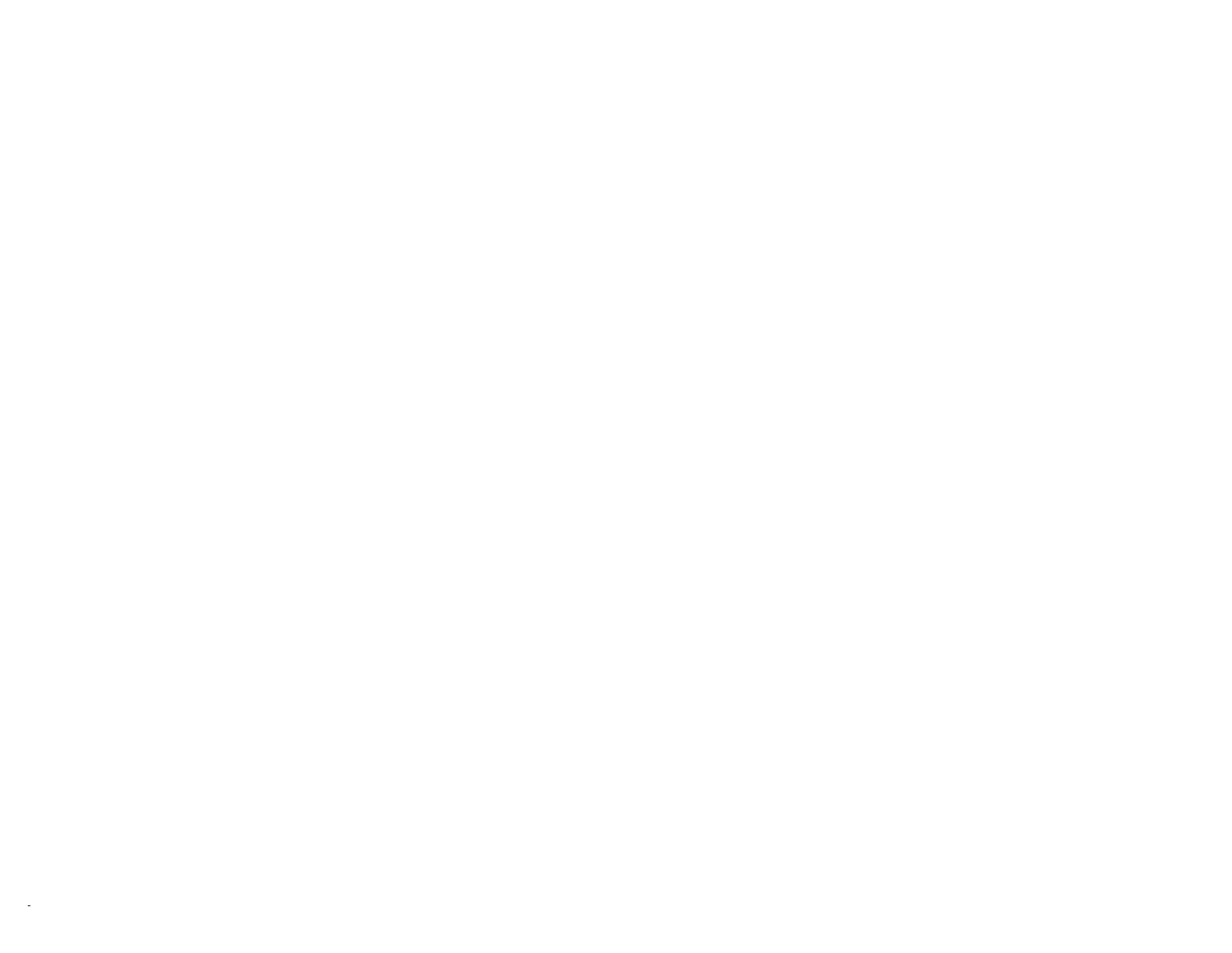|                    | <b>Licence Business Name</b>                    | <b>Address</b>                                                | <b>Licence Type/Sub</b>                    |                                     | <b>Phone</b>       | Fax                      |      |
|--------------------|-------------------------------------------------|---------------------------------------------------------------|--------------------------------------------|-------------------------------------|--------------------|--------------------------|------|
| 20 901823          | <b>SLU Seafood Ltd</b>                          | 12611 Vulcan Way Unit 100 Richmond BC V6V 1J7                 | Mercantile Use                             | <b>Wholesale Trading</b>            | (604) 716-7511     | Work                     | Hom  |
| 19 879090          | Pure Confession Event Studio Ltd                | 8368 Capstan Way Unit 1308 Richmond BC V6X 4B4                | Service Use                                |                                     | (236) 866-4277     | Work                     | Hom  |
| 20 901960          | Oval Heating, Air Conditioning,<br>Plumbing Ltd | 7580 Ash St Richmond BC V6Y 2S1                               | Service Use                                | <b>Gas Contractor</b>               | (604) 961-7354     | Work (604) 273-7354 Fax  |      |
| <b>Issue Date:</b> |                                                 | May 21, 2020                                                  |                                            |                                     |                    |                          |      |
|                    | 20 902162 Ascent Drywall and Coatings Ltd       | 8543 COMMERCE CRT BURNABY BC V5A 4N4                          | Service Use                                | <b>General Contractor</b>           | (778) 990-4820     | Work                     | Hom  |
| <b>Issue Date:</b> |                                                 | May 22, 2020                                                  |                                            |                                     |                    |                          |      |
| 20 902260          | <b>B C A Biosafety Testing and</b><br>Equipment | 11240 Daniels Rd Unit 317 Richmond BC V6X 1M6                 | Service Use                                |                                     | $(604)$ 368-1000   | Work                     | Hom  |
| <b>Issue Date:</b> |                                                 | May 28, 2020                                                  |                                            |                                     |                    |                          |      |
| 20 902520          | Aecom Electric Ltd                              | 3671 Viking Way Unit 8 Richmond BC V6V 1W1                    | Service Use                                | <b>Electrical Contractor</b>        | (604) 363-1554     | Work                     | Hom  |
| 20 902531          | <b>Meister Motors</b>                           | 4311 Hazelbridge Way Unit 1735 Richmond BC V6X 3L7            | Vehicle for Hire                           | Vehicle For Hire<br>Office          | (604) 724-9996     | Work                     | Hom  |
| 20 902226          | Hican International Consulting Ltd              | 5811 Cooney Rd Unit 305 Richmond BC V6X 3M1                   | Service Use                                |                                     | (604) 375-6878     | Work                     | Hom  |
| 20 902001          | Longhai Biotechnology<br>Corporation            | 4380 Agar Dr Richmond BC V7B 1A3                              | Service Use                                |                                     |                    | Work                     | Hom  |
| 19872583           | <b>Biolytical Laboratories Inc</b>              | 13251 Delf PI Richmond BC V6V 2A2                             | Industrial/Manufacturing<br>Use            |                                     | (604) 204-6784     | Work (604) 244-8399 Fax  |      |
| 20 902533          | <b>Meister Motors</b>                           | 4311 Hazelbridge Way Unit 1735 Richmond BC V6X 3L7            | Vehicle for Hire                           | Class J - Rental<br>Vehicle Group 2 | (604) 724-9996     | Work                     | Hom  |
| <b>Issue Date:</b> |                                                 | May 29, 2020                                                  |                                            |                                     |                    |                          |      |
| 20 895704          | <b>Lucid Vision Labs</b>                        | 4600 Jacombs Rd Unit 110 Richmond BC V6V 3B1                  | Mercantile Use                             | <b>Wholesale Trading</b>            | (833) 465-8243     | Work                     | Hom  |
| 20 902501          | Yitoys                                          | 9600 Pinewell Cr Richmond BC V7A 2C8                          | Service Use                                | Home Occupation                     | (778) 999-6317     | Work                     | Hom  |
| 20 902689          | Force Mechanical Corp                           | 31265 WHEEL AVE UNIT 206 ABBOTSFORD BC V2T<br>6H <sub>2</sub> | Service Use                                | <b>Plumbing Contractor</b>          | (604) 449-0112     | Work (604) 449-0113 Fax  |      |
| 20 902686          | <b>SNS Fitness &amp; Rehab</b>                  | 387 E 57TH AVE VANCOUVER BC V5X 1S6                           | Service Use                                |                                     | (778) 840-6420     | Work                     | Hom  |
| 20 902665          | Atman Electric                                  | 12551 Cambie Rd Unit 64 Richmond BC V6V 2A4                   | Service Use                                | <b>Electrical Contractor</b>        | (604) 644-1621     | Work                     | Hom  |
| 20 902664          | No Limit Landscaping Inc                        | 691 E 29TH AVE VANCOUVER BC V5V 2S1                           | Service Use                                |                                     | (604) 559-9882     | Work                     | Hom  |
| 20 902662          | Zanitize                                        | 12060 7th Ave Unit 7 Richmond BC V7E 3C4                      | Service Use                                | Home Occupation                     | (604) 845-6830     | Work                     | Hom  |
| 20 902521          | Orbis Express Ltd                               | 6791 Elmbridge Way Unit 200 Richmond BC V7C 4N1               | Service Use                                |                                     | (604) 359-8804     | Work                     | Hom  |
| 20 902707          | Yplus Immigration and Education<br>Inc          | 6068 No 3 Rd Unit 1610 Richmond BC V6Y 4M7                    | Service Use                                | Home Occupation                     | (778) 251-0427     | Work                     | Hom  |
| 20 902441          | <b>Triones Surveying Ltd</b>                    | 5933 Cooney Rd Unit 702 Richmond BC V6X 4H3                   | <b>Inter-Municipal Business</b><br>Licence | <b>General Contractor</b>           | (778) 956-7261     | Work                     | Hom  |
| 20 902223          | <b>Triones Surveying Ltd</b>                    | 5933 Cooney Rd Unit 702 Richmond BC V6X 4H3                   | Service Use                                | <b>General Contractor</b>           | (778) 956-7261     | Work                     | Hom  |
| 20 901634          | Dermalash by Amber                              | 12000 1st Ave Unit 120 Richmond BC V7E 3L9                    | Service Use                                |                                     | (604) 284-2020     | Work (604) 290-5445 Cell |      |
| 20 893107          | Nike Resources Canada Ltd                       | 4040 Vanguard Rd Richmond BC V6X 1K9                          | Service Use                                |                                     | (604) 283-8310     | Work                     | Hom  |
| 19 879851          | Kam Ding                                        | 11111 Twigg PI Unit 1017 Richmond BC V6V 0B7                  | Mercantile Use                             | <b>Wholesale Trading</b>            | (604) 292-6268     | Work (604) 897-7388 Cell |      |
| 19879754           | <b>Ceramic Kings</b>                            | 21900 Westminster Hwy Unit 115 Richmond BC V6V 0A8            | Service Use                                |                                     | $(236) 868 - 0168$ | Work                     | Hom  |
| 19 879751          | <b>OCHK International Trading</b>               | 21900 Westminster Hwy Unit 115 Richmond BC V6V 0A8            | Service Use                                |                                     | $(236)$ 868-0168   | Cellul                   | Hom  |
| 19 876821          | Anova Constructions Ltd                         | 11180 Bridgeport Rd Unit 110 Richmond BC V6X 1T2              | Service Use                                | <b>General Contractor</b>           | (604) 818-0091     | Work                     | Cell |
| 20 901825          | Utopia Art Space                                | 2268 No 5 Rd Unit 210 Richmond BC V6X 2T1                     | Service Use                                |                                     | (778) 887-1692     | Work                     | Hom  |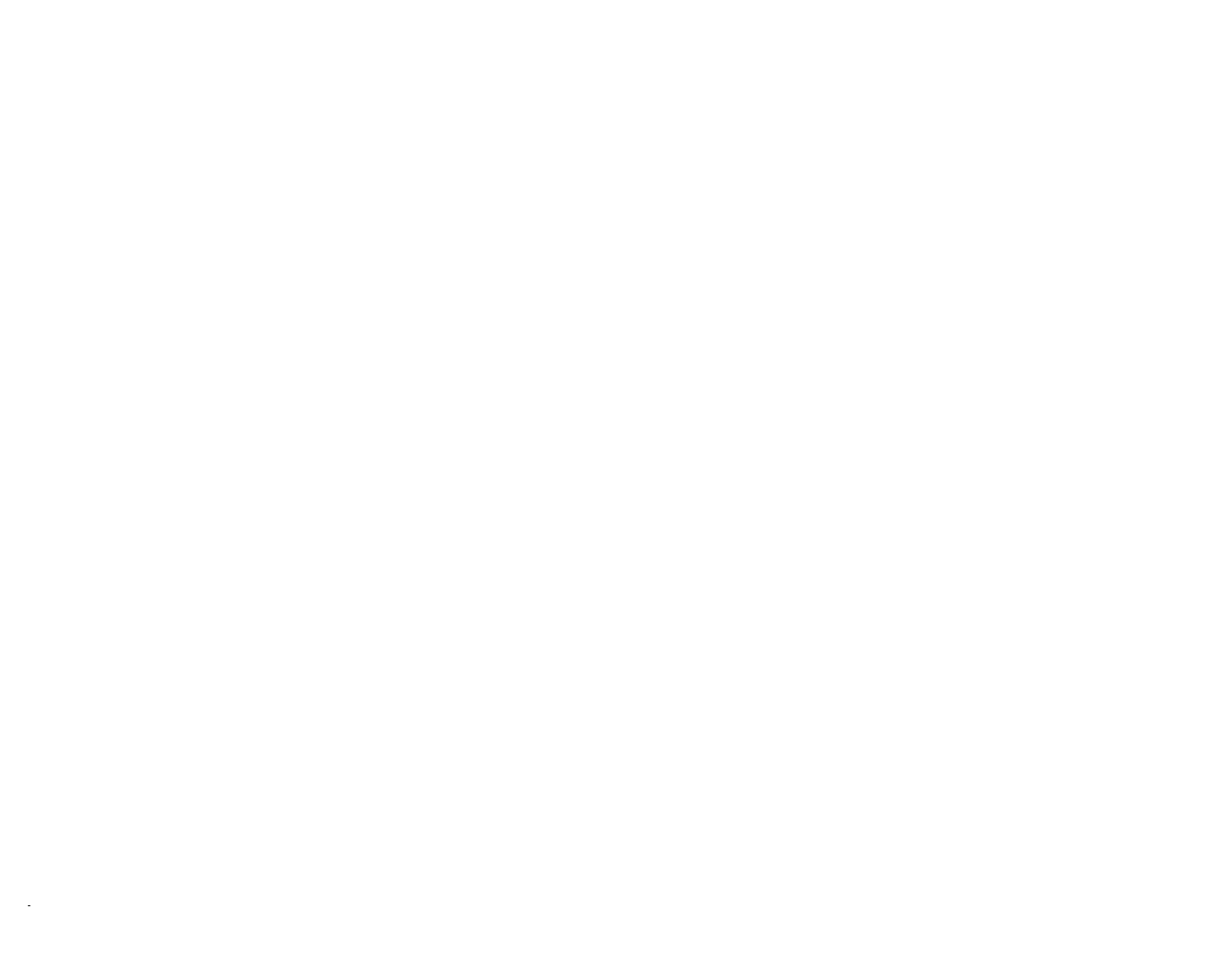|                    | <b>Licence Business Name</b>                          | <b>Address</b>                                              | <b>Licence Type/Sub</b> |                                             | <b>Phone</b>     |      | Fax                      |     |
|--------------------|-------------------------------------------------------|-------------------------------------------------------------|-------------------------|---------------------------------------------|------------------|------|--------------------------|-----|
| <b>Issue Date:</b> |                                                       | June 1, 2020                                                |                         |                                             |                  |      |                          |     |
| 20 902780          | PF Professional Tile and Stone<br>Works Ltd           | 4638 ORCA WAY UNIT 41 TSAWWASSEN BC V4M 0C2                 | Service Use             | <b>General Contractor</b>                   | (778) 869-8633   | Work |                          | Hom |
| 20 903987          | Havenlea                                              | 8280 Lansdowne Rd Unit 1104 Richmond BC V6X 0B2             | Service Use             | Home Occupation                             | (778) 835-2087   | Work |                          | Hom |
| 20 903888          | Direct Furniture & Mattress                           | 11938 Bridgeport Rd Unit 110 Richmond BC V6X 1T2            | Mercantile Use          | <b>Retail Trading</b>                       | (778) 861-4610   | Work |                          | Hom |
| 20 903878          | <b>Blue Hawk Immigration</b>                          | 11938 Bridgeport Rd Unit 210 Richmond BC V6X 1T2            | Service Use             |                                             | (604) 503-3184   | Work |                          | Hom |
| 20 903874          | Raaga Yoga                                            | 8640 Citation Dr Unit 211 Richmond BC V6Y 3A3               | Service Use             | Home Occupation                             | (778) 877-1048   | Work |                          | Hom |
| 20 902800          | <b>Need Nails Now</b>                                 | 11491 No 2 Rd Richmond BC V7E 2E6                           | Service Use             | Home Occupation                             | (604) 323-3366   | Work |                          | Hom |
| 20 902726          | Quantum Academy                                       | 8181 Cambie Rd Unit 6650 Richmond BC V6X 3X9                | Assembly Use Group 3    | <b>Education Institution</b>                | (604) 279-6889   | Work |                          | Hom |
| 20 902688          | Coastal Advanced Laparoscopic<br><b>Surgery Group</b> | 6091 Gilbert Rd Unit 250 Richmond BC V7C 5L9                | Service Use             |                                             | (604) 276-0952   |      | Work (604) 231-0583 Fax  |     |
| 20 902670          | Davis College                                         | 4940 No 3 Rd Unit 116 Richmond BC V6X 3A5                   | Assembly Use Group 3    | <b>Education Institution</b>                | (778) 383-3505   | Work |                          | Hom |
| 20 902100          | <b>GNI Logistics Inc</b>                              | 21300 Gordon Way Unit 133 Richmond BC V6W 1J8               | Service Use             |                                             | (778) 862-2680   | Work |                          | Hom |
| 20 901682          | EARTH2EARTH                                           | 12335 Buchanan St Richmond BC V7E 6T8                       | Service Use             |                                             | (604) 999-6081   | Work |                          | Hom |
| 20 903990          | James Joyce & Family Trucking<br>Ltd                  | 4245 STAULO CR VANCOUVER BC V6N 3S1                         | Service Use             | <b>General Contractor</b>                   | (604) 264-7684   | Fax  | (604) 644-3986 Cell      |     |
| 20 902761          | SLS Global Consulting Group Inc                       | 10511 No 5 Rd Unit 3 Richmond BC V7A 0B2                    | Service Use             | Home Occupation                             | (778) 834-6066   | Work |                          | Hom |
| <b>Issue Date:</b> |                                                       | <b>June 2, 2020</b>                                         |                         |                                             |                  |      |                          |     |
| 20 903958          | <b>Emonster Solutions Ltd</b>                         | 6651 Elmbridge Way Unit 260 Richmond BC V7C 5C2             | Service Use             |                                             | (778) 318-2227   | Work |                          |     |
| 20 903981          | Swiftlink Technologies Inc                            | 13575 Commerce Pkwy Unit 140 Richmond BC V6V 2L1            | Service Use             |                                             | (604) 259-5498   |      | Work (604) 306-3319 Cell |     |
| 20 896660          | <b>Fountainhead Forest Products</b><br>Ltd            | 2560 Shell Rd Unit 3018 Richmond BC V6X 0B8                 | Mercantile Use          | <b>Wholesale Trading</b>                    | (604) 299-5369   |      | Work (604) 299-0514 Fax  |     |
| 20 896125          | Tun Hau Enterprises (Canada)<br>Ltd                   | 7080 River Rd Unit 106 Richmond BC V6X 1X5                  | Mercantile Use          | <b>Wholesale Trading</b>                    | (604) 327-1163   |      | Work (778) 999-9689 Cell |     |
| 20 893400          | The Alley                                             | 8368 Capstan Way Unit 1316 Richmond BC V6X 4B4              | Assembly Use Group 1    | Food Service<br>Establishment               | (778) 682-0526   | Work |                          | Hom |
| 19 880989          | <b>Blue Shadow Hair</b>                               | 4000 No 3 Rd Unit 3090 Richmond BC V6X 0J8                  | Service Use             |                                             | (604) 303-1077   | Work |                          | Hom |
| <b>Issue Date:</b> |                                                       | <b>June 4, 2020</b>                                         |                         |                                             |                  |      |                          |     |
| 20 902221          | Bonbon Eshop Ltd                                      | 11180 Voyageur Way Unit 110 Richmond BC V6X 3N8             | Mercantile Use          | <b>Wholesale Trading</b>                    | (604) 773-0379   | Work |                          | Hom |
| 20 904011          | Mr Golds Gelato                                       | 3480 Moncton St Richmond BC V7E 3A2                         | Assembly Use Group 1    | Food Service<br>Establishment, Take-<br>Out | (778) 957-2777   | Work |                          | Hom |
| 20 904140          | Glidepath Systems Limited                             | 4831 Miller Rd Unit 203 Richmond BC V7B 1K7                 | Service Use             |                                             | (250) 864-7855   | Work |                          | Hom |
| 20 904141          | <b>Shinsegae Education Services</b>                   | 7911 Alderbridge Way Unit 210 Richmond BC V6X 2A4           | Assembly Use Group 3    | <b>Education Institution</b>                | (604) 367-4513   | Work |                          | Hom |
|                    | 20 904261 PuroClean Restoration                       | 15736 BUENA VISTA AVE UNIT 8 WHITE ROCK BC<br>V4B 1Z7       | Service Use             | <b>General Contractor</b>                   | (604) 910-2903   | Work |                          | Hom |
|                    | 20 901721 Canadian Dry Storage Ltd                    | 16160 Blundell Rd Richmond BC V6W 0A2                       | Service Use             |                                             | (604) 279-0960   |      | Work (604) 279-0956 Fax  |     |
| <b>Issue Date:</b> |                                                       | <b>June 5, 2020</b>                                         |                         |                                             |                  |      |                          |     |
|                    | 20 904102 ViralClean Inc                              | 1245 PARK DR VANCOUVER BC V6P 2K1                           | Service Use             |                                             | (604) 488-9723   | Work |                          | Hom |
| 20 904180          | GoBabyBirth Doula Service                             | 10520 Hollymount Dr Richmond BC V7E 4Z2                     | Service Use             | Home Occupation                             | (236) 979-1011   | Work |                          | Hom |
| 20 904335          | <b>Headwater Living Construction</b><br>Inc           | 1021 W HASTINGS ST UNIT 3350 VANCOUVER BC<br><b>V6E 0C3</b> | Service Use             | <b>General Contractor</b>                   | $(604)$ 899-2020 |      | Work (604) 899-2040 Fax  |     |
| 20 904334          | Pacific Fraser Bay Sourcing Inc                       | 5811 Cooney Rd Unit 305 Richmond BC V6X 3M1                 | Service Use             |                                             | (604) 248-2473   | Work |                          | Hom |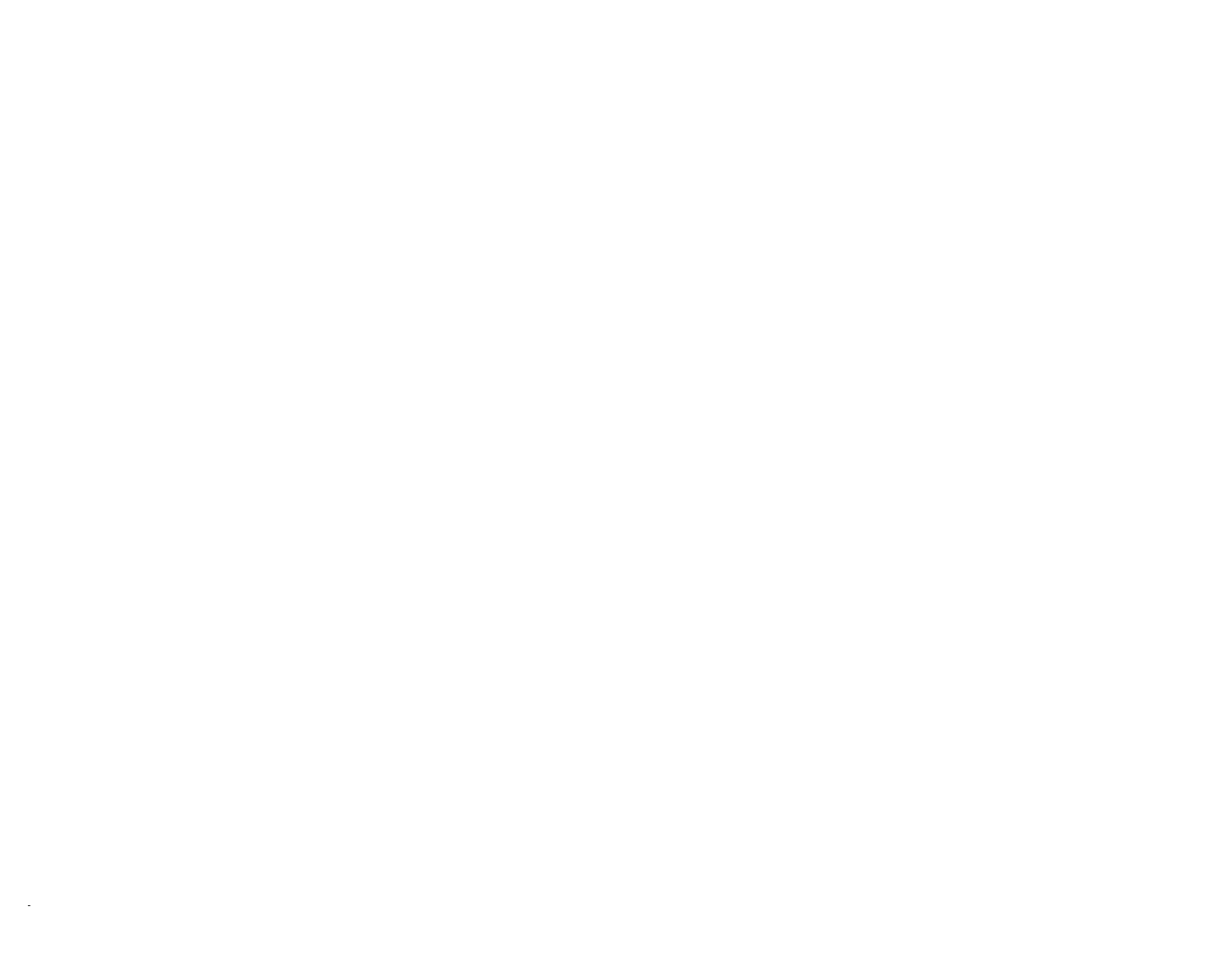|                    | Licence Business Name                   | <b>Address</b>                                                 | <b>Licence Type/Sub</b>                    |                              | Phone            |      | Fax |
|--------------------|-----------------------------------------|----------------------------------------------------------------|--------------------------------------------|------------------------------|------------------|------|-----|
| 20 904243          | Intruders                               | 4000 No 3 Rd Unit 1295 Richmond BC V6X 0J8                     | Mercantile Use                             | <b>Retail Trading</b>        | (778) 798-2669   | Work | Hom |
| 20 902600          | <b>Station E-Bike Rental</b>            | 8580 Westminster Hwy Unit 7 Richmond BC V6X 1A8                | Service Use                                | Home Occupation              | (778) 892-4492   | Work | Hom |
| 20 904122          | EPS Building Maintenance Inc            | 10548 Truro Dr Richmond BC V7E 5B4                             | Service Use                                | <b>General Contractor</b>    | (604) 271-1486   | Work | Hom |
| 20 904052          | AQ Mechanical                           | 10591 Bridgeport Rd Richmond BC V6X 1S9                        | <b>Inter-Municipal Business</b><br>Licence | <b>Plumbing Contractor</b>   | (778) 998-6078   | Work | Hom |
| 20 904051          | AQ Mechanical                           | 10591 Bridgeport Rd Richmond BC V6X 1S9                        | Service Use                                | <b>Plumbing Contractor</b>   | (778) 998-6078   | Work | Hom |
| 20 903959          | V-K Auto Detailing                      | 10620 150TH UNIT 1805 SURREY BC V3R 7K3                        | Service Use                                |                              | (604) 300-7204   | Work | Hom |
| 20 904105          | Silverthrone                            | 8191 River Rd Richmond BC V6X 1X8                              | Service Use                                | Home Occupation              | (604) 348-7332   | Work | Hom |
| <b>Issue Date:</b> |                                         | <b>June 10, 2020</b>                                           |                                            |                              |                  |      |     |
| 20 904423          | E-Quota Technology (BC) Ltd             | 4040 Vanguard Rd Richmond BC V6X 1K9                           | Service Use                                |                              | (778) 917-3921   | Work | Hom |
| 20 904444          | Au Design + Build                       | 9733 Blundell Rd Unit 13 Richmond BC V6Y 1K8                   | Service Use                                | <b>General Contractor</b>    | (778) 681-1148   | Work | Hom |
| 20 902541          | Unique Nail Art                         | 4380 No 3 Rd Unit 1277 Richmond BC V6X 3V7                     | Service Use                                |                              | (778) 898-1222   | Work | Hom |
| 20 893225          | <b>Boeing Distribution Services Inc</b> | 13511 Crestwood PI Unit 1 Richmond BC V6V 2E9                  | Mercantile Use                             | <b>Wholesale Trading</b>     | (604) 313-7270   | Work | Hom |
| 19 879282          | Richmond Cosmetic & Laser<br>Clinic     | 11300 No 5 Rd Unit 210 Richmond BC V7A 5J7                     | Service Use                                |                              | (778) 280-8004   |      |     |
| 19 875900          | <b>Clarity Coach</b>                    | 11300 No 5 Rd Unit 210 Richmond BC V7A 5J7                     | Service Use                                |                              | (778) 883-7203   | Work |     |
| 20 904540          | OO Technology                           | 9399 Alexandra Rd Unit 321 Richmond BC V6X 0L7                 | Service Use                                |                              | (778) 903-7003   | Work | Hom |
| 20 902266          | Vanbaby                                 | 8700 McKim Way Unit 1033 Richmond BC V6X 4A5                   | Mercantile Use                             | <b>Retail Trading</b>        | (778) 322-3366   | Work | Hom |
| <b>Issue Date:</b> |                                         | June 12, 2020                                                  |                                            |                              |                  |      |     |
| 20 900866          | Forbest Academy                         | 8171 Ackroyd Rd Unit 3030 Richmond BC V6X 3J9                  | Assembly Use Group 3                       | <b>Education Institution</b> | (604) 370-2569   | Work |     |
| 20 904645          | Matec Beauty & Massage                  | 8191 Westminster Hwy Unit 130 Richmond BC V6X 1A7              | Service Use                                |                              | (604) 370-2253   | Work | Hom |
| 20 900864          | Forbest Academy                         | 8171 Ackroyd Rd Unit 3030 Richmond BC V6X 3J9                  | Service Use                                |                              | (604) 370-2569   | Work |     |
| 20 890407          | <b>Premium Cabinetry Ltd</b>            | 8940 River Dr Unit 150 Richmond BC V6X 1Y8                     | Industrial/Manufacturing<br>Use            |                              | (778) 989-9041   | Work | Hom |
| 20 904684          | <b>Stanch Healthcare Corporation</b>    | 1999 Savage Rd Unit 188 Richmond BC V6V 0A5                    | Mercantile Use                             | Wholesale Trading            | (604) 760-0308   | Work | Hom |
| <b>Issue Date:</b> |                                         | <b>June 15, 2020</b>                                           |                                            |                              |                  |      |     |
| 20 895740          | Kumon Richmond Ironwood                 | 11666 Steveston Hwy Unit 3100 Richmond BC V7A 1N6              | Assembly Use Group 3                       | <b>Education Institution</b> |                  | Work | Hom |
| 20 904661          | Synergy Global Consulting Corp          | 13571 Commerce Pkwy Unit 200 Richmond BC V6V 2R2               | Service Use                                |                              | (778) 858-3158   | Work | Hom |
| 20 904669          | Pin Z Construction Ltd                  | 10391 No 4 Rd Richmond BC V7A 2Z5                              | <b>Inter-Municipal Business</b><br>Licence | <b>General Contractor</b>    | (604) 779-6855   | Work | Hom |
| 20 904682          | Bouncy World Adventure Park             | 4800 Bonavista Dr Richmond BC V7E 4K4                          | Service Use                                | Home Occupation              | (778) 929-6998   | Work | Hom |
| 20 904667          | Pin Z Construction Ltd                  | 10391 No 4 Rd Richmond BC V7A 2Z5                              | Service Use                                | <b>General Contractor</b>    | (604) 779-6855   | Work | Hom |
| 20 904666          | <b>Environ Commercial Cleaning</b>      | 7400 Langton Rd Richmond BC V7C 4B5                            | Service Use                                |                              | (778) 798-7730   | Work | Hom |
| 20 904641          | <b>Division Mechanical</b>              | 8145 FAWN TERRACE MISSION BC V2V 6M9                           | Service Use                                | <b>Plumbing Contractor</b>   | (778) 548-4800   | Work | Hom |
| 20 904622          | Bajaj Consulting Group Inc              | 7575 Alderbridge Way Unit 1105 Richmond BC V6X 4L1             | Service Use                                | Home Occupation              | (604) 653-0990   | Work | Hom |
| 20 904009          | 1022545 BC Ltd                          | 12855 Clarke PI Unit 140 Richmond BC V6V 2H9                   | Industrial/Manufacturing<br>Use            |                              | (604) 537-0005   | Work | Hom |
| 20 904132          | <b>Carson Innovation Enterprises</b>    | 12871 Bathgate Way Unit 13 Richmond BC V6V 1Y5                 | Service Use                                |                              | $(604)$ 821-4603 | Work | Hom |
| 20 904642          | <b>Division Mechanical</b>              | 8145 FAWN TERRACE MISSION BC V2V 6M9                           | Service Use                                | Gas Contractor               | (778) 548-4800   | Work | Hom |
| <b>Issue Date:</b> |                                         | <b>June 16, 2020</b>                                           |                                            |                              |                  |      |     |
| 20 904504          | Hippo Plumbing and Heating              | 3080 LINCOLN AVE UNIT 3007 COQUITLAM BC V3N<br>OL <sub>9</sub> | Service Use                                | <b>Plumbing Contractor</b>   | (604) 365-0812   | Work | Hom |
| January 27, 2021   |                                         |                                                                | Page 21 of 45                              |                              |                  |      |     |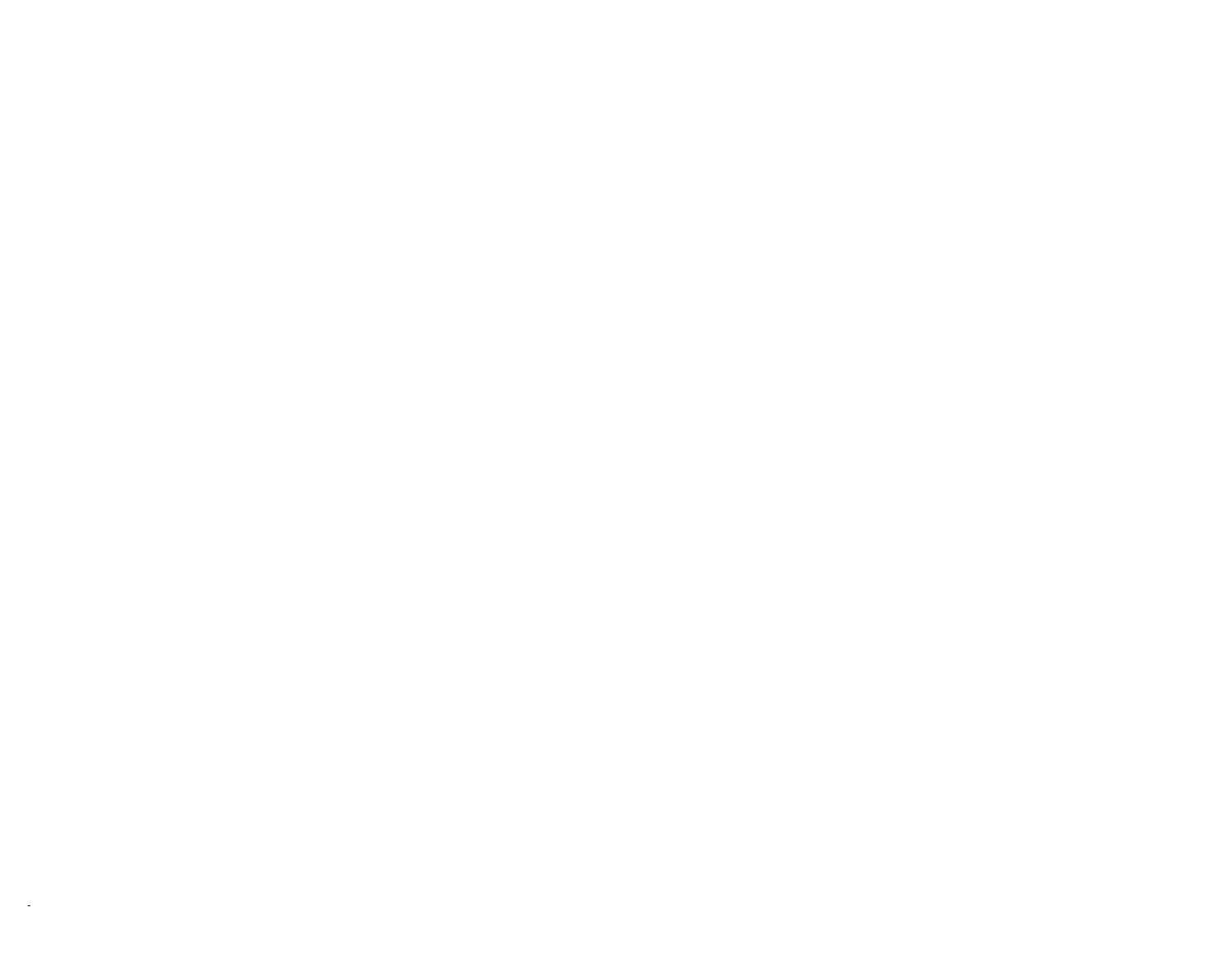|                    | <b>Licence Business Name</b>                  | <b>Address</b>                                                  | <b>Licence Type/Sub</b>         |                                                    | Phone              | Fax                      |     |
|--------------------|-----------------------------------------------|-----------------------------------------------------------------|---------------------------------|----------------------------------------------------|--------------------|--------------------------|-----|
| 20 904505          | Hippo Plumbing and Heating                    | 3080 LINCOLN AVE UNIT 3007 COQUITLAM BC V3N<br>OL <sub>9</sub>  | Service Use                     | <b>Gas Contractor</b>                              | $(604)$ 365-0812   | Work                     | Hom |
| 20 904812          | <b>Titan Sport Systems Ltd</b>                | 4420 75 AVE SE UNIT 5 CALGARY AB T2C 2H8                        | Service Use                     | <b>General Contractor</b>                          | (403) 689-4858     | Work (403) 770-8920      | Fax |
| 20 904821          | Chen OL' Ducks                                | 8181 Cambie Rd Unit 1190 Richmond BC V6X 3X9                    | Assembly Use Group 1            | <b>Food Service</b><br>Establishment, Take-<br>Out | $(604)$ 889-1861   | Work                     | Hom |
| <b>Issue Date:</b> |                                               | <b>June 17, 2020</b>                                            |                                 |                                                    |                    |                          |     |
| 20 904906          | Redlog                                        | 8511 Wagner Dr Richmond BC V7A 4P7                              | Service Use                     | Home Occupation                                    | (778) 823-0216     | Work                     | Hom |
| <b>Issue Date:</b> |                                               | June 18, 2020                                                   |                                 |                                                    |                    |                          |     |
| 20 904980          | <b>Hungry Solutions</b>                       | 6350 Sheridan Rd Richmond BC V7E 4W7                            | Service Use                     |                                                    | $(604)$ 238-1608   | Work (604) 720-6788 Cell |     |
| 20 893128          | Salon de Aria                                 | 5911 Minoru Blvd Unit 129 Richmond BC V6X 4C7                   | Service Use                     |                                                    | (604) 729-7951     | Work                     | Hom |
| <b>Issue Date:</b> |                                               | June 19, 2020                                                   |                                 |                                                    |                    |                          |     |
| 20 896661          | The Red-Shoe Dancers<br>Association of Canada | 2560 Shell Rd Unit 3018 Richmond BC V6X 0B8                     | Assembly Use Group 3            | Commercial<br>Entertainment                        | (778) 893-5583     | Work                     | Hom |
| 20 901586          | Quicker Instruments Inc                       | 11611 No 5 Rd Unit 160 Richmond BC V7A 4E8                      | Industrial/Manufacturing<br>Use |                                                    | (604) 279-5201     | Work (604) 279-6367 Fax  |     |
| <b>Issue Date:</b> |                                               | <b>June 23, 2020</b>                                            |                                 |                                                    |                    |                          |     |
|                    | 20 895417 Bada Health Food Ltd                | 4540 No 3 Rd Unit 1455 Richmond BC V6X 4E4                      | Mercantile Use                  | <b>Retail Trading</b>                              | (604) 318-7271     | Work                     | Hom |
| <b>Issue Date:</b> |                                               | <b>June 24, 2020</b>                                            |                                 |                                                    |                    |                          |     |
| 18 828408          | <b>Chans Nursery</b>                          | 14611 Westminster Hwy Richmond BC V6V 1A4                       | Mercantile Use                  | Nursery                                            | (604) 767-5767     | Work                     | Hom |
| 19 850369          | Urban Fresh Farms                             | 21900 Westminster Hwy Unit 145 Richmond BC V6V 0A8              | Mercantile Use                  | <b>Wholesale Trading</b>                           | (604) 288-7557     | Work                     |     |
| 20 892544          | Location Caterers 2012 Ltd                    | 12211 Horseshoe Way Richmond BC V7A 4V4                         | Assembly Use Group 1            | Mobile Food Vendor                                 | (604) 432-1161     | Work                     |     |
| <b>Issue Date:</b> |                                               | <b>June 25, 2020</b>                                            |                                 |                                                    |                    |                          |     |
| 20 905080          | Cool Guy Studio                               | 4151 Hazelbridge Way Unit 2470 Richmond BC V6X 4J7              | Mercantile Use                  | <b>Retail Trading</b>                              | (778) 999-8818     | Work                     | Hom |
| 19 851082          | Pelesys Learning Systems Inc                  | 13500 Maycrest Way Unit 230 Richmond BC V6V 2N8                 | Service Use                     |                                                    | (604) 233-6268     | Work (604) 233-6269      | Fax |
| 20 905292          | Vitae Apparel                                 | 20800 Westminster Hwy Unit 1348 Richmond BC V6V 2W3 Service Use |                                 |                                                    | (778) 997-1681     | Work                     | Hom |
| 20 905297          | LV Lighting Enterprise Inc                    | 12560 Bridgeport Rd Unit 120 Richmond BC V6V 2N5                | Mercantile Use                  | <b>Retail Trading</b>                              | (778) 858-3823     | Work                     | Hom |
| 20 905229          | Anxin Projects Ltd                            | 10013 River Dr Unit 2035 Richmond BC V6X 0N2                    | Service Use                     | Property<br>Management                             | (604) 999-9861     | Work                     | Hom |
| 20 905109          | Milksha                                       | 6111 No 3 Rd Richmond BC V6Y 2B1                                | Assembly Use Group 1            | <b>Food Service</b><br>Establishment, Take-<br>Out | (778) 922-6880     | Work                     | Hom |
| 20 905107          | Asia Trading Company                          | 2088 No 5 Rd Unit 260 Richmond BC V6X 2T1                       | Service Use                     |                                                    | (604) 255-9111     | Work (604) 657-4693 Cell |     |
| 20 905044          | Shirley Yuen Kwan Lai                         | 11331 Coppersmith Way Unit 150 Richmond BC V7A 5E8              | Service Use                     |                                                    | (604) 373-0765     | Work (778) 688-7133 Cell |     |
| 20 904960          | <b>Meister Motors</b>                         | 4311 Hazelbridge Way Unit 1735 Richmond BC V6X 3L7              | Service Use                     |                                                    | (604) 724-9996     | Work                     | Hom |
| 20 904333          | Me Lash Studio                                | 8788 McKim Way Unit 2120 Richmond BC V6X 4E2                    | Service Use                     |                                                    | (778) 881-3126     | Work                     | Hom |
| 20 896180          | Longsheng Winery Inc                          | 10751 Blundell Rd Richmond BC V6Y 1L2                           | Mercantile Use                  | Roadside Stand                                     | (604) 728-8139     | Work                     | Hom |
| 20 893498          | Hamilton Village Care Centre<br>#64159        | 23111 Garripie Ave Richmond BC V6V 0C1                          | Assembly Use Group 1            | <b>Food Service</b><br>Establishment               | (604) 562-9502     | Cellul                   | Hom |
| 19 880540          | Svaction Inc                                  | 5811 Cooney Rd Unit 305 Richmond BC V6X 3M1                     | Service Use                     | <b>Travel Agency</b>                               | $(236) 866 - 9669$ | Work                     | Hom |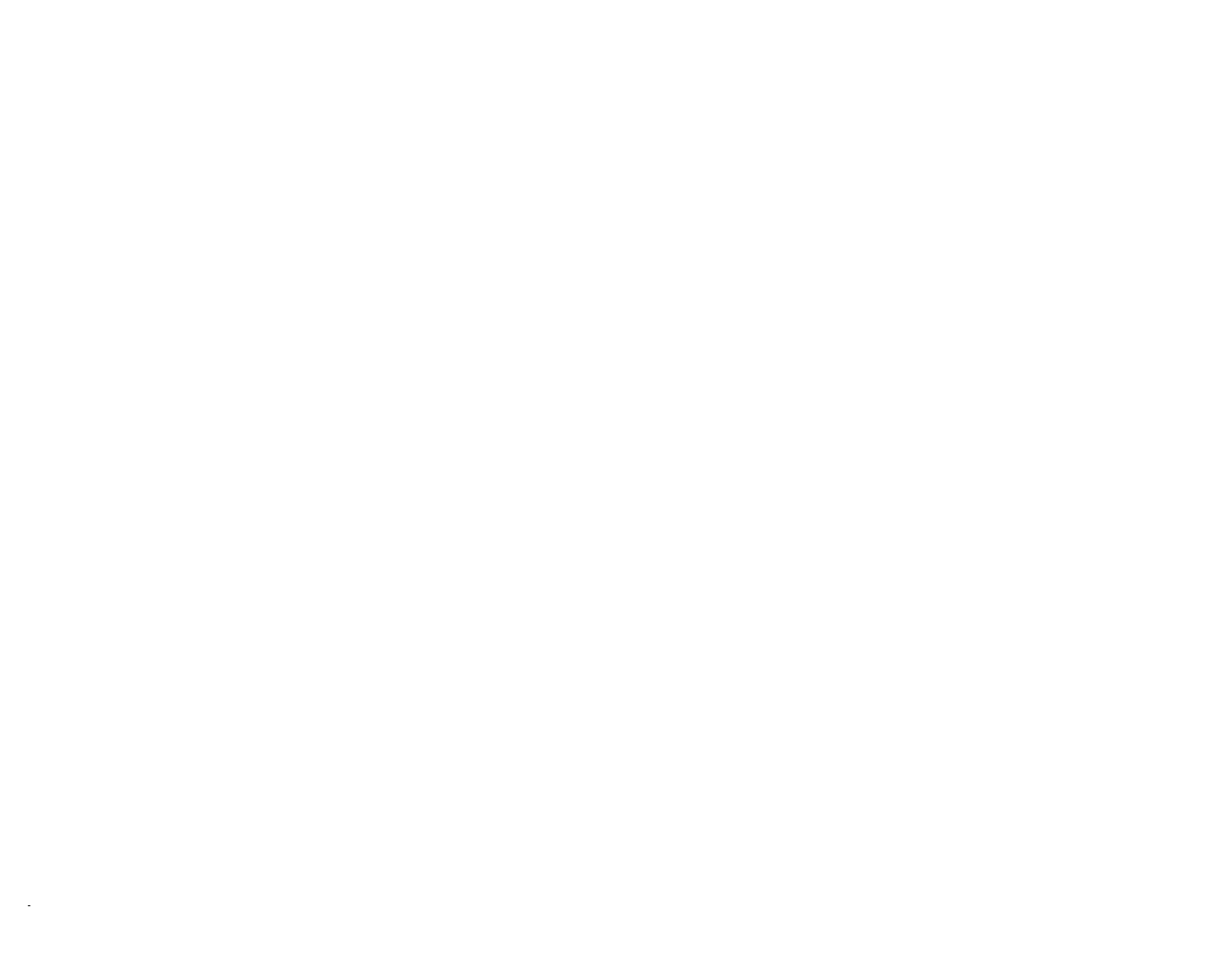|                    | Licence Business Name                            | <b>Address</b>                                         | <b>Licence Type/Sub</b>                    |                                                    | <b>Phone</b>     | Fax                      |     |
|--------------------|--------------------------------------------------|--------------------------------------------------------|--------------------------------------------|----------------------------------------------------|------------------|--------------------------|-----|
| 20 892761          | Kumon Math & Learning of<br>Richmond - Steveston | 12131 1st Ave Richmond BC V7E 3M1                      | Assembly Use Group 3                       | <b>Education Institution</b>                       | (604) 809-5295   | Work                     | Hom |
| <b>Issue Date:</b> |                                                  | June 26, 2020                                          |                                            |                                                    |                  |                          |     |
| 20 905328          | Pacific Westpoint Realty Group                   | 21000 Westminster Hwy Unit 2105 Richmond BC V6V 2S9    | Service Use                                | Property<br>Management                             | (778) 840-8878   | Work                     | Hom |
| 20 904017          | North American Western Health<br>Food Ltd        | 8700 McKim Way Unit 1023 Richmond BC V6X 4A5           | Mercantile Use                             | <b>Retail Trading</b>                              | (604) 720-5666   | Work                     | Hom |
| 20 905001          | Leonora Galvez                                   | 22700 McLean Ave Richmond BC V6V 2P7                   | Service Use                                | Home Occupation                                    | (604) 928-6912   | Work                     | Hom |
| 20 905040          | Jaguar Enterprises (2015) Ltd                    | 12260 Westminster Hwy Richmond BC V6V 1A1              | Service Use                                | <b>General Contractor</b>                          | (778) 829-8071   | Work                     | Hom |
| 20 905043          | Jaguar Enterprises (2015) Ltd                    | 12260 Westminster Hwy Richmond BC V6V 1A1              | <b>Inter-Municipal Business</b><br>Licence | <b>General Contractor</b>                          | (778) 829-8071   | Work                     | Hom |
| 20 905063          | Hula Poke                                        | 7899 Templeton Station Rd Unit 1204 Richmond V7B 0B7   | Assembly Use Group 1                       | <b>Food Service</b><br>Establishment, Take-<br>Out | (604) 242-2161   | Work                     | Hom |
| 20 905065          | Dirtbelly                                        | 7899 Templeton Station Rd Unit 1204 Richmond V7B 0B7   | Assembly Use Group 1                       | Food Service<br>Establishment, Take-<br>Out        | (403) 589-9755   | Work                     | Hom |
| 20 905206          | Multigraphics Ltd                                | 3823 STILL CREEK AVE BURNABY BC V5C 4E2                | Service Use                                | <b>General Contractor</b>                          | (604) 437-8444   | Work                     | Hom |
| <b>Issue Date:</b> |                                                  | <b>June 29, 2020</b>                                   |                                            |                                                    |                  |                          |     |
| 20 906442          | Folson Tea                                       | 7288 Heather St Unit 39 Richmond BC V6Y 4L4            | Service Use                                | Home Occupation                                    | (613) 255-7113   | Work                     | Hom |
| 20 906446          | Reliable Home's Contracting Ltd                  | 5935 125 ST SURREY BC V3X 1X2                          | Service Use                                | <b>General Contractor</b>                          | (604) 614-6893   | Work                     | Hom |
| 20 906443          | Canada Pacific MK Enterprises<br>Ltd             | 9755 Haddon Dr Richmond BC V7E 6H5                     | Service Use                                | <b>General Contractor</b>                          | (604) 771-7868   | Work                     | Hom |
| 20 906440          | P-Link IT Ltd                                    | 7331 Heather St Unit 27 Richmond BC V6Y 4M3            | Service Use                                |                                                    | (778) 805-4415   | Work                     | Hom |
| 20 906420          | School Is Easy Richmond                          | 1918 WHYTE AVE VANCOUVER BC V6J 1B3                    | Service Use                                |                                                    | (604) 728-0881   | Work                     | Hom |
| 20 905238          | Gutterpark                                       | 10891 Hogarth Dr Richmond BC V7E 3Z9                   | Service Use                                | Home Occupation                                    | (778) 951-3293   | Work (778) 928-9836 Hom  |     |
| 20 904982          | All Seasons Heating & Air<br>Conditioning Inc    | 4845 79 ST UNIT 8 RED DEER AB T4P 2T4                  | Service Use                                | <b>General Contractor</b>                          | (403) 346-4156   | Work (403) 346-4158 Fax  |     |
| 20 904761          | <b>Action Electrical Ltd</b>                     | 2333 91 AVE NW EDMONTON BC T6P 1L1                     | Service Use                                | <b>Electrical Contractor</b>                       | (780) 465-0792   | Work                     | Hom |
| 20 904747          | <b>Tight Lines Mechanical Inc.</b>               | 56 SUN HARBOUR PL SE CALGARY AB T2X 3B2                | Service Use                                | <b>Plumbing Contractor</b>                         | (403) 333-3437   | Work                     | Hom |
| 20 904741          | New City Solutions Inc                           | 5108 NORTH FRASER WAY UNIT A-102 BURNABY BC<br>V5J 0H1 | Service Use                                | <b>General Contractor</b>                          | (604) 430-2700   | Work                     | Hom |
| 19 858802          | Toyota Cafe                                      | 6320 Fraserwood PI Richmond BC V6W 1J4                 | Assembly Use Group 1                       | <b>Food Service</b><br>Establishment               | (604) 278-6211   | Work                     | Hom |
| 20 906444          | Canada Pacific MK Enterprises<br>Ltd             | 9755 Haddon Dr Richmond BC V7E 6H5                     | <b>Inter-Municipal Business</b><br>Licence | <b>General Contractor</b>                          | (604) 771-7868   | Work                     | Hom |
| <b>Issue Date:</b> |                                                  | <b>June 30, 2020</b>                                   |                                            |                                                    |                  |                          |     |
| 20 906481          | Canada Golden Anchor E-<br>Academy Ltd           | 8271 Dalemore Rd Richmond BC V7C 2A7                   | Service Use                                | Home Occupation                                    | (778) 855-1385   | Work                     | Hom |
| 20 906460          | Wooinsiders Information<br>Technology Inc        | 5811 Cooney Rd Unit 305 Richmond BC V6X 3M1            | Service Use                                |                                                    | $(236)$ 858-3586 | Work                     | Hom |
| 20 906570          | Grandsun Investment & Trading<br>Inc             | 5071 Blundell Rd Richmond BC V7C 1H3                   | Service Use                                | Home Occupation                                    | (778) 788-8916   | Work                     | Hom |
| 20 906569          | Yoyo Auto Centre                                 | 4311 Hazelbridge Way Unit 1735 Richmond BC V6X 3L7     | Vehicle for Hire                           | Class J - Rental<br>Vehicle Group 2                | (236) 967-9673   | Work (604) 767-7999 Cell |     |
| 20 906568          | Yoyo Auto Centre                                 | 4311 Hazelbridge Way Unit 1735 Richmond BC V6X 3L7     | Vehicle for Hire                           | Vehicle For Hire<br>Office                         | (236) 967-9673   | Work (604) 767-7999 Cell |     |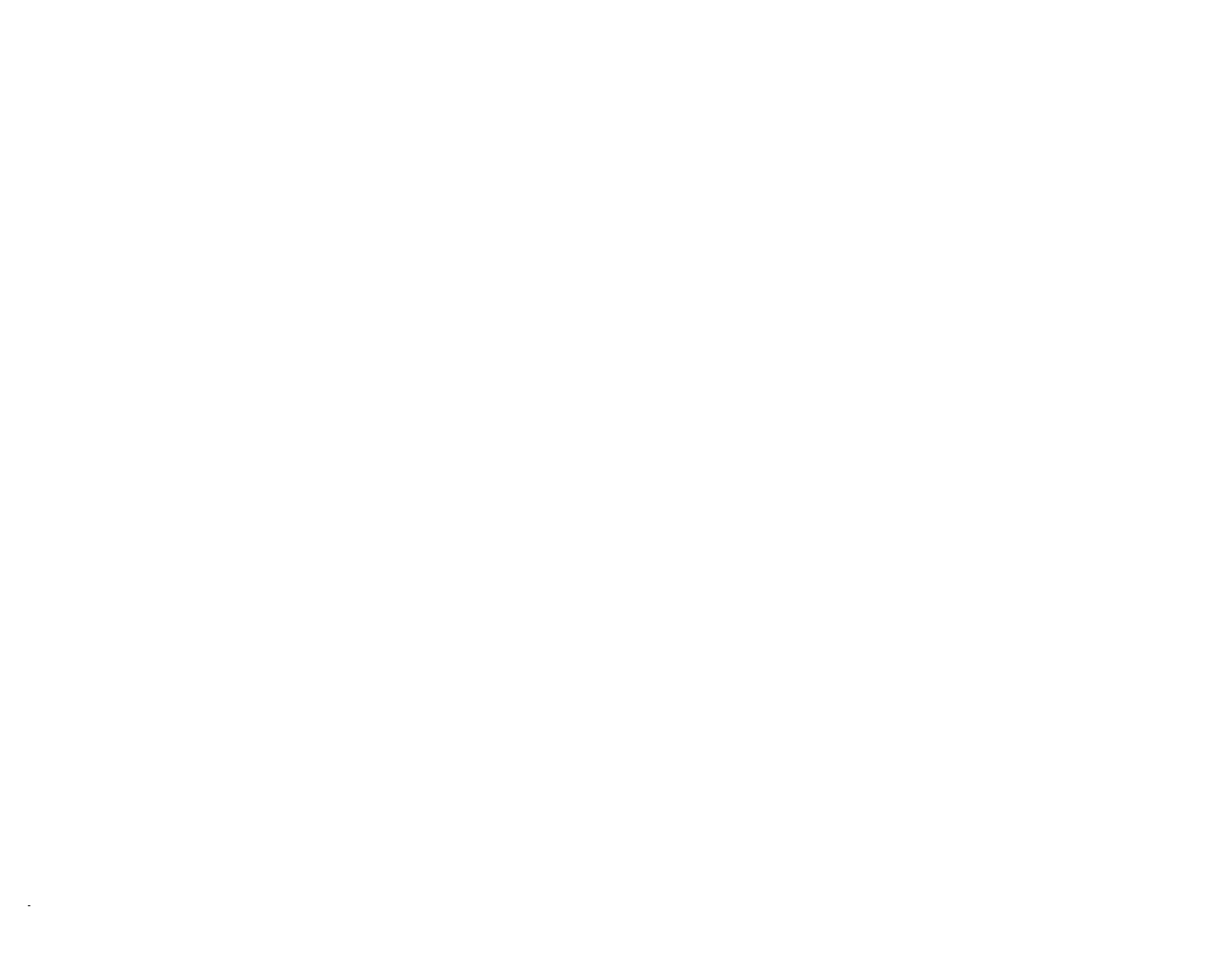|                    | Licence Business Name                                              | <b>Address</b>                                                  | <b>Licence Type/Sub</b>                    |                              | Phone            |      | Fax                      |     |
|--------------------|--------------------------------------------------------------------|-----------------------------------------------------------------|--------------------------------------------|------------------------------|------------------|------|--------------------------|-----|
| 20 906504          | Lu You Construction                                                | 11300 River Rd Unit 130 Richmond BC V6X 1Z5                     | Service Use                                | <b>General Contractor</b>    | (778) 898-8818   | Work |                          | Hom |
| 20 906480          | Fairway Recycle Group Inc                                          | 11522 Twigg PI Richmond BC V6V 2Y5                              | Service Use                                |                              | (604) 327-7100   |      | Work (604) 733-8517 Fax  |     |
| 20 904640          | Zeneco Hydroponic Wholesale                                        | 11120 Bridgeport Rd Unit 130 Richmond BC V6X 1T2                | Mercantile Use                             | <b>Wholesale Trading</b>     | (778) 917-4568   | Work |                          | Hom |
| 19 858923          | Ostrem Chemical Co Ltd                                             | 11111 Twigg PI Unit 1041 Richmond BC V6V 0B7                    | Mercantile Use                             | <b>Wholesale Trading</b>     | (604) 940-8161   |      | Work (604) 940-8162 Fax  |     |
| 20 904188          | <b>ERT Cosmetic Clinic</b>                                         | 10820 No 5 Rd Unit 1010 Richmond BC V7A 4E5                     | Service Use                                |                              | (604) 370-7321   | Work |                          | Hom |
| 20 906505          | Lu You Construction                                                | 11300 River Rd Unit 130 Richmond BC V6X 1Z5                     | <b>Inter-Municipal Business</b><br>Licence | <b>General Contractor</b>    | (778) 898-8818   | Work |                          | Hom |
| 20 904101          | <b>Connect Richmond</b>                                            | 10971 Mortfield Gate Richmond BC V7A 2V7                        | <b>Residential Use</b>                     |                              | (604) 765-4755   |      | Work (604) 514-5057 Fax  |     |
| 20 002304          | T & T Supermarket Inc                                              | 6311 Fraserwood PI Richmond BC V6W 1J2                          | Industrial/Manufacturing<br>Use            |                              | (604) 276-9889   |      | Work (604) 276-1627 Fax  |     |
| 19881180           | Bench 1775 Winery                                                  | 6411 Buswell St Unit 100 Richmond BC V6Y 2G5                    | Service Use                                |                              | (604) 683-6040   | Work |                          |     |
| 20 904912          | Litt and Sons Farm                                                 | 6120 No 5 Rd Richmond BC V6X 2T9                                | Mercantile Use                             | Roadside Stand               | (604) 321-6281   | Work |                          | Hom |
| <b>Issue Date:</b> |                                                                    | <b>July 2, 2020</b>                                             |                                            |                              |                  |      |                          |     |
| 20 893071          | Esthetika                                                          | 8279 Saba Rd Unit 195 Richmond BC V6Y 4B6                       | Service Use                                |                              | (604) 447-1242   | Work |                          | Hom |
| 20 894111          | 74CO5 4U                                                           | 7771 Westminster Hwy Unit 170 Richmond BC V6X 1A4               | Assembly Use Group 1                       | <b>Food Catering</b>         | $(604)$ 616-1094 | Work |                          | Hom |
| 20 904921          | Bur-Han Garden and Lawn Care                                       | 1641 LONSDALE AVE UNIT 314 NORTH VANCOUVER<br><b>BC V7M 2J5</b> | Service Use                                | <b>General Contractor</b>    | (604) 983-2687   | Work |                          | Hom |
| <b>Issue Date:</b> |                                                                    | <b>July 3, 2020</b>                                             |                                            |                              |                  |      |                          |     |
| 19 878022 Ventanas |                                                                    | 12500 Vickers Way Unit 200 Richmond BC V6V 1H9                  | Mercantile Use                             | <b>Wholesale Trading</b>     | (604) 330-3132   |      | Work (778) 302-2666 Cell |     |
| 20 906645          | Canada Diyorder                                                    | 6931 Cooney Rd Unit 314 Richmond BC V6Y 2J9                     | Service Use                                | Home Occupation              | (778) 325-8268   | Work |                          | Hom |
| 19 850807          | Sunful Trading & Services Ltd                                      | 12500 Vickers Way Unit 200 Richmond BC V6V 1H9                  | Mercantile Use                             | Second-Hand Dealer           | (604) 308-8888   | Work |                          | Hom |
| <b>Issue Date:</b> |                                                                    | <b>July 7, 2020</b>                                             |                                            |                              |                  |      |                          |     |
| 20 906660          | North Crown Cleaning Services<br>Ltd                               | 11871 Horseshoe Way Unit 1163 Richmond BC V7A 5H5               | Service Use                                |                              | (778) 788-0614   | Work |                          | Hom |
| 20 905110          | Nami Vietnamese                                                    | 7125 KNIGHT ST VANCOUVER BC V5P 2W9                             | Assembly Use Group 1                       | Mobile Food Vendor           | (778) 861-1495   | Work |                          | Hom |
| <b>Issue Date:</b> |                                                                    | <b>July 8, 2020</b>                                             |                                            |                              |                  |      |                          |     |
| 20 906662          | Kixel Photography                                                  | 8520 Granville Ave Unit 30 Richmond BC V6Y 3S4                  | Service Use                                | Home Occupation              | (604) 773-1696   | Work |                          | Hom |
| 19 869410          | <b>Forbest Academy</b>                                             | 5811 Cooney Rd Unit 401 Richmond BC V6X 3M1                     | Assembly Use Group 3                       | <b>Education Institution</b> | (604) 370-2569   | Work |                          |     |
| 20 906923          | Terry International Education and<br><b>Business Services Inc.</b> | 8477 Bridgeport Rd Unit 605 Richmond BC V6X 0S8                 | Service Use                                |                              | (604) 303-6895   |      | Work (604) 303-6891 Fax  |     |
| 20 906909          | J. Arana Immigration Consulting                                    | 7371 Westminster Hwy Unit 1008 Richmond BC V6X 0B4              | Service Use                                |                              | (604) 836-8713   | Work |                          | Hom |
| 20 906907          | May Chen Consulting Corp.                                          | 10451 Shellbridge Way Unit 150 Richmond BC V6X 2W8              | Service Use                                |                              | (604) 278-5720   |      | Work (778) 318-9966 Cell |     |
|                    | 20 906800 Coast Construction                                       | 901 3RD ST W UNIT 226 NORTH VANCOUVER BC V7P<br>3P9             | Service Use                                | General Contractor           | (604) 962-9662   | Work |                          | Hom |
| 20 906687          | Angusfilm                                                          | 3306 FINDLAY ST UNIT 17 VANCOUVER BC V5N 4E7                    | Service Use                                |                              | (778) 998-4354   | Work |                          | Hom |
| 20 906685          | Wenhui Cultural Centre Inc                                         | 9388 Tomicki Ave Unit 421 Richmond BC V6X 0P1                   | Service Use                                | Home Occupation              | (778) 885-3262   | Work |                          | Hom |
| 20 906678          | Maxitdata Technology Company                                       | 2255 McLennan Ave Richmond BC V6X 2N6                           | Service Use                                | Home Occupation              | (236) 788-9441   | Work |                          | Hom |
| 20 906676          | Dinoland Pet Apparel                                               | 9688 Keefer Ave Unit 22 Richmond BC V6Y 0B6                     | Service Use                                | Home Occupation              | (778) 927-4290   | Work |                          | Hom |
| 20 906648          | Vanorder Technology Ltd                                            | 9833 Keefer Ave Unit 3 Richmond BC V6Y 4M5                      | Service Use                                | Home Occupation              | (778) 883-4288   | Work |                          | Hom |
| 20 906647          | Jazerah Clothing                                                   | 7500 Francis Rd Unit 112 Richmond BC V6Y 1A2                    | Service Use                                | Home Occupation              | (604) 275-5124   | Work |                          | Hom |
| 20 906646          | Baibaodai                                                          | 3680 Ullsmore Ave Richmond BC V7C 1S2                           | Service Use                                | Home Occupation              | (604) 781-9877   | Work |                          | Hom |
| 20 905225          | Ramakien Muay Thai                                                 | 9111 Beckwith Rd Unit 1040 Richmond BC V6X 1V7                  | Assembly Use Group 3                       | <b>Health Studio</b>         | (604) 773-8230   | Work |                          | Hom |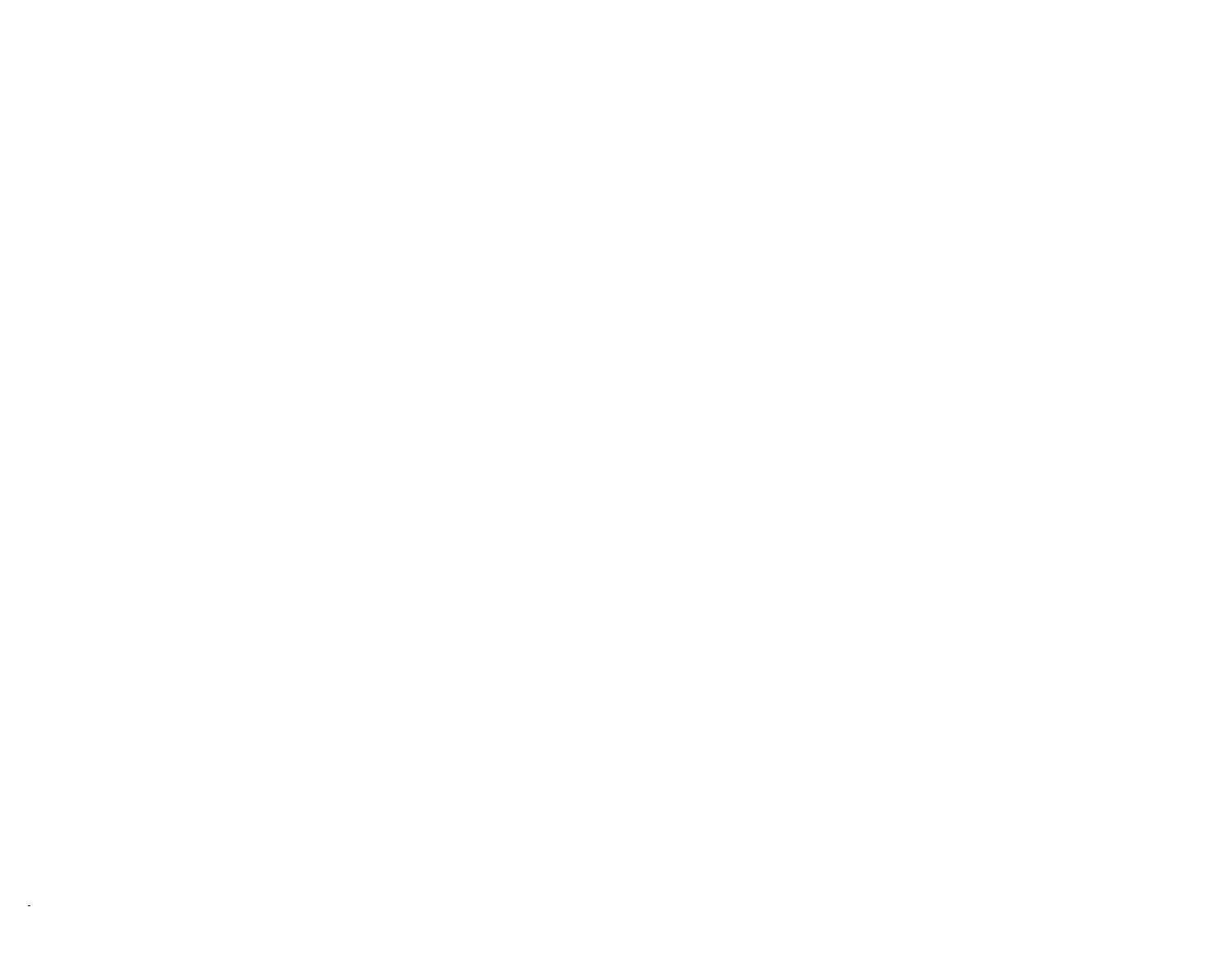|                    | Licence Business Name                                    | <b>Address</b>                                      | <b>Licence Type/Sub</b>                    |                                               | <b>Phone</b>     |      | Fax                      |     |
|--------------------|----------------------------------------------------------|-----------------------------------------------------|--------------------------------------------|-----------------------------------------------|------------------|------|--------------------------|-----|
| 20 905224          | <b>Locvl Delivery</b>                                    | 12871 Clarke PI Unit 110 Richmond BC V6V 2H9        | Service Use                                |                                               | (604) 338-1588   | Work |                          | Hom |
| 20 903986          | Yoyo Auto Centre                                         | 4311 Hazelbridge Way Unit 1735 Richmond BC V6X 3L7  | Mercantile Use                             | Automobile Dealer                             | (236) 967-9673   |      | Work (604) 767-7999 Cell |     |
| 19 869408          | Forbest Academy                                          | 5811 Cooney Rd Unit 401 Richmond BC V6X 3M1         | Service Use                                |                                               | (604) 370-2569   | Work |                          |     |
| 19 869413          | Forbest Academy                                          | 5811 Cooney Rd Unit 401 Richmond BC V6X 3M1         | Service Use                                |                                               | (604) 370-2569   | Work |                          |     |
| 20 899521          | <b>Veloce Motors Ltd</b>                                 | 21320 Westminster Hwy Unit 2103 Richmond BC V6V 2X5 | Mercantile Use                             | Automobile Dealer                             | (778) 883-2660   | Work |                          | Hom |
| 20 906649          | Vanorder Technology Ltd                                  | 9833 Keefer Ave Unit 3 Richmond BC V6Y 4M5          | Service Use                                | Home Occupation                               | (778) 883-4288   | Work |                          | Hom |
| <b>Issue Date:</b> |                                                          | <b>July 9, 2020</b>                                 |                                            |                                               |                  |      |                          |     |
| 20 906979          | 604 Driving School                                       | 8651 General Currie Rd Unit 20 Richmond BC V6Y 1M3  | Vehicle for Hire                           | Class K -<br><b>DriverTraining</b><br>Vehicle | (604) 712-0084   |      | Work (778) 837-5731 Cell |     |
| 20 907090          | Diamond Parking / DPS #4616                              | 9151 Bridgeport Rd Richmond BC V6X 3L9              | Service Use                                | <b>Parking Enforcement</b><br><b>Business</b> | (604) 681-8797   |      | Work (604) 684-0329 Fax  |     |
| 20 907006          | Let's Use Tech Media Solutions                           | 11671 7th Ave Unit 218 Richmond BC V7E 3B7          | Service Use                                | Home Occupation                               | (778) 549-6150   | Work |                          | Hom |
| 20 906643          | E M S Mobile Fitness Training                            | 5900 Dover Cr Unit 115 Richmond BC V7C 5R4          | Service Use                                | Home Occupation                               | (778) 788-6711   | Work |                          | Hom |
| 20 896800          | 604 Driving School                                       | 8651 General Currie Rd Unit 20 Richmond BC V6Y 1M3  | Vehicle for Hire                           | Vehicle For Hire<br>Office                    | (604) 712-0084   |      | Work (778) 837-5731 Cell |     |
| 19 879029          | Lao Feng Xiang Jewelry Canada<br>Inc                     | 6551 No 3 Rd Unit 1912 Richmond BC V6Y 2B6          | Mercantile Use                             | <b>Retail Trading</b>                         | $(604)$ 629-9688 | Work |                          |     |
| 20 906965          | Ralph's Tree Work's                                      | 7780 Decourcy Cr Richmond BC V7C 4E9                | Service Use                                | Home Occupation                               | (604) 889-9236   | Work |                          | Hom |
| 20 907089          | Diamond Parking / DPS #4610                              | 4231 Hazelbridge Way Richmond BC V6X 3L7            | Service Use                                | <b>Parking Enforcement</b><br><b>Business</b> | (604) 861-8797   |      | Work (604) 684-0329 Fax  |     |
| <b>Issue Date:</b> |                                                          | <b>July 10, 2020</b>                                |                                            |                                               |                  |      |                          |     |
|                    | 20 907122 AZ Secretless                                  | 8511 Ackroyd Rd Unit 111 Richmond BC V6X 3E7        | Service Use                                | Home Occupation                               | (236) 512-2535   | Work |                          | Hom |
| <b>Issue Date:</b> |                                                          | <b>July 13, 2020</b>                                |                                            |                                               |                  |      |                          |     |
| 20 907281          | <b>GCR Trilents Accounting</b><br>Services Inc           | 3880 Georgia St Richmond BC V7E 2S2                 | Service Use                                |                                               | (604) 710-8968   | Work |                          | Hom |
| <b>Issue Date:</b> |                                                          | <b>July 14, 2020</b>                                |                                            |                                               |                  |      |                          |     |
| 20 907444          | Dr Eugene van Niekerk                                    | 10020 No 3 Rd Richmond BC V7A 1W4                   | Service Use                                |                                               | (604) 271-6442   | Work |                          | Hom |
| 20 904663          | Bajaj Consulting Group Inc                               | 7575 Alderbridge Way Unit 1105 Richmond BC V6X 4L1  | Service Use                                | Home Occupation                               | (604) 653-0990   | Work |                          | Hom |
| <b>Issue Date:</b> |                                                          | <b>July 15, 2020</b>                                |                                            |                                               |                  |      |                          |     |
| 20 907190          | Above All Lighting                                       | 13571 Commerce Pkwy Unit 200 Richmond BC V6V 2R2    | Service Use                                |                                               | (857) 222-8390   | Work |                          | Hom |
| 20 895802          | OpenRoad Tsujiri                                         | 13100 Smallwood PI Richmond BC V6V 2B6              | Assembly Use Group 1                       | <b>Food Service</b><br>Establishment          | (604) 278-8988   | Work |                          | Hom |
|                    | 20 895811 Reve Motor Ltd                                 | 4580 No 3 Rd Unit 2050 Richmond BC V6X 4E8          | Mercantile Use                             | Automobile Dealer                             | (604) 377-7660   | Work |                          |     |
| <b>Issue Date:</b> |                                                          | <b>July 16, 2020</b>                                |                                            |                                               |                  |      |                          |     |
|                    | 20 901345 Fresh on Food                                  | 4220 Vanguard Rd Richmond BC V6X 2P4                | Mercantile Use                             | <b>Wholesale Trading</b>                      | (778) 996-5314   | Work |                          | Hom |
|                    | 20 904602 Willowbrae Childcare Academy<br>South Richmond | 12033 Riverside Way Unit 101 Richmond BC V6W 1K6    | Service Use                                |                                               | (604) 374-2688   | Work |                          | Hom |
| <b>Issue Date:</b> |                                                          | <b>July 17, 2020</b>                                |                                            |                                               |                  |      |                          |     |
|                    | 20 907472 Spotbegone                                     | 3900 Blundell Rd Richmond BC V7C 1G4                | <b>Inter-Municipal Business</b><br>Licence | <b>General Contractor</b>                     | (778) 998-9540   | Work |                          | Hom |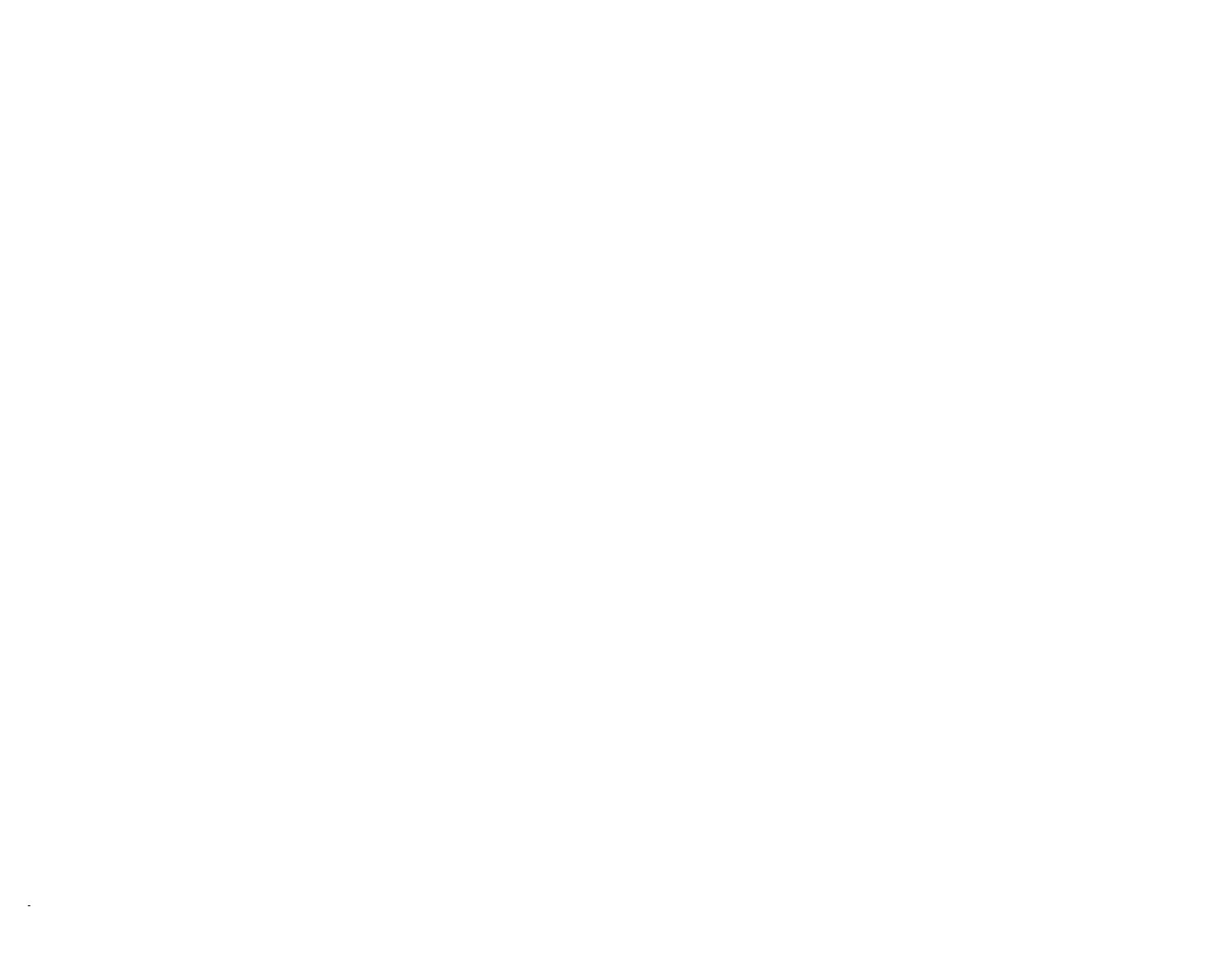|                    | <b>Licence Business Name</b>                  | <b>Address</b>                                      | <b>Licence Type/Sub</b>         |                                                    | <b>Phone</b>     | Fax                      |     |
|--------------------|-----------------------------------------------|-----------------------------------------------------|---------------------------------|----------------------------------------------------|------------------|--------------------------|-----|
| 20 907464          | <b>Fisher's Trucking</b>                      | 2140 No 4 Rd Richmond BC V6X 2L3                    | Service Use                     | Home Occupation                                    | (604) 347-2456   | Work                     | Hom |
| 20 907642          | GR                                            | 6551 No 3 Rd Unit 1115 Richmond BC V6Y 2B6          | Mercantile Use                  | <b>Retail Trading</b>                              | $(604)$ 569-2918 | Work                     |     |
| 20 907471          | Spotbegone                                    | 3900 Blundell Rd Richmond BC V7C 1G4                | Service Use                     | <b>General Contractor</b>                          | (778) 998-9540   | Work                     | Hom |
| 20 906969          | Canada Nautical                               | 2088 No 5 Rd Unit 120 Richmond BC V6X 2T1           | Mercantile Use                  | <b>Wholesale Trading</b>                           | (604) 370-7080   | Work (604) 370-7081      | Fax |
| 19 880947          | 67 Degrees Cosmetic Clinic Inc                | 5580 No 3 Rd Unit 115 Richmond BC V6X 0R8           | Service Use                     |                                                    | (778) 929-5580   | Work                     | Hom |
| 20 906904          | <b>VGS Trading</b>                            | 10351 Amethyst Ave Richmond BC V7A 3A8              | Service Use                     | Home Occupation                                    | (604) 723-8803   | Work                     | Hom |
| 20 907096          | Home's Pro Building Materials                 | 11482 River Rd Unit 100 Richmond BC V6X 1Z7         | Mercantile Use                  | <b>Wholesale Trading</b>                           | (778) 683-6383   | Work                     | Hom |
| <b>Issue Date:</b> |                                               | <b>July 21, 2020</b>                                |                                 |                                                    |                  |                          |     |
| 20 906906          | <b>CHC Renovation Ltd</b>                     | 11580 Pintail Dr Richmond BC V7E 4P5                | Service Use                     | <b>General Contractor</b>                          | (778) 322-2776   | Work                     | Hom |
| 20 907807          | Ecological Park Agriculture Inc               | 12155 Riverside Way Richmond BC V6W 1K8             | Mercantile Use                  | <b>Wholesale Trading</b>                           | (604) 241-1118   | Work                     | Hom |
| 20 907702          | Sleeman Bobcat Services Ltd                   | 8208 SWENSON WAY UNIT 210 DELTA BC V4G 1J6          | Service Use                     | <b>General Contractor</b>                          | (604) 585-8848   | Work (604) 273-0946      | Fax |
| 20 907680          | <b>YDot Florist</b>                           | 6300 Dakota Dr Richmond BC V7C 4Y5                  | Service Use                     | Home Occupation                                    | (778) 773-9712   | Work                     | Hom |
| 20 907631          | Karma Campervans                              | 21320 Westminster Hwy Unit 2108 Richmond BC V6V 2X5 | Vehicle for Hire                | Class J - Rental<br>Vehicle Group 2                | (877) 312-3037   | Work                     |     |
| 20 907627          | Karma Campervans                              | 21320 Westminster Hwy Unit 2108 Richmond BC V6V 2X5 | Vehicle for Hire                | Vehicle For Hire<br>Office                         | (877) 312-3037   | Work                     |     |
| 20 907022          | <b>Big Chef Kitchen</b>                       | 8888 Odlin Cr Unit 2195 Richmond BC V6X 3Z8         | Assembly Use Group 1            | <b>Food Service</b><br>Establishment, Take-<br>Out | (604) 370-7177   | Work                     | Hom |
| 20 903984          | Canada Today Manufacturing                    | 11120 Bridgeport Rd Unit 170 Richmond BC V6X 1T2    | Industrial/Manufacturing<br>Use |                                                    | (250) 884-2342   | Work                     | Hom |
| 20 899242          | <b>Manly Shore Production Services</b><br>Inc | 13248 Worster Crt Richmond BC V6V 2B3               | Service Use                     |                                                    |                  | Work                     | Hom |
| 19 881067          | <b>SAH? Studio</b>                            | 4000 No 3 Rd Unit 1040 Richmond BC V6X 0J8          | Service Use                     |                                                    | (778) 385-2760   | Work                     | Hom |
| 19 879455          | SAH? Studio                                   | 4000 No 3 Rd Unit 1040 Richmond BC V6X 0J8          | Service Use                     |                                                    | (778) 385-2760   | Work                     | Hom |
| 20 907480          | <b>Centrum Solutions</b>                      | 301 SEAVIEW DR PORT MOODY BC V3H 1P1                | Service Use                     | <b>Gas Contractor</b>                              | (604) 492-3476   | Work                     | Hom |
| <b>Issue Date:</b> |                                               | <b>July 22, 2020</b>                                |                                 |                                                    |                  |                          |     |
| 20 907905          | Logicology Logistics Inc                      | 7271 Nelson Rd Richmond BC V6W 1L3                  | Service Use                     |                                                    | (604) 270-9118   | Work (604) 303-9144 Fax  |     |
| 20 907678          | Orbis Express Ltd                             | 6791 Elmbridge Way Unit 200 Richmond BC V7C 4N1     | Service Use                     | <b>Delivery Services</b>                           | (604) 359-8804   | Work                     | Hom |
| 20 907882          | Aglow Immigration Consulting Ltd              | 7911 Alderbridge Way Unit 210 Richmond BC V6X 2A4   | Service Use                     |                                                    | (604) 368-2232   | Work                     | Hom |
| <b>Issue Date:</b> |                                               | <b>July 23, 2020</b>                                |                                 |                                                    |                  |                          |     |
| 20 906688          | Chinese Canadian Medical<br>Hotline           | 8780 Blundell Rd Unit 130 Richmond BC V6Y 3Y8       | Service Use                     |                                                    | (604) 277-9006   | Work (604) 277-9010 Fax  |     |
| <b>Issue Date:</b> |                                               | <b>July 24, 2020</b>                                |                                 |                                                    |                  |                          |     |
|                    | 20 893227  F45 Training Ironwood              | 11662 Steveston Hwy Unit 2030 Richmond BC V7A 1N6   | Assembly Use Group 3            | <b>Health Studio</b>                               | (604) 454-8196   | Cellul                   | Hom |
| <b>Issue Date:</b> |                                               | <b>July 27, 2020</b>                                |                                 |                                                    |                  |                          |     |
| 20 908045          | HammerSense                                   | 10400 Springwood Cr Richmond BC V7E 1X6             | Service Use                     | <b>General Contractor</b>                          | (778) 819-2610   | Work (778) 877-3178 Cell |     |
| 20 908222          | Senva Consulting Service                      | 9399 Odlin Rd Unit 311 Richmond BC V6X 0J6          | Service Use                     | Home Occupation                                    | (778) 881-6249   | Work                     | Hom |
| 20 908216          | <b>Epic Rides Limited</b>                     | 522 MOBERLY RD UNIT 409 VANCOUVER BC V5Z 4G4        | Vehicle for Hire                | Class E - Private Bus                              | (604) 349-1234   | Work (778) 321-7639 Cell |     |
| 20 908152          | Centro Electric                               | 8620 Jones Rd Unit 209 Richmond BC V6Y 3Z4          | Service Use                     | <b>General Contractor</b>                          | (604) 649-3272   | Work                     | Hom |
| 20 908144          | <b>Warply Designed</b>                        | 4391 Danforth Dr Richmond BC V6X 2X5                | Service Use                     | Home Occupation                                    | (604) 721-1080   | Work                     | Hom |
|                    |                                               |                                                     |                                 |                                                    |                  |                          |     |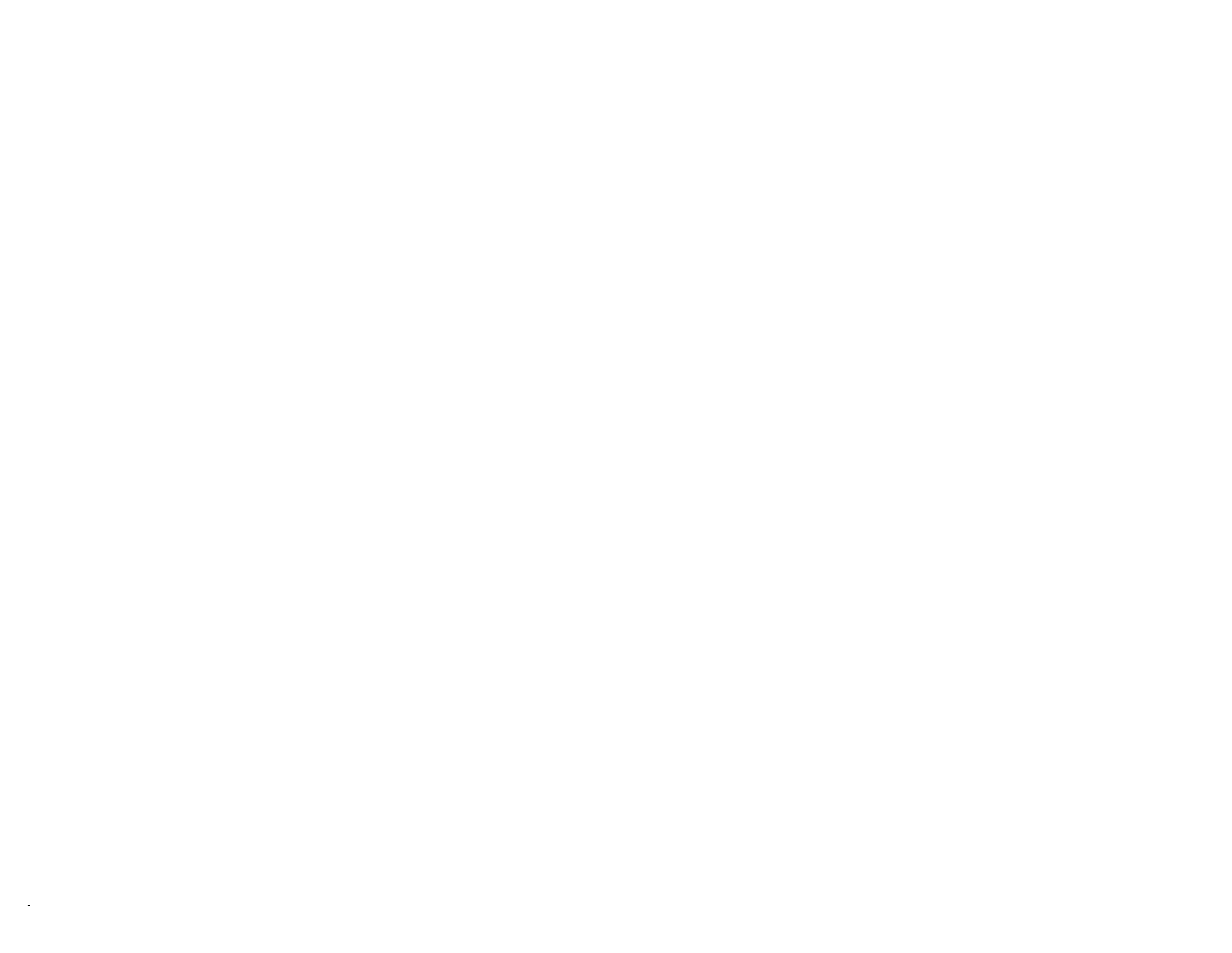|                    | <b>Licence Business Name</b>                           | <b>Address</b>                                                                      | <b>Licence Type/Sub</b>                    |                                             | <b>Phone</b>     | Fax                      |      |
|--------------------|--------------------------------------------------------|-------------------------------------------------------------------------------------|--------------------------------------------|---------------------------------------------|------------------|--------------------------|------|
| 20 908143          | Prag Development Corp                                  | 26995 27TH AVE ALDERGROVE BC V4W 3E7                                                | Service Use                                | <b>General Contractor</b>                   | (604) 314-2025   | Work (604) 825-3201 Cell |      |
| 20 908046          | HammerSense                                            | 10400 Springwood Cr Richmond BC V7E 1X6                                             | <b>Inter-Municipal Business</b><br>Licence | <b>General Contractor</b>                   | (778) 819-2610   | Work (778) 877-3178 Cell |      |
| 20 908044          | Inga Pavlova                                           | 9339 Alberta Rd Unit 80 Richmond BC V6Y 4E3                                         | Service Use                                |                                             | (236) 863-2776   | Work                     | Hom  |
| 20 908041          | Mapleway                                               | 7700 St Albans Rd Unit 304 Richmond BC V6Y 3Y4                                      | Service Use                                | Home Occupation                             | (604) 218-6805   | Work                     | Hom  |
| 20 907918          | <b>HM Virtual Assistance</b>                           | 8751 Citation Dr Unit 113 Richmond BC V6Y 2Y5                                       | Service Use                                | Home Occupation                             | (236) 688-2420   | Work                     | Hom  |
| 20 907883          | Whitson Management Consulting<br>Co Ltd                | 11551 Bird Rd Richmond BC V6X 1N7                                                   | Service Use                                | <b>General Contractor</b>                   | $(604)$ 809-6003 | Work                     | Hom  |
| 20 907732          | Sage and Sol Co                                        | 11437 Kingcome Ave Richmond BC V7A 4T5                                              | Service Use                                | Home Occupation                             | (604) 720-3600   | Work                     | Hom  |
| 20 907023          | <b>EZ Education Corp</b>                               | 13431 Maycrest Way Unit 135 Richmond BC V6V 2M3                                     | Service Use                                |                                             | (604) 961-4811   | Work                     | Hom  |
| 20 906501          | Eunoia Software                                        | 8240 No 2 Rd Unit 76 Richmond BC V7C 4P3                                            | Service Use                                | Home Occupation                             | (778) 832-1319   | Work                     | Hom  |
| 20 908093          | Orise Design Ltd                                       | 1955 136A ST SURREY BC V4A 9E9                                                      | Service Use                                | <b>General Contractor</b>                   | (778) 991-9033   | Work                     | Hom  |
| <b>Issue Date:</b> |                                                        | <b>July 28, 2020</b>                                                                |                                            |                                             |                  |                          |      |
| 20 908148          | Matthew Jeon RMT                                       | 8180 No 2 Rd Unit 172 Richmond BC V7C 5J8                                           | Service Use                                | Registered Massage<br><b>Therapy Clinic</b> | (604) 284-0288   | Work                     | Hom  |
| 20 908220          | Jungjic Development Ltd                                | 21331 Gordon Way Unit 3140 Richmond BC V6W 1J9                                      | Service Use                                | <b>General Contractor</b>                   | $(604)$ 362-0009 | Work (778) 987-3227      | Cell |
| 20 908150          | Wah Sang Company                                       | 8260 Westminster Hwy Unit 1345 Richmond BC V6X 3Y2                                  | Mercantile Use                             | <b>Retail Trading</b>                       | (604) 329-6681   | Work                     | Hom  |
| 20 908082          | Slane                                                  | 4471 No 6 Rd Unit 135 Richmond BC V6V 1P8                                           | Mercantile Use                             | <b>Wholesale Trading</b>                    | (236) 868-0619   | Work                     |      |
| 20 907700          | Andrew Wong RMT                                        | 6971 Elmbridge Way Unit 170 Richmond BC V7C 0A4                                     | Service Use                                |                                             | (778) 655-3547   | Work                     | Hom  |
| 20 907382          | Canadian Landscape and Civil<br>Services Ltd           | 20010 100A AVE UNIT 1 LANGLEY BC V1M 3G4                                            | Service Use                                | <b>General Contractor</b>                   | (604) 882-0083   | Work (604) 882-0063      | Fax  |
| 20 908142          | Ralph's Tree Work's                                    | 7780 Decourcy Cr Richmond BC V7C 4E9                                                | <b>Inter-Municipal Business</b><br>Licence | <b>General Contractor</b>                   | (604) 889-9236   | Work                     | Hom  |
| 20 908182          | OS Investigation & Consulting Ltd                      | 8888 Odlin Cr Unit 1080 Richmond BC V6X 3Z8                                         | Service Use                                |                                             | (604) 339-1862   | Work                     | Hom  |
| <b>Issue Date:</b> |                                                        | <b>July 29, 2020</b>                                                                |                                            |                                             |                  |                          |      |
| 20 907928          | Genelife Biotech Inc                                   | 12820 Clarke PI Unit 150 Richmond BC V6V 2H1                                        | Service Use                                |                                             | (778) 302-9361   | Work                     | Hom  |
| 20 896354          | Fleet Optics Inc                                       | 12980 Mitchell Rd Unit 120 Richmond BC V6V 1M8                                      | Service Use                                |                                             | (905) 823-5504   | Work                     |      |
| 20 905228          | <b>Bonjour Marketplace</b>                             | 11151 Horseshoe Way Unit 14 Richmond BC V7A 4S5                                     | Mercantile Use                             | Wholesale Trading                           | (778) 889-6865   | Work                     | Hom  |
| 20 905304          | <b>HYR Holding</b>                                     | 3891 No 3 Rd Richmond BC V6X 2B8                                                    | Service Use                                |                                             | (778) 855-3902   | Work                     | Hom  |
| <b>Issue Date:</b> |                                                        | <b>July 30, 2020</b>                                                                |                                            |                                             |                  |                          |      |
| 20 908309          | Senghera King Physical<br><b>Therapist Corporation</b> | 14300 Entertainment Blvd Richmond BC V6W 1K3                                        | Service Use                                |                                             | (604) 448-9616   | Work (604) 448-9717 Fax  |      |
| 20 908214          | <b>Universal Car Rental</b>                            | 5771 No 3 Rd Unit 150 Richmond BC V6X 2C9                                           | Vehicle for Hire                           | Class J - Rental<br>Vehicle Group 2         | (604) 999-6677   | Work                     | Hom  |
|                    | 20 908213 Universal Car Rental                         | 5771 No 3 Rd Unit 150 Richmond BC V6X 2C9                                           | Vehicle for Hire                           | Vehicle For Hire<br>Office                  | (604) 999-6677   | Work                     | Hom  |
| 20 904581          | Inc                                                    | Manly Shore Production Services 13480 Crestwood Pl Richmond BC V6V 2K1              | Service Use                                |                                             |                  | Work                     | Hom  |
| 20 907919          |                                                        | Zwilling J A Henckels Canada Ltd 4151 Hazelbridge Way Unit 1210 Richmond BC V6X 4J7 | Mercantile Use                             | <b>Retail Trading</b>                       | (905) 475-2555   | Work                     | Hom  |
| <b>Issue Date:</b> |                                                        | <b>July 31, 2020</b>                                                                |                                            |                                             |                  |                          |      |
| 20 908280          | Foundation Law Corporation                             | 8477 Bridgeport Rd Unit 830 Richmond BC V6X 0S8                                     | Service Use                                |                                             | (604) 235-4106   | Work (604) 235-4105 Fax  |      |
| 20 908286          | Songlin Vocal Music Studio                             | 12830 Clarke PI Unit 250 Richmond BC V6V 2H5                                        | Service Use                                |                                             | (778) 892-8066   | Work                     | Hom  |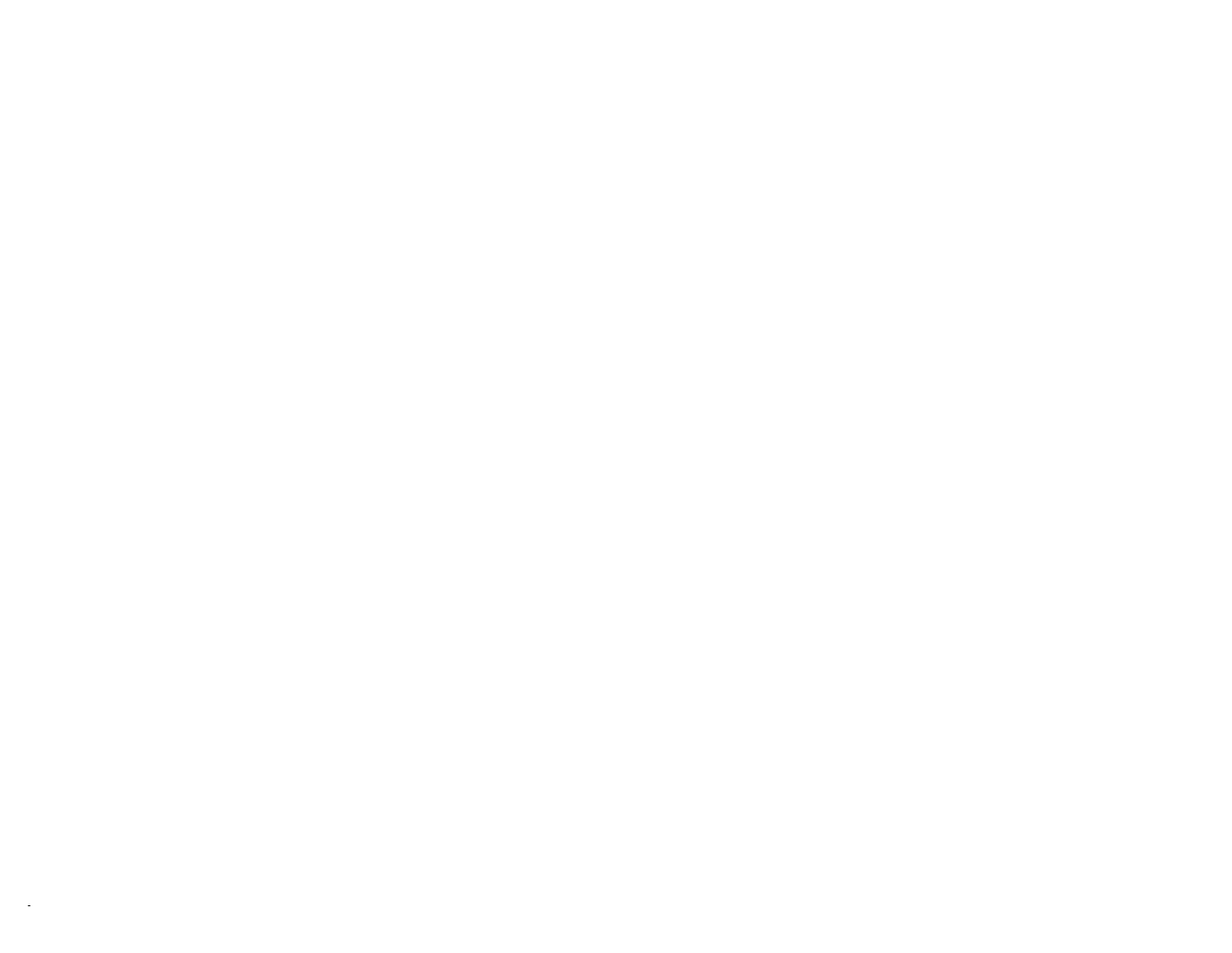|                    | <b>Licence Business Name</b>                       | <b>Address</b>                                                       | <b>Licence Type/Sub</b>         |                                             | <b>Phone</b>        |      | Fax                     |     |
|--------------------|----------------------------------------------------|----------------------------------------------------------------------|---------------------------------|---------------------------------------------|---------------------|------|-------------------------|-----|
| 20 908281          | Columbia Community Pain<br><b>Treatment Centre</b> | 8140 Cook Rd Unit 202 Richmond BC V6Y 1V1                            | Service Use                     | Registered Massage<br><b>Therapy Clinic</b> | (778) 320-5902      | Work |                         | Hom |
| 20 908282          | Zhongheng Holdings Ltd                             | 8400 Anderson Rd Unit 204 Richmond BC V6Y 1S6                        | Service Use                     | Home Occupation                             | (778) 873-5538      | Work |                         | Hom |
| 20 908344          | All Children's Speech Therapy Inc                  | 818 BURNABY ST NEW WESTMINSTER BC V3L 4V7                            | Service Use                     |                                             | (604) 367-7924      | Work |                         | Hom |
| 20 907849          | <b>AJM Ventures Ltd</b>                            | 9791 Herbert Rd Richmond BC V7A 1T6                                  | Service Use                     | <b>General Contractor</b>                   | (778) 788-2181      | Work |                         | Hom |
| 20 907846          | Shopping Mao Products Ltd                          | 7180 Gilbert Rd Unit 2 Richmond BC V7C 3W2                           | Service Use                     | Home Occupation                             | (778) 320-2644      | Work |                         | Hom |
| 20 907383          | Hao's Lamb Restaurant                              | 4260 No 3 Rd Unit 180 Richmond BC V6X 2C2                            | Assembly Use Group 1            | <b>Food Service</b><br>Establishment        | (778) 938-7887      | Work |                         |     |
| 20 904962          | Kioko Artistry                                     | 4000 No 3 Rd Unit 3070 Richmond BC V6X 0J8                           | Service Use                     |                                             | (778) 869-1827      | Work |                         | Hom |
| 20 904080          | Sana                                               | 5188 Westminster Hwy Unit 103 Richmond BC V7C 5S7                    | Service Use                     |                                             | (778) 839-8910      | Work |                         | Hom |
| 20 908283          | <b>Nimbus Fitness</b>                              | 10580 Skagit Dr Richmond BC V7E 2A2                                  | Service Use                     | Home Occupation                             | (604) 828-1062      | Work |                         | Hom |
| 20 908202          | Best Urban Builder Construction<br>Inc             | 12559 25A AVE SURREY BC V4A 9S2                                      | Service Use                     | <b>General Contractor</b>                   | (778) 855-5882      | Work |                         | Hom |
| <b>Issue Date:</b> |                                                    | <b>August 4, 2020</b>                                                |                                 |                                             |                     |      |                         |     |
| 20 908021          | Pipi's Favorite Toy Studio                         | 6551 No 3 Rd Richmond BC V6Y 2B6                                     | Vending Machine Use             | \$.25 or More                               | (778) 636-8046      | Work |                         | Hom |
| 20 908876          | Canadian Academy of Nutritional<br>Sciences Inc    | 4140 No 3 Rd Unit 250 Richmond BC V6X 2C2                            | Service Use                     |                                             | (778) 708-8737      |      | Work (604) 678-3687 Fax |     |
| 20 909209          | Amy Shi CPA Inc                                    | 4140 No 3 Rd Unit 250 Richmond BC V6X 2C2                            | Service Use                     |                                             | (778) 708-8737      | Work |                         | Hom |
| <b>Issue Date:</b> |                                                    | <b>August 5, 2020</b>                                                |                                 |                                             |                     |      |                         |     |
| 20 895865          | <b>Beyond Seafood Ltd</b>                          | 2300 Vauxhall PI Richmond BC V6V 1Z9                                 | Mercantile Use                  | <b>Retail Trading</b>                       | $(604)$ 273-5563    | Work |                         | Hom |
| 20 895864          | <b>Beyond Seafood Ltd</b>                          | 2300 Vauxhall PI Richmond BC V6V 1Z9                                 | Industrial/Manufacturing<br>Use |                                             | (604) 273-5563      | Work |                         | Hom |
| <b>Issue Date:</b> |                                                    | <b>August 6, 2020</b>                                                |                                 |                                             |                     |      |                         |     |
| 20 894103          | House of Colour                                    | 4940 No 3 Rd Unit 126 Richmond BC V6X 3A5                            | Service Use                     |                                             | (778) 288-1983      | Work |                         | Hom |
| 20 909682          | <b>Growing City</b>                                | 326 E KENT AVE S UNIT 102 VANCOUVER BC V5N                           | Service Use                     |                                             | (778) 895-4926      | Work |                         | Hom |
| <b>Issue Date:</b> |                                                    | <b>August 7, 2020</b>                                                |                                 |                                             |                     |      |                         |     |
| 20 909601          | <b>TKY Auto Parts &amp; Restoration</b>            | 10420 Shepherd Dr Richmond BC V6X 4C3                                | Service Use                     | Home Occupation                             | (604) 655-5372      | Work |                         | Hom |
| 20 909841          | Easi (Canada) Delivery Co Ltd                      | 18TH FLOOR 450 SW MARINE DR UNIT 135<br>VANCOUVER BC V5X 0C3         | Service Use                     |                                             | (778) 387-0129      | Work |                         | Hom |
| 20 909823          | Haoyun Tiancheng Commerce<br>and Trading Co Ltd    | 11600 Bridgeport Rd Unit 8 Richmond BC V6X 1T2                       | Service Use                     |                                             | (778) 258-3333      | Work |                         | Hom |
| 20 909822          | <b>Jack Renovation</b>                             | 6182 WINDSOR ST VANCOUVER BC V5W 3J3                                 | Service Use                     | <b>General Contractor</b>                   | (778) 722-8821      | Work |                         | Hom |
| 20 909821          | <b>Goldenrich Investment Corp</b>                  | 13091 Vanier PI Unit 225 Richmond BC V6V 2J1                         | Service Use                     |                                             | (604) 303-6748      | Work |                         | Hom |
|                    | 20 909725 We4baby Trading Ltd                      | 13431 Maycrest Way Unit 140 Richmond BC V6V 2M3                      | Service Use                     |                                             | (778) 898-0807 Work |      |                         | Hom |
|                    | 20 909724 Accord Flooring Limited                  | 8491 Demorest Dr Richmond BC V7A 4P8                                 | Service Use                     | <b>General Contractor</b>                   | (604) 734-9078      | Work |                         | Hom |
| 20 909686          | Lighthouse Strata Repairs &<br>Maintenance         | 10900 No 3 Rd Unit 12 Richmond BC V7A 1X1                            | Service Use                     | <b>General Contractor</b>                   | (778) 278-4640      | Work |                         | Hom |
| 20 909663          | Canada Pacific MK Enterprises<br>Ltd               | 9755 Haddon Dr Richmond BC V7E 6H5                                   | Service Use                     | <b>Plumbing Contractor</b>                  | (604) 771-7868      | Work |                         | Hom |
| 20 909660          | Kun Hua Capital Inc                                | 4140 No 3 Rd Unit 250 Richmond BC V6X 2C2                            | Service Use                     |                                             | (604) 441-5898      |      | Work (604) 678-3687 Fax |     |
| 20 909527          | Little Leaf Tropicals                              | 11911 Montego St Richmond BC V6X 1H7                                 | Service Use                     | Home Occupation                             | (778) 893-4475      | Work |                         | Hom |
| 20 908163          |                                                    | FY Fourseasons Construction Ltd 1513 E 58TH AVE VANCOUVER BC V5P 2C1 | Service Use                     | <b>General Contractor</b>                   | (604) 726-6809      | Work |                         | Hom |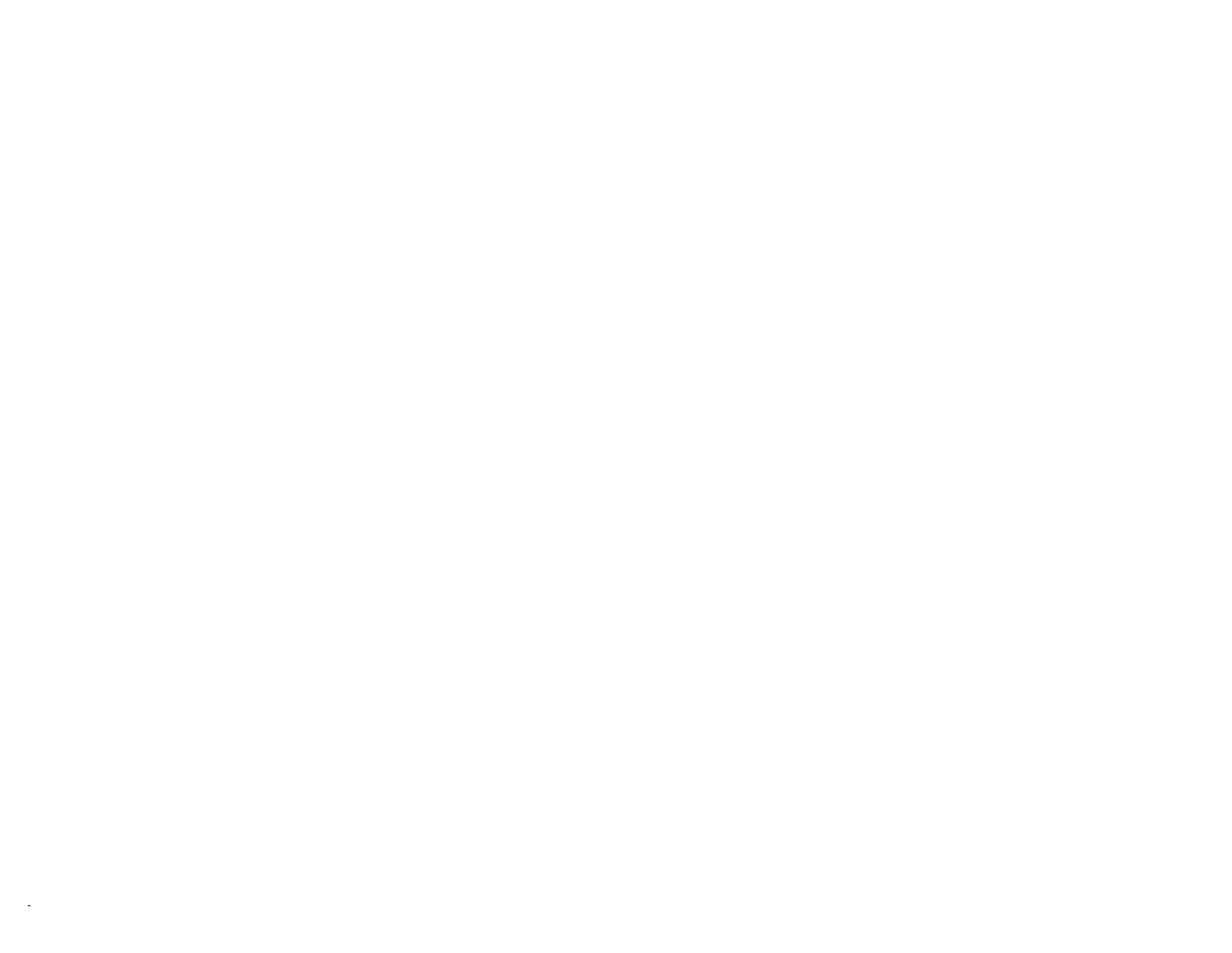|                    | <b>Licence Business Name</b>                                  | <b>Address</b>                                       | <b>Licence Type/Sub</b> |                                             | <b>Phone</b>     |        | Fax                     |            |
|--------------------|---------------------------------------------------------------|------------------------------------------------------|-------------------------|---------------------------------------------|------------------|--------|-------------------------|------------|
| 20 909541          | Host Mobile Internet Green Real<br>Estate (Canada) Co Limited | 4751 McClelland Rd Unit 2210 Richmond BC V6X 0M5     | Service Use             | <b>Delivery Services</b>                    | (604) 370-6030   | Work   |                         | Hom        |
| 20 907644          | Satisfies                                                     | 10451 Shellbridge Way Unit 150 Richmond BC V6X 2W8   | Service Use             |                                             | (604) 278-5120   | Work   |                         |            |
| 20 908392          | Gone Again Vintage                                            | 3571 Viking Way Unit 13 Richmond BC V6V 1W1          | Mercantile Use          | Second-Hand Dealer                          | (778) 999-2794   | Work   |                         | Hom        |
| 20 909521          | Easyfar Cargo Services Inc                                    | 7080 River Rd Unit 107 Richmond BC V6X 1X5           | Service Use             |                                             | (604) 277-6765   |        | Work (604) 928-0381     | Cell       |
| 20 909525          | Language To-Go Services Ltd                                   | 7740 Abercrombie Dr Unit 26 Richmond BC V6Y 3G6      | Service Use             | Home Occupation                             | (778) 995-7019   | Work   |                         | Hom        |
| 20 909526          | Taizan Soccer Academy                                         | 510 W HASTINGS ST UNIT 914 VANCOUVER BC V6B<br>1L8   | Service Use             |                                             | (778) 580-7903   | Work   |                         | Hom        |
| 20 909529          | Heiyo Trading Ltd                                             | 7251 Montana Rd Richmond BC V7C 4K2                  | Service Use             | Home Occupation                             | (778) 862-3203   | Work   |                         | Hom        |
| 20 909528          | <b>Rili Creation</b>                                          | 11571 Thorpe Rd Unit 49 Richmond BC V6X 3Z4          | Service Use             | <b>General Contractor</b>                   | (778) 889-9987   | Work   |                         | <b>Hom</b> |
| 20 909539          | <b>Fuxing Enterprise Ltd</b>                                  | 5811 Cooney Rd Unit 305 Richmond BC V6X 3M1          | Service Use             |                                             | (778) 892-6620   | Work   |                         | Hom        |
| 20 904985          | Chachi's McArthur Glen                                        | 7899 Templeton Station Rd Unit 1204 Richmond V7B 0B7 | Assembly Use Group 1    | Food Service<br>Establishment, Take-<br>Out | (604) 242-2786   | Work   |                         |            |
| <b>Issue Date:</b> |                                                               | <b>August 10, 2020</b>                               |                         |                                             |                  |        |                         |            |
| 20 893715          | Word of Mouth Floors                                          | 6851 Elmbridge Way Unit 160 Richmond BC V7C 4N1      | Mercantile Use          | <b>Wholesale Trading</b>                    | (604) 370-8769   | Work   |                         |            |
| 20 905227          | Number Two Tenshi Seafood Ltd                                 | 12800 Bathgate Way Unit 8 Richmond BC V6V 1Z4        | Mercantile Use          | <b>Wholesale Trading</b>                    | (778) 297-6122   | Work   |                         | Hom        |
| <b>Issue Date:</b> |                                                               | <b>August 11, 2020</b>                               |                         |                                             |                  |        |                         |            |
| 20 909987          | Herschel Supply Company Ltd                                   | 7899 Templeton Station Rd Unit 1035 Richmond V7B 0B7 | Mercantile Use          | <b>Retail Trading</b>                       | (778) 960-9170   | Work   |                         |            |
| <b>Issue Date:</b> |                                                               | <b>August 14, 2020</b>                               |                         |                                             |                  |        |                         |            |
| 20 909966          | CanGas Heating Service Ltd                                    | 1402 DAYTON ST COQUITLAM BC V3E 0G1                  | Service Use             | Gas Contractor                              | $(604)$ 336-4688 | Work   |                         | Hom        |
| 20 909923          | Copper & Cast Mechanical Ltd                                  | 209 CLEARVIEW DR PORT MOODY BC V3H 2S7               | Service Use             | Gas Contractor                              | (604) 506-1996   | Work   |                         | Hom        |
| 20 910082          | <b>Eddie's Auto Detailing</b>                                 | 6655 Lynas Lane Unit 107 Richmond BC V7C 3K8         | Service Use             | Home Occupation                             | (604) 367-8857   | Work   |                         | Hom        |
| 20 910066          | La Kay Maintenance                                            | 7491 No 1 Rd Unit 15 Richmond BC V7C 1T7             | Service Use             | <b>General Contractor</b>                   | (778) 227-1549   | Work   |                         | Hom        |
| 20 910002          | QV Construction                                               | 2689 KINGSWAY UNIT 708 VANCOUVER BC V5R 0C3          | Service Use             | <b>General Contractor</b>                   | (778) 237-0389   | Work   |                         | Hom        |
| 20 890608          | Teamlab Music Restaurant & Bar                                | 8300 Capstan Way Unit 1008 Richmond BC V6X 4B7       | Assembly Use Group 1    | Food Service<br>Establishment               | (778) 681-0666   | Cellul |                         | Hom        |
| 20 909666          | <b>Meadow Products</b>                                        | 12873 Railway Ave Unit 322 Richmond BC V7E 6K3       | Service Use             | Home Occupation                             | (604) 839-1778   | Work   |                         | Hom        |
| 20 910009          | Davis I & R                                                   | 8151 17 AVE BSMT BURNABY BC V3N 1M7                  | Service Use             | <b>General Contractor</b>                   | (604) 446-9970   | Work   |                         | Hom        |
| 20 908207          | <b>Million Air Vancouver</b>                                  | 5455 Airport Rd Richmond BC V7B 1B5                  | Service Use             |                                             | (604) 273-6688   |        | Work (866) 289-4916 Fax |            |
| 20 894113          | L-Success Holding Ltd                                         | 4591 Trimaran Dr Richmond BC V7E 4R4                 | <b>Residential Use</b>  | Boarders & Lodgers                          | (604) 447-9018   |        | Work (604) 447-9018 Fax |            |
| 20 909922          | Copper & Cast Mechanical Ltd                                  | 209 CLEARVIEW DR PORT MOODY BC V3H 2S7               | Service Use             | <b>Plumbing Contractor</b>                  | (604) 506-1996   | Work   |                         | Hom        |
| <b>Issue Date:</b> |                                                               | <b>August 17, 2020</b>                               |                         |                                             |                  |        |                         |            |
| 20 910243          | <b>BOBOPets</b>                                               | 7988 Ackroyd Rd Unit 1111 Richmond BC V6X 0K6        | Service Use             | Home Occupation                             | (778) 829-9381   | Work   |                         |            |
| 20 910290          | Rhys Upholstery and Sewing<br>Services                        | 11460 Daniels Rd Richmond BC V6X 1M8                 | Service Use             | Home Occupation                             | (778) 998-5927   | Cellul |                         |            |
| 20 910242          | Super Clean                                                   | 9100 Garden City Rd Richmond BC V7A 2S1              | Service Use             | Home Occupation                             | (778) 892-5775   | Work   |                         | Hom        |
| 20 910241          | Matthew Morin Notary Public                                   | 7360 Minoru Blvd Unit 53 Richmond BC V6Y 3L7         | Service Use             | Home Occupation                             | (604) 992-9124   | Work   |                         | Hom        |
| 20 910129          | S-Class Fencing                                               | 10151 Gilmore Cr Richmond BC V6X 1X1                 | Service Use             | Home Occupation                             | $(604)$ 306-1507 | Work   |                         | Hom        |
| 20 909843          | Aijia Rentals Enterprises Ltd                                 | 6120 Azure Rd Richmond BC V7C 2P1                    | Service Use             | Home Occupation                             | (604) 626-2188   | Work   |                         | Hom        |
| <b>Issue Date:</b> |                                                               | <b>August 19, 2020</b>                               |                         |                                             |                  |        |                         |            |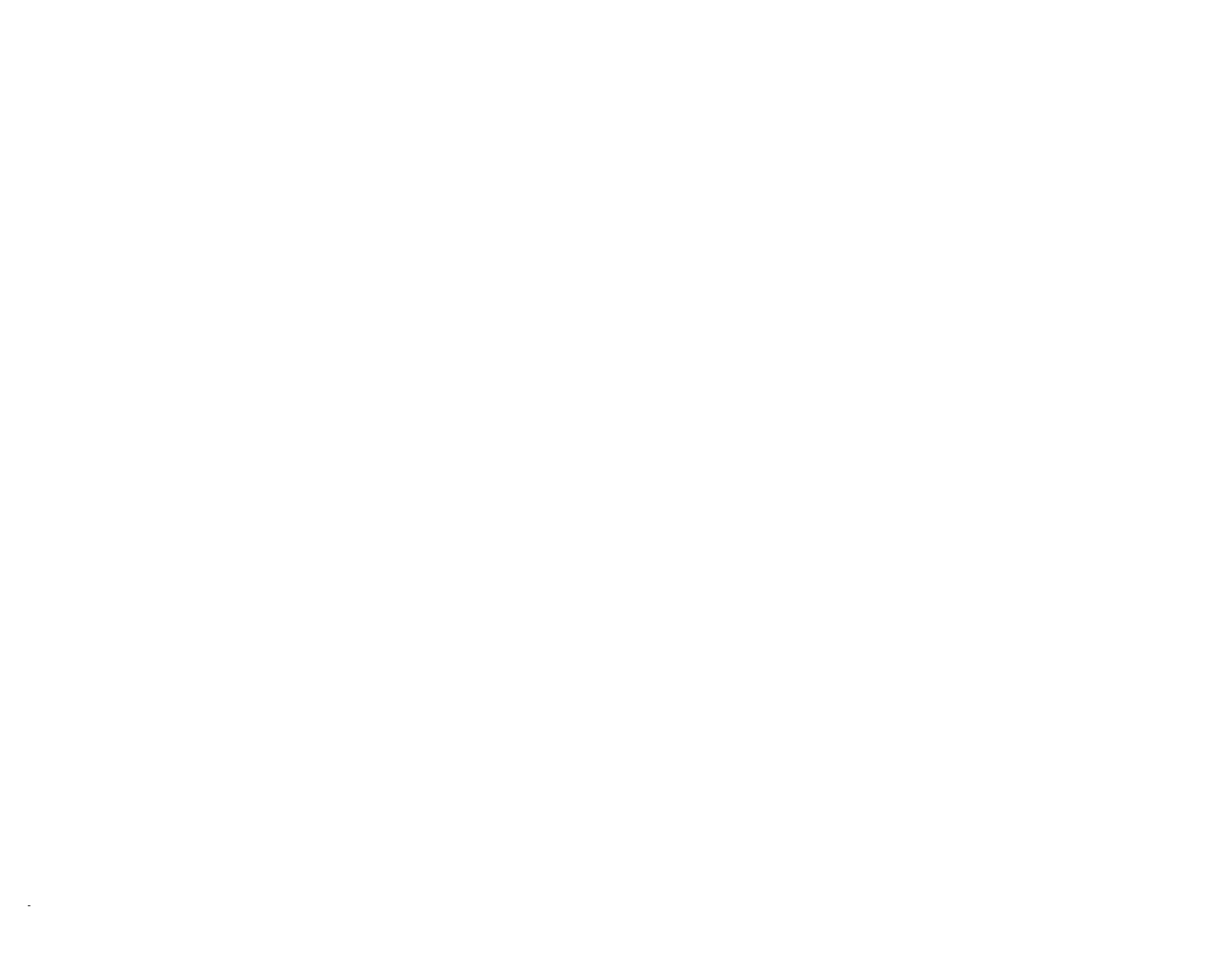|                    | <b>Licence Business Name</b>                             | <b>Address</b>                                          | <b>Licence Type/Sub</b>                    |                                                    | <b>Phone</b>     |        | Fax                      |      |
|--------------------|----------------------------------------------------------|---------------------------------------------------------|--------------------------------------------|----------------------------------------------------|------------------|--------|--------------------------|------|
| 20 910449          | JC Custom Forged                                         | 4960 Garry St Richmond BC V7E 2V3                       | Service Use                                | Home Occupation                                    | (604) 725-3294   | Cellul |                          |      |
| 20 910122          | Groupe Rossignol Canada                                  | 7899 Templeton Station Rd Unit 1029 Richmond V7B 0B7    | Mercantile Use                             | <b>Retail Trading</b>                              | (514) 933-9971   |        | Work (514) 934-3244 Fax  |      |
| <b>Issue Date:</b> |                                                          | <b>August 24, 2020</b>                                  |                                            |                                                    |                  |        |                          |      |
| 20 910487          | Westridge International Holdings<br>Ltd                  | 9911 Deagle Rd Richmond BC V7A 1P9                      | Service Use                                | Home Occupation                                    | (778) 865-4835   | Work   |                          | Hom  |
| 20 910507          | Sara Boychuk                                             | 9728 Alexandra Rd Unit 26 Richmond BC V6X 0M4           | Service Use                                | Home Occupation                                    | $(604)$ 329-5869 | Work   |                          | Hom  |
| 20 910515          | <b>STK Reinforcing Ltd</b>                               | 1924 GLOAMING DR KAMLOOPS BC V1S 1R2                    | Service Use                                | <b>General Contractor</b>                          | (250) 574-7475   | Work   |                          |      |
| 20 910621          | Sarkar Homes Inc                                         | 9771 Seavale Rd Richmond BC V7A 4B6                     | Service Use                                | <b>General Contractor</b>                          | (778) 846-9476   | Work   |                          | Hom  |
| 20 910630          | Hong Yun Construction Ltd                                | 6061 MACDONALD ST VANVOUVER BC V6N 1E5                  | Service Use                                | <b>General Contractor</b>                          | (778) 358-2655   | Work   |                          | Hom  |
| 20 910635          | UQI (Canada) Shipping                                    | 3333 Brown Rd Unit 501 Richmond BC V6X 0P6              | Service Use                                | Home Occupation                                    | (778) 885-9108   | Work   |                          | Hom  |
| <b>Issue Date:</b> |                                                          | <b>August 25, 2020</b>                                  |                                            |                                                    |                  |        |                          |      |
| 20 907710          | Blue Box Storage Ltd                                     | 12040 Mitchell Rd Richmond BC V6V 1M8                   | Service Use                                |                                                    | (604) 871-4330   |        | Work (604) 871-4335 Fax  |      |
| 20 899224          | Elite International Forest Ltd                           | 6391 Westminster Hwy Unit 160 Richmond BC V7C 4V4       | Mercantile Use                             | <b>Wholesale Trading</b>                           | (604) 285-5862   |        | Work (604) 355-0630 Cell |      |
| 20 909650          | Yun Ding                                                 | 4540 No 3 Rd Unit 1370 Richmond BC V6X 4E4              | Assembly Use Group 1                       | <b>Food Service</b><br>Establishment, Take-<br>Out | (604) 889-1807   | Work   |                          | Hom  |
| 20 891164          | J Squared Ice Cream                                      | 9100 Blundell Rd Unit 405 Richmond BC V6Y 2N9           | Assembly Use Group 1                       | <b>Food Service</b><br>Establishment               | (778) 319-6777   | Work   |                          | Hom  |
| 19871038           | <b>BLKBOX GYM</b>                                        | 2188 No 5 Rd Unit 130 Richmond BC V6X 2T1               | Assembly Use Group 3                       | <b>Health Studio</b>                               | (778) 828-4488   | Cellul |                          | Hom  |
| 19 878906          | DS Doors & Louvers Ltd                                   | 3850 Jacombs Rd Unit 105 Richmond BC V6V 1Y6            | Mercantile Use                             | <b>Wholesale Trading</b>                           | (604) 324-3314   |        | Work (604) 324-3314 Fax  |      |
| 20 907923          | <b>Bonrise International Holding</b><br>Group Canada Inc | 8700 McKim Way Unit 1198 Richmond BC V6X 4A5            | Service Use                                |                                                    | (604) 773-2098   |        | Work (778) 918-2216 Cell |      |
| <b>Issue Date:</b> |                                                          | <b>August 26, 2020</b>                                  |                                            |                                                    |                  |        |                          |      |
| 20 910622          | Jungjic Development Ltd                                  | 21331 Gordon Way Unit 3140 Richmond BC V6W 1J9          | <b>Inter-Municipal Business</b><br>Licence | <b>General Contractor</b>                          | $(604)$ 362-0009 |        | Work (778) 987-3227 Cell |      |
| 20 910965          | South Surrey Plumbing Ltd                                | 20711 46 AVE LANGLEY BC V3A 3H8                         | Service Use                                | <b>Plumbing Contractor</b>                         | (604) 897-4989   | Work   |                          |      |
| 20 910891          | Everbright E-Commerce Ltd                                | 7328 Gollner Ave Unit 601 Richmond BC V6X 0H7           | Service Use                                | Home Occupation                                    | (778) 895-5555   | Work   |                          |      |
| 20 910715          | Atmosphere AC Systems Ltd                                | 580 SEABORNE AVE UNIT 1130 PORT COQUITLAM BC<br>V3B 0M3 | Service Use                                | <b>General Contractor</b>                          | (604) 461-0942   |        | Work (236) 688-8377 Cell |      |
| 20 910406          | <b>Well Rooted Tropical Plants</b>                       | 5811 No 3 Rd Unit 709 Richmond BC V6X 4L7               | Service Use                                | Home Occupation                                    | (604) 500-7649   | Work   |                          | Hom  |
| 20 910030          | <b>Nextnation Auto Group Limited</b>                     | 8700 McKim Way Unit 3023 Richmond BC V6X 4A5            | Service Use                                |                                                    | (778) 861-1858   | Work   |                          | Hom  |
| 20 910011          | <b>Great Ocean Ventures Ltd</b>                          | 4328 Blair Dr Richmond BC V6X 4C3                       | Service Use                                | Home Occupation                                    | (604) 271-5577   |        | Work (778) 997-1999      | Cell |
| 20 909920          | Jungjic Technologies Inc                                 | 21331 Gordon Way Unit 3140 Richmond BC V6W 1J9          | Service Use                                |                                                    | (604) 362-0009   | Work   |                          | Hom  |
| 20 909723          | Vancouver Premier College/VPC                            | 5300 No 3 Rd Unit 103 Richmond BC V6X 2X9               | Assembly Use Group 3                       | <b>Education Institution</b>                       | (604) 730-1628   | Work   |                          |      |
| 20 909721          | Vancouver Premier College/VPC                            | 5300 No 3 Rd Unit 103 Richmond BC V6X 2X9               | Assembly Use Group 3                       | <b>Education Institution</b>                       | (604) 730-1628   | Work   |                          |      |
| 20 910884          | Tiffany Jay Counselling                                  | 7988 Ackroyd Rd Unit 1216 Richmond BC V6X 0K6           | Service Use                                | Home Occupation                                    | (778) 861-2580   | Work   |                          |      |
| <b>Issue Date:</b> |                                                          | <b>August 27, 2020</b>                                  |                                            |                                                    |                  |        |                          |      |
|                    | 20 893243 Happy Baby Gift Shop                           | 10251 St Edwards Dr Richmond BC V6X 3J2                 | Mercantile Use                             | <b>Retail Trading</b>                              | (778) 881-2598   | Work   |                          | Hom  |
| <b>Issue Date:</b> |                                                          | <b>August 28, 2020</b>                                  |                                            |                                                    |                  |        |                          |      |
| 20 910407          | A Level Luxe Fashion                                     | 4000 No 3 Rd Unit 1155 Richmond BC V6X 0J8              | Mercantile Use                             | <b>Retail Trading</b>                              | (778) 991-8299   | Work   |                          |      |
|                    | 20 910636 Richmond ENT                                   | 6091 Gilbert Rd Unit 200 Richmond BC V7C 5L9            | Service Use                                |                                                    | (604) 276-2336   |        | Work (604) 276-2396 Fax  |      |
|                    |                                                          |                                                         |                                            |                                                    |                  |        |                          |      |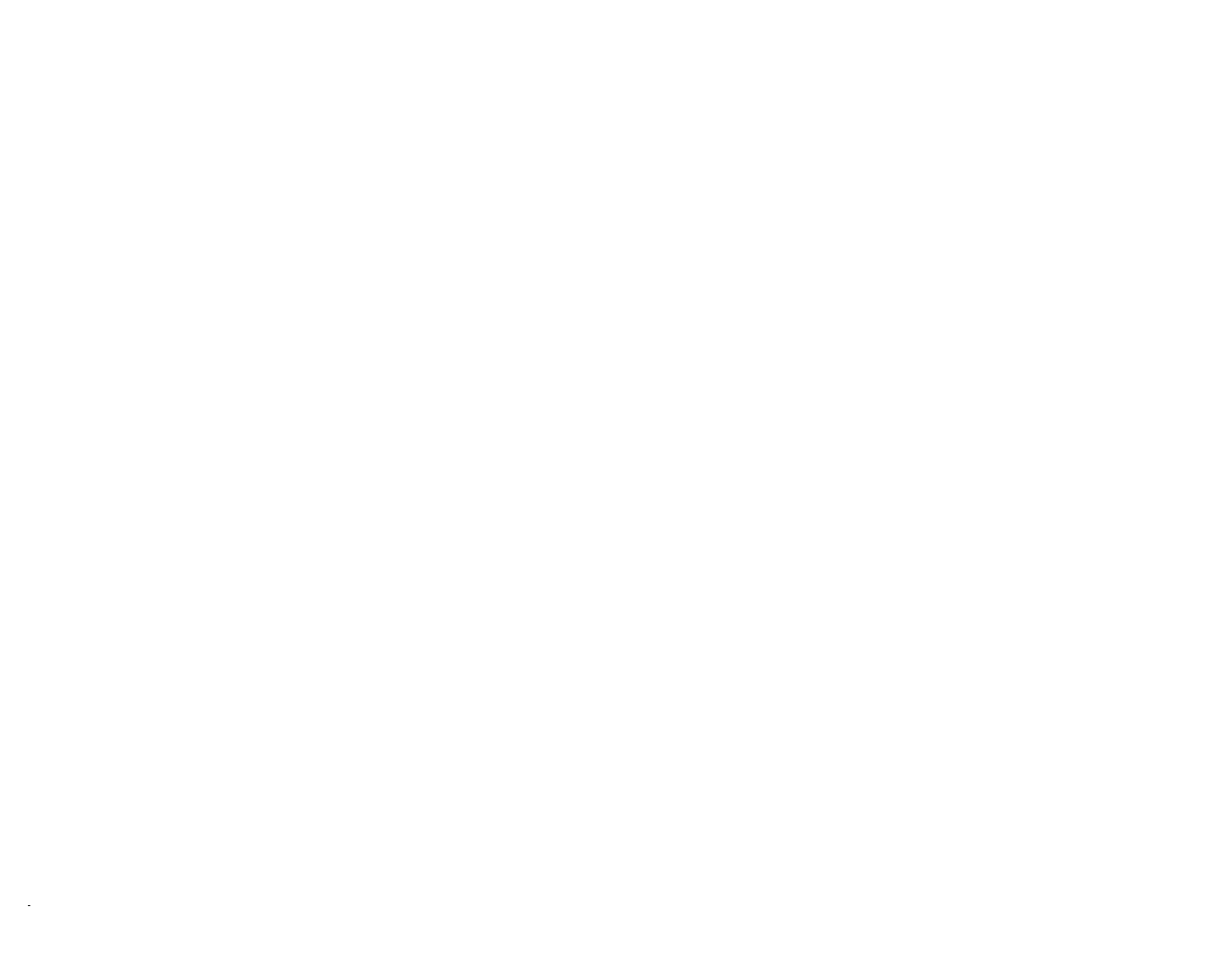|                    | <b>Licence Business Name</b>                 | <b>Address</b>                                                     | <b>Licence Type/Sub</b>         |                                      | <b>Phone</b>       |        | Fax                      |      |
|--------------------|----------------------------------------------|--------------------------------------------------------------------|---------------------------------|--------------------------------------|--------------------|--------|--------------------------|------|
| 20 910625          | Carrey Immigration & Education<br>Ltd        | 3860 Jacombs Rd Unit 109 Richmond BC V6V 1Y6                       | Service Use                     |                                      | (778) 206-6888     | Work   |                          | Hom  |
| 20 910603          | Ebenezer Develpment Ltd                      | 7911 Alderbridge Way Unit 210 Richmond BC V6X 2A4                  | Service Use                     |                                      | $(236) 866 - 0029$ | Work   |                          | Hom  |
| 20 910514          | <b>Purete Creations</b>                      | 3751 Jacombs Rd Unit 110 Richmond BC V6V 2R4                       | Service Use                     |                                      | (778) 522-3339     | Work   |                          | Hom  |
| 20 910509          | Innotechcan Investments Inc                  | 6751 Westminster Hwy Unit 201 Richmond BC V7C 4V4                  | Service Use                     |                                      | (778) 316-7722     | Work   |                          | Hom  |
| 20 910469          | Union Allied Capital Corp                    | 8400 West Rd Unit 1115 Richmond BC V6X 0S7                         | Service Use                     | <b>General Contractor</b>            | (778) 994-4899     | Work   |                          | Hom  |
| 20 910403          | Artin Stone Trading Company Ltd              | 14211 Burrows Rd Unit 5 Richmond BC V6V 1K9                        | Mercantile Use                  | <b>Wholesale Trading</b>             | (778) 522-0760     | Work   |                          | Hom  |
| 20 910126          | <b>Steamworks Food Truck</b>                 | 601 W CORDOVA ST UNIT SB54 VANCOUVER BC V6B<br>1G1                 | Assembly Use Group 1            | Mobile Food Vendor                   | (604) 678-5787     | Work   |                          |      |
| 20 910081          | Vancouver Epidemic Prevention<br>Centre      | 8260 Westminster Hwy Unit 1380 Richmond BC V6X 3Y2                 | Mercantile Use                  | <b>Retail Trading</b>                | (236) 967-7636     |        | Work (604) 710-7660 Hom  |      |
| 20 910003          | Lucida Development Ltd                       | 12500 Vickers Way Unit 200 Richmond BC V6V 1H9                     | Service Use                     |                                      | (709) 986-6539     | Work   |                          | Hom  |
| 20 907925          | Five Star Signs & Printing                   | 3851 Jacombs Rd Unit 180 Richmond BC V6V 2H7                       | Industrial/Manufacturing<br>Use |                                      | (778) 565-5200     | Work   |                          | Hom  |
| 20 910448          | 1124691 BC Ltd                               | 21320 Westminster Hwy Unit 1100 Richmond BC V6V 2X5                | Service Use                     |                                      | (778) 320-8968     | Work   |                          | Hom  |
| <b>Issue Date:</b> |                                              | <b>August 31, 2020</b>                                             |                                 |                                      |                    |        |                          |      |
| 20 910728          | <b>Tangerine Pink</b>                        | 3500 Moresby Dr Richmond BC V7C 4G6                                | Service Use                     | Home Occupation                      | (604) 352-3601     | Cellul |                          |      |
| 20 912048          | <b>Natcon Construction Services</b>          | 828 HARBOURSIDE DR UNIT 107 NORTH VANCOUVER<br><b>BC V7P 3R9</b>   | Service Use                     | <b>General Contractor</b>            | (778) 893-7223     | Work   |                          | Hom  |
| 20 912103          | Boyoung Group Homes Ltd                      | 370 200 ST LANGLEY BC V2Z 0A1                                      | Service Use                     | <b>General Contractor</b>            | (778) 991-7636     | Work   |                          |      |
| <b>Issue Date:</b> |                                              | September 1, 2020                                                  |                                 |                                      |                    |        |                          |      |
|                    | 20 912147 STATION Courier Services           | 8580 Westminster Hwy Unit 7 Richmond BC V6X 1A8                    | Service Use                     | Home Occupation                      | (778) 892-4492     | Work   |                          |      |
| <b>Issue Date:</b> |                                              | September 2, 2020                                                  |                                 |                                      |                    |        |                          |      |
| 20 910944          | Jaspreet Gill                                | 640 E 62ND AVE VANCOUVER BC V5X 2G4                                | Service Use                     | <b>General Contractor</b>            | (604) 825-1380     | Work   |                          | Hom  |
| 20 909992          | SAQE                                         | 8628 Hazelbridge Way Unit 812 Richmond BC V6X 0N3                  | Service Use                     | Home Occupation                      | (778) 889-8487     | Work   |                          | Hom  |
| 20 909880          | Leon's Waffles                               | 3891 Chatham St Unit 2 Richmond BC V7E 2Z6                         | Industrial/Manufacturing<br>Use |                                      | (604) 721-3543     | Work   |                          | Hom  |
| 20 910714          | Quon On World Travel Ltd                     | 5340 McColl Cr Richmond BC V6V 2L6                                 | Service Use                     | Home Occupation                      | (604) 681-3103     | Work   |                          |      |
| 20 910885          | K & W Glass Innovations Ltd                  | 1833 COAST MERIDIAN RD UNIT 54 PORT COQUITLAM<br><b>BC V3C 6G5</b> | Service Use                     | <b>General Contractor</b>            | (604) 319-5813     | Work   |                          |      |
|                    | 20 911866 All Painting Ltd                   | 115 SCHOOLHOUSE ST UNIT 1001 COQUITLAM BC<br>V3K 4X8               | Service Use                     | <b>General Contractor</b>            | (604) 525-1493     |        | Work (604) 657-2057 Cell |      |
| 20 912223          | Link Rehab                                   | 12020 Imperial Dr Richmond BC V7E 6J5                              | Service Use                     | Home Occupation                      | (604) 341-3768     |        | Work (604) 394-2532 Hom  |      |
| 20 912146          | Magdalene Consultant Service<br>Company      | 5580 No 3 Rd Unit 1208 Richmond BC V6X 0R8                         | Service Use                     | Home Occupation                      | (604) 518-0398     | Work   |                          | Hom  |
|                    | 20 912149 K S Lash Studio                    | 3900 Youngmore Rd Richmond BC V7C 1R6                              | Service Use                     | Home Occupation                      | (778) 239-7424     | Work   |                          | Hom  |
| 19 879645          | Royal Beef                                   | 4791 McClelland Rd Unit 1620 Richmond BC V6X 0M5                   | Assembly Use Group 1            | <b>Food Service</b><br>Establishment | (778) 986-8888     | Work   |                          | Hom  |
| 20 909730          | Heidi Wong's Acupuncture                     | 10608 Maddocks Rd Richmond BC V7A 3M3                              | Service Use                     | Home Occupation                      | (778) 323-1878     | Work   |                          | Hom  |
| 19 876323          | Blackwood Career Apparel +<br>Essentials Inc | 11111 Twigg PI Unit 1015 Richmond BC V6V 0B7                       | Industrial/Manufacturing<br>Use |                                      | (604) 872-8383     | Work   |                          | Cell |
| 20 909689          | Ali Go Rent a Car Inc                        | 5300 No 3 Rd Unit 426 Richmond BC V6X 2X9                          | Vehicle for Hire                | Class J - Rental<br>Vehicle Group 2  | (604) 716-3555     | Work   |                          | Hom  |
| 20 899225          | Lefong Trading Inc                           | 21331 Gordon Way Unit 3120 Richmond BC V6W 1J9                     | Mercantile Use                  | <b>Wholesale Trading</b>             | (604) 722-8308     | Work   |                          | Hom  |
| 20 890111          | Jab Floors Inc                               | 6311 Graybar Rd Unit 130 Richmond BC V6W 1H3                       | Mercantile Use                  | <b>Wholesale Trading</b>             | (778) 998-2509     | Work   |                          | Hom  |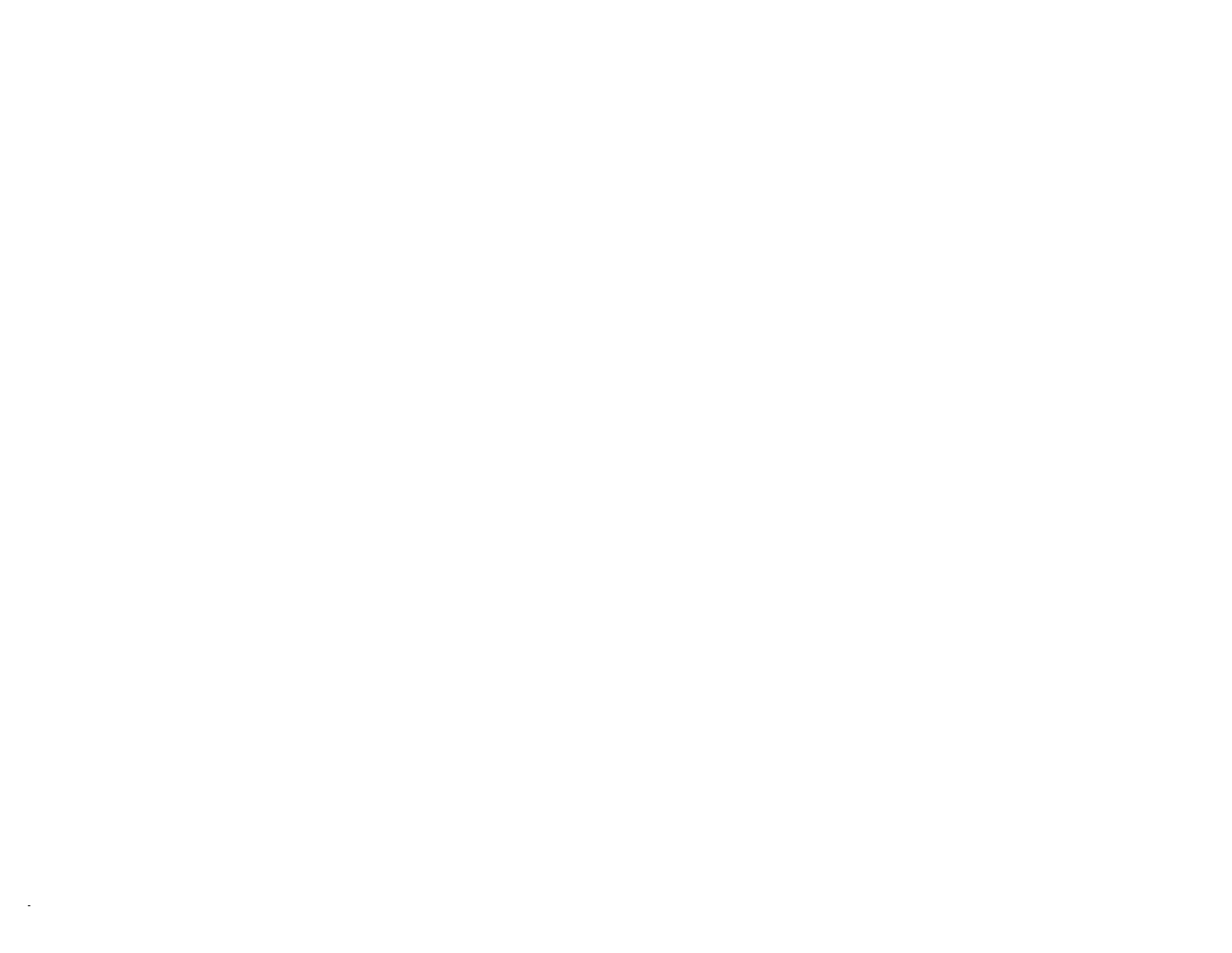| Licence            | <b>Business Name</b>                                     | <b>Address</b>                                       | <b>Licence Type/Sub</b>         |                                                    | <b>Phone</b>        |      | Fax                     |      |
|--------------------|----------------------------------------------------------|------------------------------------------------------|---------------------------------|----------------------------------------------------|---------------------|------|-------------------------|------|
| 20 899393          | <b>Westcoast Naturals</b>                                | 6751 Westminster Hwy Unit 120 Richmond BC V7C 4V4    | Mercantile Use                  | <b>Wholesale Trading</b>                           | (604) 277-3097      | Work |                         | Hom  |
| 20 906431          | Nature Prints Mouldings &<br>Accessories                 | 6311 Graybar Rd Unit 125 Richmond BC V6W 1H3         | Service Use                     |                                                    | (604) 559-7797      | Work |                         | Hom  |
| 20 907632          | Angkor Harvest                                           | 7771 Westminster Hwy Unit 170 Richmond BC V6X 1A4    | Industrial/Manufacturing<br>Use |                                                    | (778) 321-6464      | Work |                         |      |
| 20 907647          | SOS Children's Village Thrift<br><b>Store Foundation</b> | 3800 Moncton St Richmond BC V7E 3A6                  | Mercantile Use                  | Retail Trading                                     | $(604)$ 274-8866    | Work |                         |      |
| 20 908285          | <b>Eggette House</b>                                     | 8260 Westminster Hwy Unit 1680 Richmond BC V6X 3Y2   | Assembly Use Group 1            | <b>Food Service</b><br>Establishment, Take-<br>Out | (778) 996-0517      | Work |                         | Hom  |
|                    | 20 909688 Ali Go Rent a Car Inc                          | 5300 No 3 Rd Unit 426 Richmond BC V6X 2X9            | Vehicle for Hire                | Vehicle For Hire<br>Office                         | (604) 716-3555      | Work |                         | Hom  |
| <b>Issue Date:</b> |                                                          | September 4, 2020                                    |                                 |                                                    |                     |      |                         |      |
| 20 912204          | <b>Burberry</b>                                          | 7899 Templeton Station Rd Unit 1089 Richmond V7B 0B7 | Mercantile Use                  | <b>Retail Trading</b>                              | (778) 234-1076      | Work |                         | Hom  |
| 20 912243          | Inspire Keji                                             | 8031 Colonial Dr Unit 5 Richmond BC V7C 5B7          | Service Use                     |                                                    | (604) 812-5856      | Work |                         | Hom  |
| 20 912261          | Oak Wisdom Learning                                      | 9340 Gormond Rd Richmond BC V7E 1N5                  | Service Use                     | Home Occupation                                    | (778) 680-2728      | Work |                         |      |
| 20 912343          | Warren Construction Inc                                  | 135 EDGEMONT BAY NW CALGARY AB T3A 2K3               | Service Use                     | <b>General Contractor</b>                          | (403) 899-1661      | Work |                         | Hom  |
| 20 912344          | <b>Bebis Brands</b>                                      | 3333 Brown Rd Unit 1506 Richmond BC V6X 0P6          | Service Use                     | Home Occupation                                    | (778) 862-9550      | Work |                         | Hom  |
| 20 906973          | <b>GLGW Restaurant</b>                                   | 8260 Westminster Hwy Unit 2410 Richmond BC V6X 3Y2   | Assembly Use Group 1            | <b>Food Service</b><br>Establishment, Take-<br>Out | (604) 358-2205      | Work |                         | Hom  |
| <b>Issue Date:</b> |                                                          | September 8, 2020                                    |                                 |                                                    |                     |      |                         |      |
| 20 912190          | Robam Applianes Canada                                   | 11511 Bridgeport Rd Unit 111 Richmond BC V6X 1T4     | Mercantile Use                  | <b>Retail Trading</b>                              | (778) 896-8359      | Work |                         | Hom  |
| 20 912232          | Edwin S W Kong & Company Inc                             | 13982 Cambie Rd Unit 138 Richmond BC V6V 2K2         | Service Use                     |                                                    | (604) 273-1628      | Hom  | (604) 723-1638          | Cell |
| 20 912154          | Math House Academy                                       | 8888 Odlin Cr Unit 3130 Richmond BC V6X 3Z8          | Assembly Use Group 3            | <b>Education Institution</b>                       | (604) 783-2632      | Work |                         | Hom  |
| 20 909680          | L'Avale Mobile Lunch Ltd                                 | 448 JERVIS ST VANCOUVER BC V6C 3R7                   | Assembly Use Group 1            | Mobile Food Vendor                                 | (604) 788-8596      | Work |                         | Hom  |
| 20 912326          | Longsheng (Canada) Agricultural<br>Products Ltd          | 4871 Shell Rd Unit 2225 Richmond BC V6X 3Z6          | Service Use                     |                                                    | (778) 980-5666      | Work |                         | Hom  |
| <b>Issue Date:</b> |                                                          | September 9, 2020                                    |                                 |                                                    |                     |      |                         |      |
| 20 912141          | Kevin Huang CPA                                          | 4940 No 3 Rd Unit 219 Richmond BC V6X 3A5            | Service Use                     |                                                    | (778) 988-8688      |      | Work (604) 288-5057 Fax |      |
| 20 912205          | Boutique No 1                                            | 4151 Hazelbridge Way Unit 2880 Richmond BC V6X 4J7   | Mercantile Use                  | <b>Retail Trading</b>                              | (604) 338-0202      | Work |                         | Hom  |
| 20 912144          | LP Elegant Concept Couture Ltd                           | 4000 No 3 Rd Unit 2065 Richmond BC V6X 0J8           | Mercantile Use                  | <b>Retail Trading</b>                              | (604) 771-7014      | Work |                         |      |
| 20 912104          | Cook & Citation Limited<br>Partnership                   | 8880 Cook Rd Richmond BC V6Y 2Y5                     | <b>Residential Use</b>          | <b>Apartment Building</b>                          | (604) 620-9199      | Work |                         |      |
| 20 912050          | Plus One Learning                                        | 5500 Arcadia Rd Unit 116 Richmond BC V6X 3P5         | Service Use                     | Home Occupation                                    | (250) 328-2591      | Work |                         | Hom  |
|                    | 20 907202 Worldwide Atlas Motors Ltd                     | 4311 Hazelbridge Way Unit 1735 Richmond BC V6X 3L7   | Mercantile Use                  | Automobile Dealer                                  | (604) 500-7772 Work |      |                         | Hom  |
| 20 907201          | Worldwide Atlas Motors Ltd                               | 4311 Hazelbridge Way Unit 1735 Richmond BC V6X 3L7   | Vehicle for Hire                | Class J - Rental<br>Vehicle Group 2                | (604) 500-7772      | Work |                         | Hom  |
| 20 907200          | Worldwide Atlas Motors Ltd                               | 4311 Hazelbridge Way Unit 1735 Richmond BC V6X 3L7   | Vehicle for Hire                | Vehicle For Hire<br>Office                         | (604) 500-7772      | Work |                         | Hom  |
| 19 873439          | Sunview Holidays Inc                                     | 7151 No 5 Rd Richmond BC V6Y 2V3                     | Service Use                     | <b>Travel Agency</b>                               | $(604)$ 451-3333    | Work |                         |      |
| 20 912156          | <b>Threedom Digital Marketing</b><br>Canada Ltd          | 5811 Cooney Rd Unit 305 Richmond BC V6X 3M1          | Service Use                     |                                                    | (604) 838-6304      |      | Work (604) 945-0187 Fax |      |

## *Issue Date: September 10, 2020*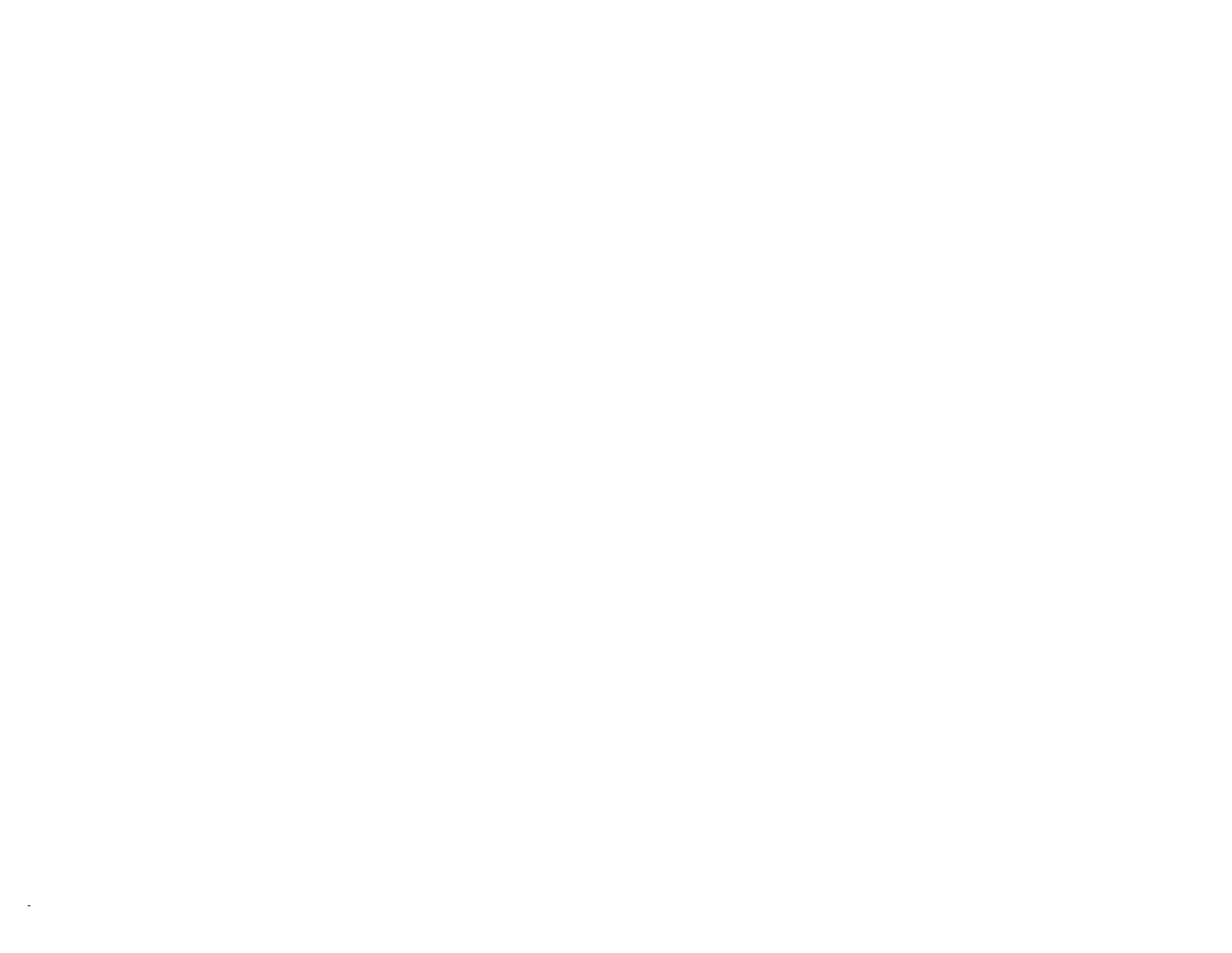|                    | <b>Licence Business Name</b>                   | <b>Address</b>                                                                    | <b>Licence Type/Sub</b>                    |                              | <b>Phone</b>                          |      | Fax                      |     |
|--------------------|------------------------------------------------|-----------------------------------------------------------------------------------|--------------------------------------------|------------------------------|---------------------------------------|------|--------------------------|-----|
| 20 910385          | <b>Canada Ever Rising Enterprises</b><br>Ltd   | 3411 No 3 Rd Unit 160 Richmond BC V6X 2B8                                         | Mercantile Use                             | Automobile Dealer            | (778) 297-2299                        | Work |                          | Hom |
| 20 912183          | <b>Yifeng Cleaning Services Ltd</b>            | 14133 Burrows Rd Unit 150 Richmond BC V6V 1P1                                     | Service Use                                |                              | (604) 330-9992                        | Work |                          | Hom |
| 20 912162          | WavePos Technologies Inc                       | 3011 Viking Way Unit 240 Richmond BC V6V 1W1                                      | Service Use                                |                              | (604) 303-0699                        | Work |                          | Hom |
| 20 910903          | Six0Four Studios                               | 21900 Westminster Hwy Unit 220 Richmond BC V6V 0A8                                | Service Use                                |                              | (236) 869-3696                        | Work |                          |     |
| 20 912029          | Pui Yee Lau                                    | 11295 Mellis Dr Richmond BC V6X 1L8                                               | Service Use                                |                              | (604) 704-6482                        | Work |                          | Hom |
| 20 912383          | Athlos Academy Studio                          | 8788 McKim Way Unit 3200 Richmond BC V6X 4E2                                      | Service Use                                |                              | $(604)$ 404-0880                      | Work |                          | Hom |
| 20 910935          | Reverie                                        | 8120 Westminster Hwy Richmond BC V6X 1A6                                          | Service Use                                |                              | (604) 276-0563                        | Work |                          | Hom |
| 20 910802          | <b>Future Invention Learning</b><br>Laboratory | 3779 Sexsmith Rd Unit 1263 Richmond BC V6X 3Z9                                    | Assembly Use Group 3                       | <b>Education Institution</b> | (778) 772-9748                        | Work |                          | Hom |
| 20 910409          | Schroders                                      | 3820 Cessna Dr Unit 250 Richmond BC V7B 1C7                                       | Service Use                                |                              | (778) 877-8861                        |      | Work (604) 801-9885 Fax  |     |
| 20 910301          | VMI Learning Inc                               | 5900 No 3 Rd Unit 880 Richmond BC V6X 3P7                                         | Assembly Use Group 3                       | <b>Education Institution</b> | (604) 715-0913                        | Work |                          | Hom |
| 20 910034          | <b>NNS Studios</b>                             | 11871 Horseshoe Way Unit 1163 Richmond BC V7A 5H5                                 | Service Use                                |                              | (778) 201-3277                        | Work |                          | Hom |
| 20 910516          | <b>Top Seeds Canada Enterprises</b><br>Ltd     | 12200 Gilbert Rd Richmond BC V7E 2H7                                              | Mercantile Use                             | Roadside Stand               | (604) 726-5863                        | Work |                          | Hom |
| 20 910830          | Maple Scenery Inc                              | 8171 Cook Rd Unit 325 Richmond BC V6Y 3T8                                         | Service Use                                |                              | (778) 588-6053                        | Work |                          | Hom |
| <b>Issue Date:</b> |                                                | <b>September 11, 2020</b>                                                         |                                            |                              |                                       |      |                          |     |
| 20 912545          | Cambria College                                | 5900 No 3 Rd Unit 880 Richmond BC V6X 3P7                                         | Assembly Use Group 3                       | <b>Education Institution</b> | (778) 688-4422                        | Work |                          | Hom |
| 20 912584          | Trips to Tales Travel Game                     | 4800 Trimaran Dr Unit 19 Richmond BC V7E 4Y7                                      | Service Use                                | Home Occupation              | (604) 788-5060                        | Work |                          | Hom |
| 20 912621          | AgriLife Enterprises Ltd                       | 8351 Alexandra Rd Unit 280 Richmond BC V6X 1C3                                    | Service Use                                | <b>Wholesale Trading</b>     | (236) 838-6662                        | Work |                          | Hom |
| <b>Issue Date:</b> |                                                | <b>September 15, 2020</b>                                                         |                                            |                              |                                       |      |                          |     |
| 20 907400          | <b>Everbright Properties Inc</b>               | 650 W GEORGIA ST VANCOUVER BC V6B 4N7                                             | Service Use                                | Property<br>Management       | (604) 620-9199                        | Work |                          | Hom |
| 20 912686          | Carpere Canada                                 | 8400 West Rd Unit 1005 Richmond BC V6X 0S7                                        | Service Use                                |                              | (888) 377-1999                        |      | Work (778) 819-2366 Fax  |     |
| <b>Issue Date:</b> |                                                | <b>September 16, 2020</b>                                                         |                                            |                              |                                       |      |                          |     |
| 20 912952          | IC Stone & Granite Inc.                        | 10747 168 ST SURREY BC V4N 1M5                                                    | Service Use                                | <b>General Contractor</b>    | (604) 725-0223                        | Work |                          | Hom |
| 20 912992          | Chapter 1 Cleaning                             | 7631 Moffatt Rd Unit 4 Richmond BC V6Y 1X9                                        | Service Use                                | Home Occupation              | (604) 704-1194                        | Work |                          | Hom |
| 20 912950          | <b>CMV Contracting</b>                         | 4231 Danforth Dr Richmond BC V6X 2X5                                              | Service Use                                | <b>General Contractor</b>    | (778) 231-6342                        | Work |                          | Hom |
| 20 909532          | <b>Francis Family Service</b>                  | 5320 Williams Rd Richmond BC V7E 1K1                                              | <b>Residential Use</b>                     | Boarders & Lodgers           | (604) 278-1609                        |      | Work (778) 319-8518 Cell |     |
| 20 912951          | <b>CMV Contracting</b>                         | 4231 Danforth Dr Richmond BC V6X 2X5                                              | <b>Inter-Municipal Business</b><br>Licence | <b>General Contractor</b>    | (778) 231-6342                        | Work |                          | Hom |
| <b>Issue Date:</b> |                                                | <b>September 17, 2020</b>                                                         |                                            |                              |                                       |      |                          |     |
|                    |                                                | 20 913079 FC Excecutive Management Ltd 1080 HOWE ST UNIT 800 VANCOUVER BC V6Z 2T1 | Service Use                                | <b>General Contractor</b>    | (604) 726-5262                        | Work |                          | Hom |
|                    | 19 869281 Canadian Tire Store #604             | 11111 Twigg PI Unit 1009 Richmond BC V6V 0B7                                      | Service Use                                |                              | (604) 431-3570 Hom (604) 431-3574 Fax |      |                          |     |
| <b>Issue Date:</b> |                                                | <b>September 21, 2020</b>                                                         |                                            |                              |                                       |      |                          |     |
|                    | 20 910388 Meat Lover Mart                      | 4200 No 3 Rd Unit 135 Richmond BC V6X 2C2                                         | Mercantile Use                             | <b>Retail Trading</b>        | (778) 325-1926 Work                   |      |                          | Hom |
| <b>Issue Date:</b> |                                                | <b>September 22, 2020</b>                                                         |                                            |                              |                                       |      |                          |     |
|                    | 20 912709 Rely Construction Ltd                | 2188 No 5 Rd Unit 130 Richmond BC V6X 2T1                                         | <b>Inter-Municipal Business</b><br>Licence | <b>General Contractor</b>    | (778) 231-8188                        | Work |                          | Hom |
|                    | 20 913101 1110507 BC Ltd                       | 2088 No 5 Rd Unit 270 Richmond BC V6X 2T1                                         | Mercantile Use                             | <b>Wholesale Trading</b>     | (604) 789-6666                        | Work |                          | Hom |
|                    |                                                |                                                                                   |                                            |                              |                                       |      |                          |     |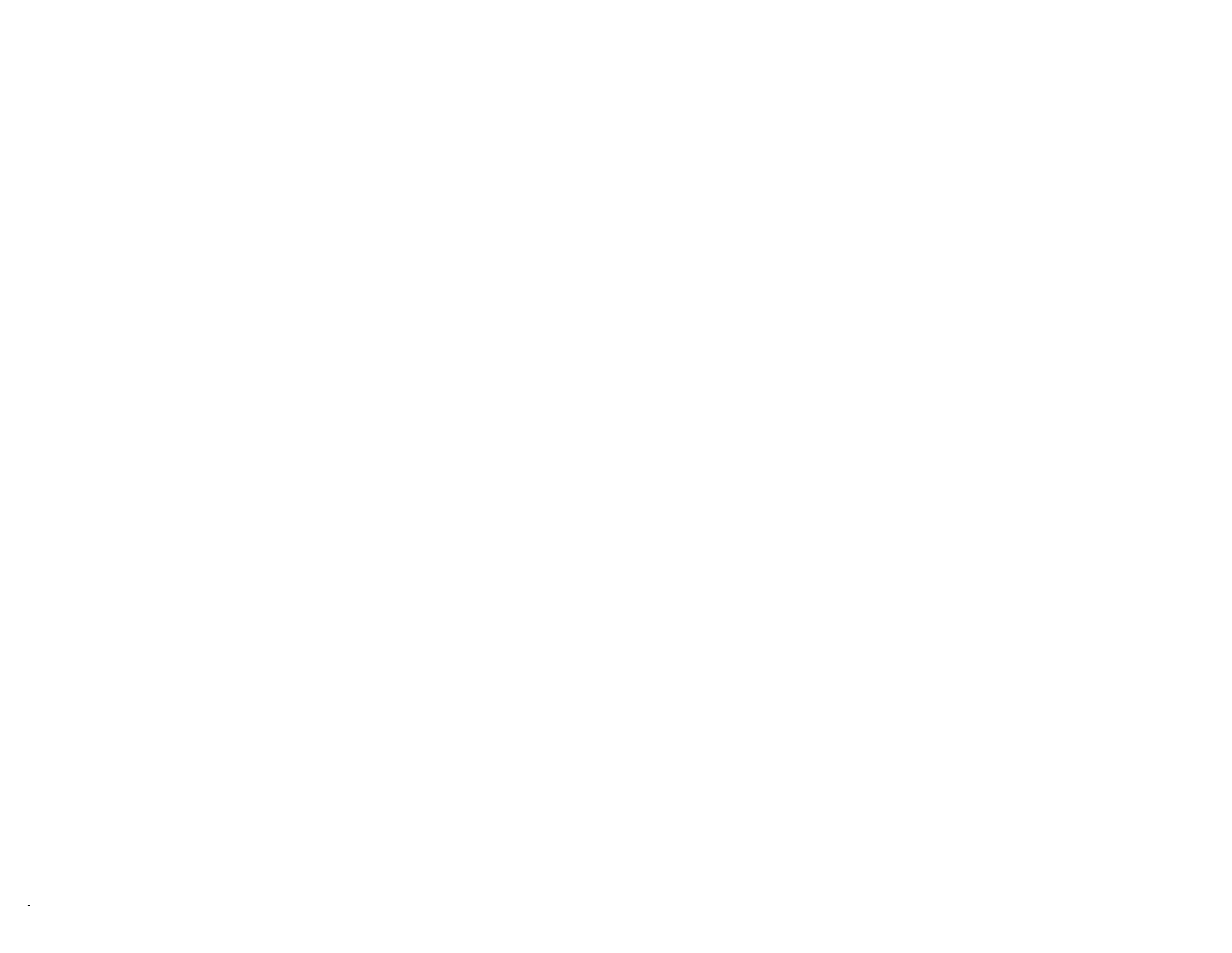| Licence            | <b>Business Name</b>                            | <b>Address</b>                                                                          | <b>Licence Type/Sub</b>                    |                                                    | Phone                                  |      | Fax                      |     |
|--------------------|-------------------------------------------------|-----------------------------------------------------------------------------------------|--------------------------------------------|----------------------------------------------------|----------------------------------------|------|--------------------------|-----|
| 20 913093          | Rodair International Holdings<br>Limited        | 3751 Shell Rd Unit 130 Richmond BC V6X 2W2                                              | Service Use                                |                                                    | (604) 244-5940                         | Work |                          | Hom |
| 20 913085          | Canada Nine Ze Trade Co Ltd                     | 8171 Ackroyd Rd Unit 3030 Richmond BC V6X 3J9                                           | Service Use                                |                                                    | (236) 869-5252                         | Work |                          | Hom |
| 20 912710          | Phone Pro                                       | 4540 No 3 Rd Unit 1265 Richmond BC V6X 4E4                                              | Mercantile Use                             | <b>Retail Trading</b>                              | (778) 881-0251                         |      | Work (604) 676-2277 Fax  |     |
| 20 912708          | <b>Rely Construction Ltd</b>                    | 2188 No 5 Rd Unit 130 Richmond BC V6X 2T1                                               | Service Use                                | <b>General Contractor</b>                          | (778) 231-8188                         | Work |                          | Hom |
| 20 912704          | <b>Pylon Consulting Group</b>                   | 8600 Cambie Rd Unit 110 Richmond BC V6X 4J9                                             | Service Use                                |                                                    | (604) 273-2299                         |      | Work (604) 676-2277 Fax  |     |
| 20 912842          | On Track Snow Busters Ltd                       | 6751 Graybar Rd Unit 160 Richmond BC V6W 1H3                                            | Service Use                                | <b>General Contractor</b>                          | (778) 994-7014                         | Work |                          | Hom |
| <b>Issue Date:</b> |                                                 | <b>September 23, 2020</b>                                                               |                                            |                                                    |                                        |      |                          |     |
| 20 913008          | Eurocrete                                       | PO BOX 573 FORT LANGLEY BC V1M 2R9                                                      | Service Use                                | <b>General Contractor</b>                          | (604) 513-5855                         |      | Work (778) 549-0501 Cell |     |
| 20 913047          | Veer's Roofing and Service                      | 7651 Dampier Dr Richmond BC V7C 4M3                                                     | <b>Inter-Municipal Business</b><br>Licence | <b>General Contractor</b>                          | (604) 897-5122                         | Work |                          | Hom |
| 20 913090          | The Factory Wheels                              | 8311 St Albans Rd Richmond BC V6Y 2L2                                                   | Service Use                                | Home Occupation                                    | (604) 375-0039                         | Work |                          | Hom |
| 20 913013          | Dazaar Consulting Corp                          | 2887 W 15TH AVE UNIT 2 VANCOUVER BC                                                     | Service Use                                | <b>General Contractor</b>                          | (778) 384-2072                         | Work |                          | Hom |
| 20 912977          | Yvonne Chen RCC                                 | 2611 Finlayson Crt Richmond BC V6X 3M5                                                  | Service Use                                | Home Occupation                                    | (604) 621-6650                         | Work |                          | Hom |
| 20 912843          | On Track Snow Busters Ltd                       | 6751 Graybar Rd Unit 160 Richmond BC V6W 1H3                                            | <b>Inter-Municipal Business</b><br>Licence | <b>General Contractor</b>                          | (778) 994-7014                         | Work |                          | Hom |
| 20 912192          | Msave Import and Export                         | 9880 Shell Rd Richmond BC V7A 3X1                                                       | Service Use                                | Home Occupation                                    | (778) 558-2022                         | Work |                          | Hom |
| 19878620           | Hey! I am Yogost                                | 8181 Cambie Rd Unit 1140 Richmond BC V6X 3X9                                            | Assembly Use Group 1                       | <b>Food Service</b><br>Establishment               | (778) 929-7333                         | Work |                          |     |
| 20 913043          | Veer's Roofing and Service                      | 7651 Dampier Dr Richmond BC V7C 4M3                                                     | Service Use                                | <b>General Contractor</b>                          | (604) 897-5122                         | Work |                          | Hom |
| 20 913005          | Lucky Goldfish Services Ltd                     | 3300 Ketcheson Rd Unit 1127 Richmond BC V6X 0S5                                         | Service Use                                | Home Occupation                                    | (778) 751-8771                         | Work |                          | Hom |
| <b>Issue Date:</b> |                                                 | <b>September 28, 2020</b>                                                               |                                            |                                                    |                                        |      |                          |     |
| 20 913403          | Dayu Development Inc                            | 10991 Dennis Cr Richmond BC V7A 3S3                                                     | Service Use                                | <b>General Contractor</b>                          | $(604)$ 388-6999                       | Work |                          |     |
| 20 913404          | Dayu Construction Ltd                           | 10991 Dennis Cr Richmond BC V7A 3S3                                                     | <b>Inter-Municipal Business</b><br>Licence | <b>General Contractor</b>                          | (778) 792-0909                         | Work |                          |     |
| 20 913728          | <b>Top Solutions Systems</b><br>Integration Ltd | 34A 2755 LOUGHEED HWY SUITE 614 PORT<br>COQUITLAM BC V3B 5Y9                            | Service Use                                | <b>Electrical Contractor</b>                       | (604) 399-4286                         |      | Work (778) 245-1440 Cell |     |
| <b>Issue Date:</b> |                                                 | <b>September 29, 2020</b>                                                               |                                            |                                                    |                                        |      |                          |     |
|                    | 20 913166 Daniel Tang                           | 8040 Garden City Rd Unit 120 Richmond BC V6Y 2N9                                        | Service Use                                | <b>Registered Massage</b><br><b>Therapy Clinic</b> | (604) 270-4575                         |      | Work (604) 270-4576 Fax  |     |
| 20 913168          | Feida Express Ltd                               | 4611 No 6 Rd Unit 130 Richmond BC V6V 2L3                                               | Service Use                                |                                                    | (236) 999-9966                         | Work |                          | Hom |
| 20 913160          | Speed Plus Express Inc                          | 13500 Maycrest Way Unit 135 Richmond BC V6V 2N8                                         | Service Use                                |                                                    | (506) 898-2289                         | Work |                          | Hom |
| 20 912970          | 8 PM                                            | 4151 Hazelbridge Way Unit 2570 Richmond BC V6X 4J7                                      | Mercantile Use                             | <b>Retail Trading</b>                              | (778) 899-2508                         | Work |                          | Hom |
| 20 910473 Vangrain |                                                 | 3820 Cessna Dr Unit 250 Richmond BC V7B 1C7                                             | Service Use                                |                                                    | (236) 869-0809                         | Work |                          | Hom |
| 20 907600          | Care At Home Services<br>Advancia Inc           | 9580 Williams Rd Richmond BC V7A 1H2                                                    | Service Use                                |                                                    | (604) 575-0006 Work (604) 575-0010 Fax |      |                          |     |
| 20 912552          | <b>City Core Messenger Service</b>              | 4611 No 6 Rd Unit 130 Richmond BC V6V 2L3                                               | Service Use                                |                                                    | $(604)$ 368-6833                       | Work |                          | Hom |
| 20 904131          | Wanbon Foods                                    | 5388 Parkwood PI Unit 8 Richmond BC V6V 2N1                                             | Industrial/Manufacturing<br>Use            |                                                    | (604) 719-8595                         | Work |                          | Hom |
| 20 913302 Geness   |                                                 | 3779 Sexsmith Rd Unit 1203 Richmond BC V6X 3Z9                                          | Service Use                                |                                                    | (778) 874-9999                         |      | Work (778) 858-7378 Cell |     |
| <b>Issue Date:</b> |                                                 | <b>September 30, 2020</b>                                                               |                                            |                                                    |                                        |      |                          |     |
|                    |                                                 | 20 913452 Richmond Blundell Dental Centre 6180 Blundell Rd Unit 240 Richmond BC V7C 4W7 | Service Use                                |                                                    | (604) 271-1440                         |      | Work (778) 240-7285 Cell |     |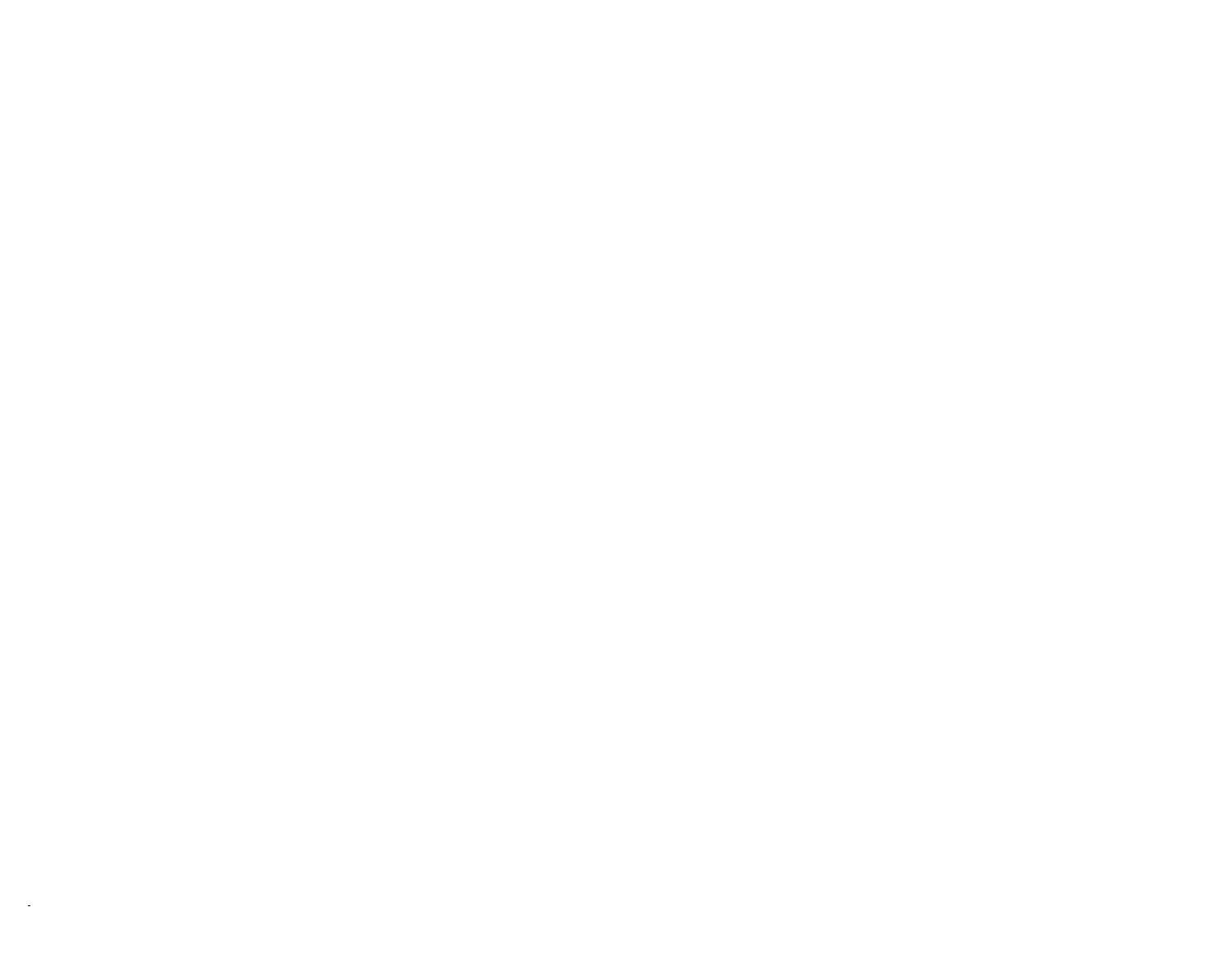|                    | Licence Business Name                       | <b>Address</b>                                               | <b>Licence Type/Sub</b>                    |                               | <b>Phone</b>   |      | Fax                       |     |
|--------------------|---------------------------------------------|--------------------------------------------------------------|--------------------------------------------|-------------------------------|----------------|------|---------------------------|-----|
| <b>Issue Date:</b> |                                             | October 1, 2020                                              |                                            |                               |                |      |                           |     |
| 20 913831          | <b>Tops Renovation Ltd</b>                  | 8700 McKim Way Unit 1018 Richmond BC V6X 4A5                 | <b>Inter-Municipal Business</b><br>Licence | <b>General Contractor</b>     | (604) 889-8825 | Work |                           | Hom |
| 20 913437          | QianXi Home Design &<br>Renovations         | 3102 WINDSOR GATE UNIT 1708 COQUITLAM BC V3B<br>0J3          | Service Use                                | <b>General Contractor</b>     | (604) 726-6227 | Work |                           | Hom |
| 20 913521          | First District Mechanical Group             | 1320 KINGSWAY AVE UNIT 113 PORT COQUITLAM BC<br>V3K 6P4      | Service Use                                | Refrigeration<br>Contractor   | (604) 420-9052 | Work |                           | Hom |
| 20 913542          | TMW Stone & Cabinet Ltd                     | 9411 Glendower Dr Unit 342 Richmond BC V7A 2Y6               | Service Use                                | <b>General Contractor</b>     | (778) 998-6165 |      | Work (604) 277-9894 Hom   |     |
| 20 913561          | <b>Metric Modular</b>                       | 1825 TOWER RD AGASSIZ BC V0M 1A0                             | Service Use                                | <b>General Contractor</b>     | 6047962257220  | Work |                           | Hom |
| 20 913566          | <b>JLYF Development</b>                     | 12780 Carncross Ave Richmond BC V6V 2W4                      | Service Use                                | Home Occupation               | (587) 889-7736 | Work |                           | Hom |
| 20 913622          | Purpose CPA                                 | 4191 Williams Rd Unit 2 Richmond BC V7E 1J7                  | Service Use                                | Home Occupation               | (604) 780-5910 | Work |                           | Hom |
| 20 913722          | CGWSI                                       | 9691 Alberta Rd Unit 23 Richmond BC V6Y 1T7                  | Service Use                                | Home Occupation               | (604) 353-9261 | Work |                           | Hom |
| 20 913842          | Perivita Trading Ltd                        | 9728 Alexandra Rd Unit 63 Richmond BC V6X 0M4                | Service Use                                | Home Occupation               | (778) 892-6620 |      | Work (778) 833-1709 Cell  |     |
| 20 913843          | THESAMANTHACHAN<br>Photography              | 9800 Kilby Dr Unit 31 Richmond BC V6X 3S2                    | Service Use                                | Home Occupation               | (778) 985-1776 | Work |                           | Hom |
| 20 913844          | Tino Mechancial Ltd                         | 3205 MOUNTAIN HWY UNIT 118 NORTH VANCOUVER<br>BC V7K 0A3     | Service Use                                | <b>Plumbing Contractor</b>    | (604) 833-8544 | Work |                           | Hom |
| 20 913431          | Ever Trends International<br>Trading Co Ltd | 9399 Kirkmond Cr Richmond BC V7E 1M7                         | Service Use                                | Home Occupation               | (778) 863-5930 |      | Cellul (778) 892-7909 Wor |     |
| 20 913565          | Li YuChen Personal Household                | 10011 River Dr Unit 312 Richmond BC V6X 0N2                  | Service Use                                | Home Occupation               | (778) 893-0120 | Work |                           | Hom |
| 20 913686          | Joyful Baby Consulting Services<br>Ltd      | 9800 Odlin Rd Unit 75 Richmond BC V6X 0C2                    | Service Use                                | Home Occupation               | (778) 803-7158 | Work |                           | Hom |
| 20 906933          | Japadog                                     | 5300 No 3 Rd Richmond BC V6X 2X9                             | Assembly Use Group 1                       | Mobile Food Vendor            | (604) 322-6465 |      | Work (604) 322-6649 Fax   |     |
| 20 913601          | Coast Mountain Refrigeration<br>and Gas     | 35784 REGAL PKWY ABBOTSFORD BC V3G 2W2                       | Service Use                                | Gas Contractor                | (778) 779-1118 | Work |                           | Hom |
| 20 913424          | <b>Kirei Collections</b>                    | 10811 Rosebrook Rd Richmond BC V7A 2R8                       | Service Use                                | Home Occupation               | (778) 320-7290 | Work |                           | Hom |
| 19 872285          | BlackboxMyCar                               | 13988 Maycrest Way Unit 170 Richmond BC V6V 3C3              | Service Use                                |                               | (604) 618-7788 | Work |                           | Hom |
| 20 906911          | Autodromo Racing and<br>Development         | 2188 No 5 Rd Unit 170 Richmond BC V6X 2T1                    | Service Use                                |                               | (604) 362-5878 | Work |                           | Hom |
| 20 907920          | Five Rivers Meat Co                         | 12420 No 1 Rd Unit 150 Richmond BC V7E 6N2                   | Mercantile Use                             | <b>Retail Trading</b>         | (778) 847-8416 | Work |                           | Hom |
| 20 908183          | Zed9                                        | 4400 Hazelbridge Way Unit 740 Richmond BC V6X 3R8            | Assembly Use Group 3                       | Commercial<br>Entertainment   | (778) 325-0524 | Work |                           | Hom |
| 20 908186          | Zed9                                        | 4400 Hazelbridge Way Unit 740 Richmond BC V6X 3R8            | Assembly Use Group 1                       | Food Service<br>Establishment | (778) 325-0524 | Work |                           | Hom |
| 20 912426          | <b>Tops Renovation Ltd</b>                  | 8700 McKim Way Unit 1018 Richmond BC V6X 4A5                 | Service Use                                | <b>General Contractor</b>     | (604) 889-8825 | Work |                           | Hom |
| 20 913391          | <b>Retro Resell</b>                         | 7500 McMath Rd Richmond BC V6Y 3G2                           | Service Use                                | Home Occupation               | (604) 722-8826 | Work |                           | Hom |
| 20 913165          | Analiza Allen                               | 6611 Minoru Blvd Unit 311 Richmond BC V6Y 1Y9                | Service Use                                | Home Occupation               | (639) 333-0004 | Work |                           | Hom |
|                    | 20 913388 Fantuan Delivery                  | 9200 GLENLYON PKWY FLOOR 3 BURNABY BC V5J<br>0B <sub>3</sub> | Service Use                                |                               | (604) 564-2775 | Work |                           | Hom |
| 20 913304          | <b>ISHOTHOMES</b>                           | 9671 Shell Rd Richmond BC V7A 3W1                            | Service Use                                | Home Occupation               | (604) 500-9922 | Work |                           | Hom |
| 20 890047          | <b>Herbaland Naturals Inc.</b>              | 14271 Knox Way Unit 125 Richmond BC V6V 2Z4                  | Service Use                                |                               | (604) 284-5050 |      | Work (604) 765-2791 Hom   |     |
| 20 913326          | <b>Mattel Renovation Ltd</b>                | 8011 Clearwater Gate Richmond BC V7C 3B2                     | Service Use                                | <b>General Contractor</b>     | (778) 223-5888 | Work |                           | Hom |
| 20 911943          | Wagonmaster Enterprises (BC)<br>Ltd         | 12671 Bathgate Way Unit 4 Richmond BC V6V 1Y5                | Mercantile Use                             | <b>Wholesale Trading</b>      | (604) 270-2033 |      | Work (604) 270-3006 Fax   |     |
| <b>Issue Date:</b> |                                             | October 2, 2020                                              |                                            |                               |                |      |                           |     |
| 20 913890          | <b>Spring Water Plants</b>                  | 23080 Dyke Rd Unit 1 Richmond V6V 1E1                        | Service Use                                | Home Occupation               | (778) 882-6828 | Work |                           | Hom |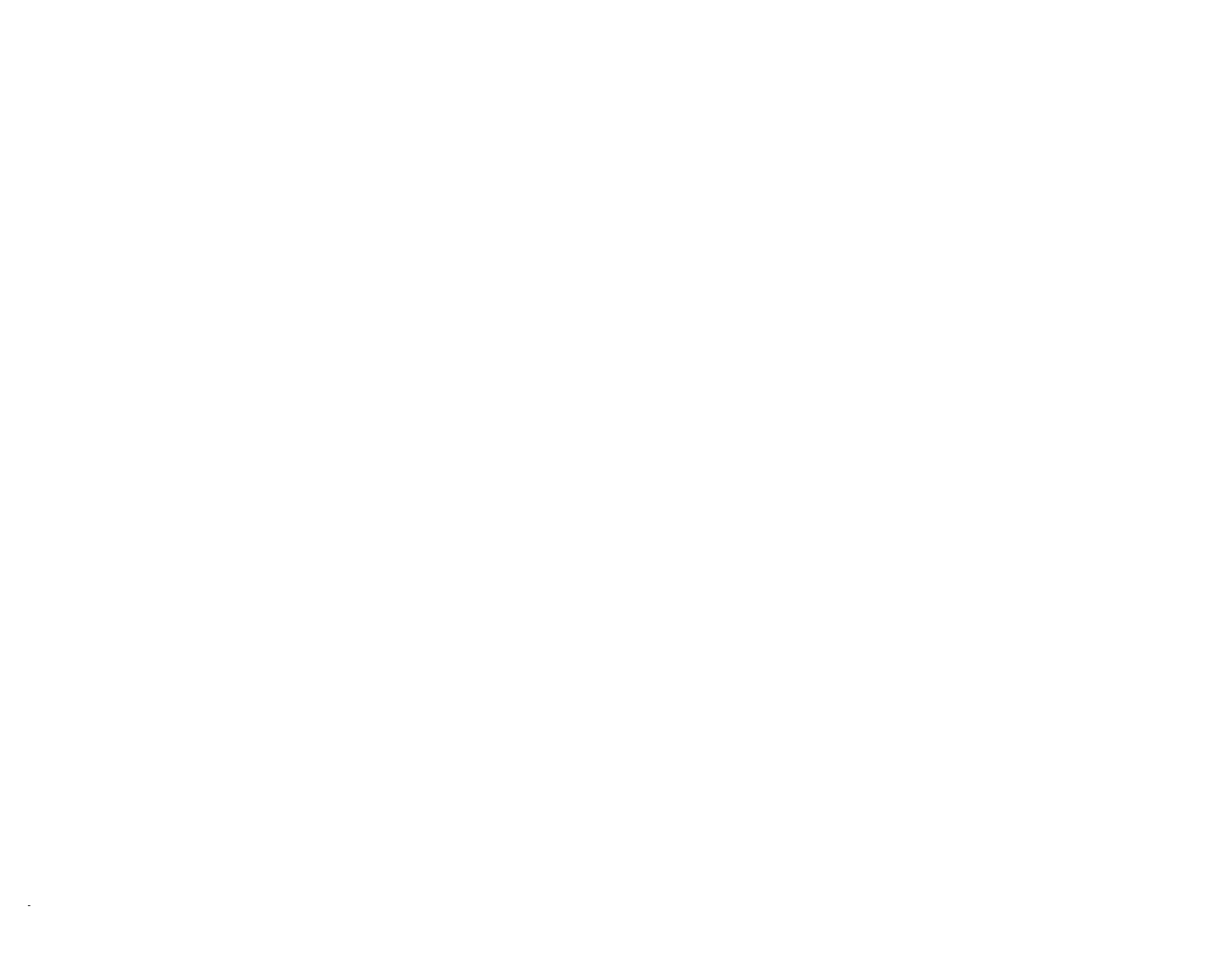| Licence            | <b>Business Name</b>                                             | <b>Address</b>                                                                | <b>Licence Type/Sub</b>         |                                        | <b>Phone</b>       |      | Fax                       |     |
|--------------------|------------------------------------------------------------------|-------------------------------------------------------------------------------|---------------------------------|----------------------------------------|--------------------|------|---------------------------|-----|
|                    | 20 914942 Wild Vines Nursery                                     | 7080 No 3 Rd Unit 507 Richmond BC V6Y 2C6                                     | Service Use                     | Home Occupation                        | (604) 314-3962     | Work |                           | Hom |
| <b>Issue Date:</b> |                                                                  | October 5, 2020                                                               |                                 |                                        |                    |      |                           |     |
| 20 913704          | <b>Judy Anne Grams</b>                                           | 11295 Mellis Dr Richmond BC V6X 1L8                                           | Service Use                     |                                        | (604) 317-3467     | Work |                           | Hom |
| 20 913782          | <b>APE Tutoring Centre</b>                                       | 5811 Cooney Rd Unit 601 Richmond BC V6X 3M1                                   | Assembly Use Group 3            | <b>Education Institution</b>           | (604) 370-6088     | Work |                           | Hom |
| 20 913741          | Sunlee Immigration Services Ltd                                  | 13571 Commerce Pkwy Unit 200 Richmond BC V6V 2R2                              | Service Use                     |                                        | (778) 683-7399     | Work |                           | Hom |
| 20 913734          | Clearly                                                          | 2020 No 6 Rd Unit 105 Richmond BC V6V 1P1                                     | Service Use                     |                                        | (604) 669-1555     | Work |                           | Hom |
| 20 913445          | Sobuy                                                            | 3779 Sexsmith Rd Unit 1203 Richmond BC V6X 3Z9                                | Service Use                     |                                        | (778) 982-1888     | Work |                           | Hom |
| 20 913706          | <b>Garry David Grams</b>                                         | 11295 Mellis Dr Richmond BC V6X 1L8                                           | Service Use                     |                                        | (604) 323-3720     | Hom  |                           | Hom |
| 20 913864          | <b>Tory Burch</b>                                                | 7899 Templeton Station Rd Unit 1120 Richmond V7B 0B7                          | Mercantile Use                  | <b>Retail Trading</b>                  | (604) 214-1345     | Work |                           | Hom |
| 20 913841          | Live Well Medical Centre                                         | 8171 Ackroyd Rd Unit 6040 Richmond BC V6X 3J9                                 | Service Use                     |                                        | (604) 370-5010     |      | Work (604) 370-5012 Fax   |     |
| 20 913684          |                                                                  | Windoors Windows and Glass Ltd 12500 Vickers Way Unit 200 Richmond BC V6V 1H9 | Mercantile Use                  | <b>Wholesale Trading</b>               | (604) 370-5708     |      | Work (604) 760-9386 Cell  |     |
| 20 913623          | <b>Liquor World</b>                                              | 5300 No 3 Rd Unit 868 Richmond BC V6X 2X9                                     | Mercantile Use                  | <b>Retail Trading</b>                  | (604) 370-8889     | Work |                           | Hom |
| 20 913307          | <b>Megaphoton Technology</b><br>(Canada) Inc                     | 11488 Eburne Way Unit 120 Richmond BC V6V 3E1                                 | Mercantile Use                  | <b>Wholesale Trading</b>               | $(236) 808 - 6603$ | Work |                           | Hom |
| 20 913157          | Vancor Construction Ltd                                          | 3757 Jacombs Rd Unit 155 Richmond BC V6V 2R3                                  | Service Use                     | <b>General Contractor</b>              | (604) 285-9809     |      | Work (778) 939-5818 Cell  |     |
| 20 908020          | Ginkgo Capital Holding Group Ltd                                 | 13571 Commerce Pkwy Unit 200 Richmond BC V6V 2R2                              | Service Use                     |                                        | (778) 839-0888     |      | Cellul (604) 418-9565 Wor |     |
| 20 895389          | Mouldings                                                        | Patterson Whittaker Architectural 3071 No 5 Rd Unit 1 Richmond BC V6X 2T4     | Service Use                     |                                        | (604) 285-6550     | Work |                           | Hom |
| 20 913702          | Laminati Trading Co Ltd                                          | 3691 Viking Way Unit 11 Richmond BC V6V 1W1                                   | Mercantile Use                  | <b>Wholesale Trading</b>               | (604) 998-8032     | Work |                           | Hom |
| 20 913624          | <b>Octagon Property Investment</b>                               | 5900 No 3 Rd Unit 660 Richmond BC V6X 3P7                                     | Service Use                     |                                        | (778) 251-3222     | Work |                           | Hom |
| <b>Issue Date:</b> |                                                                  | October 6, 2020                                                               |                                 |                                        |                    |      |                           |     |
|                    | 20 913126 L & W Relax Body Massage &<br><b>Beauty Studio Ltd</b> | 8700 McKim Way Unit 1181 Richmond BC V6X 4A5                                  | Service Use                     | <b>Therapeutic Touch</b><br>Treatments | $(236) 880 - 6033$ | Work |                           | Hom |
| <b>Issue Date:</b> |                                                                  | October 8, 2020                                                               |                                 |                                        |                    |      |                           |     |
| 20 915182          | The Mari Gilbert Story                                           | 2400 BOUNDARY RD UNIT 630 BURNABY BC V5M 3Z3                                  | Service Use                     | Film Production<br>Office              | (604) 628-3160     | Work |                           | Hom |
| 20 915344          | <b>JIS Logistics Ltd</b>                                         | 11460 Bird Rd Richmond BC V6X 1N9                                             | Service Use                     | Home Occupation                        | (778) 682-1312     | Work |                           |     |
| 20 915343          | Harder Home Improvements                                         | 10927 131 A ST SURREY BC V3T 3R8                                              | Service Use                     | <b>General Contractor</b>              | (604) 838-7257     | Work |                           |     |
| 20 915185          | <b>Ever Best Driving School</b>                                  | 8180 Granville Ave Unit 802 Richmond BC V6Y 4G1                               | Vehicle for Hire                | Vehicle For Hire<br>Office             | (604) 285-6376     |      | Work (604) 617-2836 Cell  |     |
| 20 915186          | <b>Ever Best Driving School</b>                                  | 8180 Granville Ave Unit 802 Richmond BC V6Y 4G1                               | Vehicle for Hire                | Class K -<br>DriverTraining<br>Vehicle | (604) 285-6376     |      | Work (604) 617-2836 Cell  |     |
| <b>Issue Date:</b> |                                                                  | October 9, 2020                                                               |                                 |                                        |                    |      |                           |     |
|                    | 20 910506 Sea Fortune Aluminum<br><b>Fabrication Ltd</b>         | 11566 Eburne Way Unit 102 Richmond BC V6V 2G7                                 | Industrial/Manufacturing<br>Use |                                        | (778) 288-6859     | Work |                           | Hom |
| 20 910508          | Sea Fortune Aluminum<br><b>Fabrication Ltd</b>                   | 11566 Eburne Way Unit 102 Richmond BC V6V 2G7                                 | Service Use                     | <b>General Contractor</b>              | (778) 288-6859     | Work |                           | Hom |
| 20 910719          | Kumbo Chan Farm                                                  | 14780 Westminster Hwy Richmond BC V6V 1A5                                     | Mercantile Use                  | <b>Wholesale Trading</b>               | (604) 202-2293     | Work |                           |     |
| 20 913130          | Yogurt King                                                      | 4151 Hazelbridge Way Unit 3070 Richmond BC V6X 4J7                            | Assembly Use Group 1            | <b>Food Service</b><br>Establishment   | (778) 688-8822     | Work |                           | Hom |
| 20 914903          | <b>Tumble Town Movement</b><br><b>Education Centre</b>           | 12417 No 2 Rd Unit 145 Richmond BC V7E 6H6                                    | Assembly Use Group 3            | <b>Health Studio</b>                   | (604) 357-7344     |      | Work (604) 733-0153 Fax   |     |
| 20 915324          | <b>Great Canadian Water</b>                                      | 5910 No 6 Rd Unit 101 Richmond BC V6V 1Z1                                     | Mercantile Use                  | <b>Wholesale Trading</b>               | (604) 630-3750     |      | Work (630) 630-8840 Fax   |     |
| January 27, 2021   |                                                                  |                                                                               | Page 36 of 45                   |                                        |                    |      |                           |     |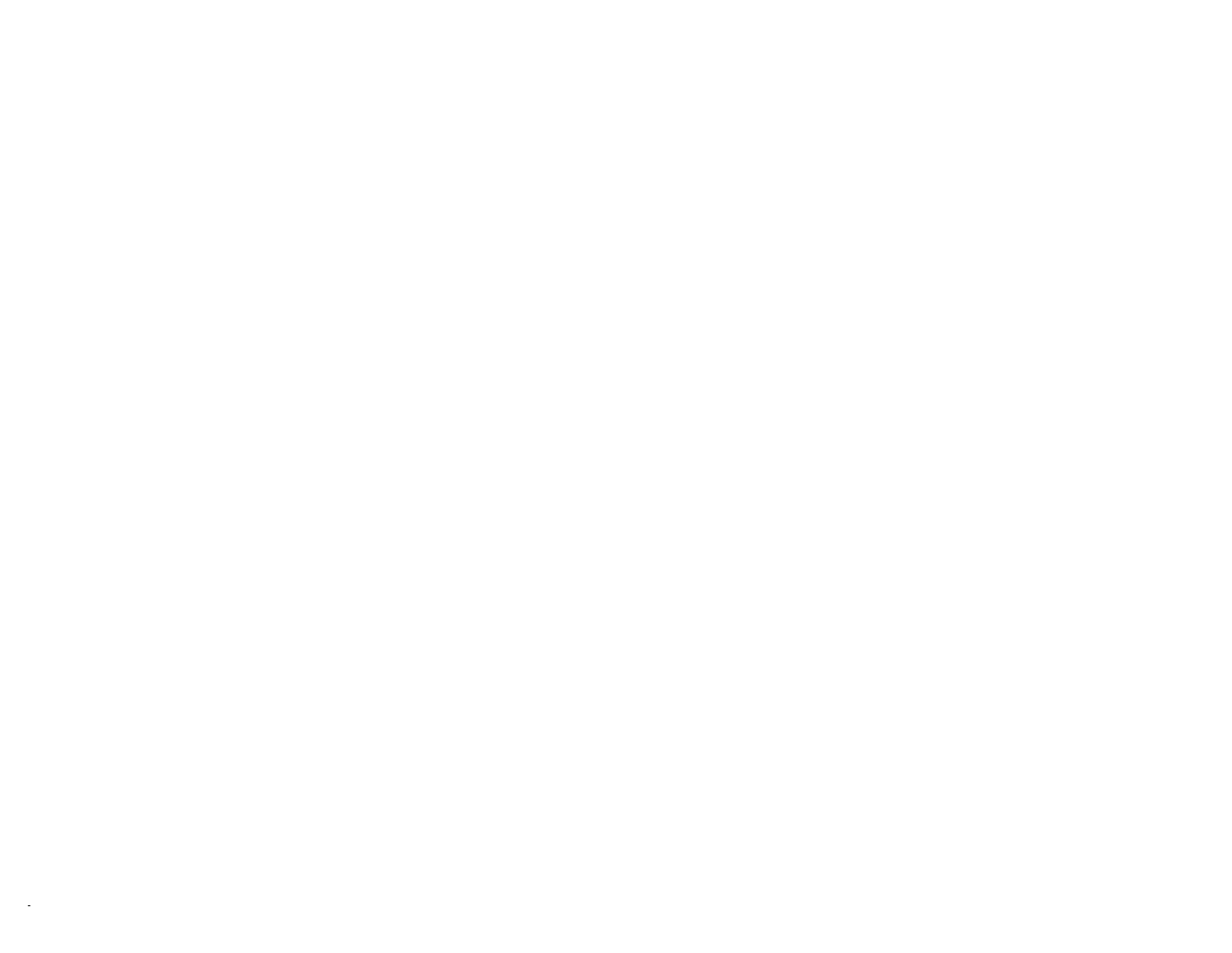|                      | Licence Business Name                            | <b>Address</b>                                    | <b>Licence Type/Sub</b>                    |                            | <b>Phone</b>     |      | Fax                      |     |
|----------------------|--------------------------------------------------|---------------------------------------------------|--------------------------------------------|----------------------------|------------------|------|--------------------------|-----|
| <b>Issue Date:</b>   |                                                  | October 15, 2020                                  |                                            |                            |                  |      |                          |     |
| 20 915461            | <b>CVM Medical Ltd</b>                           | 5360 Airport Rd Richmond BC V7B 1B4               | Service Use                                |                            | (604) 332-7700   | Work |                          | Hom |
| 20 915722            | <b>Blackball Canada</b>                          | 8300 Capstan Way Unit 1063 Richmond BC V6X 4B7    | Service Use                                |                            | (604) 900-2404   | Work |                          | Hom |
| <b>Issue Date:</b>   |                                                  | October 16, 2020                                  |                                            |                            |                  |      |                          |     |
| 20 915235            | <b>Get More Construction Services</b>            | 7760 Granville Ave Unit 202 Richmond BC V6Y 4C2   | Service Use                                | <b>General Contractor</b>  | (604) 377-9742   | Work |                          | Hom |
| 20 915236            | <b>Get More Construction Services</b>            | 7760 Granville Ave Unit 202 Richmond BC V6Y 4C2   | <b>Inter-Municipal Business</b><br>Licence | <b>General Contractor</b>  | (604) 377-9742   | Work |                          | Hom |
| 20 915247            | Wonder Bay International Trading                 | 8628 Hazelbridge Way Unit 510 Richmond BC V6X 0R5 | Service Use                                | Home Occupation            | (604) 354-1117   | Work |                          | Hom |
| 20 915248            | RXL Technologies Ltd                             | 6620 Gainsborough Dr Richmond BC V7E 3Z3          | Service Use                                | Home Occupation            | (587) 716-1566   | Work |                          | Hom |
| 20 915284            | Dent-To-Go Paintless Dent<br>Repair Ltd          | 2860 Simpson Rd Unit 115 Richmond BC V6X 2P9      | Service Use                                |                            | (778) 882-8898   | Work |                          | Hom |
| 20 915375            | Belly and Beyond Nutrition                       | 5500 No 7 Rd Richmond BC V6V 1R7                  | Service Use                                | Home Occupation            | (604) 836-9722   | Work |                          | Hom |
| 20 915422            | Canwa Family Office Ltd                          | 5900 No 3 Rd Unit 760 Richmond BC V6X 3P7         | Service Use                                |                            | (604) 231-9980   |      | Work (604) 231-9670 Fax  |     |
| <b>Issue Date:</b>   |                                                  | October 19, 2020                                  |                                            |                            |                  |      |                          |     |
| 20 915566            | Valuable Link Inc                                | 9560 Snowdon Ave Richmond BC V7A 2M1              | Service Use                                | Home Occupation            | (604) 722-9643   | Work |                          | Hom |
| 20 915883            | Anbo Tech Solutions                              | 3740 Bamfield Dr Richmond BC V6X 3B5              | Service Use                                | Home Occupation            | (604) 305-3179   | Work |                          |     |
| 20 915804            | MM Yarn Co Ltd                                   | 4991 Mahood Dr Richmond BC V7E 5C3                | Service Use                                | Home Occupation            | (604) 838-2128   | Work |                          | Hom |
| 20 915572            | Carolina Rojas                                   | 9388 Tomicki Ave Unit 205 Richmond BC V6X 0P1     | Service Use                                | Home Occupation            | (778) 860-4910   | Work |                          | Hom |
| 20 915564            | Valuable Link Inc                                | 9560 Snowdon Ave Richmond BC V7A 2M1              | Service Use                                | Home Occupation            | (604) 722-9643   | Work |                          | Hom |
| 20 915526            | Ming Hin Chau                                    | 2532 GARDEN DR VANCOUVER BC V5N 4X6               | Service Use                                | <b>Plumbing Contractor</b> | (778) 999-4182   | Work |                          | Hom |
| 20 915483            | <b>AllSafe Sanitation</b>                        | 978 W 22ND AVE VANCOUVER BC V5Z 2A2               | Service Use                                |                            | $(604)$ 356-0519 | Work |                          | Hom |
| 20 913330            | Nail Formula Nail Shop                           | 8888 Odlin Cr Unit 1125 Richmond BC V6X 3Z8       | Mercantile Use                             | <b>Retail Trading</b>      | (604) 767-9277   |      | Work (778) 387-6977 Cell |     |
| 20 915737            | Koolby                                           | 4111 Blundell Rd Richmond BC V7C 1G7              | Service Use                                | Home Occupation            | (778) 997-9928   | Work |                          |     |
| 20 915346            | Acil Zaman                                       | 7211 No 5 Rd Richmond BC V6Y 2V3                  | Service Use                                | Home Occupation            | (778) 714-1878   | Work |                          | Hom |
| 20 913202            | Dajue Garden                                     | 8451 No 5 Rd Richmond BC V6Y 2V5                  | Mercantile Use                             | Nursery                    | (604) 277-0871   |      | Work (604) 277-9396 Fax  |     |
| 20 913444            | Qianyi Telecom                                   | 7471 Lindsay Rd Richmond BC V7C 3M7               | Service Use                                | Home Occupation            | (236) 888-2212   | Work |                          | Hom |
| 20 913562            | Pop Mart                                         | 8300 Capstan Way Unit 1026 Richmond BC V6X 4B7    | Mercantile Use                             | <b>Retail Trading</b>      | (778) 636-3369   | Work |                          | Hom |
| 20 915044            | <b>Maskup Cosmetics Vancouver</b><br>Ltd         | 11600 Bridgeport Rd Unit 8 Richmond BC V6X 1T2    | Service Use                                |                            | (604) 401-8614   | Work |                          | Hom |
| 20 915102            | Value Construction Ltd                           | 7480 Langton Rd Richmond BC V7C 4B5               | Service Use                                | <b>General Contractor</b>  | (778) 846-1162   | Work |                          | Hom |
| 20 915323            | <b>Trimen Food Service Equipment</b>             | 1700 No 6 Rd Unit 110 Richmond BC V6V 1W3         | Mercantile Use                             | <b>Wholesale Trading</b>   | (604) 250-7384   | Work |                          | Hom |
| <b>Issue Date:</b>   |                                                  | October 20, 2020                                  |                                            |                            |                  |      |                          |     |
| 20 915370 MK Digital |                                                  | 3771 Jacombs Rd Unit 310 Richmond BC V6V 2L9      | Industrial/Manufacturing<br>Use            |                            | (236) 518-1706   |      | Work (604) 368-8786 Cell |     |
| 20 913581            | <b>CCY Consulting Ltd</b>                        | 6081 No 3 Rd Unit 818 Richmond BC V6Y 2B2         | Service Use                                |                            | (778) 686-0168   | Work |                          | Hom |
| 19 874764            | Paladin International Food Sales<br>(Canada) Ltd | 12671 Bathgate Way Unit 9 Richmond BC V6V 1Y5     | Industrial/Manufacturing<br>Use            |                            | (604) 821-0133   |      | Work (604) 821-0155 Fax  |     |
| <b>Issue Date:</b>   |                                                  | October 21, 2020                                  |                                            |                            |                  |      |                          |     |
| 20 915842            | Alexa Tile & Stone Ltd                           | 11180 Bridgeport Rd Unit 160 Richmond BC V6X 1T2  | Mercantile Use                             | <b>Retail Trading</b>      | (604) 700-7782   | Work |                          | Hom |
| 20 915408            | <b>Continental Communication Ltd</b>             | 8700 McKim Way Unit 3108 Richmond BC V6X 4A5      | Service Use                                |                            | (604) 367-2128   | Work |                          | Hom |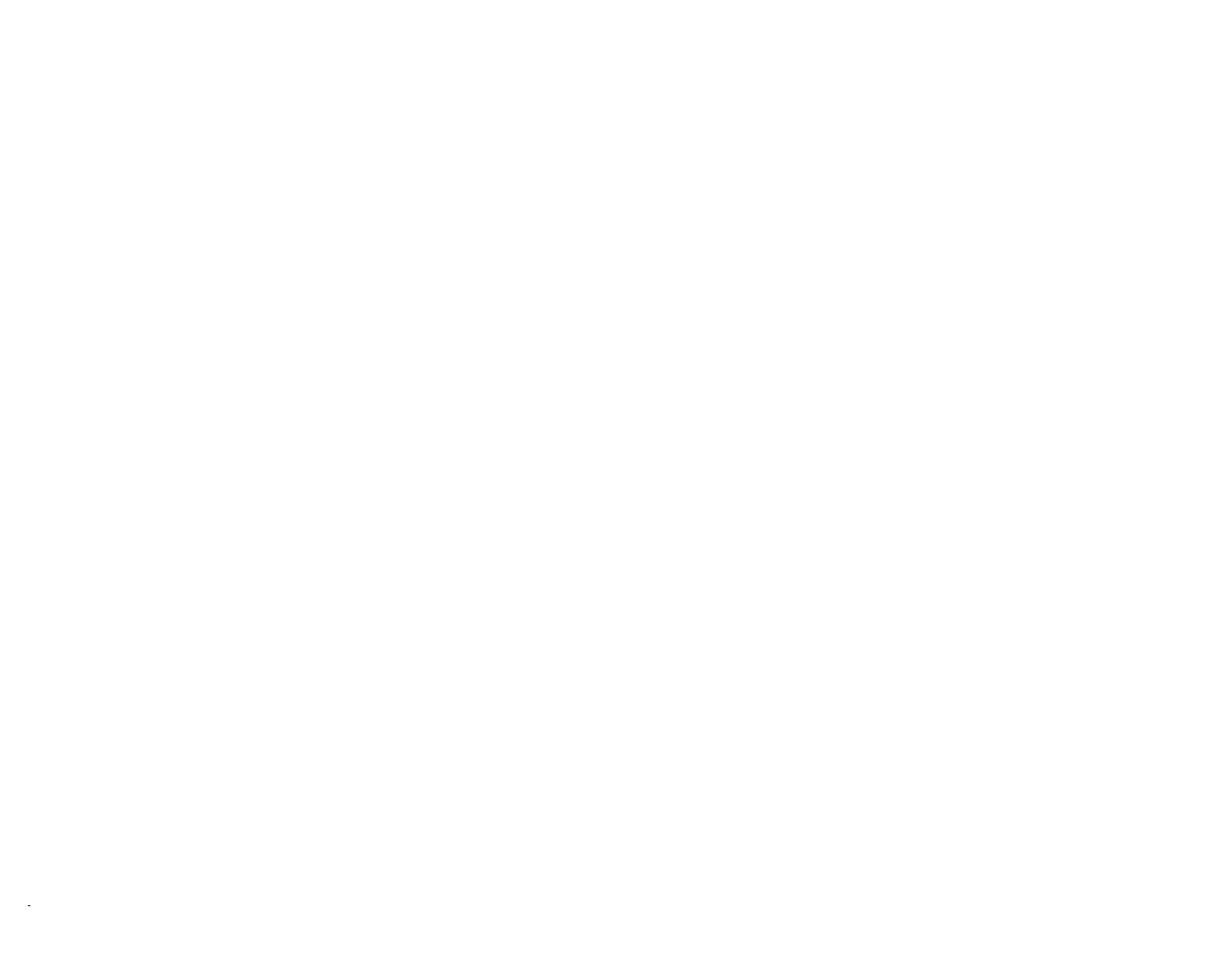|                           | Licence Business Name                                    | <b>Address</b>                                       | <b>Licence Type/Sub</b>         |                                                    | <b>Phone</b>     | Fax                      |     |
|---------------------------|----------------------------------------------------------|------------------------------------------------------|---------------------------------|----------------------------------------------------|------------------|--------------------------|-----|
| 20 915608                 | Aashi Beauty                                             | 21331 Gordon Way Unit 3160 Richmond BC V6W 1J9       | Mercantile Use                  | <b>Wholesale Trading</b>                           | (778) 385-3446   | Work                     | Hom |
| 20 915565                 | Diamond Parking/DPS #4381                                | 8180 Granville Ave Richmond BC V6Y 4G1               | Service Use                     | Parking Enforcement<br><b>Business</b>             | (604) 681-8797   | Work (604) 684-0329 Fax  |     |
| 20 915562                 | Diamond Parking/DPS #4624                                | 6011 No 1 Rd Richmond BC V7C 1T4                     | Service Use                     | Parking Enforcement<br><b>Business</b>             | (604) 681-8797   | Work (604) 684-0329 Fax  |     |
| 20 915372                 | Pacific Wild Food Ltd                                    | 7900 Westminster Hwy Unit 110 Richmond BC V6X 1A1    | Mercantile Use                  | <b>Retail Trading</b>                              | $(604)$ 561-8042 | Work (604) 233-0186 Fax  |     |
| 20 915342                 | Digitworld                                               | 5300 No 3 Rd Unit 841 Richmond BC V6X 2X9            | Mercantile Use                  | Retail Trading                                     | (778) 814-0831   | Work                     |     |
| 20 915202                 | <b>Trick or Treat or Gift</b>                            | 4000 No 3 Rd Unit 3215 Richmond BC V6X 0J8           | Mercantile Use                  | <b>Retail Trading</b>                              | (778) 918-6088   | Work (236) 888-9000 Wor  |     |
| 20 909731                 | Maple Leaf Education North<br>America Ltd                | 8771 Lansdowne Rd Richmond BC V6X 3V8                | Assembly Use Group 3            | <b>Education Institution</b>                       | (60) 499-2639    | Work                     | Hom |
| 20 913017                 | <b>Kwuan Consulting Services</b>                         | 8788 McKim Way Unit 3160 Richmond BC V6X 4E2         | Service Use                     |                                                    | (778) 688-8879   | Work                     | Hom |
| <b>Issue Date:</b>        |                                                          | <b>October 22, 2020</b>                              |                                 |                                                    |                  |                          |     |
|                           | 20 915915 J. Soft Outfit Design                          | 10691 Bromfield PI Richmond BC V7A 4H8               | Service Use                     | Home Occupation                                    | (604) 821-9647   | Work                     |     |
|                           | 20 916226 J. Soft Outfit Design                          | 10691 Bromfield PI Richmond BC V7A 4H8               | Service Use                     | Home Occupation                                    | (604) 821-9647   | Work                     |     |
| <b>Issue Date:</b>        |                                                          | October 23, 2020                                     |                                 |                                                    |                  |                          |     |
| 20 904732                 | Bai Bao Farm                                             | 8700 McKim Way Unit 1083 Richmond BC V6X 4A5         | Mercantile Use                  | <b>Retail Trading</b>                              | (778) 682-4182   | Work                     | Hom |
| 20 916015                 | Robert Nakane Group of<br>Companies                      | 12051 Hayashi Crt Richmond BC V7E 5W2                | Service Use                     | Home Occupation                                    | $(604)$ 351-2636 | Work                     | Hom |
| <b>Issue Date:</b>        |                                                          | October 27, 2020                                     |                                 |                                                    |                  |                          |     |
| 20 915441                 | <b>Bubble Waffle Cafe</b>                                | 12855 Clarke PI Unit 140 Richmond BC V6V 2H9         | Assembly Use Group 1            | <b>Food Service</b><br>Establishment, Take-<br>Out | (604) 537-0005   | Work                     | Hom |
| 20 915698                 | <b>Best Richmond</b>                                     | 10460 Hollymount Dr Richmond BC V7E 4Z2              | <b>Residential Use</b>          | Boarders & Lodgers                                 | (604) 232-2436   | Work                     |     |
| 20 899460                 | <b>Sweet Surrender Gelato</b>                            | 12211 No 1 Rd Unit 108 Richmond BC V7E 1T6           | Assembly Use Group 1            | <b>Food Service</b><br>Establishment               | (416) 567-6188   | Work                     | Hom |
| <b>Issue Date:</b>        |                                                          | <b>November 2, 2020</b>                              |                                 |                                                    |                  |                          |     |
| 19 878804                 | <b>Peerconnect Pharmacy</b>                              | 8086 Park Rd Richmond BC V6Y 1T1                     | Mercantile Use                  | <b>Retail Trading</b>                              | $(604)$ 836-8106 | Cellul                   | Hom |
| 20 896402                 | <b>YVR Getaway</b>                                       | 10299 Bridgeport Rd Richmond BC V6X 1S8              | <b>Residential Use</b>          | Boarders & Lodgers                                 | (604) 233-0234   | Work                     |     |
| 20 916553                 | Vaxi                                                     | 8671 River Rd Richmond BC V6X 1X6                    | Service Use                     |                                                    | (604) 501-6904   | Work                     | Hom |
| <b>Issue Date:</b>        |                                                          | <b>November 3, 2020</b>                              |                                 |                                                    |                  |                          |     |
| 20 915692                 | EverBloom Global Inc.                                    | 7220 Bates Rd Richmond BC V7A 1C7                    | Service Use                     | Home Occupation                                    | (778) 886-5386   | Work                     | Hom |
|                           | 20 917572 Serendipity Antique Culture Inc                | 8360 Bridgeport Rd Unit 201 Richmond BC V6X 3C7      | Service Use                     |                                                    | (604) 670-5952   | Work (778) 322-1808 Cell |     |
| <i><b>Issue Date:</b></i> |                                                          | November 4, 2020                                     |                                 |                                                    |                  |                          |     |
| 20 915845 Mackage         |                                                          | 7899 Templeton Station Rd Unit 1058 Richmond V7B 0B7 | Mercantile Use                  | <b>Retail Trading</b>                              | (778) 819-0183   | Work                     | Hom |
|                           | 20 917612 Printing Yes! Services Inc                     | 1301 Valmont Way Unit 3 Richmond BC V6V 1Y3          | Industrial/Manufacturing<br>Use |                                                    | (604) 349-2679   | Work                     | Hom |
| 20 917589                 | <b>TSL Chartered Professional</b><br><b>Accounts Ltd</b> | 10451 Shellbridge Way Unit 120 Richmond BC V6X 2W8   | Service Use                     |                                                    | (604) 273-8221   | Work (778) 339-3982 Cell |     |
| 20 916569                 | Western Gateway Enterprise Ltd                           | 8940 River Dr Unit 110 Richmond BC V6X 1Y8           | Mercantile Use                  | Automobile Dealer                                  | 60472938355      | Work                     | Hom |
| 20 916362                 | Gagake iSPA Lounge                                       | 4151 Hazelbridge Way Unit 1100 Richmond BC V6X 4J7   | Mercantile Use                  | <b>Retail Trading</b>                              | (877) 688-8810   | Work                     | Hom |
| 20 916165                 | Century Chiropractic Clinic Inc                          | 5811 No 3 Rd Unit 118 Richmond BC V6X 4L7            | Service Use                     | Therapeutic Touch<br>Treatments                    | (604) 678-9967   | Work (604) 773-0567 Cell |     |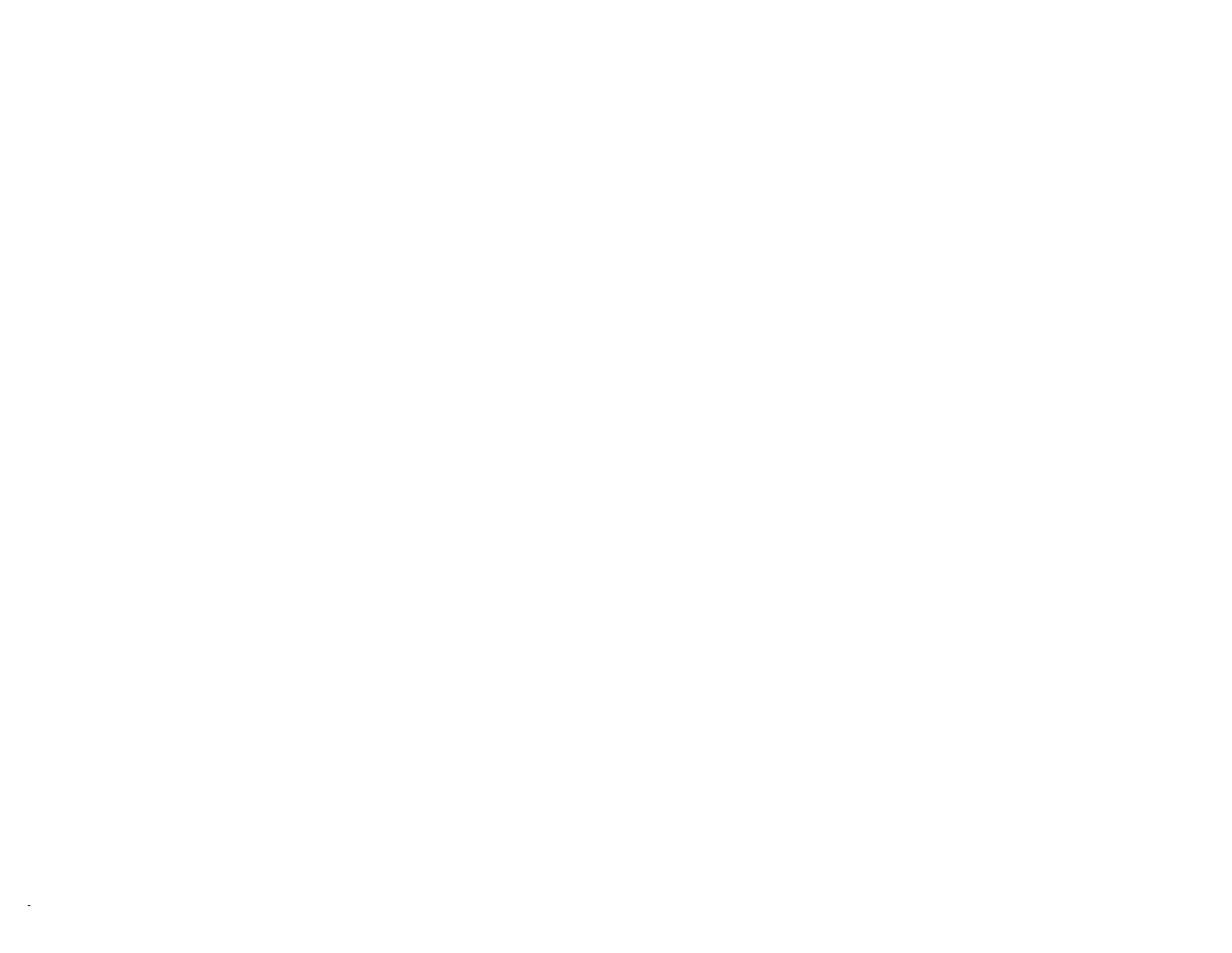|                    | Licence Business Name                                   | <b>Address</b>                                             | <b>Licence Type/Sub</b>                    |                               | <b>Phone</b>     | Fax                                        |      |
|--------------------|---------------------------------------------------------|------------------------------------------------------------|--------------------------------------------|-------------------------------|------------------|--------------------------------------------|------|
| 20 916008          | Diesel Engine Mechanic                                  | 11751 Bridgeport Rd Richmond BC V6X 1T5                    | <b>Inter-Municipal Business</b><br>Licence | <b>Electrical Contractor</b>  | (604) 785-7825   | Work                                       |      |
| 20 915886          | Diesel Engine Mechanic                                  | 11751 Bridgeport Rd Unit 150 Richmond BC V6X 1T5           | Service Use                                | <b>Electrical Contractor</b>  | (604) 785-7825   | Work                                       |      |
| 20 917621          | <b>Lion Heart Medical Supplies</b><br>Incorporated      | 11051 Bridgeport Rd Unit 210 Richmond BC V6X 1T3           | Mercantile Use                             | <b>Wholesale Trading</b>      | (236) 412-5108   | Work                                       | Hom  |
| 20 915646          | <b>Fine Line Graphics</b>                               | 12191 Bridgeport Rd Unit 11 Richmond BC V6V 1J4            | Service Use                                |                               | $(604)$ 985-7058 | Work                                       | Hom  |
| 20 915889          | <b>GMJ Tires Limited</b>                                | 12740 Trites Rd Richmond BC V7E 3R8                        | Service Use                                | <b>General Contractor</b>     | (778) 833-4750   | Work                                       |      |
| <b>Issue Date:</b> |                                                         | <b>November 5, 2020</b>                                    |                                            |                               |                  |                                            |      |
| 20 917903          | Kiwi Productions Ltd                                    | 3771 Jacombs Rd Unit 360 Richmond BC V6V 2L9               | Service Use                                |                               | (778) 899-9321   | Work                                       | Hom  |
| 20 917884          | <b>First Marketing</b>                                  | 4000 No 3 Rd Unit 2100 Richmond BC V6X 0J8                 | Service Use                                |                               | (778) 893-8863   | Work                                       | Hom  |
| 20 910557          | Vancouver Auto Sales                                    | 21320 Westminster Hwy Unit 2103 Richmond BC V6V 2X5        | Mercantile Use                             | Automobile Dealer             | (604) 875-0047   | Work (778) 862-1623                        | Cell |
| 20 914876          | Ming-En                                                 | 8777 Odlin Rd Richmond BC V6X 4K8                          | Assembly Use Group 1                       | Food Service<br>Establishment | (604) 617-4889   | Work                                       | Hom  |
| 20 917641          | Manheim Vancouver                                       | 14760 Triangle Rd Richmond BC V6W 1B1                      | Service Use                                |                               | (604) 545-2277   | Work                                       |      |
| <b>Issue Date:</b> |                                                         | November 6, 2020                                           |                                            |                               |                  |                                            |      |
| 20 916845          | <b>Permit Solutions Inc.</b>                            | 4371 Windjammer Dr Richmond BC V7E 4L5                     | Service Use                                | Home Occupation               | (778) 238-2865   | Work                                       |      |
| 20 918144          | Mountain West Mechanical Ltd                            | 5300 RAVEN WOODS DR UNIT 312 NORTH<br>VANCOUVER BC V7G 2T5 | Service Use                                |                               | (604) 537-3483   | Work                                       | Hom  |
| 20 918042          | C&H International Trade Inc                             | 4611 Viking Way Unit 185 Richmond BC V6V 2K9               | Service Use                                |                               | (778) 522-2645   | Work                                       | Hom  |
| 20 917865          | <b>Agnes Consulting Services Ltd</b>                    | 10451 Shellbridge Way Unit 150 Richmond BC V6X 2W8         | Service Use                                |                               | (778) 926-6992   | Work                                       | Hom  |
| 20 916421          | C&H International Trade Inc                             | 6551 No 3 Rd Unit 1322 Richmond BC V6Y 2B6                 | Mercantile Use                             | <b>Retail Trading</b>         |                  | Work                                       | Hom  |
| 20 913206          | <b>Coppersmith Medical Clinic</b>                       | 11331 Coppersmith Way Unit 305 Richmond BC V7A 5E8         | Service Use                                |                               | (438) 888-5264   | Work                                       | Hom  |
| 20 912561          | <b>Cooper Equipment Rentals</b><br>Limited              | 12140 Vulcan Way Richmond BC V6V 1J8                       | Service Use                                |                               | $(604)$ 861-7611 | Work                                       | Hom  |
| 20 910637          | Cyba Stevens Management<br>Group                        | 13351 Commerce Pkwy Unit 1168 Richmond BC V6V 2X7          | Service Use                                |                               | (604) 242-5857   | Work (604) 244-5843 Fax                    |      |
| 20 898401          | Kits Graphics Ltd                                       | 4631 Shell Rd Unit 120 Richmond BC V6X 3M4                 | Industrial/Manufacturing<br>Use            |                               | (604) 734-0209   | Work                                       | Hom  |
| 20 918041          | Jewels VIP Motors Ltd                                   | 4311 Hazelbridge Way Unit 1735 Richmond BC V6X 3L7         | Mercantile Use                             | Automobile Dealer             | (604) 902-4818   | Work                                       | Hom  |
| <b>Issue Date:</b> |                                                         | November 9, 2020                                           |                                            |                               |                  |                                            |      |
| 20 916554          | Next Day Home Services Inc                              | 19486 60 AVE UNIT 101 SURREY BC V3S 3S7                    | Service Use                                | <b>Gas Contractor</b>         | (604) 897-3411   | Work                                       |      |
| 20 917906          | Jonkman Electric Ltd                                    | PO BOX 408 FORT LANGLEY BC V1M 2R7                         | Service Use                                | <b>Electrical Contractor</b>  | (604) 574-1103   | Work                                       | Hom  |
| 20 917905          | VanDriel OHS Consulting Group<br>Inc                    | PO BOX 19098 WEST 4TH AVE VANCOUVER BC V6K<br>4R8          | Service Use                                |                               | (778) 879-8009   | Work                                       | Hom  |
| 20 917851          | Enfield Formwork Ltd                                    | 35729 HAWKSVIEW PL ABBOTSFORD BC V3G 2                     | Service Use                                | <b>General Contractor</b>     |                  | (604) 302-1439  Cellul (604) 870-9107  Fax |      |
|                    | 20 917962 HMW Global Enterprise Corp                    | 6671 Gamba Dr Richmond BC V7C 2G4                          | Service Use                                | Home Occupation               | (778) 865-9916   | Work                                       |      |
| 20 916366          | <b>Hoots Bicycle Accessories</b><br>Limited (Hoots Ltd) | 2537 BYRON RD NORTH VANCOUVER BC V7H 1L9                   | Service Use                                |                               | (604) 808-6075   | Work                                       |      |
| 20 916358          | <b>Rhombus Games</b>                                    | 10851 Rosebrook Rd Richmond BC V7A 2R8                     | Service Use                                | Home Occupation               | (778) 321-3159   | Work                                       |      |
| 20 916321          | Rise by Forex                                           | 6040 Otter PI Richmond BC V7C 4A9                          | Service Use                                | Home Occupation               | (778) 251-3067   | Work                                       | Hom  |
| 20 916181          | The Whistler Fireplace Company                          | 1201 COMMERCIAL WAY UNIT 311 SQUAMISH BC V8B<br>0V1        | Service Use                                | Gas Contractor                | (604) 390-1117   | Work                                       |      |
| 20 917617          | Vancouver GSE                                           | 4617 BRENTLAWN DR BURNABY BC V5C 3V3                       | Service Use                                |                               | (778) 863-5456   | Work                                       |      |
| 20 917586          | Benmark Millwork & Carpentry                            | 6600 Barnard Dr Unit 13 Richmond BC V7C 5S4                | Service Use                                | <b>General Contractor</b>     | (604) 992-8360   | Work                                       |      |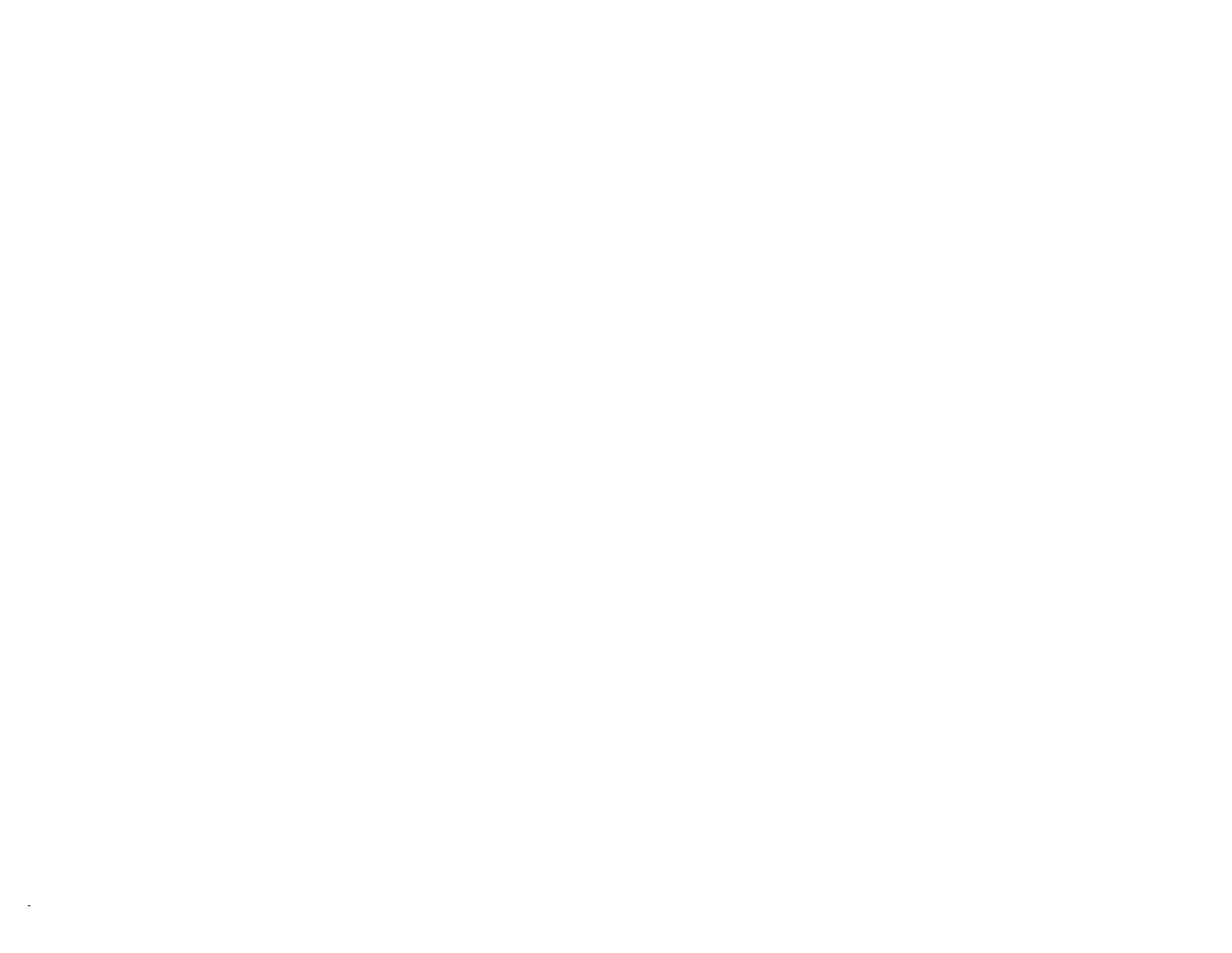| <b>Licence Business Name</b>                                 | <b>Address</b>                                            | <b>Licence Type/Sub</b>                    |                                             | <b>Phone</b>       | Fax                       |     |
|--------------------------------------------------------------|-----------------------------------------------------------|--------------------------------------------|---------------------------------------------|--------------------|---------------------------|-----|
| <b>Issue Date:</b>                                           | <b>November 12, 2020</b>                                  |                                            |                                             |                    |                           |     |
| Gary Ma Accounting and<br>20 918291<br><b>Consulting Ltd</b> | 8371 Browndale Rd Richmond BC V6X 1G5                     | Service Use                                | Home Occupation                             | (604) 306-3863     | Cellul                    | Hom |
| 20 918328<br>Integrus Engineering Ince                       | 1055 GEORGIA ST UNIT 2400 VANCOUVER BC V6E<br>3P3         | Service Use                                |                                             | (778) 945-3016     | Work (604) 971-0209 Fax   |     |
| Danzhu Mowat<br>20 918198                                    | 8520 General Currie Rd Unit 223 Richmond BC V6Y 1M2       | Service Use                                | Home Occupation                             | (604) 396-6489     | Work                      | Hom |
| 20 918197<br>Kure Enterprises Ltd                            | 10280 Bryson Dr Unit 33 Richmond BC V6X 3Y8               | <b>Inter-Municipal Business</b><br>Licence | <b>General Contractor</b>                   | (778) 995-9033     | Work (604) 676-2277 Fax   |     |
| <b>Kure Enterprises Ltd</b><br>20 918188                     | 10280 Bryson Dr Unit 33 Richmond BC V6X 3Y8               | Service Use                                | <b>General Contractor</b>                   | (778) 995-9033     | Work (604) 676-2277 Fax   |     |
| 20 918184<br>Adco Pools Ltd                                  | PO BOX 74711 RPO CONNAUGHT VANCOUVER BC<br><b>V6K 0E4</b> | Service Use                                | <b>General Contractor</b>                   | (604) 253-5518     | Work                      | Hom |
| <b>Issue Date:</b>                                           | <b>November 13, 2020</b>                                  |                                            |                                             |                    |                           |     |
| 20 913732<br><b>CRC Health Centre</b>                        | 8181 Cambie Rd Unit 1008 Richmond BC V6X 3X9              | Service Use                                |                                             | (604) 370-1001     | Work (604) 285-2556 Fax   |     |
| DearWe Beauty and Nails Salon<br>20 915243                   | 4000 No 3 Rd Unit 2175 Richmond BC V6X 0J8                | Service Use                                |                                             | (778) 378-7222     | Work                      | Hom |
| 20 916446<br><b>Dynamic Designs</b>                          | 13980 Maycrest Way Unit 113 Richmond BC V6V 3C2           | Service Use                                |                                             | (778) 288-3006     | Work                      | Hom |
| 20 913731<br>CRC Drugs Pharmacy/CRC<br>Drugs                 | 8181 Cambie Rd Unit 1008 Richmond BC V6X 3X9              | Mercantile Use                             | <b>Retail Trading</b>                       | (604) 285-2555     | Work (604) 285-2556 Fax   |     |
| <b>Issue Date:</b>                                           | <b>November 16, 2020</b>                                  |                                            |                                             |                    |                           |     |
| 20 918445 M C Fire Protection Ltd                            | 6268 Semlin Crt Richmond BC V7C 5S3                       | Service Use                                | Sprinkler Contractor                        | (604) 715-5746     | Work                      | Hom |
| <b>Issue Date:</b>                                           | <b>November 17, 2020</b>                                  |                                            |                                             |                    |                           |     |
| Polygon Fiorella Homes Ltd<br>20 918191                      | 3600 Sexsmith Rd Richmond BC V6X 1K2                      | Service Use                                |                                             | $(604)$ 238-7868   | Work                      | Hom |
| 20 918213<br>Largiloquent Co                                 | 6071 Azure Rd Unit 26 Richmond BC V7C 2P3                 | Service Use                                | Home Occupation                             | (778) 861-3607     | Work                      | Hom |
| 20 918501<br><b>Best Shredding Ltd</b>                       | 85 SCHOONER ST UNIT 101 COQUITLAM BC V3K 7A8              | Service Use                                |                                             | (604) 872-6761     | Work                      | Hom |
| Instol Repair and Installation<br>20 918482                  | 8031 Colonial Dr Unit 101 Richmond BC V7C 5B7             | Service Use                                | Home Occupation                             | (604) 440-1094     | Work                      | Hom |
| 20 918465<br><b>Edward Hung Consulting</b>                   | 7051 Lucas Rd Richmond BC V6Y 1E8                         | Service Use                                | Home Occupation                             | (604) 271-8262     | Work                      | Hom |
| Adhara Hair and Beauty Supply<br>20 918448                   | 8871 Foster Rd Richmond BC V6Y 1Z9                        | Service Use                                |                                             | (778) 870-8509     | Work                      | Hom |
| Fincom Financial Ltd<br>20 916172                            | 4000 No 3 Rd Unit 5150 Richmond BC V6X 0J8                | Service Use                                |                                             | (604) 783-7839     | Work                      | Hom |
| 20 918196<br>Sunkyoung Kaylen Lee                            | 7997 Westminster Hwy Unit 150 Richmond BC V6X 2E3         | Service Use                                | Registered Massage<br>Therapy Clinic        | (778) 855-1217     | Work                      | Hom |
| <b>PTX Electrical Ltd</b><br>20 918185                       | 815A RODERICK AVE COQUITLAM BC V3K 1P7                    | Service Use                                | <b>Electrical Contractor</b>                | (604) 700-3142     | Work                      | Hom |
| 20 918204<br>Ultimate 24k Gold Co Ltd                        | 4380 No 3 Rd Unit 1245 Richmond BC V6X 3V7                | Mercantile Use                             | <b>Retail Trading</b>                       | $(604) 688 - 1860$ | Work                      | Hom |
| 20 918205<br><b>Ryan Kitchen Contracting</b>                 | 11766 Fentiman PI Richmond BC V7E 6M6                     | Service Use                                | <b>General Contractor</b>                   | (604) 762-1175     | Work                      | Hom |
| <b>Issue Date:</b>                                           | <b>November 18, 2020</b>                                  |                                            |                                             |                    |                           |     |
| <b>Warm Hearted Services</b><br>20 918206                    | 3586 Pleasant St Richmond BC V7E 2P5                      | Service Use                                | <b>Delivery Services</b>                    | (778) 918-8648     | Work                      | Hom |
| 20 918464<br><b>First Media</b>                              | 7911 Alderbridge Way Unit 210 Richmond BC V6X 2A4         | Service Use                                |                                             | (236) 868-3939     | Work                      | Hom |
| 20 918446<br>Floro Juan Llagas                               | 8040 Garden City Rd Unit 120 Richmond BC V6Y 2N9          | Service Use                                | <b>Registered Massage</b><br>Therapy Clinic | (604) 721-2459     | Cellul (604) 270-4575 Wor |     |
| Dalaga Beauty Studio Inc<br>20 916322                        | 12240 2nd Ave Unit 140 Richmond BC V7E 3L8                | Mercantile Use                             | <b>Retail Trading</b>                       | (778) 686-8722     | Work                      | Hom |
| Victoria Sport Rehabilitation<br>20 914902                   | 3791 Bayview St Unit 240 Richmond BC V7E 3B6              | Service Use                                | <b>Therapeutic Touch</b><br>Treatments      | (250) 216-6259     | Work                      | Hom |
| K & A Trading Ltd<br>20 908265                               | 2691 Viscount Way Unit 104 Richmond BC V6V 2R5            | Service Use                                |                                             | $(604)$ 366-7248   | Work                      | Hom |
| 20 918457<br><b>Mclear Optical</b>                           | 7080 River Rd Unit 201 Richmond BC V6X 1X5                | Mercantile Use                             | Wholesale Trading                           | $(236)$ 862-2888   | Work                      | Hom |
| January 27, 2021                                             |                                                           | Page 40 of 45                              |                                             |                    |                           |     |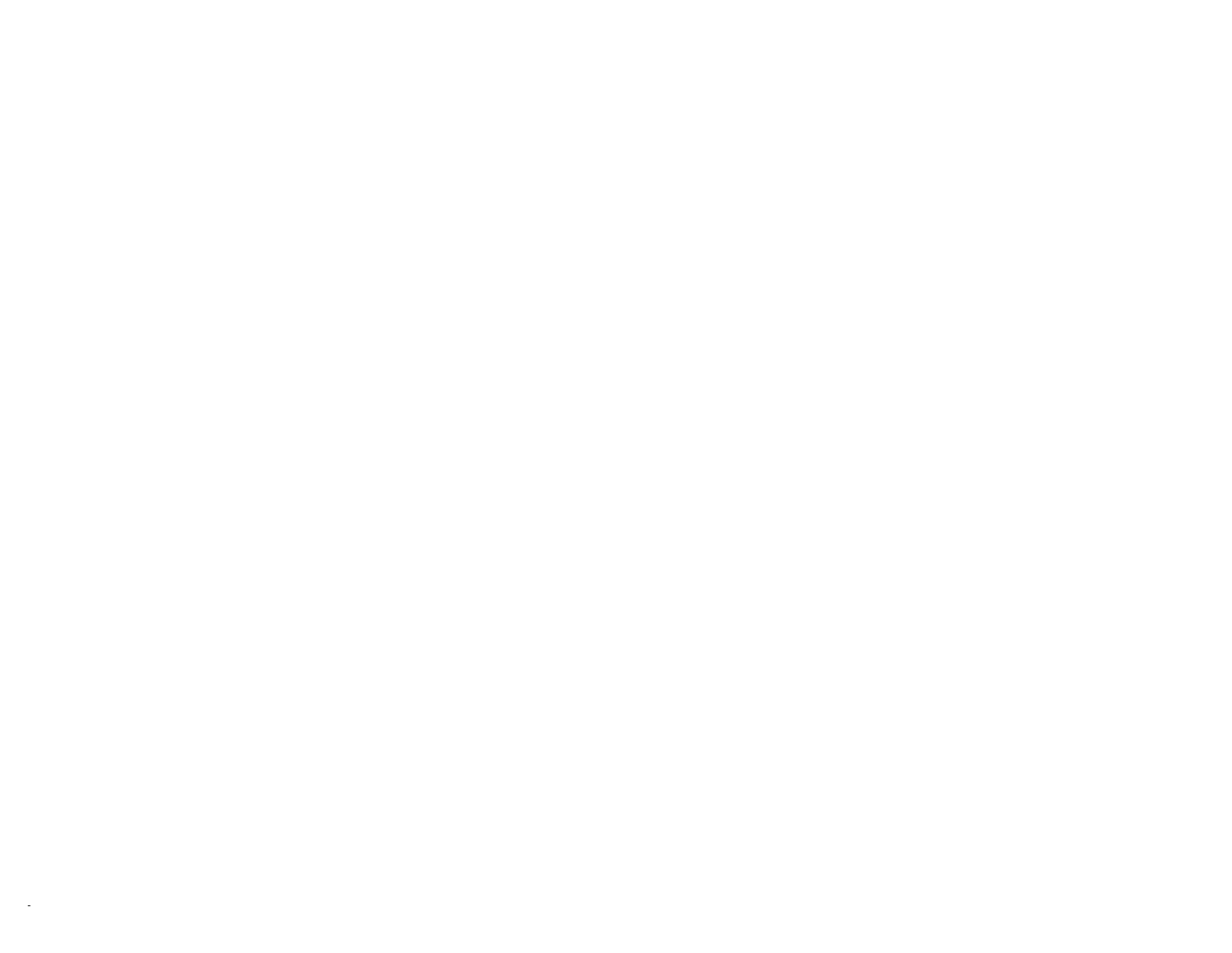|                    | <b>Licence Business Name</b>                | <b>Address</b>                                      | <b>Licence Type/Sub</b>         |                                        | <b>Phone</b>       |      | Fax                      |     |
|--------------------|---------------------------------------------|-----------------------------------------------------|---------------------------------|----------------------------------------|--------------------|------|--------------------------|-----|
| <b>Issue Date:</b> |                                             | <b>November 19, 2020</b>                            |                                 |                                        |                    |      |                          |     |
| 20 918783          | Michael Pruger                              | 8892 208 ST UNIT 6 LANGLEY BC V1M 2N8               | Service Use                     | <b>General Contractor</b>              | (778) 871-4602     | Work |                          | Hom |
| 20 918958          | <b>Crown Creations</b>                      | 1161 INLET ST COQUITLAM BC V3B 5Z8                  | Service Use                     |                                        | (778) 858-0577     | Work |                          | Hom |
| <b>Issue Date:</b> |                                             | <b>November 20, 2020</b>                            |                                 |                                        |                    |      |                          |     |
| 20 915501          | Country Fresh Enterprises Inc               | 2540 Simpson Rd Unit 160 Richmond BC V6X 2P9        | Industrial/Manufacturing<br>Use |                                        | (604) 276-2029     | Work |                          | Hom |
| 20 917794          | Coal Island Ltd                             | 10991 Shellbridge Way Unit 310 Richmond BC V6X 3C6  | Service Use                     |                                        | (604) 877-5350     | Work |                          | Hom |
| <b>Issue Date:</b> |                                             | <b>November 24, 2020</b>                            |                                 |                                        |                    |      |                          |     |
| 20 918661          | Ikaika Consulting Ltd                       | 9480 Finn Rd Richmond BC V7A 2L4                    | Service Use                     | Home Occupation                        | $(604) 868 - 2148$ | Work |                          |     |
| 20 918666          | Dos Amigos                                  | 302 INDUSTRIAL AVE VANCOUVER BC V6A 2P3             | Assembly Use Group 1            | Mobile Food Vendor                     | (778) 697-8051     | Work |                          |     |
| 20 916463          | CanBox Ltd                                  | 7997 Westminster Hwy Richmond BC V6X 2E3            | Assembly Use Group 1            | Mobile Food Vendor                     | 6043598817100      |      | Work (604) 368-8965 Cell |     |
| <b>Issue Date:</b> |                                             | <b>November 25, 2020</b>                            |                                 |                                        |                    |      |                          |     |
|                    |                                             |                                                     |                                 |                                        |                    |      |                          |     |
| 20 918744          | Honey Motors Inc                            | 21320 Westminster Hwy Unit 2118 Richmond BC V6V 2X5 | Mercantile Use                  | Automobile Dealer                      | (604) 593-5100     |      | Work (604) 849-3560 Hom  |     |
| 19 883460          | Starlite Design & Planning<br>Limited       | 3820 Cessna Dr Unit 460 Richmond BC V7B 0A2         | Service Use                     |                                        | (778) 869-3215     | Work |                          | Hom |
| 20 919005          | My Brilliant Star (TroikaCanada)            | 5300 No 3 Rd Unit 968 Richmond BC V6X 2X9           | Mercantile Use                  | <b>Retail Trading</b>                  | (778) 891-1518     | Work |                          | Hom |
| 20 918786          | Skyhong International Holding<br>Group Corp | 8700 McKim Way Unit 1198 Richmond BC V6X 4A5        | Service Use                     | <b>General Contractor</b>              | (604) 773-2098     | Work |                          | Hom |
| 20 918703          | Redsun Enterprises Ltd                      | 7911 Alderbridge Way Unit 210 Richmond BC V6X 2A4   | Service Use                     |                                        | $(604)$ 367-5189   |      | Work (604) 278-5720 Fax  |     |
| 20 918681          | DeYouTang-Magic Fingers TCM<br>Centre       | 8140 Cook Rd Unit 202 Richmond BC V6Y 1V1           | Service Use                     |                                        | (778) 323-0507     | Work |                          | Hom |
| 20 918459          | <b>Watkins Industries</b>                   | 11568 Eburne Way Unit 111 Richmond BC V6V 2G7       | Mercantile Use                  | <b>Wholesale Trading</b>               | (604) 347-7106     | Work |                          | Hom |
| 20 918290          | Faith Hope Love School of Music<br>Corp     | 8888 Odlin Cr Unit 2075 Richmond BC V6X 3Z8         | Assembly Use Group 3            | <b>Education Institution</b>           | (778) 709-2827     |      | Work (604) 233-0958 Hom  |     |
| 20 901541          | 1248213 BC Ltd                              | 11860 Hammersmith Way Unit 128 Richmond BC V7A 5G1  | Service Use                     |                                        | (778) 229-3522     | Work |                          | Hom |
| 20 918821          | V888 Operations                             | 13571 Commerce Pkwy Unit 200 Richmond BC V6V 2R2    | Service Use                     |                                        | (604) 553-8885     |      | Work (778) 885-5168 Hom  |     |
| <b>Issue Date:</b> |                                             | <b>November 26, 2020</b>                            |                                 |                                        |                    |      |                          |     |
| 20 918215          | <b>Top-Line Excavating</b>                  | 6895 188TH ST SURREY BC V6N 6M3                     | Service Use                     | <b>General Contractor</b>              | $(604)$ 366-4047   | Work |                          | Hom |
| 20 918746          | EN Music Studio/Eric Ng Music<br>Studio     | 11291 Williams Rd Richmond BC V7A 1J2               | Service Use                     | Home Occupation                        | (778) 858-7428     | Work |                          | Hom |
| 20 918864          | <b>ATTL Communications</b>                  | 8031 General Currie Rd Unit 20 Richmond BC V6Y 1L9  | Service Use                     | Home Occupation                        | (604) 355-7696     | Work |                          | Hom |
| 20 918863          | <b>Tricia Visuals</b>                       | 4180 Bryson Bay Richmond BC V6X 3S7                 | Service Use                     | Home Occupation                        | (778) 896-0710     | Work |                          | Hom |
| 20 918781          | Common Ground Apparel Inc                   | 5988 Blanshard Dr Unit 18 Richmond BC V7C 5W6       | Service Use                     | Home Occupation                        | (778) 322-8359     | Work |                          | Hom |
| 20 918743          | <b>Bo's Driving School</b>                  | 10480 Howard St Richmond BC V6X 4C2                 | Vehicle for Hire                | Class K -<br>DriverTraining<br>Vehicle | (604) 202-9100     | Work |                          | Hom |
| 20 918431          | <b>Canuck Cleaners</b>                      | 10522 Kozier Dr Unit 2 Richmond BC V7E 5L8          | Service Use                     | Home Occupation                        | (604) 762-1258     |      | Work (604) 764-0188 Cell |     |
| 20 917789          | Alpine Tree Care                            | 3191 Pleasant St Richmond BC V7E 2P1                | Service Use                     | <b>General Contractor</b>              | (604) 834-7586     | Work |                          | Hom |
| 20 918741          | Bo's Driving School                         | 10480 Howard St Richmond BC V6X 4C2                 | Vehicle for Hire                | Vehicle For Hire<br>Office             | (604) 202-9100     | Work |                          | Hom |

## *Issue Date: November 27, 2020*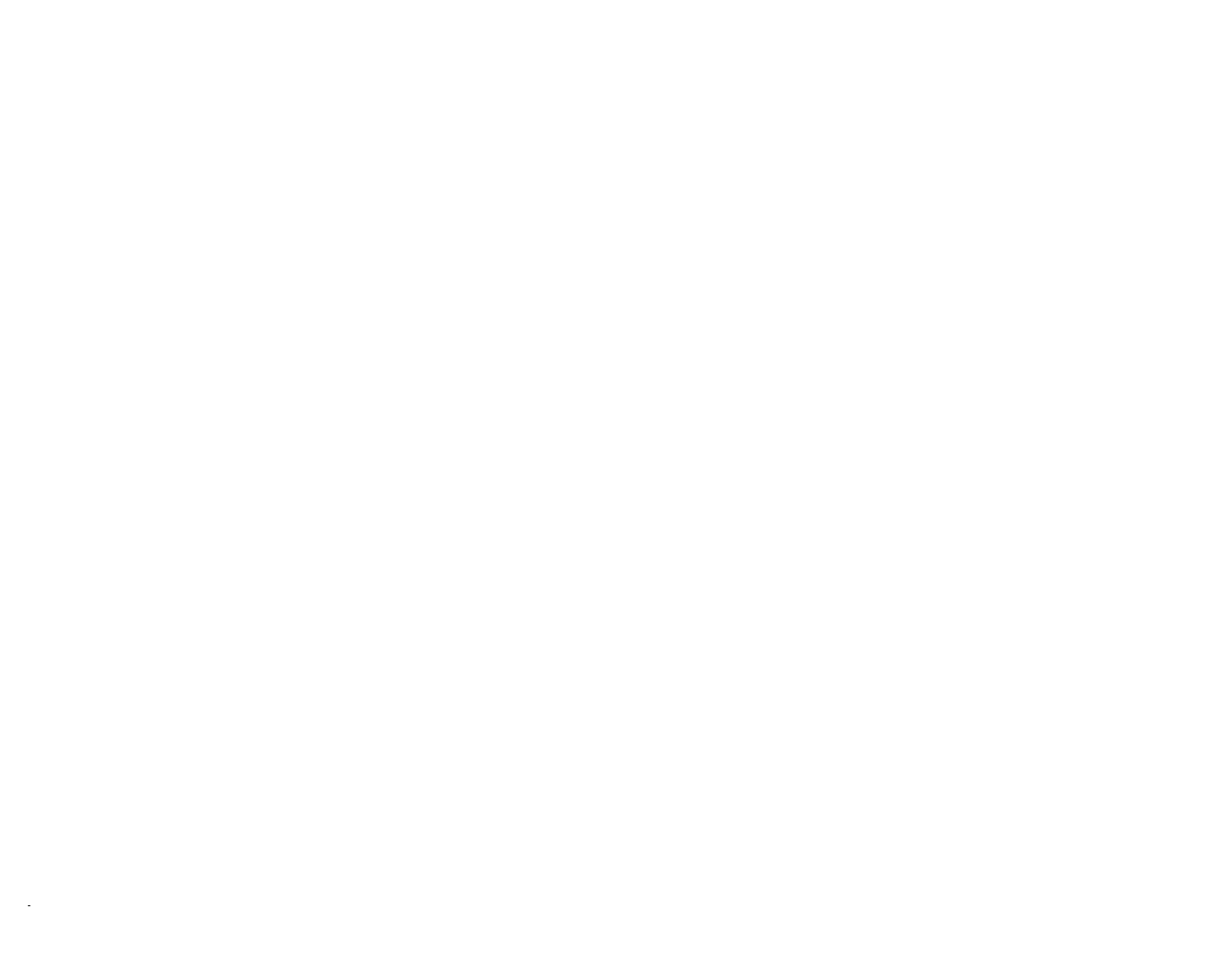|                    | Licence Business Name                             | <b>Address</b>                                               | <b>Licence Type/Sub</b>         |                                                    | <b>Phone</b>     |      | Fax                      |     |
|--------------------|---------------------------------------------------|--------------------------------------------------------------|---------------------------------|----------------------------------------------------|------------------|------|--------------------------|-----|
| 20 919068          | <b>Hiran Consulting</b>                           | 9233 Ferndale Rd Unit 316 Richmond BC V6Y 0B8                | Service Use                     | Home Occupation                                    | (778) 788-2435   | Work |                          | Hom |
| 20 904905          | Kumare Bakery                                     | 12811 Rowan PI Unit 2112 Richmond BC V6V 2S6                 | Industrial/Manufacturing<br>Use |                                                    | $(604)$ 284-5111 |      | Work (604) 284-5115 Fax  |     |
| 20 919508          | Lulu Island Distillery                            | 16880 Westminster Hwy Richmond BC V6V 1A8                    | Industrial/Manufacturing<br>Use |                                                    | (604) 232-9839   |      | Work (604) 232-9836 Fax  |     |
| 20 919162          | <b>Pioneer Thinking Consulting</b><br>Corporation | 4311 Hazelbridge Way Unit 1735 Richmond BC V6X 3L7           | Service Use                     |                                                    | (604) 818-8889   | Work |                          | Hom |
| 20 919161          | Denise Lin Photogaphy                             | 2639 Viking Way Unit 135 Richmond BC V6V 3B7                 | Service Use                     |                                                    | (604) 780-3868   | Work |                          | Hom |
| 20 919081          | Mi Amor Soap Shop                                 | 7311 Minoru Blvd Unit 4 Richmond BC V6Y 3P2                  | Service Use                     | Home Occupation                                    | (778) 323-7645   | Work |                          | Hom |
| 20 919061          | Ajax Construction                                 | 131 REGIMENT SQUARE UNIT 1102 VANCOUVER BC<br><b>V6B 1X6</b> | Service Use                     | <b>General Contractor</b>                          | (604) 671-6833   | Work |                          | Hom |
| 20 919022          | <b>Bonne Boutique</b>                             | 10291 Severn Dr Richmond BC V7A 2V4                          | Service Use                     | Home Occupation                                    | (604) 729-7771   | Work |                          | Hom |
| 20 918761          | <b>Atlantis Restoration Ltd</b>                   | 551 SHERLING PL PORT COQUITLAM BC V3B 0J6                    | Service Use                     |                                                    | (604) 945-0755   |      | Work (604) 945-3037 Hom  |     |
| 20 918322          | Popeyes Louisiana Kitchen                         | 12800 Bridgeport Rd Unit 110 Richmond BC V6V 2A5             | Assembly Use Group 1            | <b>Food Service</b><br>Establishment, Take-<br>Out | (604) 370-8565   | Work |                          | Hom |
| 20 919066          | <b>Alitek Control</b>                             | 9200 Ferndale Rd Unit 310 Richmond BC V6Y 4L2                | Service Use                     | Home Occupation                                    | (604) 231-0876   |      | Work (778) 712-0876 Cell |     |
|                    | 20 918684 1,2 Tree Care Ltd                       | 1568 BOND ST NORTH VANCOUVER BC V7M 1E7                      | Service Use                     |                                                    | (778) 316-8217   | Work |                          | Hom |
| <b>Issue Date:</b> |                                                   | <b>December 1, 2020</b>                                      |                                 |                                                    |                  |      |                          |     |
| 20 919188          | The Margson Enterprises                           | 8831 Lansdowne Rd Unit 201 Richmond BC V6X 3T5               | Service Use                     | Home Occupation                                    | (778) 872-2832   | Work |                          | Hom |
| 20 919208          | <b>CHS Consulting Ltd</b>                         | 8033 Saba Rd Unit 1903 Richmond BC V6Y 4M8                   | Service Use                     | Home Occupation                                    | (778) 957-3808   | Work |                          | Hom |
| 20 919202          | <b>Tom Gardener</b>                               | 10460 Southridge Rd Richmond BC V7A 2X2                      | Service Use                     | Home Occupation                                    | (778) 999-8053   | Work |                          | Hom |
| 20 919190          | Quantum Construction Ltd                          | 1628 PANDORA ST UNIT A VANCOUVER BC V5L 1L6                  | Service Use                     | <b>General Contractor</b>                          | (604) 255-7058   |      | Work (604) 255-7018 Fax  |     |
| 20 919182          | MIU Technologies Inc                              | 6199 Birch St Unit 2 Richmond BC V6Y 0E4                     | Service Use                     | Home Occupation                                    | (778) 960-9287   | Work |                          | Hom |
| 20 919413          | Canada and I Immigration<br>Services              | 4000 No 3 Rd Unit 3015 Richmond BC V6X 0J8                   | Service Use                     |                                                    | (604) 248-1802   |      | Work (604) 232-0863 Fax  |     |
| 20 919201          | House of Curio                                    | 8420 Heather St Richmond BC V6Y 2R4                          | Service Use                     | Home Occupation                                    | (778) 237-2151   | Work |                          | Hom |
| <b>Issue Date:</b> |                                                   | <b>December 2, 2020</b>                                      |                                 |                                                    |                  |      |                          |     |
| 20 919328          | RDG Cleaning and Maintenance<br>Services          | 9180 Hemlock Dr Unit 201 Richmond BC V6Y 4J5                 | Service Use                     | Home Occupation                                    | (778) 321-1543   | Work |                          | Hom |
| 20 919334          | Queenie Ho Interiors                              | 8611 Ackroyd Rd Unit 160 Richmond BC V6X 3P4                 | Service Use                     | Home Occupation                                    | (778) 899-8383   | Work |                          | Hom |
| 20 919430          | <b>G Brothers Construct Ltd</b>                   | 10771 Auburn Dr Unit 1 Richmond BC V7A 4X7                   | Service Use                     | <b>General Contractor</b>                          | $(604)$ 364-1153 |      | Work (778) 237-5520 Cell |     |
| 20 919207          | New Garden International                          | 8291 General Currie Rd Unit 26 Richmond BC V6Y 1L9           | Service Use                     | Home Occupation                                    | (778) 231-3220   | Work |                          | Hom |
| 20 913088          | A & W Restaurant                                  | 7899 Templeton Station Rd Unit 1206 Richmond V7B 0B7         | Assembly Use Group 1            | <b>Food Service</b><br>Establishment               | (604) 375-8175   | Work |                          | Hom |
| 20 918762          | Ocean Meet Sky                                    | 5751 Gannet Crt Richmond BC V7E 3W7                          | Service Use                     | Home Occupation                                    | (604) 788-2230   | Work |                          | Hom |
|                    | 20 919321 Sleepy Baby Coach Inc.                  | 7433 Armstrong St Richmond BC V6Y 0K4                        | Service Use                     | Home Occupation                                    | (672) 513-7262   | Work |                          | Hom |
| <b>Issue Date:</b> |                                                   | <b>December 3, 2020</b>                                      |                                 |                                                    |                  |      |                          |     |
|                    | 20 919610 C Telecom                               | 6060 Minoru Blvd Space 2201 Richmond BC V6Y 2V7              | Mercantile Use                  | <b>Retail Trading</b>                              | (236) 808-9666   | Work |                          | Hom |
| 20 919781          | B-Line Plumbing and Heating Ltd                   | 1489 WESTERN DR PORT COQUITLAM BC V3C 2W9                    | Service Use                     | <b>Plumbing Contractor</b>                         | (604) 313-2521   | Work |                          | Hom |
| 20 919768          | 1268803 BC Ltd                                    | 1910 LINCOLN AVE PORT COQUITLAM BC V3B 2J9                   | Service Use                     | <b>Plumbing Contractor</b>                         | (778) 709-9997   | Work |                          | Hom |
| 20 919761          | Shiny Platform Inc                                | 4010 SUNSET BLVD NORTH VANCOUVER BC V7R 3Y5                  | Service Use                     |                                                    | (844) 887-4469   |      | Work (778) 360-2586 Hom  |     |
| 20 919694          | Youwin Plumbing & Heating                         | 188 KEEFER PL UNIT 3201 VANCOUVER BC V6B 0J1                 | Service Use                     | <b>Plumbing Contractor</b>                         | (778) 325-8765   | Work |                          | Hom |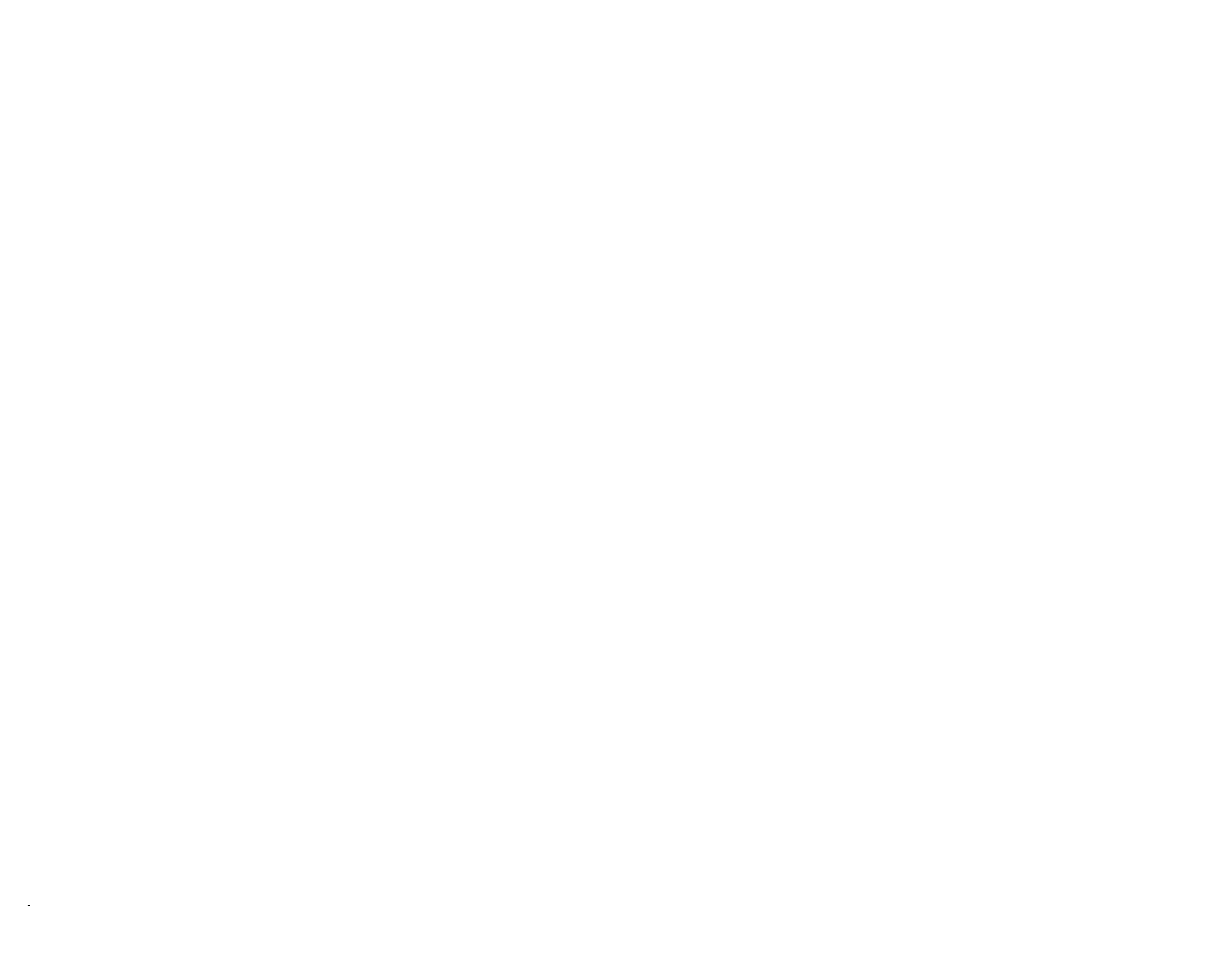|                    | <b>Licence Business Name</b>           | <b>Address</b>                                            | <b>Licence Type/Sub</b>                    |                                             | <b>Phone</b>       | Fax                      |      |
|--------------------|----------------------------------------|-----------------------------------------------------------|--------------------------------------------|---------------------------------------------|--------------------|--------------------------|------|
| 20 919625          | <b>KINTO Share</b>                     | 13100 Smallwood PI Richmond BC V6V 2B6                    | Vehicle for Hire                           | Class J - Rental<br>Vehicle Group 2         | (905) 513-5438     | Work (905) 513-8335 Fax  |      |
| 20 919623          | <b>KINTO Share</b>                     | 13100 Smallwood PI Richmond BC V6V 2B6                    | Vehicle for Hire                           | Vehicle For Hire<br>Office                  | (905) 513-5438     | Work (905) 513-8335 Fax  |      |
| 20 919522          | <b>Lightwarrior Counselling</b>        | 3993 Chatham St Unit 4 Richmond BC V7E 2Z6                | Service Use                                | Home Occupation                             | (778) 846-7136     | Work                     | Hom  |
| 20 919181          | Handmade Thing                         | 9388 Odlin Rd Unit 420 Richmond BC V6X 0L5                | Service Use                                | Home Occupation                             | (778) 889-9678     | Work                     | Hom  |
| 20 919072          | Body Tech Therapy Inc                  | 4771 McClelland Rd Unit 1420 Richmond BC V6X 0M5          | Service Use                                | Registered Massage<br><b>Therapy Clinic</b> | (604) 285-8070     | Work                     | Hom  |
| 20 919070          | J Force                                | 6651 Lynas Lane Unit 203 Richmond BC V7C 3K8              | Service Use                                | <b>General Contractor</b>                   | (604) 218-9258     | Work                     | Hom  |
| 20 919624 J Force  |                                        | 6651 Lynas Lane Unit 203 Richmond BC V7C 3K8              | <b>Inter-Municipal Business</b><br>Licence | <b>General Contractor</b>                   | (604) 218-9258     | Work                     | Hom  |
| <b>Issue Date:</b> |                                        | December 4, 2020                                          |                                            |                                             |                    |                          |      |
| 20 919524          | L C Contracting Ltd.                   | 5962 WALES ST VANCOUVER BC V5R 3N7                        | Service Use                                | <b>General Contractor</b>                   | (604) 889-7700     | Work                     | Hom  |
| 20 919467          | Vacwin Services Inc                    | 9839 Waller Crt Richmond BC V7E 5S9                       | Service Use                                | Home Occupation                             | (778) 773-9388     | Work                     | Hom  |
| 20 919704          | <b>Canuck Cleaners</b>                 | 10522 Kozier Dr Unit 2 Richmond BC V7E 5L8                | <b>Inter-Municipal Business</b><br>Licence | <b>General Contractor</b>                   | (604) 762-1258     | Work (604) 764-0188 Cell |      |
| 20 919410          | Steveston Drywall.com                  | 10691 Shellbridge Way Unit 130 Richmond BC V6X 2W8        | <b>Inter-Municipal Business</b><br>Licence | <b>General Contractor</b>                   | $(604) 644 - 0047$ | Work                     | Hom  |
| 20 919301          | Viewstar GCL Limited Partnership       | 1236 W BROADWAY ST FLOOR 2 VANCOUVER BC<br><b>V6H 1G6</b> | Service Use                                |                                             | $(604)$ 909-6860   | Work (604) 909-6865 Fax  |      |
| 20 919407          | Steveston Drywall.com                  | 10691 Shellbridge Way Unit 130 Richmond BC V6X 2W8        | Service Use                                | <b>General Contractor</b>                   | (604) 644-0047     | Work                     | Hom  |
| 20 919609          | <b>CMLink Mobile</b>                   | 5300 No 3 Rd Unit 830 Richmond BC V6X 2X9                 | Mercantile Use                             | <b>Retail Trading</b>                       | (236) 881-2888     | Work                     | Hom  |
| <b>Issue Date:</b> |                                        | <b>December 8, 2020</b>                                   |                                            |                                             |                    |                          |      |
|                    | 20 920242 Pynk Code                    | 22691 Fraserbank Cr Richmond BC V6V 2L7                   | Service Use                                | Home Occupation                             | (778) 814-7400     | Work                     | Hom  |
| <b>Issue Date:</b> |                                        | December 9, 2020                                          |                                            |                                             |                    |                          |      |
| 19 866080          | Hayer Group Recycling Ltd              | 11571 Mitchell Rd Richmond BC V6V 1T5                     | Service Use                                |                                             | (604) 324-4253     | Work (604) 324-1786 Fax  |      |
| 20 919959          | <b>DMB</b> Designz                     | 22691 Fraserbank Cr Richmond BC V6V 2L7                   | Service Use                                | Home Occupation                             | (778) 850-0145     | Work                     | Hom  |
| <b>Issue Date:</b> |                                        | December 10, 2020                                         |                                            |                                             |                    |                          |      |
|                    |                                        |                                                           |                                            |                                             |                    |                          |      |
| 20 918048          | <b>SPC Club</b>                        | 7911 Alderbridge Way Unit 210 Richmond BC V6X 2A4         | Vehicle for Hire                           | Class J - Rental<br>Vehicle Group 2         | (778) 882-5444     | Work                     | Hom  |
| 20 920085          | I Trust Vibes Apparel                  | 8571 Osgoode PI Richmond BC V7A 4M4                       | Service Use                                | Home Occupation                             | (604) 916-1392     | Work                     | Hom  |
| 20 919965          | Design Idea Orb Architecture Inc.      | 10840 Mersey Dr Richmond BC V7A 3N4                       | Service Use                                | Home Occupation                             | (778) 869-3215     | Work                     | Hom  |
| 20 919782          | MicroAge Richmond                      | 4611 No 6 Rd Unit 150 Richmond BC V6V 2L3                 | Service Use                                |                                             | (604) 638-0525     | Work (778) 855-9920      | Cell |
| 20 919541          | Ryan Heating & Air Conditioning<br>Ltd | 21433 CHERRY PL MAPLE RIDGE BC V2X 4L5                    | Service Use                                | <b>General Contractor</b>                   | (778) 228-5330     | Work                     | Hom  |
| 20 919427          | <b>Bluelight Media Inc</b>             | 5911 No 3 Rd Unit 160 Richmond BC V6X 0K9                 | Service Use                                |                                             | (604) 242-2499     | Work                     | Hom  |
| 20 918050          | <b>OCLC Auto Leasing</b>               | 3471 No 3 Rd Unit 120 Richmond BC V6X 2B8                 | Mercantile Use                             | Automobile Dealer                           | $(604)$ 486-1111   | Work                     | Hom  |
| 20 920348          | Panther Creative Inc                   | 1533. BROADWAY ST UNIT 112 COQUITLAM BC V3C<br>6P3        | Service Use                                | <b>General Contractor</b>                   | (604) 681-1298     | Work                     | Hom  |
| 20 918047          | <b>SPC Club</b>                        | 7911 Alderbridge Way Unit 210 Richmond BC V6X 2A4         | Vehicle for Hire                           | Vehicle For Hire<br>Office                  | (778) 882-5444     | Work                     | Hom  |
| 20 917662          | Sungiven Foods                         | 9771 Bridgeport Rd Richmond BC V6X 1S3                    | Mercantile Use                             | <b>Retail Trading</b>                       | (604) 428-9616     | Work                     | Hom  |
| 20 915568          | <b>Vacation For You Tours</b>          | 7060 Ash St Unit 11 Richmond BC V6Y 2S1                   | Service Use                                | <b>Travel Agency</b>                        | (604) 782-0386     | Work                     | Hom  |
| 20 919023          | The LEGO Store                         | 6551 No 3 Rd Unit 1440 Richmond BC V6Y 2B6                | Mercantile Use                             | <b>Retail Trading</b>                       | 8453568390321      | Work                     | Hom  |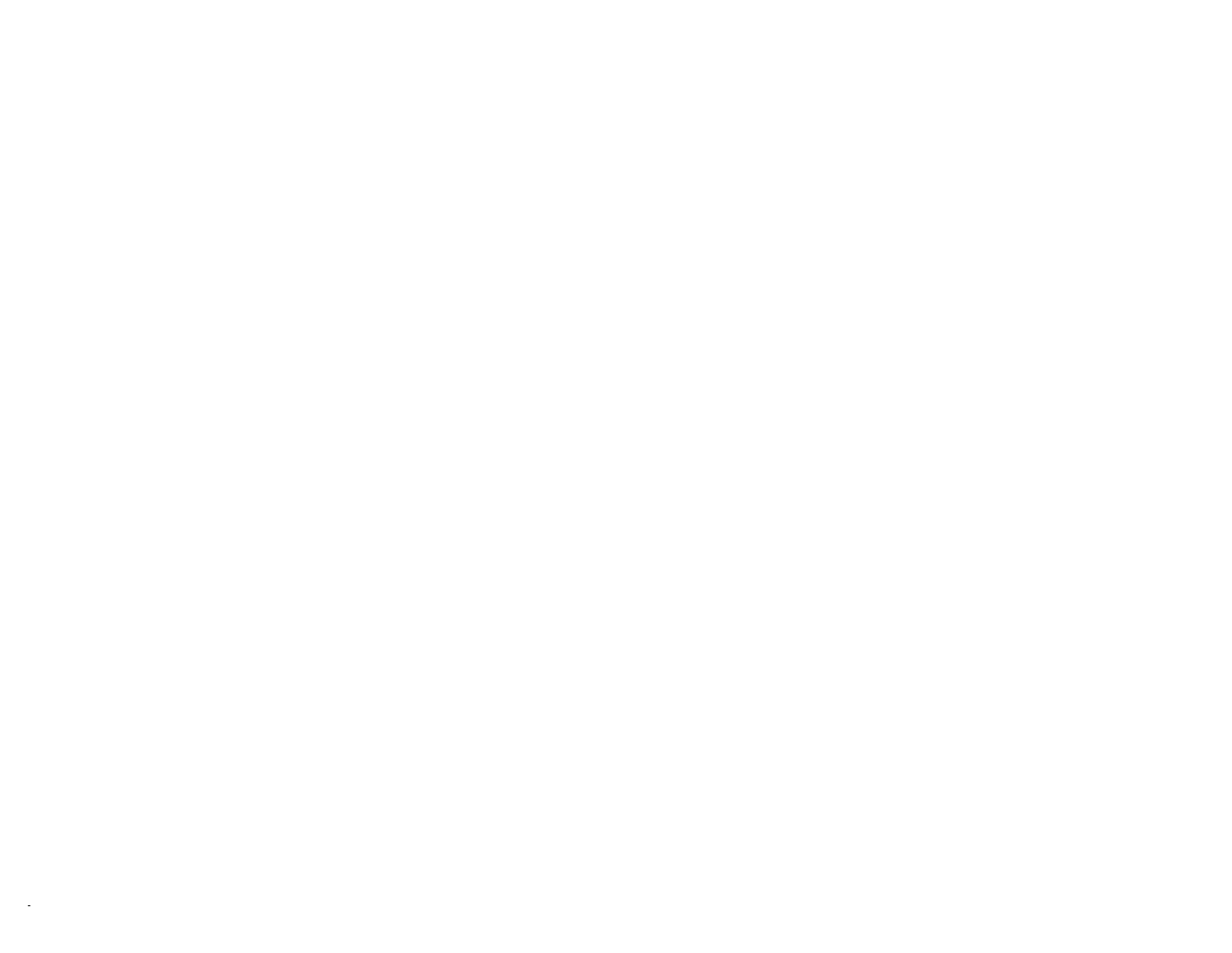|                    | Licence Business Name                                   | <b>Address</b>                                                            | <b>Licence Type/Sub</b>         |                                                    | <b>Phone</b>        | Fax                     |     |
|--------------------|---------------------------------------------------------|---------------------------------------------------------------------------|---------------------------------|----------------------------------------------------|---------------------|-------------------------|-----|
| <b>Issue Date:</b> |                                                         | <b>December 14, 2020</b>                                                  |                                 |                                                    |                     |                         |     |
| 20 920347          | Outvblue E-Commerce and<br>Service Inc                  | 7911 Alderbridge Way Unit 210 Richmond BC V6X 2A4                         | Service Use                     |                                                    | $(236) 868 - 6699$  | Work                    | Hom |
| 20 920349          | Capstone Homes and<br><b>Renovations</b>                | 10120 Caithcart Rd Richmond BC V6X 1N2                                    | Service Use                     | <b>General Contractor</b>                          | (778) 322-2222      | Work                    | Hom |
| 20 920363          | Anlon Trading                                           | 9811 Ferndale Rd Unit 13 Richmond BC V6Y 1X4                              | Service Use                     | Home Occupation                                    | (778) 926-0125      | Work                    | Hom |
| 20 919961          | Good Buy Group                                          | 12871 Bathgate Way Unit 11 Richmond BC V6V 1Y5                            | Mercantile Use                  | <b>Wholesale Trading</b>                           | (778) 938-3254      | Work                    | Hom |
| 20 920268          | Chit Chats                                              | 3860 Jacombs Rd Unit 109 Richmond BC V6V 1Y6                              | Service Use                     |                                                    | (778) 883-6985      | Work                    | Hom |
| 20 920340          | Karmon Ma Registered Massage<br>Therapy                 | 10880 No 5 Rd Unit 130 Richmond BC V7A 4E5                                | Service Use                     | <b>Registered Massage</b><br><b>Therapy Clinic</b> | (778) 688-2886      | Work                    | Hom |
| <b>Issue Date:</b> |                                                         | <b>December 15, 2020</b>                                                  |                                 |                                                    |                     |                         |     |
| 20 919245          | <b>Rodair Customs Brokers Ltd</b>                       | 3751 Shell Rd Unit 130 Richmond BC V6X 2W2                                | Service Use                     |                                                    | (778) 244-8234      | Work                    | Hom |
| 20 920570          | <b>Millennium Tents And Party</b><br><b>Rentals Ltd</b> | 9059 SHAUGHNESSY ST UNIT 3 VANCOUVER BC V6P<br>6R <sub>9</sub>            | Service Use                     |                                                    | $(604)$ 968-8368    | Work                    | Hom |
| <b>Issue Date:</b> |                                                         | <b>December 16, 2020</b>                                                  |                                 |                                                    |                     |                         |     |
| 20 915362          | Morya Autos Ltd                                         | 21000 Westminster Hwy Unit 2125 Richmond BC V6V 2S9                       | Mercantile Use                  | Automobile Dealer                                  | (778) 779-0303      | Work                    |     |
| 20 915687          | Oceano Enterprises Ltd                                  | 21331 Gordon Way Unit 3150 Richmond BC V6W 1J9                            | Industrial/Manufacturing<br>Use |                                                    | (604) 720-2898      | Work                    | Hom |
| 20 918451          | <b>Inc</b>                                              | Young Global Citizens Education 6081 No 3 Rd Unit 608 Richmond BC V6Y 2B2 | Assembly Use Group 3            | <b>Education Institution</b>                       | (778) 885-3234      | Work                    | Hom |
| <b>Issue Date:</b> |                                                         | <b>December 17, 2020</b>                                                  |                                 |                                                    |                     |                         |     |
| 19 876500          | Juewei                                                  | 4151 Hazelbridge Way Unit 1200 Richmond BC V6X 4J7                        | Mercantile Use                  | <b>Retail Trading</b>                              | (778) 869-9405      | Work                    | Hom |
| 20 915292          | <b>Bliss Dental</b>                                     | 8191 Saba Rd Unit 125 Richmond BC V6Y 4B4                                 | Service Use                     |                                                    | (604) 537-3971      | Work                    | Hom |
| <b>Issue Date:</b> |                                                         | <b>December 18, 2020</b>                                                  |                                 |                                                    |                     |                         |     |
| 20 920353          | <b>Standard Entertainment</b><br>Company                | 9680 Alexandra Rd Unit 21 Richmond BC V6X 0P2                             | Service Use                     | Home Occupation                                    | (604) 728-6258      | Work                    | Hom |
| 20 920576          | Donohoe Design Inc                                      | 402 W PENDER ST UNIT 201 VANCOUVER BC V6B<br>1T6                          | Service Use                     | <b>General Contractor</b>                          | (778) 233-7891      | Work                    | Hom |
| 20 920088          | Kevin Plamondon Construction                            | 21102 GLENWOOD AVE MAPLE RIDGE BC V2X 8K5                                 | Service Use                     | <b>General Contractor</b>                          | (778) 378-4674      | Work                    | Hom |
| 20 919941          | <b>Quest International Commerce</b><br>Corp             | 9339 Alberta Rd Unit 98 Richmond BC V6Y 4E3                               | Service Use                     | Home Occupation                                    | (604) 807-9809      | Work                    | Hom |
| <b>Issue Date:</b> |                                                         | <b>December 22, 2020</b>                                                  |                                 |                                                    |                     |                         |     |
|                    | 20 919073 Sabic Construction Ltd                        | 1611 Valmont Way Unit 105 Richmond BC V6V 1Y3                             | Industrial/Manufacturing<br>Use |                                                    | (778) 655-9013 Work |                         | Hom |
| 20 904749          | <b>Tyee Pacific Marine Operations</b><br>Ltd            | 11571 Twigg PI Richmond BC V6V 2K7                                        | Service Use                     |                                                    | (778) 833-0446      | Work (604) 327-0363 Fax |     |
| 20 915685          | LanFongYuen Restaurant                                  | 5300 No 3 Rd Unit 623 Richmond BC V6X 2X9                                 | Assembly Use Group 1            | <b>Food Service</b><br>Establishment, Take-<br>Out | (778) 323-6877      | Work                    | Hom |
|                    | 20 890546 Maestro Sound Ltd                             | 12620 Bridgeport Rd Unit 250 Richmond BC V6V 1J5                          | Service Use                     |                                                    | (778) 386-1131      | Work                    | Hom |
| <b>Issue Date:</b> |                                                         | <b>December 23, 2020</b>                                                  |                                 |                                                    |                     |                         |     |